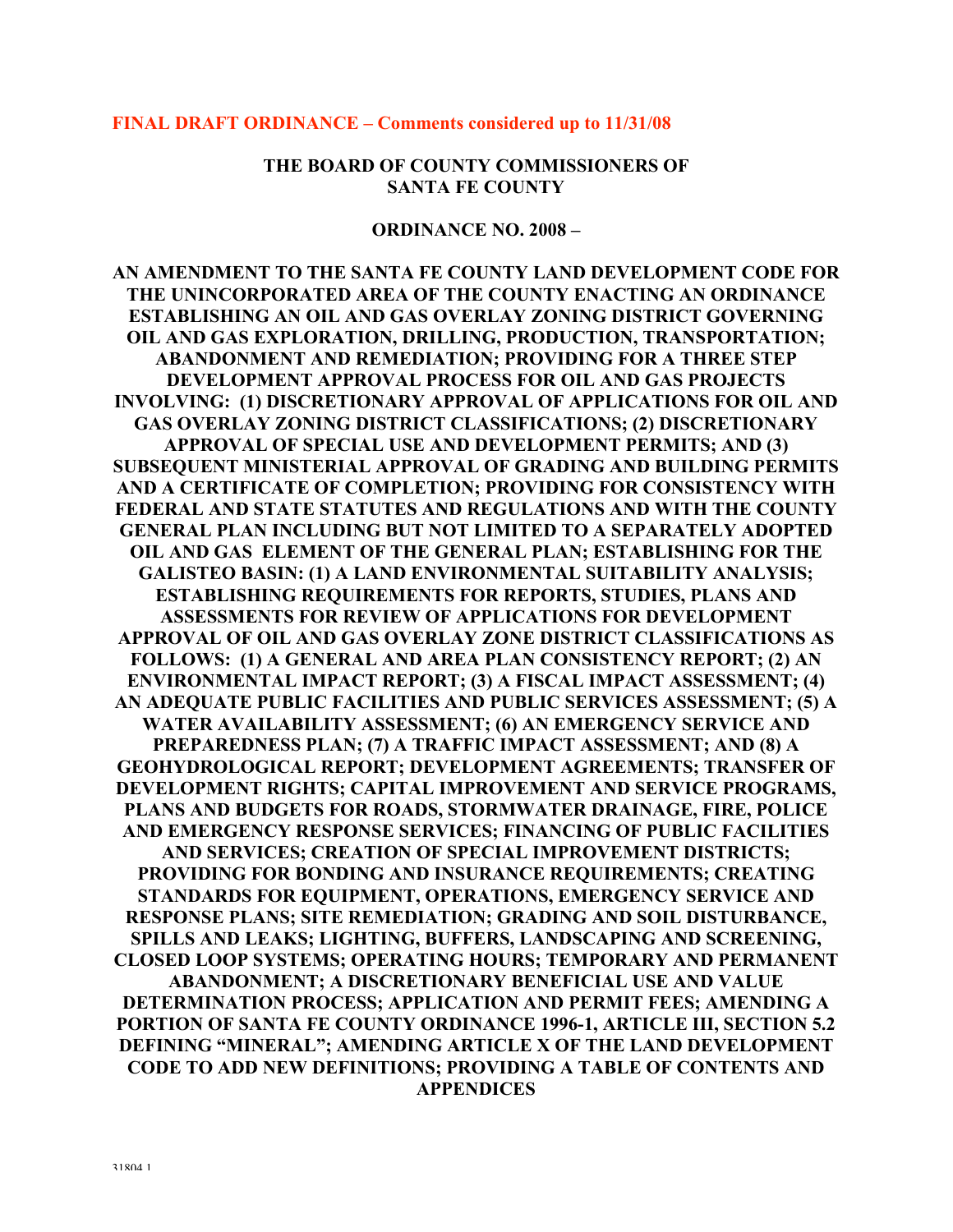### **BE IT ORDAINED BY THE BOARD OF COUNTY COMMISSIONERS OF SANTA FE COUNTY:**

### **ARTICLE 1 – GENERAL**

#### **SECTION 1. SHORT TITLE.**

 The Santa Fe County Land Development Code (1996) (as amended) is amended by this Ordinance, which shall be officially cited as the "Santa Fe County Oil and Gas Amendment to the Santa Fe County Land Development Code."

#### **SECTION 2. AUTHORITY, APPLICABILITY.**

This Ordinance is promulgated pursuant to the authority set forth in Art. X and XIII of the New Mexico Constitution (1912); NMSA 1978 Section 4-37-1 (1975), NMSA 1978 Sections 3-21-1 et seq., NMSA 1978 Sections 3-19-1 et seq.; NMSA 1978 Sections 3-18-1 et seq., and NMSA 1978 §§ 19-10-4.1, 4.2 and 4.3 (1985). This Ordinance constitutes an exercise of the County's independent and separate but related police, zoning, planning and public nuisance powers for the health, safety and general welfare of the County and applies to all areas within the exterior boundaries of the County that lie outside of the incorporated boundaries of a municipality without exception.

#### **SECTION 3. SCOPE.**

 This Ordinance is intended to address oil and gas exploration, drilling, production, transportation, abandonment and remediation ("drilling") within Santa Fe County.

#### **SECTION 4. STATE AND FEDERAL PREEMPTION.**

 This Ordinance is supplementary to, does not replace, enhances and is consistent with the following federal and state statutes, Executive Orders and regulations:

- (a) the Oil and Gas Act, NMSA 1978,  $\S$  $\S$  70-2-1 et seq.;
- (b) the Water Quality Act, NMSA 1978,  $\S$ § 74-6-1 et seq.;
- (c) the Rangeland Protection Act, NMSA 1978, §§ 76-7B-1 et seq;
- (d) Governor's Executive Order 2008-004;
- (e) Governor's Executive Order 2008-038;
- (f) the Emergency Planning and Community Right To Know Act, 42 U.S.C.A. §§ 11001 et seq;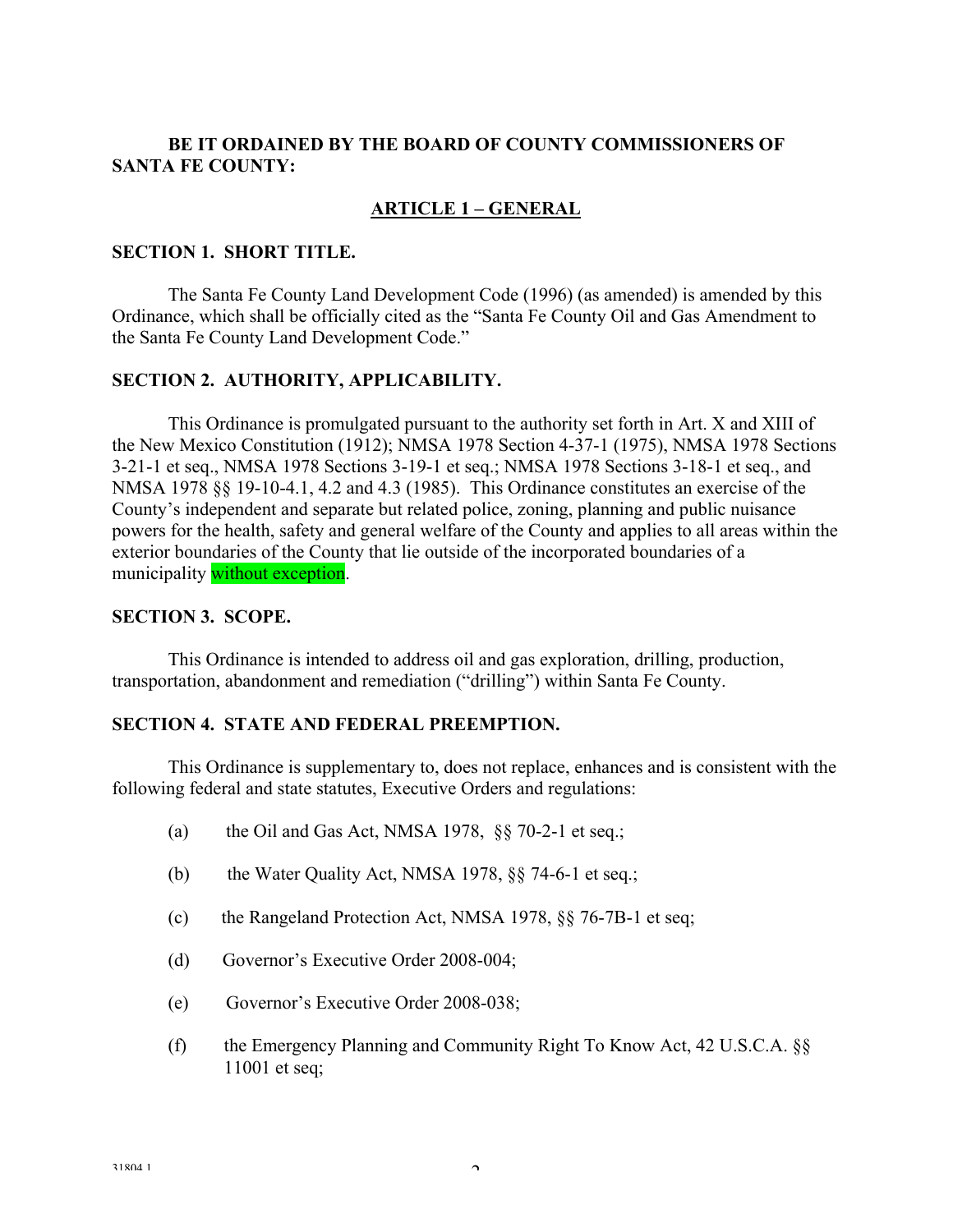- (g) the New Mexico Public Health Act, NMSA 1978 §§ 24-1-1 et seq.;
- (h) New Mexico Senate Joint Memorial 71;
- (i) the Wildlife Conservation Act, NMSA 1978, §§ 17-2-37 et seq;
- (i) the Cultural Properties Act, NMSA 1978,  $\S$ § 18-6-1 et. seq;
- (k) the Galisteo Archaeological Sites Protection Act, Public Law 108-24;
- (l) National Historic Preservation Act, 16 U.S.C.A §§ 470 et seq;
- (m) The Uniform Trade Secret Act NMSA 1978, §§ 57-3A-1 et seq;
- (n) The Prehistoric and Historic Sites Act, NMSA 1978, §§18-8-1 et seq.;
- (o) The Cultural Properties Protection Act, NMSA 1978, §§ 18-6A-1 et seq.; and
- (p) The Archaeological Resources Protection Act, 16 U.S.C.A. § 470 aa et seq.

#### **SECTION 5. PURPOSE.**

 This Ordinance is enacted to protect and promote the health, safety and general welfare of present and future residents of the County. This Ordinance implements the plans, studies and preparation of an Oil and Gas Ordinance and General Plan Oil and Gas Element required by the Interim Development Ordinance, Ordinance 2008-02, enacted on February 27, 2008. This Ordinance is a police power, public nuisance and land use regulation designed to establish separate land use, environmental, fiscal, adequate public facility, traffic, cultural, historical and archeological, emergency service and preparedness, health and safety, and toxic chemical pollution standards to protect from adverse public nuisance and/or land use effects and impacts resulting from oil and gas exploration, drilling, extraction or transportation in the County. Applications for Oil and Gas Overlay Zoning District Classifications may be found to constitute as applied public nuisances and/or land uses affecting and impacting the health and safety of nearby and countywide residents and resources and such projects are required to fully mitigate all adverse public nuisance and/or land use effects and impacts prior to obtaining a development order granting development approval. The Land and Environmental Suitability Analysis ("LESA") as set forth in this Ordinance legislatively determines areas of environmental suitability for oil and gas facilities and shall be applied, together with all plans, studies, reports and assessments, upon review of application for oil and gas facilities to specifically determine the extent of any as applied adverse public nuisance and/or land use effects and impacts for the Galisteo Basin.

No oil or gas facility is permitted as of right in the County. Prior to authorizing any oil or gas facility, the County shall require the owner of the mineral estate, or oil and gas lessee of the mineral estate, to apply for, and obtain: an Oil and Gas Overlay Zoning District Classification; Special Use and Development Permit, Grading and Building Permits; and a Certificate of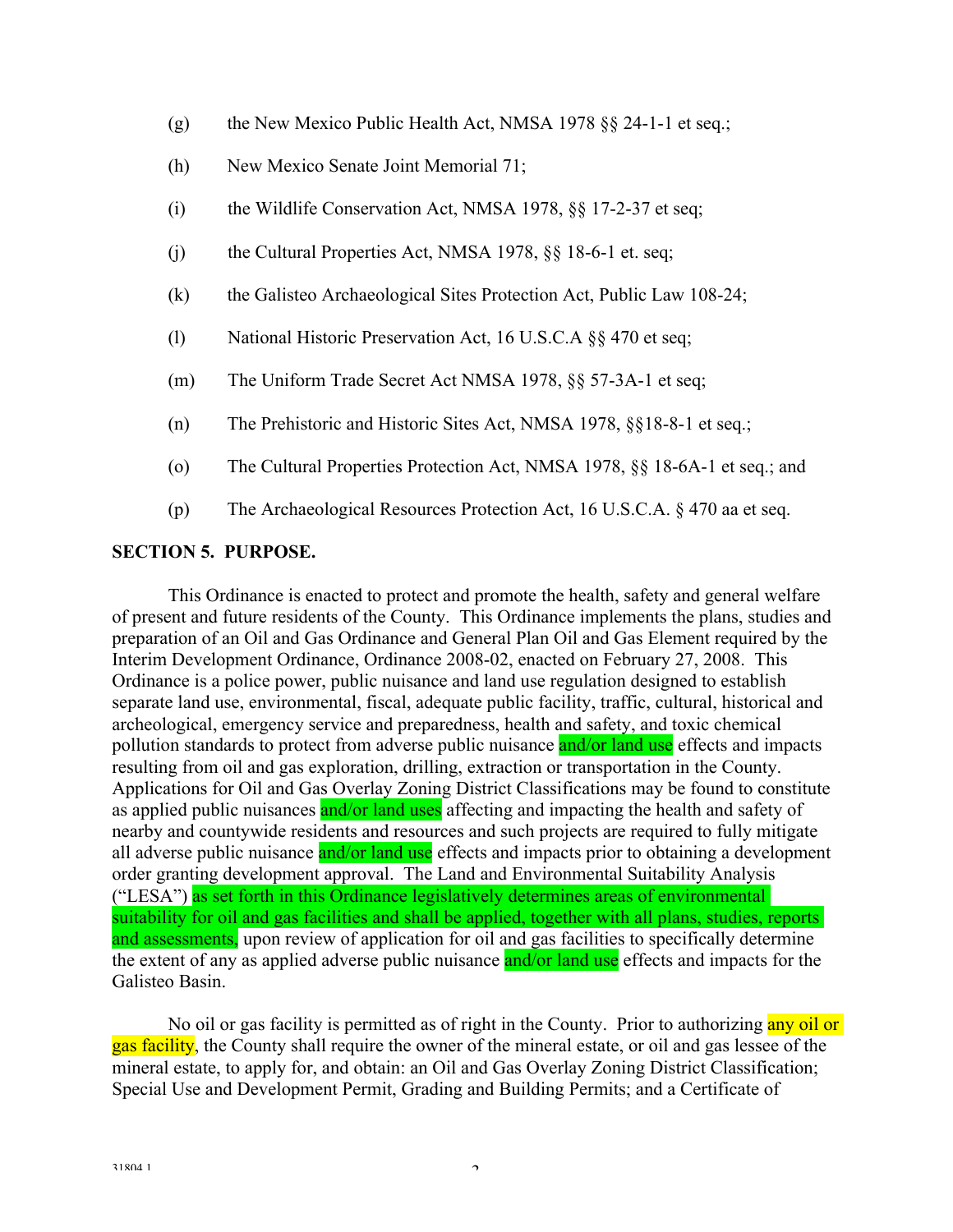Completion. In connection with the approval process for obtaining an Oil and Gas Overlay Zoning District Classification, the County shall require the following detailed studies, plans, reports and assessments:

 (a) A General and Area Plan Consistency Report demonstrating consistency with the General Plan and the General Plan Oil and Gas Element's Goals, Objectives, Policies and Strategies and with any applicable Area Plan, including but not limited to the Galisteo Basin Area Plan and with state and federal statutes and regulations;

 (b) An Environmental Impact Report analyzing oil and gas adverse effects and impacts to: wildlife and vegetation natural habitats and corridors; flood plains, floodways, stream corridors and wetlands; steep slopes and hillsides; air and water pollution; global warming, traffic safety and congestion; excessive energy consumption from vehicle miles traveled; priceless archeological, historical and cultural artifacts and resources reflecting Hispanic, Anglo and Indian civilizations; toxic chemical pollution and related diseases and conditions affecting the health and safety of current and future residents; open space and scenic vistas;

 (c) A Fiscal Impact Assessment describing the adverse effect and impact upon County revenue and costs necessitated by additional public facility and service costs generated by oil and gas projects and the feasibility for financing such facility and service costs;

 (d) An Adequate Public Facilities and Services Assessment indicating whether current county public facilities and services related to roads, stormwater detention, fire, police, and emergency response services are adequate to service proposed oil and gas projects;

 (e) A Water Availability Assessment to determine the availability of and impacts to fresh water surface and subsurface resources;

 (f) An Emergency Service and Preparedness Report, identifying the name, location and description of all potentially dangerous facilities and Material Safety Data Sheets describing all additives, chemicals and organics used on the site, including but not limited to pipelines, wells and isolation valves, and providing for a written fire prevention, health and safety response plan for any and all potential emergencies, including explosions, fires, gas or water pipeline leaks or ruptures, hydrogen sulfide methane or other toxic gas emissions or hazardous material spills or vehicle accidents;

 (g) A Traffic Impact Assessment, providing information necessary to assess adverse transportation effects and impacts of traffic generated by proposed oil and gas projects, including isolated and cumulative adverse effects and impacts to the traffic shed and traffic capacity, the passage of public safety and emergency response vehicles and any contribution to hazardous traffic conditions by heavily laden vehicles going to and from the project site; and

 (h) A Geohydrologic Report, describing the adverse impacts and effects of oil and gas development with respect to groundwater resources located within geological formations in sufficient proximity to an oil and gas project; identifying fractured, faulted and any other formations that would permit extraneous oil, gas, dirty or gray water, mud or other chemicals,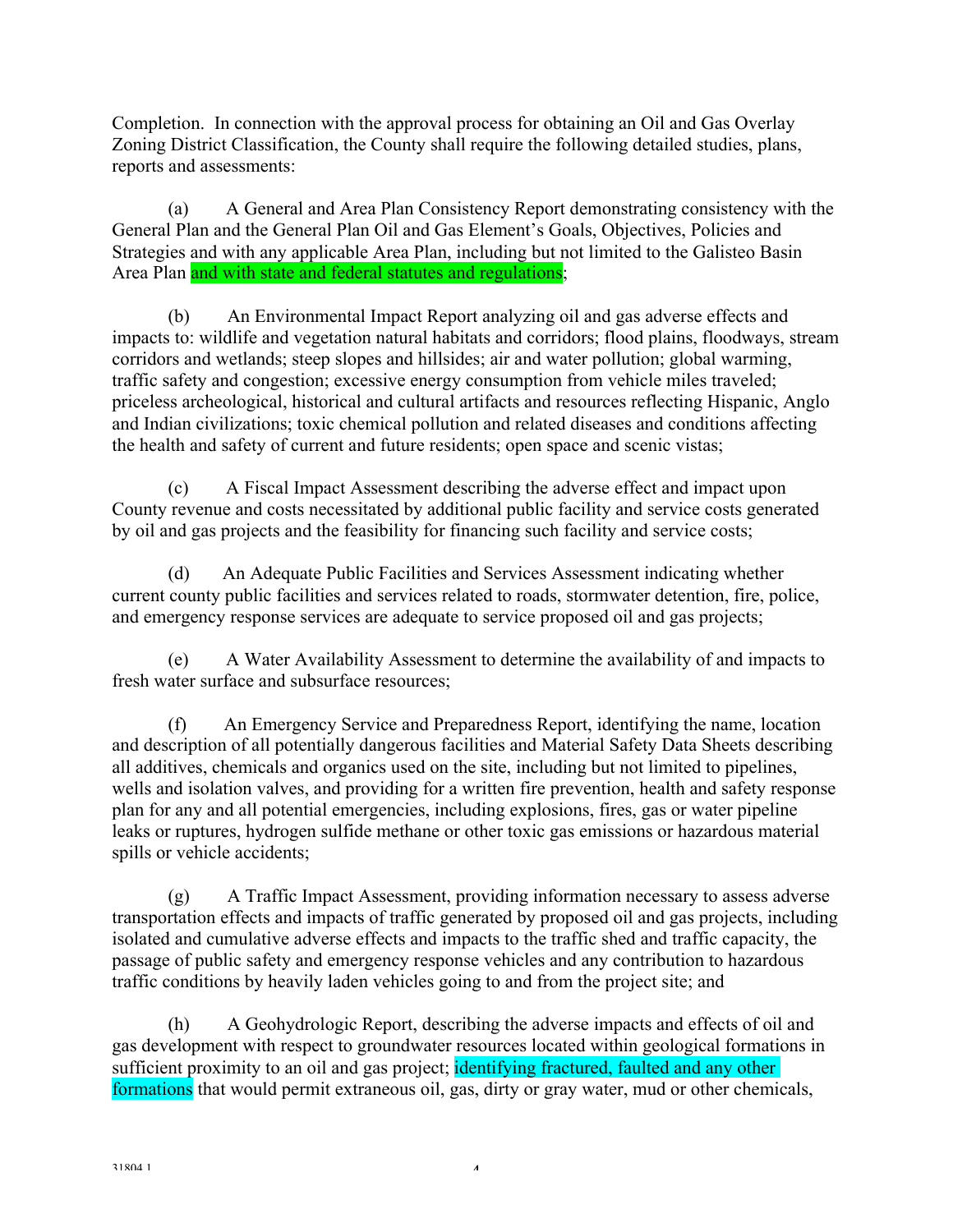toxic minerals and pollutants to degrade the ground or subsurface water resources, or allow ground or subsurface water resources to be reduced, polluted and unavailable for public or private water supplies.

 Development of oil and gas resources shall only be permitted where there is full mitigation of any present or future potential adverse public nuisance and/or land use effects or impacts as shown in the reports, plan, studies and assessments required in Section 9. To achieve these purposes this Ordinance establishes three distinct processes for development approval of oil and gas projects: (1) an application for discretionary administrative and quasi-judicial approval of an Oil and Gas Overlay Zoning District Classification; (2) subsequent to development approval of the Oil and Gas Overlay Zoning District Classification and the subsequent issuance of a state permit to drill, an application for a quasi-judicial discretionary Special Use and Development Permit ("SUDP"); and (3) obtaining ministerial Grading and Building Permits and a Certificate of Completion.

 This Ordinance is intended to be both a Land Development Code Regulation and a standalone public nuisance ordinance which shall apply to any area-wide or project-specific adverse public nuisance and/or land use effects or impacts created by an oil or natural gas facility.

 It is recognized that under New Mexico state law, surface and mineral estates are separate and distinct interests in land. Owners of subsurface mineral estates and oil and gas leases have certain rights and privileges, to use that part of the surface estate reasonably required to extract and develop the subsurface mineral or oil and gas resources. Similarly, owners of the surface estate have protection under the common law and pursuant to the Surface Owner's Protection Act, NMSA 1978 §§ 70-12-1 through 70-12-12 (2007), including protection of existing surface uses and protection from, or compensation for, adverse land use effects and impacts associated with the development of the mineral estate, and/or oil and gas lease.

 Taking into account these rights and privileges and in order to evaluate whether, and if so, the extent to which this Ordinance unconstitutionally **creates a regulatory taking without just** compensation subsurface mineral fee interests and oil and gas leases, each applicant for an oil or gas facility, if denied at the Overlay Zoning or Special Use and Development Permit stages, shall be required to exhaust all administrative remedies by applying for a beneficial use and value assessment which application shall describe:

 (a) the extent of diminution of use and value with respect to the entirety of the applicant's, owner's, or lessee's real property interests in the same ownership within the County;

 (b) the distinct investment backed expectations of the owner, lessee, or applicant and predecessors in interest, in the same ownership within the County;

 (c) the written lease document applicable to oil and gas drilling under an oil and gas lease;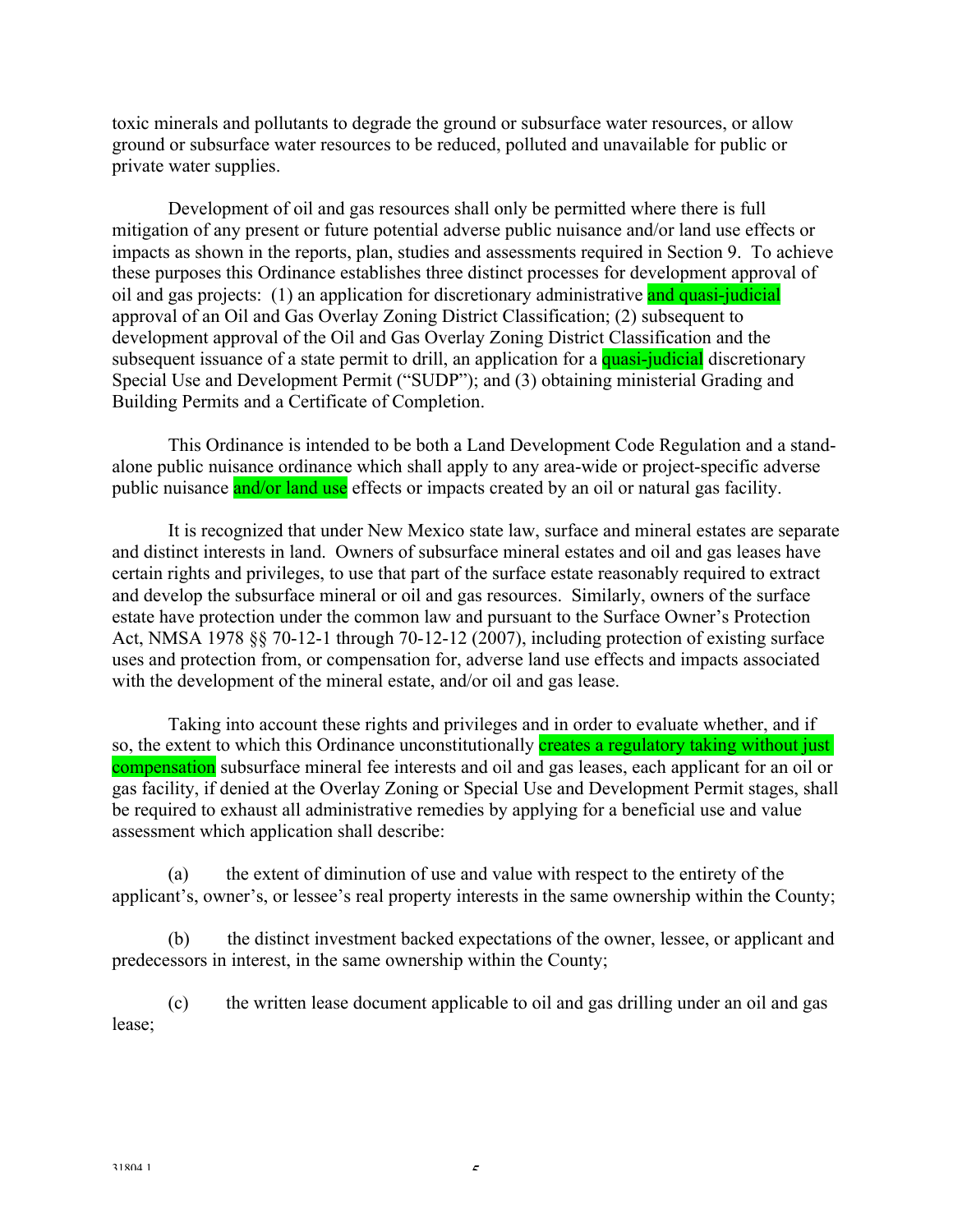(d) the availability of transfers of oil and gas development rights or clustering and colocation of drill sites to the remainder of the owner's, applicant's, or lessee's entirety of property in the same ownership; and

 (e) any variance or relief necessary to relieve any unconstitutional hardship or regulatory taking created.

### **SECTION 6: FINDINGS**

The Board of County Commissioners ("Board") hereby finds, declares and determines that this Ordinance:

 (a) promotes the health, safety, and welfare of the County, its residents, and its environment by regulating adverse public nuisance and/or land use impacts and effects resulting from the exploration, drilling, operation and transportation of oil and gas;

 (b) promotes the purposes of planning and land use regulation by assuring that adequate public facilities and services as defined by this Ordinance including roads, fire, police, stormwater detention and emergency and response services will be available at the time of approval of oil and gas projects;

(c) prevents the occurrence of adverse public nuisance and/or land use effects and impacts resulting from the abandonment of oil and gas activities within the County;

 (d) protects the Galisteo Basin's priceless, unique, and fragile ecosystem, the preservation of which is of significant value to the citizens of the County and State;

 (e) protects the Galisteo Basin's unique and irreplaceable historic, cultural, archaeological, and eco-tourist sites and scenic vistas, in addition to water and other natural resources;

 (f) implements the July 2008 recommendations of the Governor's Executive Task Force Report to ensure the health, safety, and welfare of all New Mexicans and protect the natural and ecological riches of Santa Fe County and the Galisteo Basin from adverse public nuisance and/or land use effects and impacts of oil and gas drilling in the Galisteo Basin as follows:

 (1) the Galisteo Basin has been recognized by the United States Congress as a nationally significant archaeological resource and contains within it a number of areas protected under the auspices of the Galisteo Archaeological Sites Protection Act, Public Law 108-208 (2004);

 (2) oil and gas drilling in the Galisteo Basin will have significant impact on archaeological, historical, cultural and environmental resources and sensitive areas;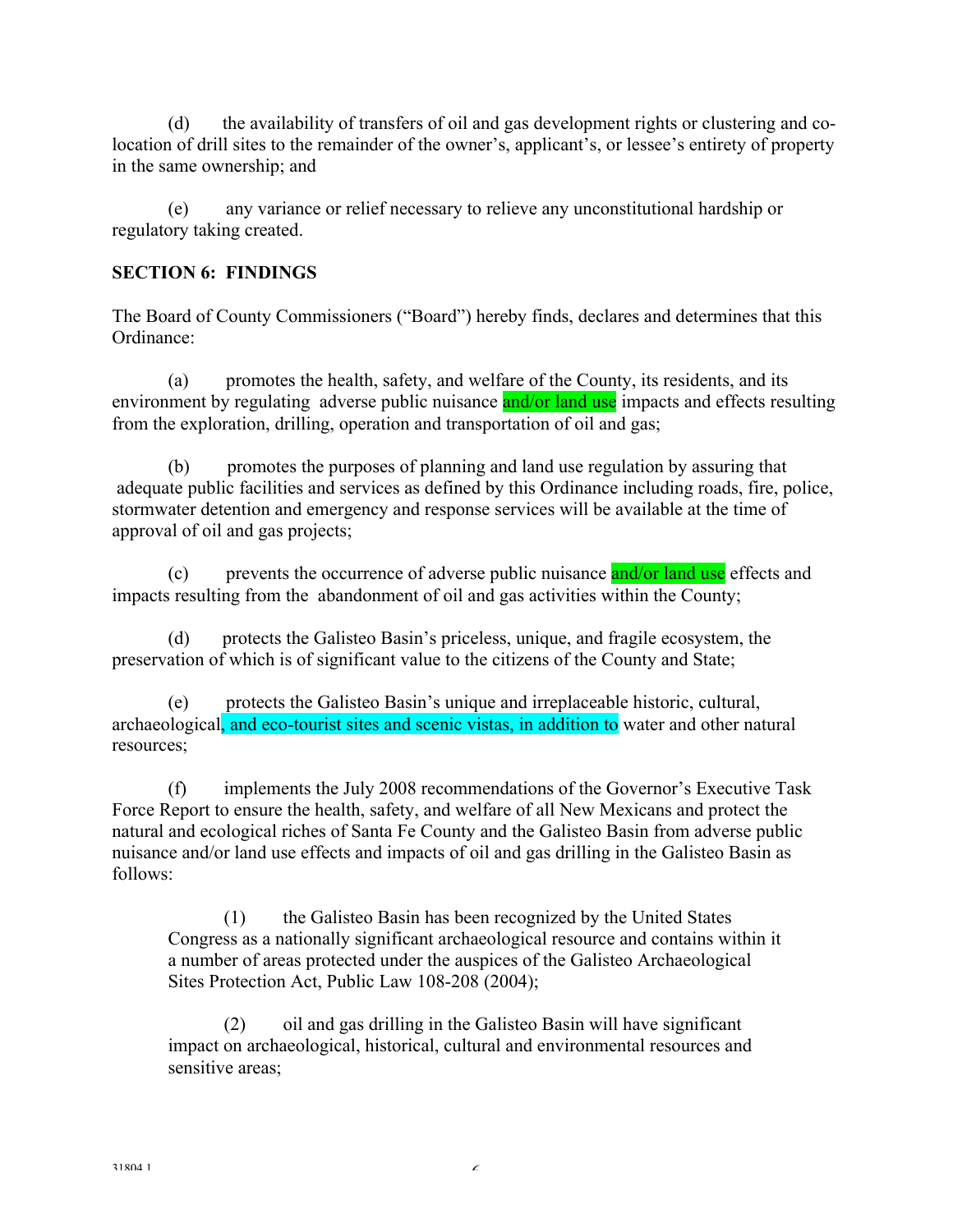(3) water resources in the Galisteo Basin are at risk as oil and gas drilling in the Galisteo Basin may negatively **diminish or pollute** local water supplies and sources of groundwater;

 (4) due to the importance of the hydrology of the Galisteo Basin, not only to the citizens of Santa Fe County but to the interstate stream system through its contributions to the Rio Grande, it is extremely important to protect the quantity and quality of the surface and ground water resources in the Galisteo Basin;

 (5) the Galisteo Basin is home to a variety of native plant and animal species whose arid habitats will be impacted negatively by oil and gas drilling. In addition terrestrial wildlife, aquatic and riparian species and habitats such as those found around the springs, wetlands, and drainages in the Galisteo Basin must be protected;

 (6) clean air and water are essential to most resources and activities in the Galisteo Basin and will be degraded by oil and gas activity;

 (7) sensitive environmental systems and cultural, archaeological and historic sites in the Galisteo Basin require permanent protection from oil and gas projects;

 (8) New Mexico has an interest in strengthening protection to historic, archaeological and cultural resources by issuing new rules and new statutes, if necessary, to put into place greater, and in some cases absolute protection, for highly sensitive and significant historical, cultural and archaeological sites and landscapes;

 (9) under the Wildlife Conservation Act (NMSA 17-2-37 through 17- 2-46), species of wildlife indigenous to the state that may be found to be threatened or endangered by oil and gas drilling require such police power regulation over oil and gas development so as maintain and, to the extent possible, enhance wildlife numbers within the carrying capacity of the habitat;

 (10) the New Mexico Department of Game and Fish recommends enacting setbacks for oil and gas wells of 0.5 miles from important aquatic and riparian habitats such as springs, wetlands, and drainages including, but not limited to, the Galisteo River;

 $(11)$  because oil and gas drilling **may presently or in the future** potentially cause irreparable harm to the County's water supply and pollution of water and air, may cause cancer, lung disease, and respiratory diseases, the oil and gas industry must show documentation of community health effects, and these effects must be scrutinized, and totally mitigated before drilling and extraction occur;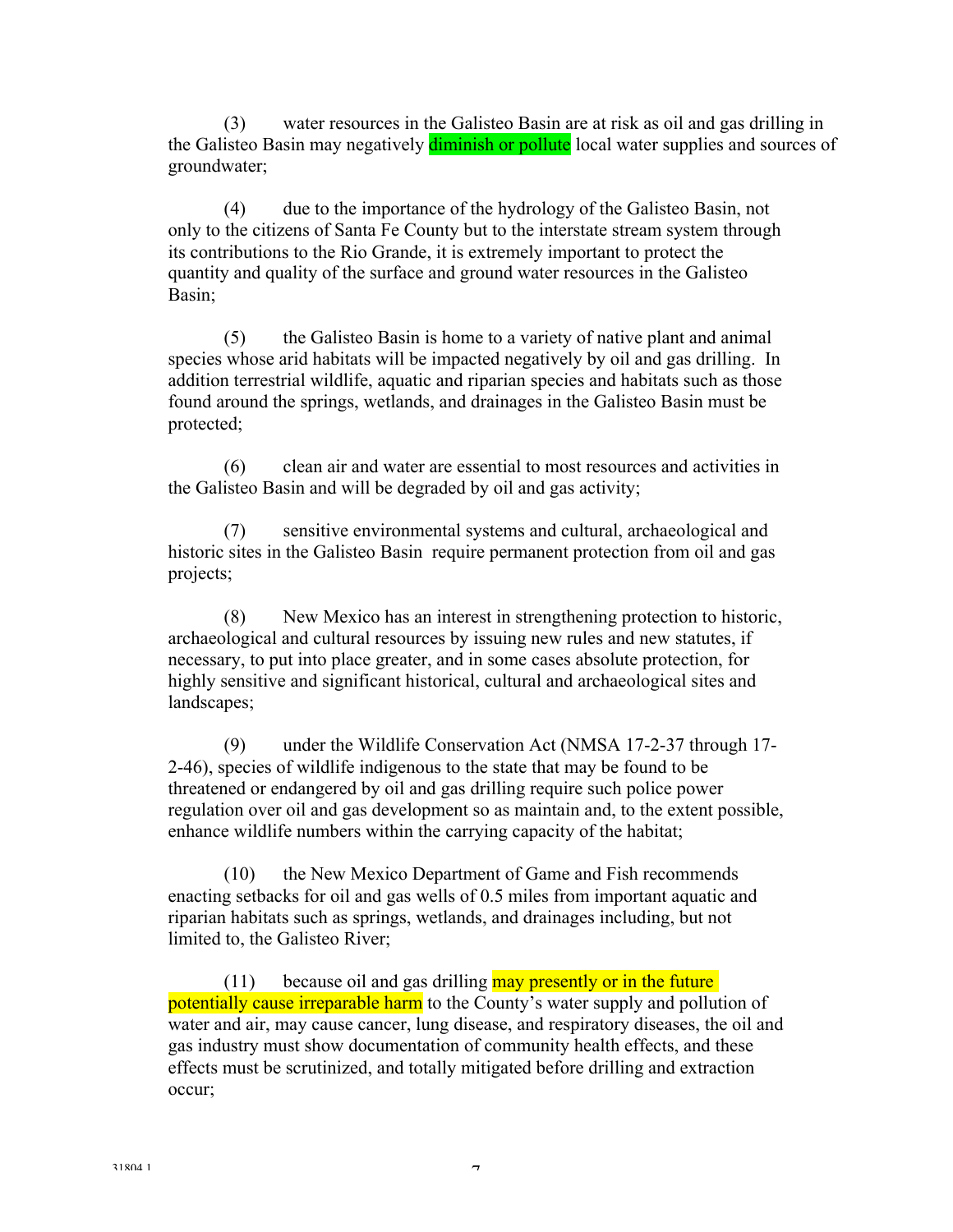(12) pursuant to the New Mexico Public Health Act, NMSA 24-1-1 (1978), the Department of Health has the authority to "investigate, control, and abate the causes of disease… sources of mortality and other conditions of public health." Environmental hazards resulting from oil and gas projects may potentially cause adverse health effects;

 (13) air, soil, and water contamination may occur during different stages of oil and gas drilling and extraction operations, and such contamination could affect human health;

 $(14)$  surface spills of fluids arising from the drilling and production of oil and gas are not uncommon, and such fluids may be inadvertently injected into or come in contact with fresh water aquifers;

 (15) approximately 80% of the chemicals used in oil and gas development may possess inherent adverse health effects;

 (16) Senate Joint Memorial 71 encourages implementation of the precautionary principle in public and environmental health assessment in New Mexico. The principle holds that when an activity raises threats of harm to human health or the environment, even if some cause and effect relationships are not fully and scientifically established, mitigation or abatement measures should nonetheless be employed;

 (17) all New Mexicans have an equal right to live in a safe and healthy environment, and implementation of the precautionary principle promotes this premise as well as reduces potential effects on public health resulting from exposure to environmental toxins;

 (18) persons and/or organizations, in response to proposed technological innovations, have a duty to take anticipatory action to prevent harm, an obligation to examine alternatives, and the right to stop the implementation of technological innovations in an open democratic process;

 (19) the burden of proof of harmlessness for any proposed technological innovation must lie with the proponent of the innovation, not the general public;

 (20) oil and gas exploration or drilling would have a negative effect on tourism. Scenic beauty is the greatest attraction in the Galisteo Basin. Oil and gas exploration could have a significant negative affect on the landscapes and communities in this area; and

 (21) recognizes that the County of Santa Fe has supplemental authority, in addition to the authority of the State to regulate adverse public nuisance, land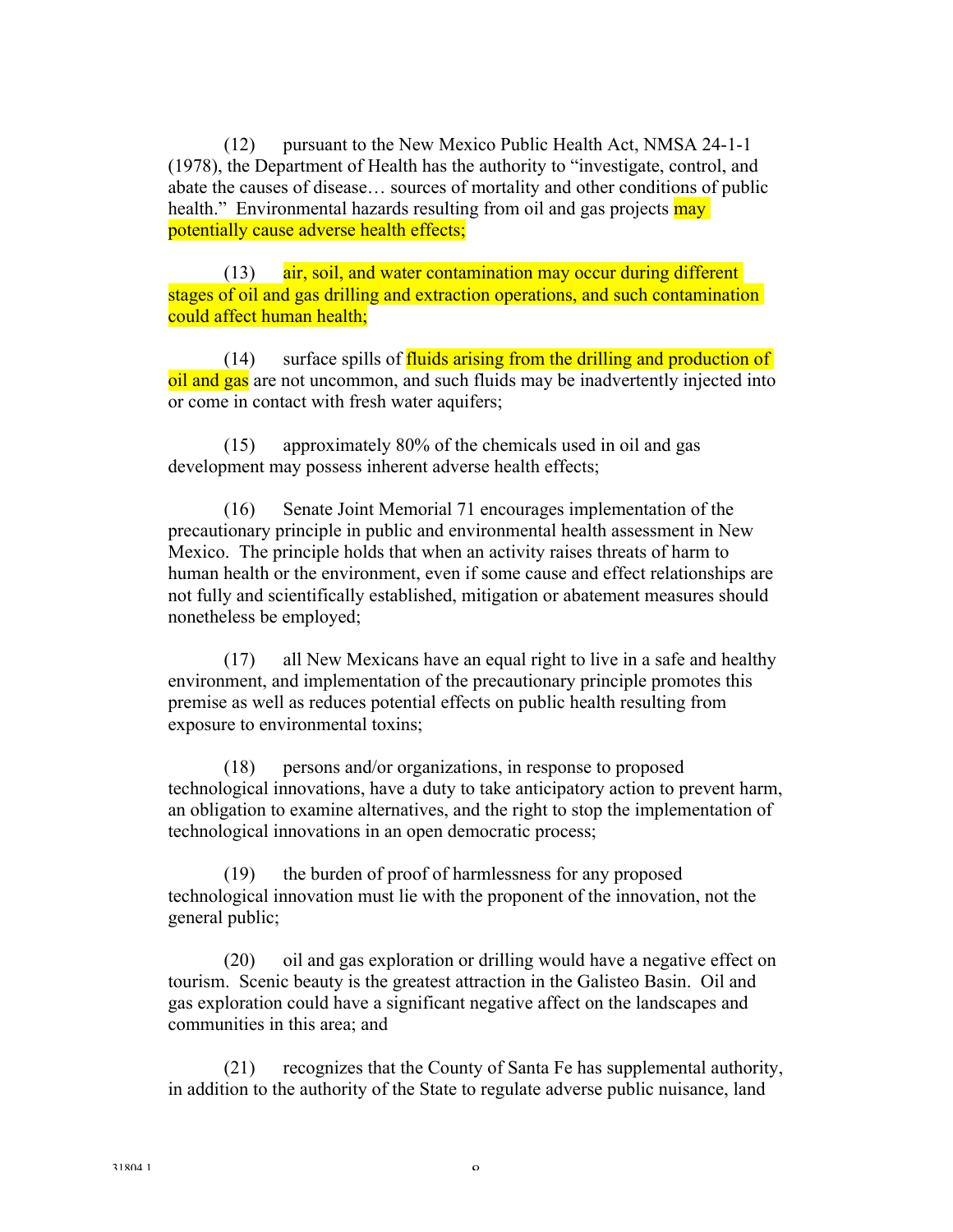use and environmental impacts and effects not inconsistent with State legislation and regulation, stemming from oil and gas projects in the Galisteo Basin and unincorporated areas of the County and makes no finding that the State has preempted or occupied the field of oil and gas regulation.

(g) implements the State's Department of Energy, Minerals and Natural Resources Department, Oil Conservation Commission's Application to amend 19.15.39 NMAC to add two new sections, 19.15.39.9 and .10, applicable to Santa Fe County and the Galisteo Basin, dated November 10, 2008.

#### **SECTION 7. DEFINITIONS AND RULES OF INTERPRETATION**

A-1. Rules of Interpretation

Words, phrases, and terms defined in this amendment to the Land Development Code ("LDC") shall be given the meanings set forth below. Words, phrases, and terms not defined in the LDC shall be given their usual and customary meanings except where the context clearly indicates a different meaning.

The text shall control captions, titles, and maps.

 The word "shall" is mandatory and not permissive; the word "may" is permissive and not mandatory.

 Words used in the singular include the plural; words used in the plural include the singular.

 Words used in the present tense include the future tense; words used in the future tense include the present tense.

Within this Ordinance, sections prefaced "purpose" and "findings" are included. Each purpose statement is intended as an official statement of legislative purpose or findings. The "purpose" and "findings" statements are legislatively adopted, together with the formal text of the Ordinance. They are intended as a legal guide to the administration and interpretation of the Ordinance and shall be treated in the same manner as other aspects of legislative history.

In their interpretation and application, the provisions of this Ordinance are considered minimal in nature. Whenever the provisions, standards, or requirements of any other applicable chapter of the LDC are greater, or any other County Ordinance more restrictive, the latter shall control.

In computing any period of time prescribed or allowed by this appendix, the day of the notice or final application, after which the designated period of time begins to run, is not to be included. Further, the last day is to be included unless it is not a working day, in which event the period runs until the next working day.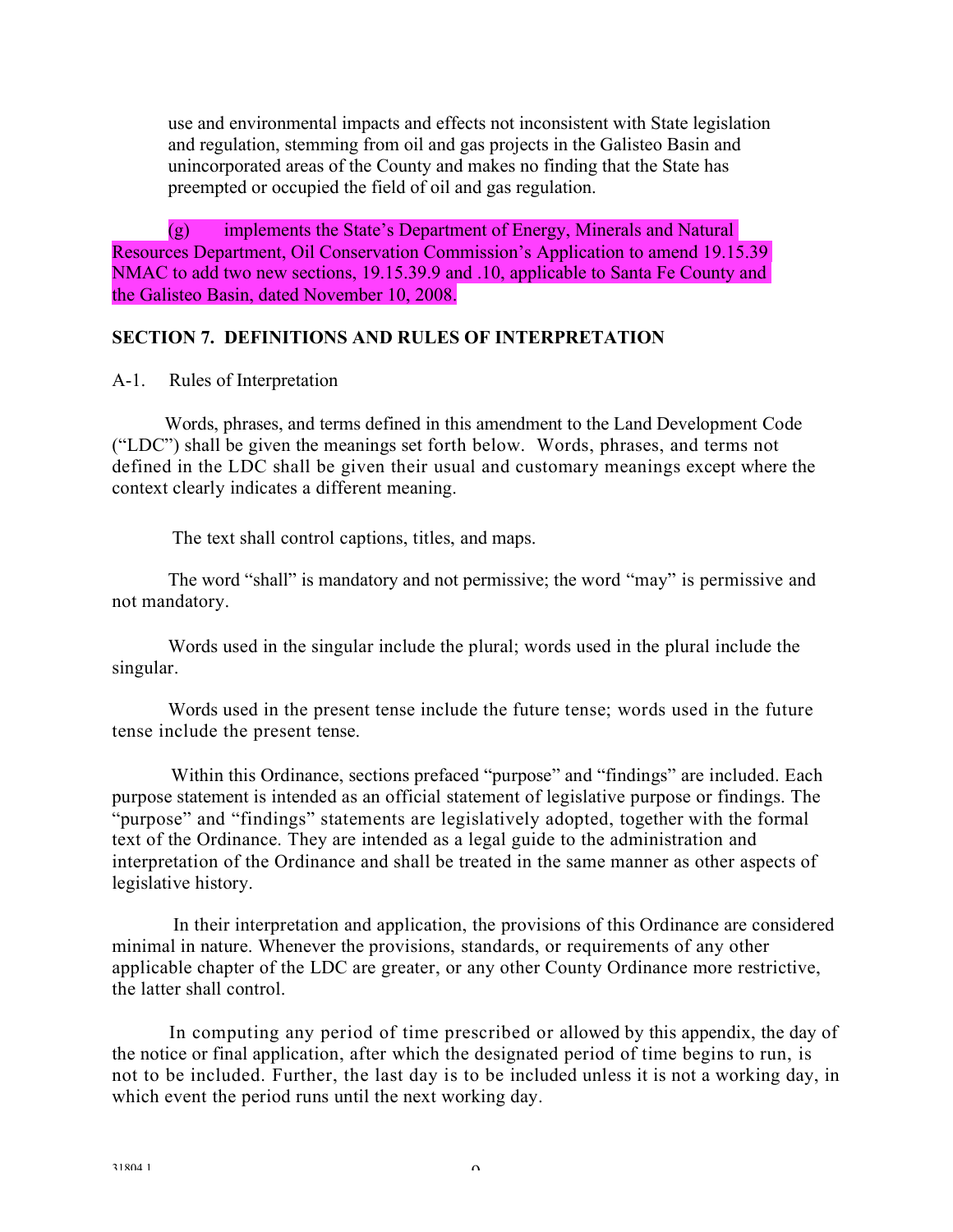Words with specific defined meanings are as follows:

*Abandonment or Abandoned*: The permanent abandonment of a well or an Oil or Gas Facility, as established by filings of the operator with the state OCD, from production records maintained by the OCD, and from information gathered by the Administrator. The County may presume abandonment of an Oil or Gas Facility based upon: (i) nonuse or the lack of any production for one (1) year plus ninety  $(90)$  days, as established from records of the OCD; (ii) plugging and abandonment of a well pursuant to OCD Rule 19.15.4.202 NMAC; or (iii) any other evidence that the well has been abandoned or plugged and abandoned as established by filings of the Operator with the OCD or other records maintained by the OCD, or independent observations of the Administrator.

*Abut or abutting:* Having property lines in common.

*Adequate public facility:* An off-site public facility or system of facilities including, but not limited to: roads, fire, police, stormwater, and related substance retention; and emergency service and preparedness that has sufficient available capacity to service the oil or gas facility at adopted specified levels of service.

*Adjacent:* Two properties, lots, or parcels are "adjacent" where they abut, even if separated by a roadway or street, right-of-way, or railroad line, or any stream, river, canal, lake, or other body of water.

*Administrator*: *The Administrator* is the Director of the Land Use Division of the Growth Management Department, Santa Fe County, or any person subsequently assigned or delegated to perform some portion of the functions exercised by that person.

*Adopted level of service (LOS):* The LOS standards adopted for Adequate Public Facilities and Services. All applications are evaluated for the purposes set forth in this ordinance in accordance with these adopted LOSs.

*Adverse effect or impact:* A negative change in the quality of the environment, floodplains, floodways, streams, wetlands, hillsides and steep slopes, wildlife or vegetation habitats, air and water quality, global warming, public facilities and services, transportation capacity, health and safety, historical, architectural, archaeological, or cultural significance of a resource.

*Agricultural*: Property currently used for farming or ranching purposes, including pasture.

*Appeal:* An appeal to the Board where it is alleged that there is an error in any development order, requirement, decision, or determination made by the Administrator, Hearing Officer or CDRC.

*Applicant:* The owner of a mineral estate or oil and gas lease, or a production right owner or lessee of lands, leases, or mineral estates proposed to be developed or duly designated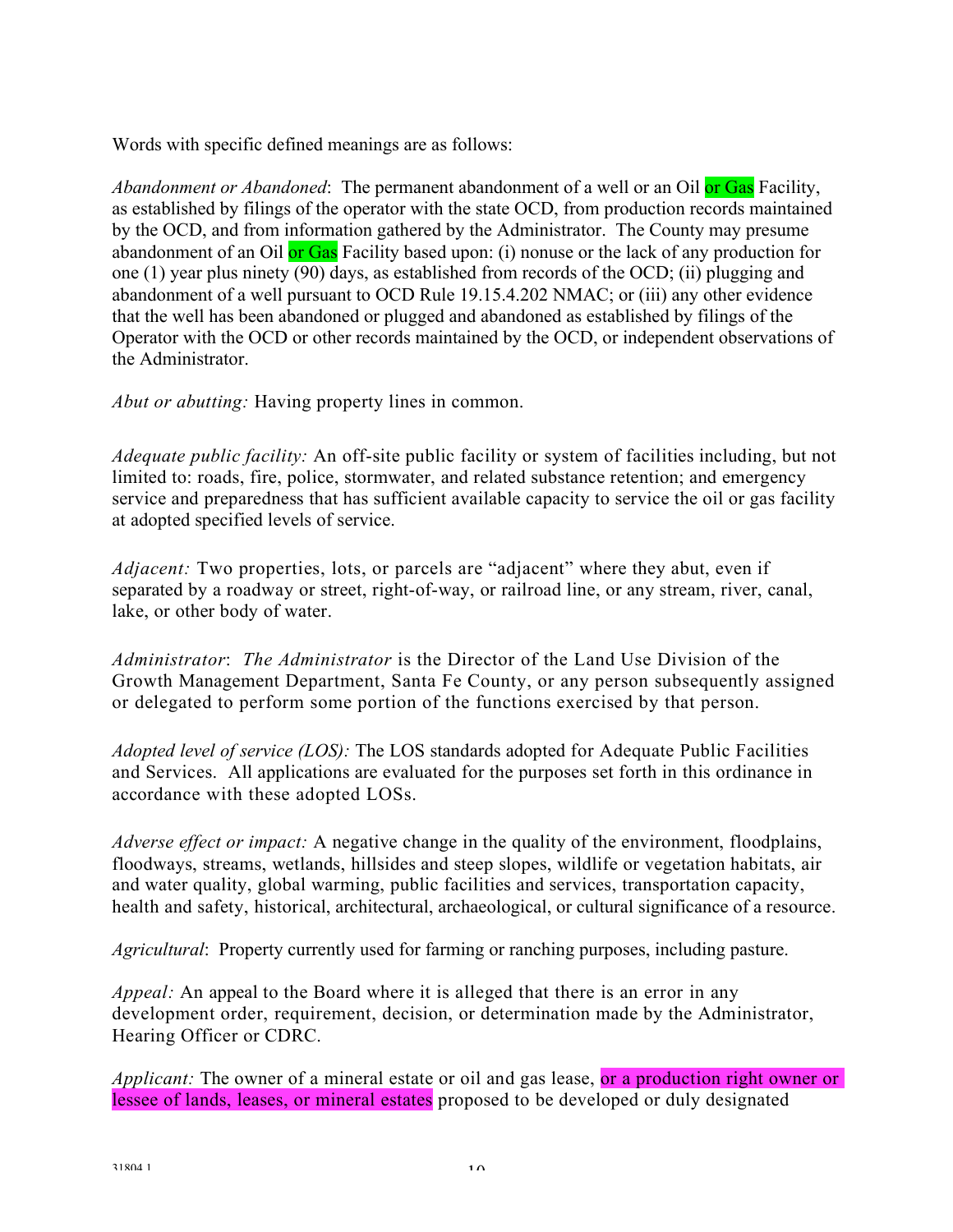representative who shall have express written authority to act on behalf of the owner. Consent shall be required from the legal owner of the premises and any person, corporation, partnership, trust, business entity in the same ownership. Applicant shall also be a unit operator who is appointed under a unit agreement or pooling arrangement, including working interest, royalty interest, and overriding interest owners or lessess.

*Application:* Any application for a development order or a development approval of an Oil or Gas Facility.

*Area plan:* A Plan encompassing a specific geographic area of the County, which is prepared for the purpose of specifically implementing the County General plan by refining the policies of the General plan to a specific geographic area or containing specific recommendation as to the detailed policies and regulations applicable to a focused development scheme. An area plan shall consist of goals, objectives, policies, and implementing strategies for capital improvements, zoning; subdivision regulations, official maps, the level of service required for public facilities and services; physical and environmental conditions; cultural, historic and archeological resources, and land-use characteristics of the area; and maps, diagrams, and other appropriate materials showing existing and future conditions. Area plan shall include, but not be limited to, the Galisteo Basin Area Plan.

*Base zoning district:* Any of the zoning districts established pursuant to Articles III and VI of the LDC, which underlay an Oil and Gas Overlay Zoning District Classification.

*Board:* The Board of County Commissioners of Santa Fe County, State of New Mexico.

*Body of water*: All water situated wholly or partly within or bordering upon the County whether surface or subsurface, public or private.

*Bond:* Any form of a surety bond in an amount and form satisfactory to the County attorney. All bonds shall be approved by the County attorney whenever a bond is required by these regulations.

*Buffer yard:* The required area and setback, with appropriate installation of landscaping and screening materials, for **Oil or Gas Facilities**.

*Buildable Area:* That portion of an *Oil* or Gas Facility upon which buildings, structures, wells or equipment may be placed, limited by floodplain, slope or other terrain constraints required buffer zones and setbacks, the maximum number of wells and co-location of wells or other design and development standards set forth in the Ordinance.

*Building:* A structure designed, built, or occupied for an Oil or Gas Facility, storage or equipment.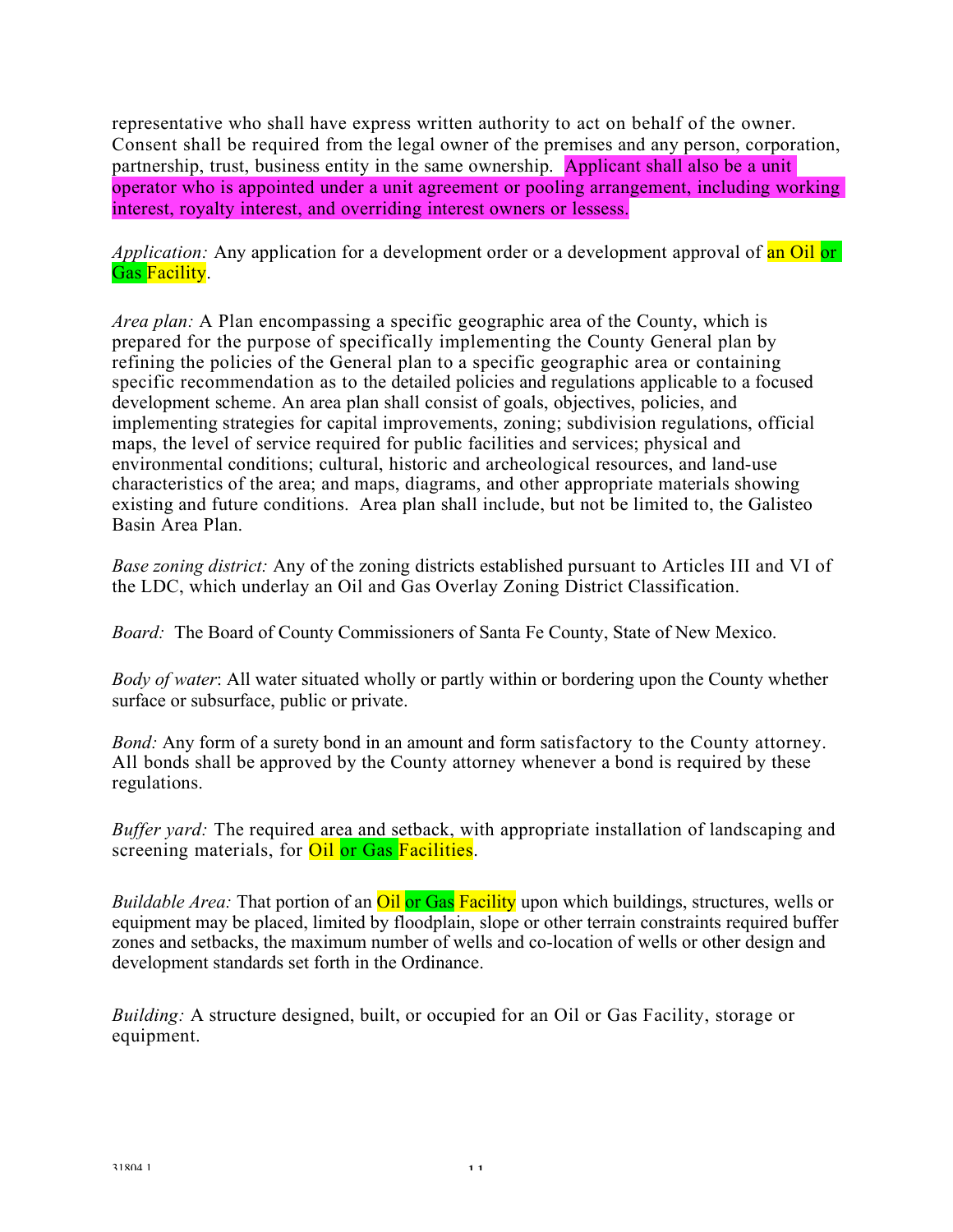*Building permit:* See *development approval;* A ministerial permit required by the LDC after a Special Use and Development Permit for an **Oil or Gas Facility** has been approved has been approved.

*Capacity:* The maximum demand that can be accommodated by a public facility or service without exceeding the adopted level of service (LOS). For roads and highways, "capacity" shall be measured by the maximum number of vehicles that can be accommodated by an intersection or road link, during a specified time period, under prevailing traffic and control conditions at that road's adopted LOS.

*Capital improvement:* A public facility with a life expectancy of three or more years, to be owned and operated by or on behalf of the County, which shall also include equipment for roads, highways, fire, police, stormwater or liquid material detention, or emergency service response.

*Capital improvements and services budget:* The list of recommended public capital improvements and public services to be constructed and/or provided during the forthcoming five-year period ("CIP").

*Capital improvements and services program and plan:* A plan setting forth, by category of public facilities and public services, those capital improvements and public services and that portion of their costs that are attributable to serving new development or resolving existing infrastructure and/or provided deficiencies within designated service areas for such public facilities and public services over a period from five (5) to twenty (20) years.("CIP").

*Carrying capacity:* A measure to determine environmental infrastructure, water availability, traffic capacity, police, fire and emergency service and response capacity, or fiscal criteria upon which to ground development approval of Oil and Gas projects, without degrading the adopted level of service.

*CDRC*: The County Development Review Committee of Santa Fe County or successor Planning Commission of Santa Fe County.

*Certificate of completion:* A certificate indicating that the Oil or Gas Facility complies with all the provisions of the LDC and the building code. The certificate of completion is issued after development approval for an Oil and Gas Overlay Zoning District Classification, a Special Use and Development Permit, building or grading permits, and construction has been completed pursuant to all development approvals, conditions and requirements. Oil and Gas operations, drilling, exploration, extraction, and transportation may not be conducted until a Certificate of Completion is obtained.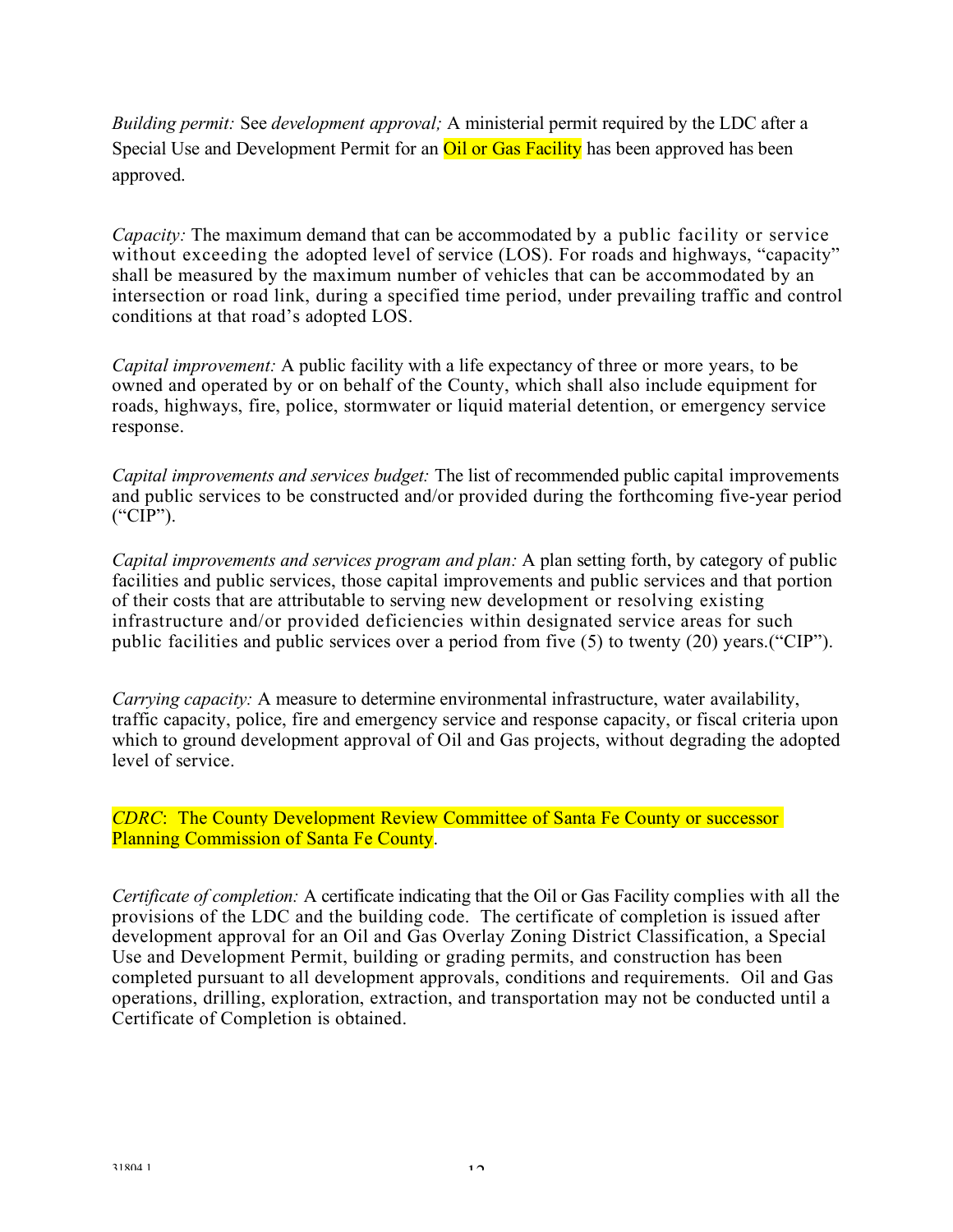*Certify:* Whenever this Ordinance requires that an agency or official certify the existence of some fact or circumstance such certification be made in any manner, oral or written, which provides reasonable assurance of the accuracy of the certification.

*Closed Loop System*: A system for oil and gas drilling that utilizes a series of completely enclosed above ground tanks instead of a Reserve Pit that are used for the management of drilling, workover, or other fluids.

*Cluster:* A group of cultural, historical, architectural, or archaeological resources with compatible buildings, objects, artifacts or structures geographically or thematically relating to and reinforcing one another through design, setting, materials, workmanship, congruency, and association.

*Code*: means Santa Fe County Land Development Code, Ordinance No. 1996-11 (as amended) and any successor ordinance amendments.

*Collector street/road: See road, collector.*

*Co-location*: The placement of two or more well bores on a single drilling site.

*Commission*: The New Mexico Oil Conservation Commission.

*Common ownership: See Same Ownership.*

*Compatible* – A situation where an Oil or Gas Facility or Facilities can co-exist or act together harmoniously, considering adverse effects or impacts on environmentally sensitive habitats, wetlands, flood areas, steep slopes, historic, cultural and archaeological artifacts and sites, noise levels, odors, glare, potential fire hazards, explosions, visual impacts, effects to surface water and groundwater quality/quantity, adequacy of the road and highway system, stormwater detention, fire, police and emergency response services, air quality and surrounding land uses.

*Compatible Oil and Gas Use*- A use which has received development approval for the Oil and Gas Overlay Zoning District Classification and Special Use and Development Permit, Grading and Building permits and Certificate of Completion*.*

*Completion of drilling, re-drilling and re-working*: The date the work is completed for the drilling, re-drilling or re-working and the crew is released by completing their work or contract or by their employer.

*Compressor:* A device designed to increase the pressure of gas for transmission through a gathering system or transmission line.

*Concept Plan*: The preliminary development plan required to be submitted with an application for an Oil and Gas Overlay Zone District Classification.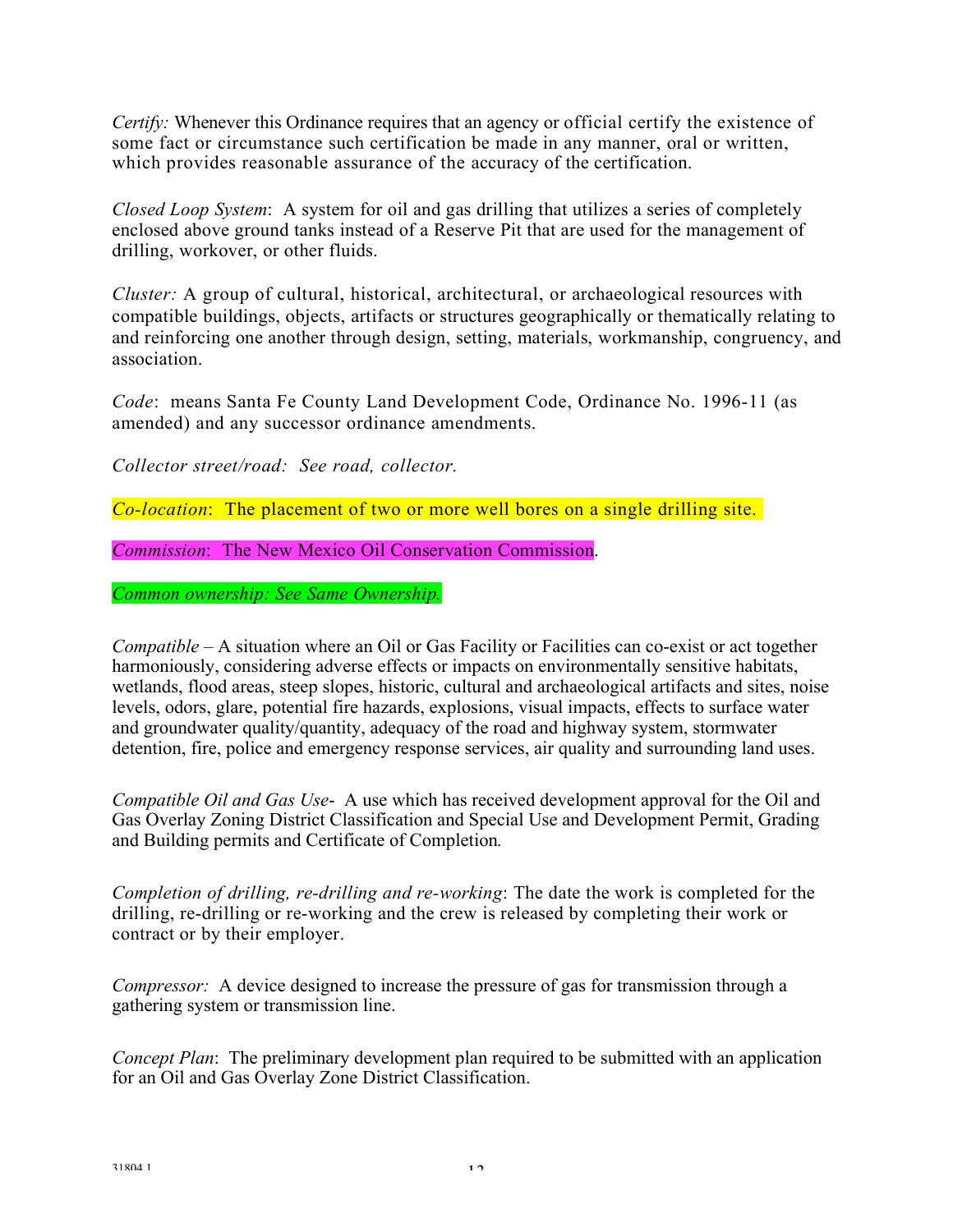*Conservation easement:* A non-possessory interest of a holder in real property that imposes limitations or affirmative obligations designed to: retain or protect natural, scenic, or open space values of real property or assure its availability for agricultural, forest, recreational, or open space use; protect natural resources; maintain or enhance air or water quality; or preserve the historical, architectural, archeological, or cultural aspects of real property.

*Contiguous:* Lots are contiguous when at least one boundary line of one lot touches a boundary line or lines of another lot.

*County:* Santa Fe County, New Mexico.

*County Assessor:* The County Assessor of Santa Fe County, State of New Mexico.

*County Attorney*: The County Attorney or his Deputy designated by the Board to furnish legal assistance for the administration, interpretation, enforcement and implementation of this Ordinance.

*County Clerk:* The County Clerk of Santa Fe County, State of New Mexico.

*County Manager*: The County Manager of Santa Fe County, State of New Mexico.

*Dedication:* The transfer of fee simple title to, or grant of an easement over lands and improvements to the County subject to the conditions of a development order requiring such transfer and acceptance.

*Degradation:* Pollution of water that unreasonably reduces the quality of such water. The quality of a representative sample of water is unreasonably reduced when such water is rendered harmful, detrimental, or injurious to humans, animal life, vegetation, or property, or the public health, safety, or welfare, or impairs the usefulness or the public enjoyment of the water for any lawful or reasonable purpose.

*Demolition:* Any act or process that destroys or razes in whole or in part, or permanently impairs the structural integrity, or allows deterioration by neglect of a building or structure or land, wherever located, or a building, object, site, or structure, including interior spaces, of cultural, archeological or historic artifacts, or external sites.

*Derrick*: Any portable framework, tower, mast, and/or structure which is required or used in connection with drilling or re-working a well for the production of oil or gas.

*Development:* Any man-made change in improved and unimproved sub-surface mineral and surface estates, including, but not limited to: buildings or other structures; oil and gas drilling, dredging, filling, extraction or transportation or oil and gas, grading, paving, diking, berming, excavation, exploration, or storage of equipment or materials, whether in pits, structures, ponds, containers, land fills, any other detention facility, or significant land disturbance.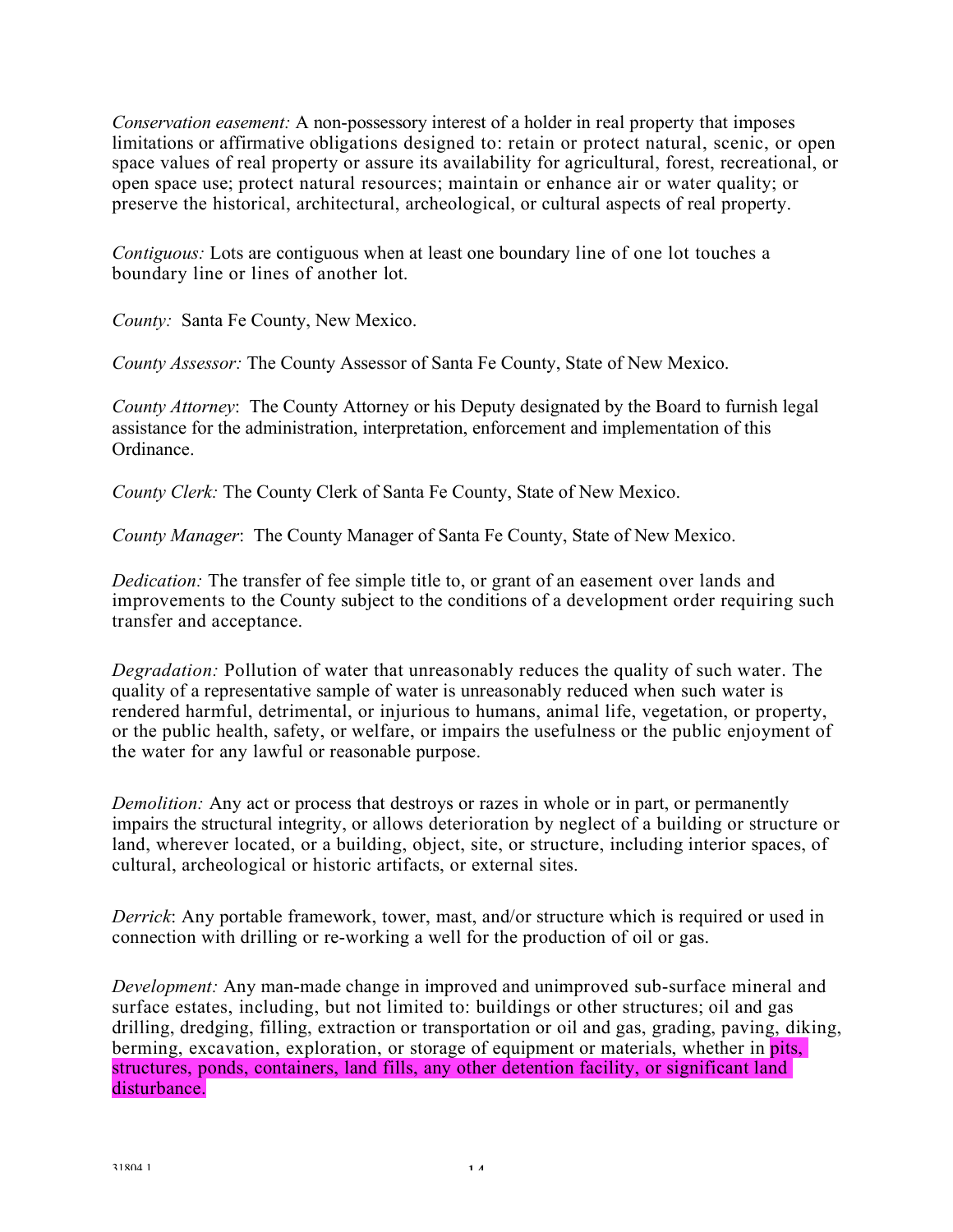*Development Agreement:* An agreement between the County and an applicant for an Oil and Gas Overlay Zone District Classification, Special Use and Development Permit regarding the development and use of the property through which the County agrees to vest development use density or intensity, or refrain from adopting new regulations affecting subsequent phases of development, in exchange for the provision of public facilities or services by the applicant and satisfaction of conditions incorporated into a development order granting a Special Use and Development Permit or Oil and Gas Overlay Zoning District Classification.

*Development Approval:* Any authorized action by the Board, CDRC, Administrator, or other officer or agency of the County that approves, approves with conditions, or denies applications for development of a parcel, tract, building, or structure, including any of the following: oil and gas overlay zoning district classification; concept and detailed development plans; beneficial use or value determination; transfers of development rights; special use and development permits, grading or building permits; certificate of completion or appeals.

*Development Order:* The official ordinance, regulation, resolution, or decision of the Board, CDRC, Administrative Officer or an officer or agency of the County with respect to the granting, granting with conditions, or denial of an application for an oil and gas project including: an Oil and Gas Overlay Zoning District Classification; a Special Use and Development Permit; building and grading permits and a certificate of completion.

*Development Plan:* A detailed plan for an oil and gas project accompanying development approval of a Special Use and Development Permit including such drawings, documents, and other information necessary to illustrate completely the proposed development. Shall specifically include such information as required by this Ordinance.

*Development Project*: Any *Oil or Gas Facility* subject to the approval of an Oil and Gas Overlay Zoning District Classification, Special Use and Development Permits, Grading and Building Permits, and a Certificate of Completion.

*Development Rights:* The rights of a subsurface or surface mineral, gas or oil estate owner and/or lessee to develop such property, dependent on the type of leasehold or ownership interest, and subject to the constraints of applicable law. Under certain circumstances, development rights may be transferred to other owners or lessees of mineral, oil or gas fee or leasehold interests thus permitting the recipient to develop more intensely than otherwise permitted; see Transfer of Development Rights (defined below) and Section 9.7.

*Development Site:* The designated and approved oil or gas surface drill site within a Buildable Area upon which an approved **Oil or Gas Facility** may be constructed. The development site of a lot, tract or parcel includes buildings and/or structures, accessory uses, retention facilities and landscape, buffer and screening areas.

*Development standards:* Standards and technical specifications for improvements to land required for an Oil or Gas Facility approval, including specifications for the placement,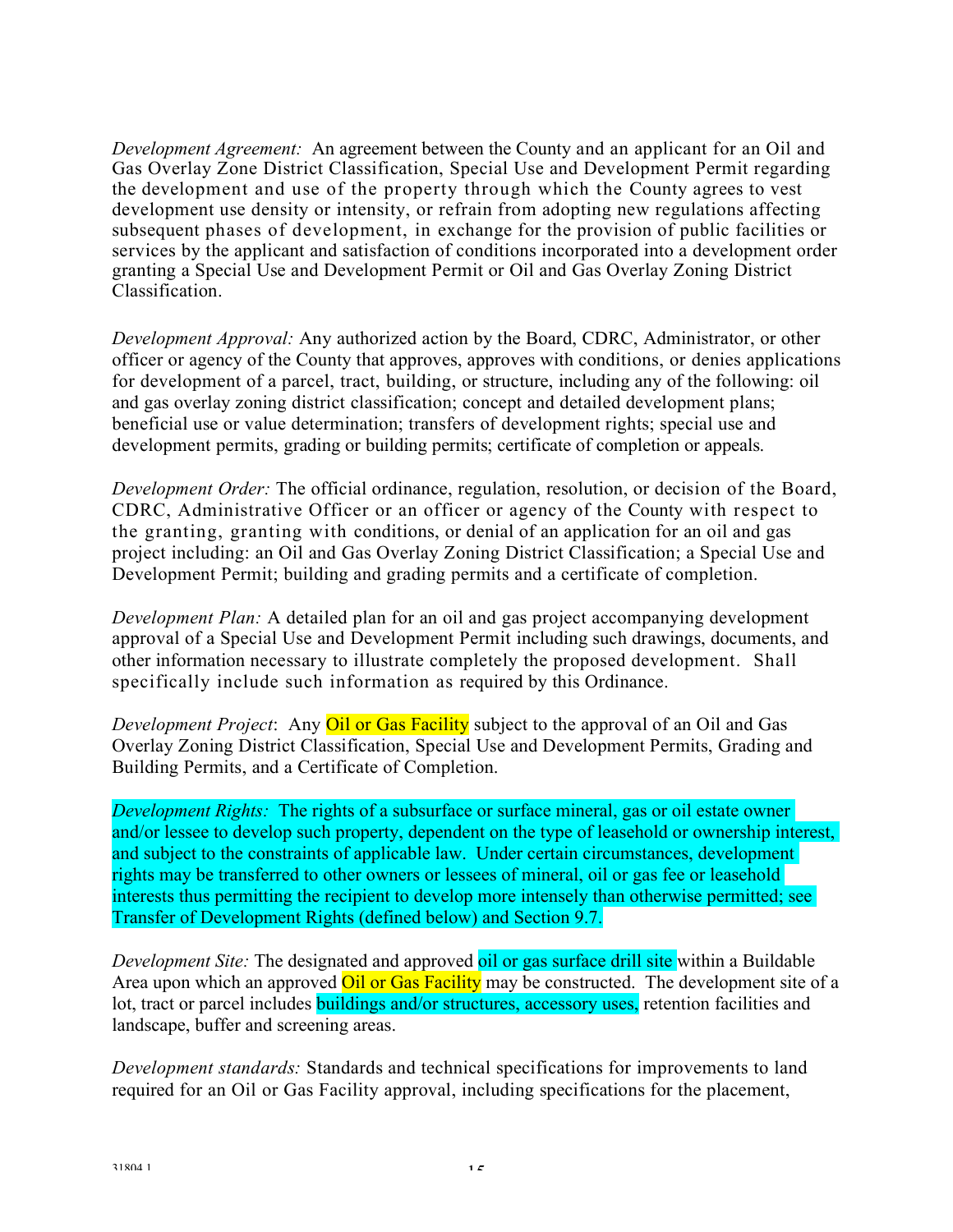dimension, composition, and capacity of: derricks, drilling equipment, oil and gas wells, streets and roadways; signage for traffic control and other governmental purposes, including road signs, and other traffic control devices on roadways; highways, lighting of roads; water mains and connections, including facilities and connections for the suppression of fires; off-street parking and access; landscaping, screening and contouring of land, drainage, sedimentation, and erosion control; open space and storm drainage culvert facilities, including drains, conduits, and ditches; environmental, air and water quality, global warming, historic, cultural and archeological site and artifact preservation.

*Directional drilling:* Any method of drilling for oil or gas that can reach a subsurface reservoir containing oil or gas resources at a significant horizontal distance from the surface location of the bore or wellhead. For purposes of this Ordinance, directional drilling includes without limitation related current technologies variously called slant drilling, horizontal drilling, extended-reach drilling, multi-lateral drilling (branched directional techniques), coiled tube drilling, and any future oil or gas technology that can span horizontal distance between surface and subsurface locations.

*Drilling*: Digging or boring a new oil or gas well or reentering an existing well for the purpose of exploring for, developing or producing oil, gas, or other hydrocarbons, or for the purpose of injecting gas, water, or any other fluid or substance into the earth.

*Drill Site*: The premises used during the drilling or re-working of an oil and gas well or wells and subsequent life of a well or wells or any associated operation. The area of land in which oil and gas derricks, equipment, buildings, structures, improvements, wells, excavations, dumps, waste piles, ponds and other features normally utilized in oil and gas operations are located.

*Drilling Equipment*: The derrick, together with all parts of and appurtenances to such structure, every piece of apparatus, machinery, or equipment used or erected or maintained for use in connection with drilling on an oil and gas development site.

*Easement:* Authorization by a property owner for another to use the owner's property for a specified purpose.

*Effect: See Adverse effect or impact*.

*Engineer: See professional engineer.*

*Environmental impact report:* A process to examine adverse on- and off-site environmental effects impacts by an oil and gas project.

*Erosion:* Soil movement due to wind or water.

*Escrow:* A deposit of cash with the County or escrow agent to secure the promise to perform some act.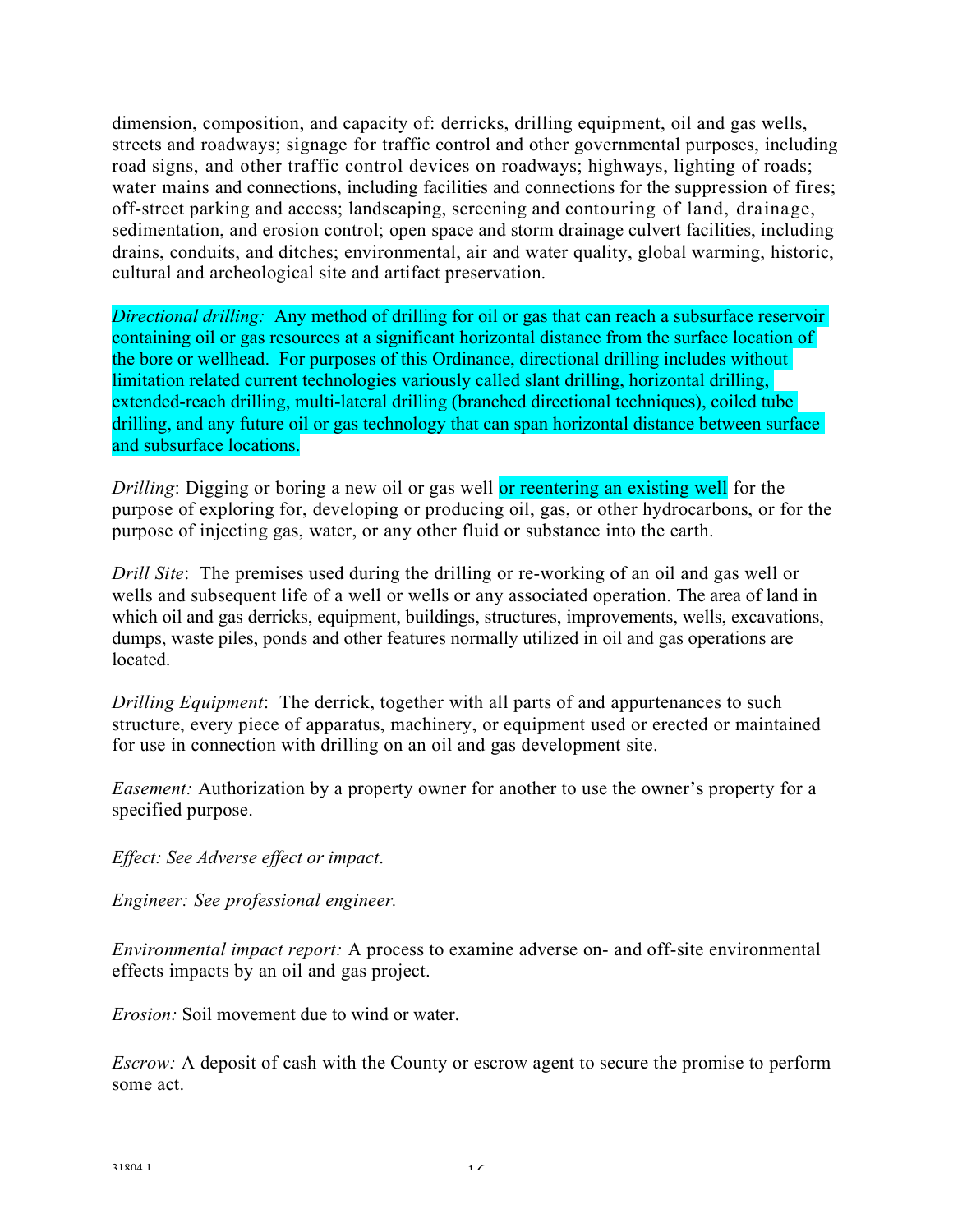*Exaction:* The requirement for development to dedicate a portion of land or a payment in lieu of land costs of public facilities or services as a condition of a development order.

*Existing structure:* A structure that is built and completed as of the effective date of this code.

*Expenditure:* A sum of money paid out in return for some benefit or to fulfill some obligation. Includes binding contractual commitments, whether by development agreement or otherwise, to make future expenditures as well as any other substantial change in position.

*Expenses:* Those expenses that shall include consultant and engineering costs, exactions, application fees, costs of obtaining a bond, trust agreement, or irrevocable letter of credit posted with the County to assure compliance with conditions of approval of an Oil and Gas Overlay Zoning District Classification, Special Use and Development Permit, and other Grading and Building Permit Applications, as well as necessary development costs.

*Exploration*: Geologic or geophysical activities related to the search for oil, gas, or other subsurface hydrocarbons including prospecting, geophysical and geologic seismic surveying and sampling techniques, which include but are not limited to core or rotary drilling or making an excavation, performed in the search and evaluation of oil and gas deposits

*Exploratory well*: A well drilled for the purpose of discovering oil, gas, or mineral reserves in unproven or under utilized areas, used to extract geological or geophysical information about an area with a view to exploiting untapped oil, gas, or mineral reserves.

*Fire Department*: The Santa Fe County Fire Department – County professionally employed fire fighters, excluding volunteer personnel.

*Fiscal impact assessment:* The process of assessment of oil and gas development applications as to the positive or negative effects or impacts they will have on the community's revenues and expenditures for public improvements, delivery of services and net cash flow.

*Flood or flooding:* A general and temporary condition of partial or complete inundation of normally dry land areas from the overflow of inland or tidal waters or the unusual and rapid accumulation of run-off of surface waters from any source.

*Floodplain:* Any land area susceptible to being inundated by water from any source. See *area of special flood hazard, flood or flooding,* and *100-year floodplain.*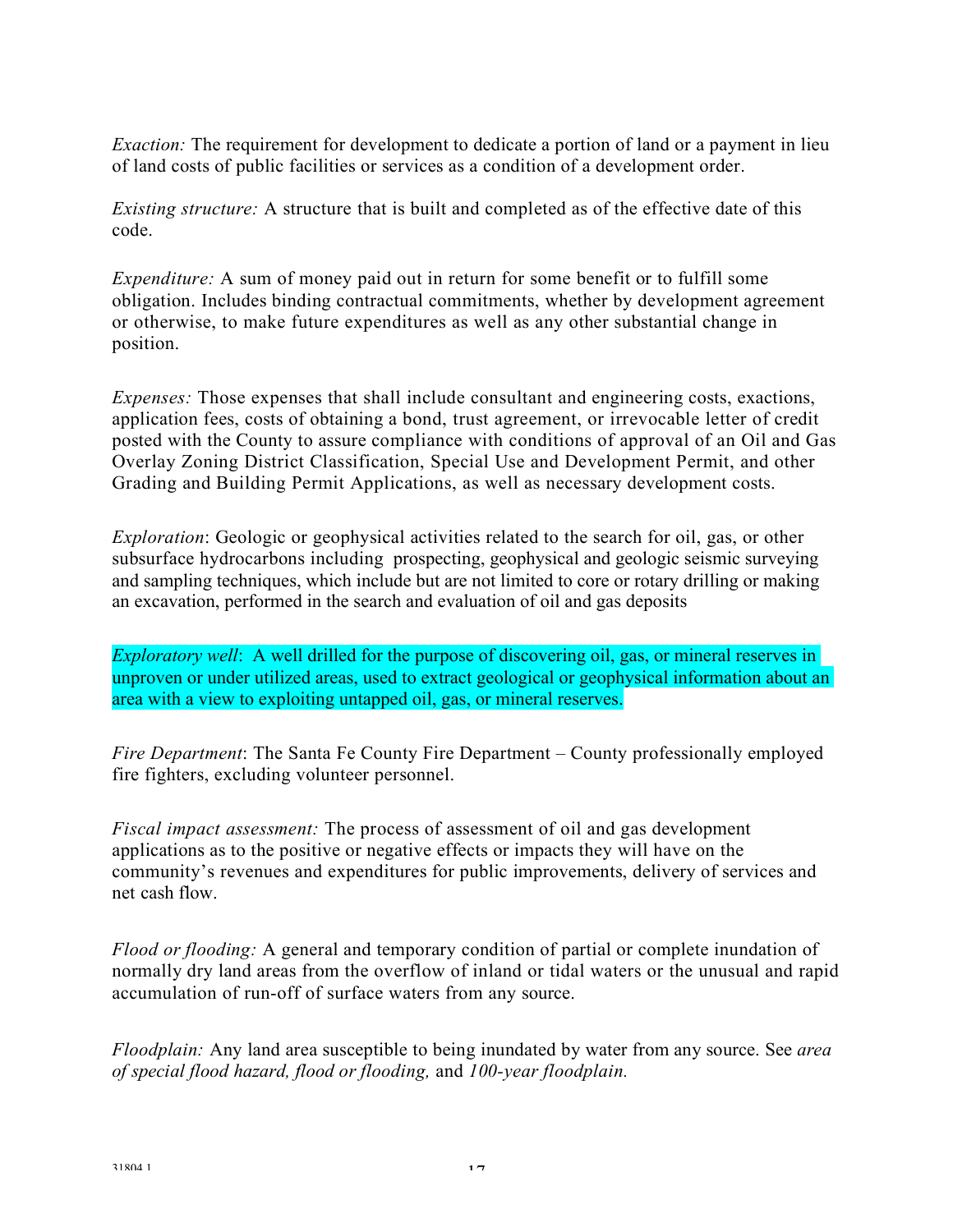### *Floodplain, 100-year:* See *100-year floodplain.*

*Floodway:* A channel, river, stream, creek or other watercourse and the adjacent land areas that must be reserved in order to discharge the base flood; the 100-year floodplain.

*Fracturing or fracing:* The use of water or other fluids as a stimulant injected into an oil or gas well to split or fracture subsurface geological formations to improve the productivity of the oil or gas well.

*Gas*: Any fluid, either combustible or noncombustible, which is produced in a natural state from the earth and which maintains a gaseous or rarefied state at standard temperature and pressure conditions and/or the gaseous components or vapors occurring in or derived from petroleum or natural gas; whenever "gas" is used in this Ordinance it includes "natural gas" and/or "methane."

*Gas Well*: A well having a pressure and volume of natural gas; specifically, producing methane, often in combination with a variety of other substances such as butane, propane and carbon dioxide, or an Oil well with a (gas-oil ratio) in excess of 100,000 cubic feet of gas per barrel of oil.

*Gathering system*: A system of pipes, auxiliary tanks and other equipment used to move oil, gas or water from the well to a tank battery or to a transmission line for eventual delivery to a refinery.

*General plan:* The statutorily defined long-range plan intended to guide the growth and development of the County which includes inventory, analytical sections, Growth Management and Oil and Gas elements, land use, future economic development, housing, recreation, parks, open space, environment, libraries, utilities, public safety, fiscal integrity, transportation, infrastructure, public services, facilities, and community design, and environmental sustainability, all related to the goals and objectives, policies, and strategies contained within the Plan.

*Geohydrologic report:* A report, **including baseline studies**, on potential adverse effects and impacts of an oil and gas project on subsurface and ground water resources and identifying fractured geological formations that would permit degradation of the water resources.

*Glare:* The sensation produced by luminance within the visual field that is sufficiently greater than the luminance to which the eyes are adapted to cause annoyance, discomfort, or loss in visual performance and visibility.

*Groundwater*: All subsurface water as distinct from surface water, specifically, that part of the water in the saturated zone (a zone in which all voids, large and small, ideally are filled with water under equal or greater than atmospheric pressure).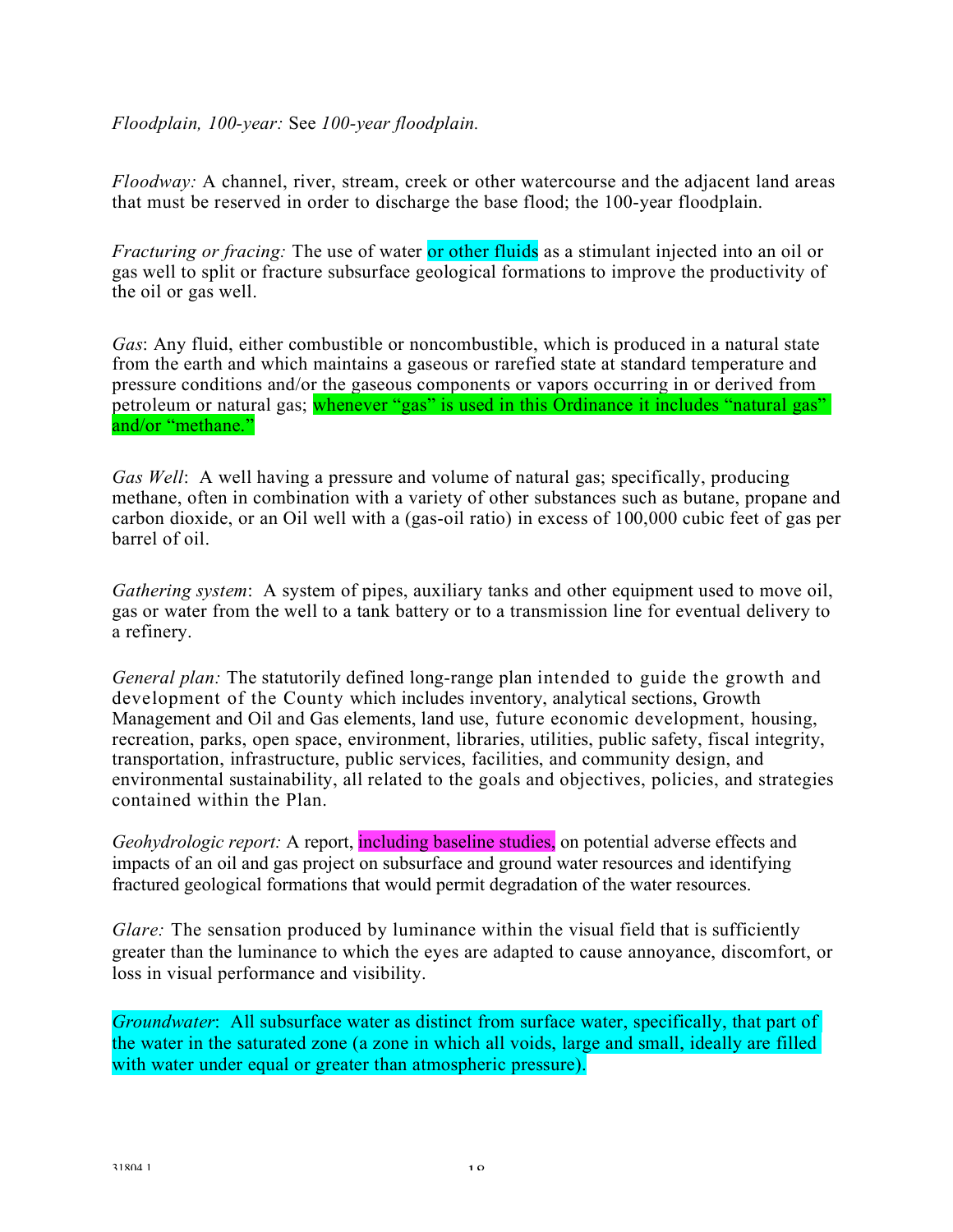*Height, building:* The vertical dimension measured from the average elevation of an oil and gas building or structure.

*Historical, Cultural or Archaeological Resource*: Historic Sites, Cultural Sites, Archeological Sites, Artifacts and Landmarks that are designated (or eligible for designation) by the State of New Mexico. A list, called the official register of Cultural Properties, and the list of the National Register for Historic Places, are on file with the Administrator.

*Impact area:* The area within which a proposed Oil or Natural Gas Facility creates a demand for public services and/or facilities and is evaluated for compliance with the provisions of this Ordinance; that area in which the capacity of public facilities and services will be aggregated and compared to the demand created by existing development, committed development, and the proposed oil and gas project.

*Improvement District:* A special district formed by the Board for the purpose of levying assessments, rates, or charges on public facilities and services needs generated by Oil or Natural Gas Facilities.

*In the County, within the County*: Areas within the boundaries of the County, but not within the limits of any incorporated municipality.

*Infrastructure:* Any physical system or facility that provides essential services, roads and highways, such as stormwater detention, transportation, fire, police and emergency services, and the management and use of resources regarding same. Includes other physical systems or facilities that may not be specifically enumerated in this definition.

*Intensity:* The number of oil and gas wells permitted per square mile or section.

*Inventory:* A systematic listing of cultural, historical, architectural, or archaeological resources prepared by the County, Indian Tribe or Pueblo, state, or federal government or a recognized local historical authority, following standards set forth by federal, state, and County regulations for evaluation of cultural properties.

*Land development code ("LDC"):* All ordinances in the County Code including this Oil and Gas ordinance, zoning, subdivision, official mapping, capital improvements programming, planning and budgeting, building, housing, public nuisance, safety, and environmental codes that relate to land use.

*Landscaping:* The process or product of installing vegetation, fences, screening, or material for purposes of screening or softening the appearance of an oil and gas project site, including grading and installation.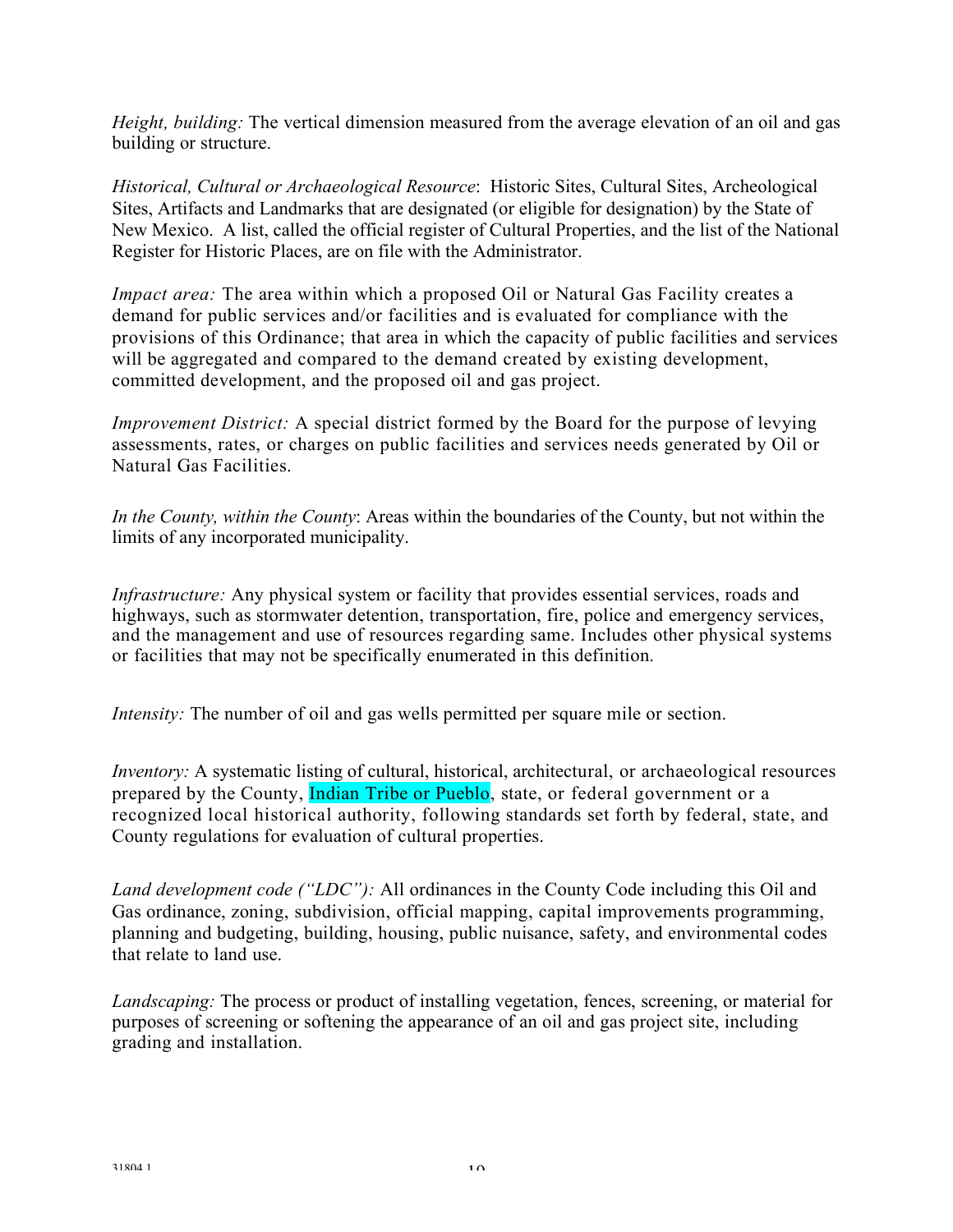*Lessee:* A person, corporation or other legal entity that has been granted an Oil and Gas Lease from the Owner of a mineral estate in land or who has received an assignment of all or a portion of a previously granted Oil and Gas Lease.

*Level of service:* An indicator of the extent or degree of service provided by, or proposed to be provided by, a facility or public service based upon and related to the operational characteristics of the facility or service. Indicates the capacity per unit of demand for each public facility or service, including the cumulative impacts or capacity of a series of oil and gas and other development projects taken together to measure the joint and several impacts.

*Lot:* A tract, parcel, or portion of a subdivision or other parcel of land intended as a unit for the purpose, whether immediate or future, of transfer of ownership, or possession, or for development.

#### *Methane*: *See Gas*.

*Mineral*: An inanimate constituent of the earth, in solid, liquid, or gaseous state which, when extracted from the earth, is usable in its natural form or is capable of conversion into a usable form of metal or metallic compound, a non-metal, a non-metallic compound, a chemical, an energy source, or a raw material for manufacturing road building or construction material or oil, oil shale, natural gas, geothermal resources, but shall not include surface or subsurface water.

*Mitigation:* A system by which an oil and gas facility causing adverse effects or impacts is required to counterbalance that impact by creating an equivalent benefit through dedication, payments, offsets, alternative construction of self-imposed restrictions, reduction in the number and location of wells, collocation of wells or purchase of development rights under the transfer of development rights program.

*National Historic Preservation Act:* 16 U.S.C. Part 470.

*Natural Gas*: *See Gas.*

*Natural state:* The topography that exists at the time information is gathered for Flood Insurance Rate Maps or any subsequent approved revisions to those maps.

*OCD*: The Oil Conservation Division of the Energy, Minerals and Natural Resources Department of the State of New Mexico.

*Official map:* A map established by law showing the right-of-way lines for existing or proposed roads, highways, police, fire, and emergency service facilities, off-site retention facilities, and stream buffers laid out, adopted, and established pursuant to this Ordinance. The official map shall be amended from time to time to show any amendments or additions resulting from the recording and filing of approved subdivision plats or oil and gas projects.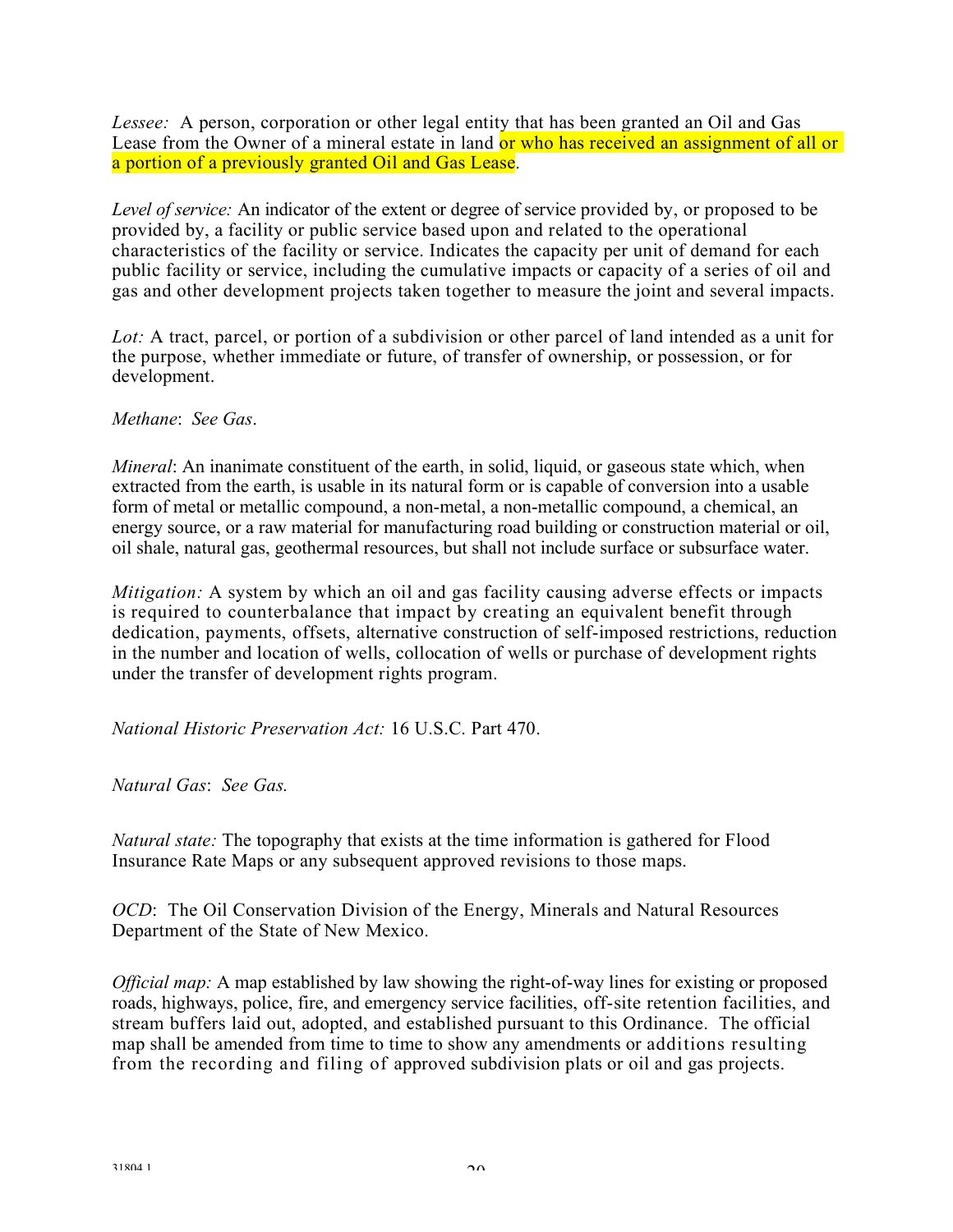*Offset:* The amount of the reduction of an exaction designed to fairly reflect the value of arearelated facilities or other oversized facilities provided by an applicant pursuant to rules or administrative guidelines in the LDC.

*Off* site: Any premises not located within the area of the property subject to development approval, whether or not in the same or common ownership of the applicant.

*Oil and Gas Lease*: A conveyance of a fee simple determinable estate in the minerals whereby the lessee is granted the power to explore for, produce and market the oil and gas pursuant to its terms.

*Oil Conservation Division: See OCD*

*Oil or Gas Facility or Facilities:* includes, but is not limited to, the following*:*

| (i)            | A new Well and the surrounding Well site, built and operated to produce crude<br>oil and/or gas, including auxiliary equipment required for production (e.g.,<br>separators, dehydrators, pumping units, Tank Batteries, Tanks, metering<br>stations, and other equipment located within the perimeter of the well site); |
|----------------|---------------------------------------------------------------------------------------------------------------------------------------------------------------------------------------------------------------------------------------------------------------------------------------------------------------------------|
| (ii)           | Any equipment involved in the re-working of an existing well bore, including,<br>but not limited to, a workover rig;                                                                                                                                                                                                      |
| (iii)          | A compressor station, including associated facilities that serve one or more<br>Wells employing engines and/or motors;                                                                                                                                                                                                    |
| (iv)           | A water or fluid injection stations including associated facilities;                                                                                                                                                                                                                                                      |
| (v)            | A storage or construction staging yard associated with an Oil or Gas Facility;                                                                                                                                                                                                                                            |
| (vi)           | A facility related to the production of crude oil and/or gas which contains<br>engines and/or motors;                                                                                                                                                                                                                     |
| (vii)          | A Gathering System consisting of crude oil or gas gathering lines or water lines;                                                                                                                                                                                                                                         |
| (viii)         | Any facility associated with a Gathering System or water collection line, such as<br>a drip station, vent station, pigging facility, chemical injection station, transfer<br>pump station and valve box;                                                                                                                  |
| (ix)           | A gas treating facility that serves multiple Wells or Gathering Systems;                                                                                                                                                                                                                                                  |
| $(\mathbf{x})$ | Any other structure, building or facility used in the exploration, drilling or<br>production phase of oil or gas development, and;                                                                                                                                                                                        |
| $(\mathbf{x})$ | A pipeline for transportation of oil, gas or water.                                                                                                                                                                                                                                                                       |

*100-year floodplain:* The land in the floodplain within a community subject to a 1 percent or greater chance of flooding in any given year, and the area designated as a Federal Emergency Management Agency Zone A, AE, AH, or AO on the Flood Insurance Rate Maps. See *area of special flood hazard, flood or flooding,* and *floodplain.*

*On site:* Development, construction, installation of infrastructure, or any other activity that occurs on the site that is the subject of an application for an oil and gas project.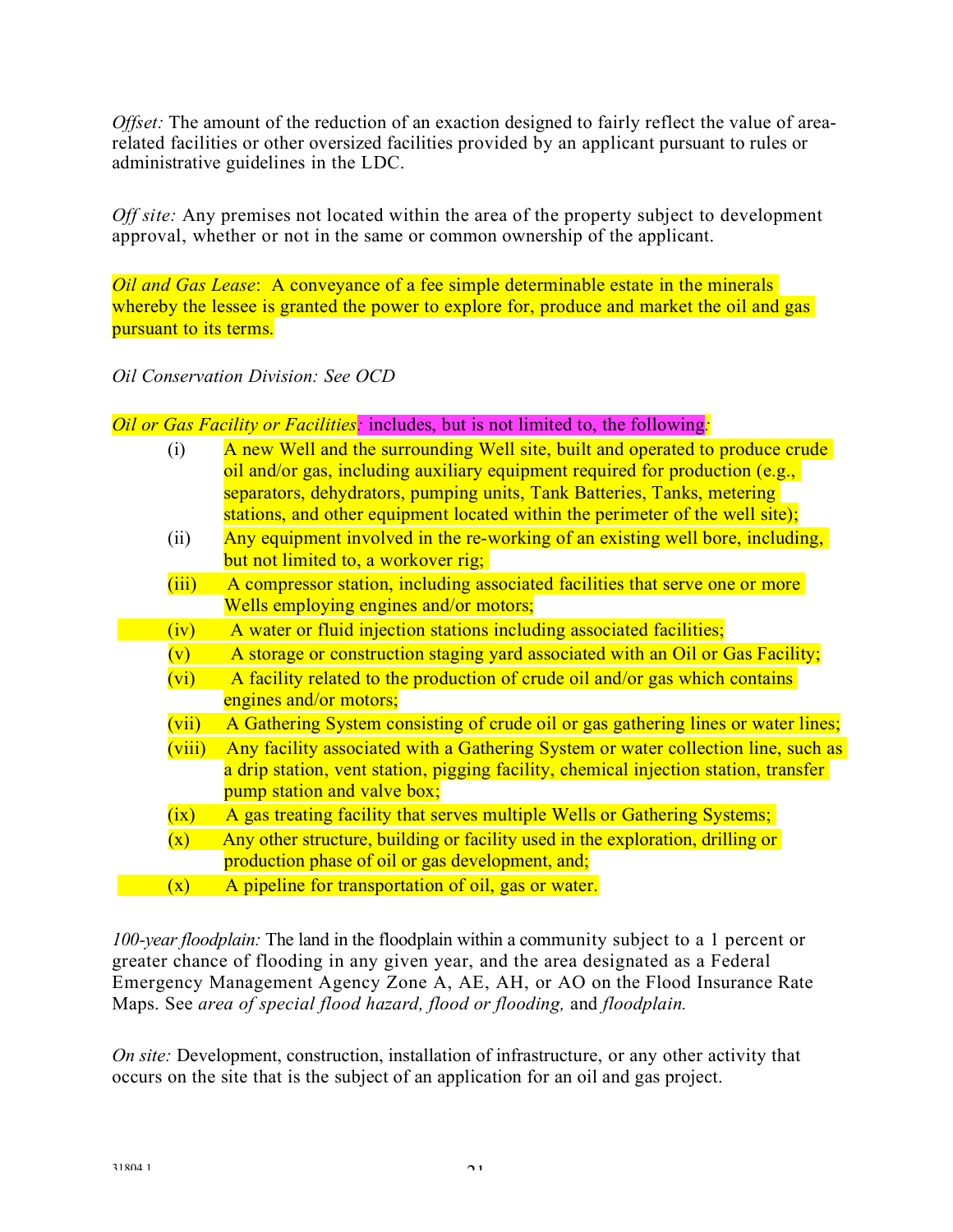*Operator or Owner*: The owner of a sub-surface mineral estate or an oil and gas lessee, or other person, corporation or legal entity who, duly authorized, is in charge of the development of a lease or the operation of a producing property, or who is in charge of a facility's operation or management of an Oil or Gas Facility.

*Order:* See *development approval*, *or development order.*

*Ordinance:* Any legislative action, however denominated, of the County that has the force of law, including any amendment or repeal of any ordinance, the General Plan, the Official Map or any Area Plan.

*Organization:* An organization operating on a membership basis with pre-established formal membership requirements and with the intent to promote the interests of its members.

*Overlay zoning district classification:* An Oil and Gas Overlay Zoning District Classification that is superimposed over one or more base zoning districts or parts of districts and that imposes specified requirements in addition to those applicable in the underlying base zoning district, for oil and gas projects.

*Owner:* The record owners of the fee, a contract purchaser holding equitable title, an oil and gas lessee, or a vendee in possession, including any person, group of persons, firm or firms, corporation or corporations, or any other legal entity having legal title to or sufficient proprietary interest in an Oil or Gas Facility.

*Parcel:* An area of land not dedicated for public or common use capable of being described with such definiteness that its location and boundaries may be established and includes but is not limited to lots.

*Performance standards:* Regulation of oil and gas development based on environmental, historic, cultural or archaeological, health, safety, adequate public facility or service, fiscal impact, emergency preparedness, General and Area Plan Consistency, water availability, traffic impact and other criteria in this Ordinance.

*Permit:* See development approval or development order; Special Use and Development Permit, Building Permit, Grading Permit or Certificate of Completion for an approved Oil and Gas Project.

*Person:* Any natural person, corporation, partnership, trust, entity, organization, joint venture, association (including homeowners' or neighborhood associations), trust, or any other entity recognized by law.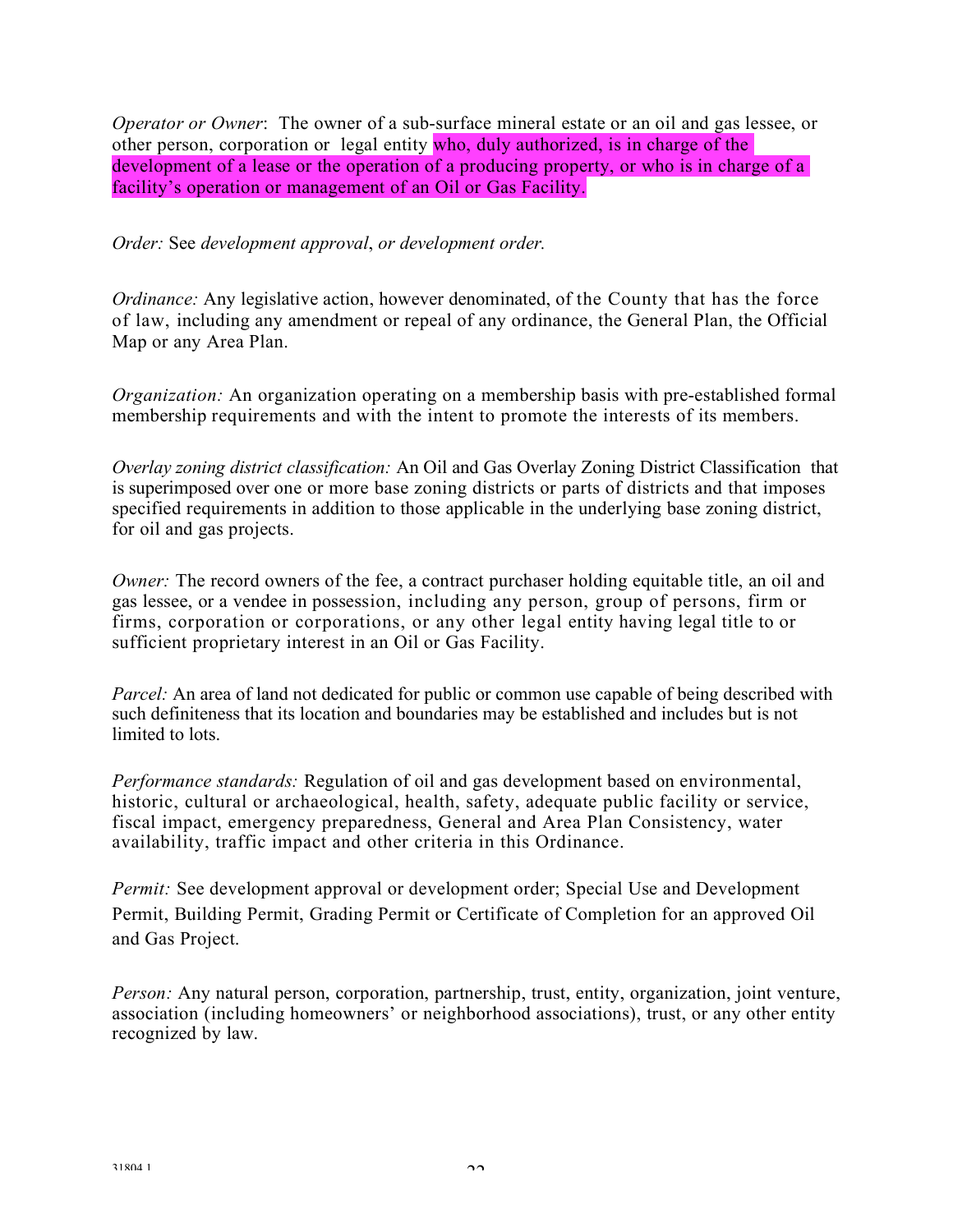*Pit*: A surface or subsurface impoundment, man-made or natural depression, or diked area on the surface that is earthen excavation used for the purpose of retaining or storing substances associated with the drilling or operation of oil and gas wells.

*Planned capital improvement:* A capital improvement that does not presently exist but which is included within the capital improvements program, plan or budget, and is funded, constructed, or otherwise made available within the time period prescribed.

### *Planning Commission:* See CDRC.

*Police power:* Inherent, delegated, or authorized legislative power for purposes of regulation to secure health, safety, and general welfare and to prevent public nuisances.

*Pollution:* The contamination or other degradation of the physical, chemical or biological properties of land, water or air, including a change in temperature, taste, color, turbidity or odor, or such discharge of any liquid, gaseous, solid, radioactive or other substance onto the land or into the water or air that will, or is likely to, create a nuisance or render such land, water or air harmful, detrimental or injurious to the public health, safety or welfare, or harmful, detrimental or injurious to domestic, commercial, industrial, agricultural, recreational or other beneficial uses, or to livestock, wildlife, birds, fish or other aquatic life.

*Pooling:* A term frequently used interchangeably with unitization but more properly used to denominate the bringing together of small tracts sufficient for the granting of a well permit under applicable spacing rules, as distinguished from unitization, which term is used to describe the joint operation of all or some portion of a producing reservoir. Pooling is important in the prevention of drilling of unnecessary and uneconomic wells, which result in physical and economic waste. The term pooling is also used occasionally to describe cross-conveyances of mineral or royalty interests by separate owners or conveyances of such interests to a trustee for the purpose of sharing the income from production of wells drilled anywhere on the consolidated tract. The former usage of the term related to the working interest alone or to the working and non-operating interests; the latter usage typically relates to the non-operating interests only.

*Producing*: The development stage in which marketable quantities of oil or gas, or both, are extracted from a well and may also signify the extraction level at which the quantitative terms of the lease are fulfilled.

*Production rights*: The exclusive right to explore for, produce and develop oil, gas or mineral resources within a given area or zone.

*Professional engineer:* An engineer licensed by the State of New Mexico.

*Projected traffic:* The traffic that is projected to develop in the future on an existing or proposed road.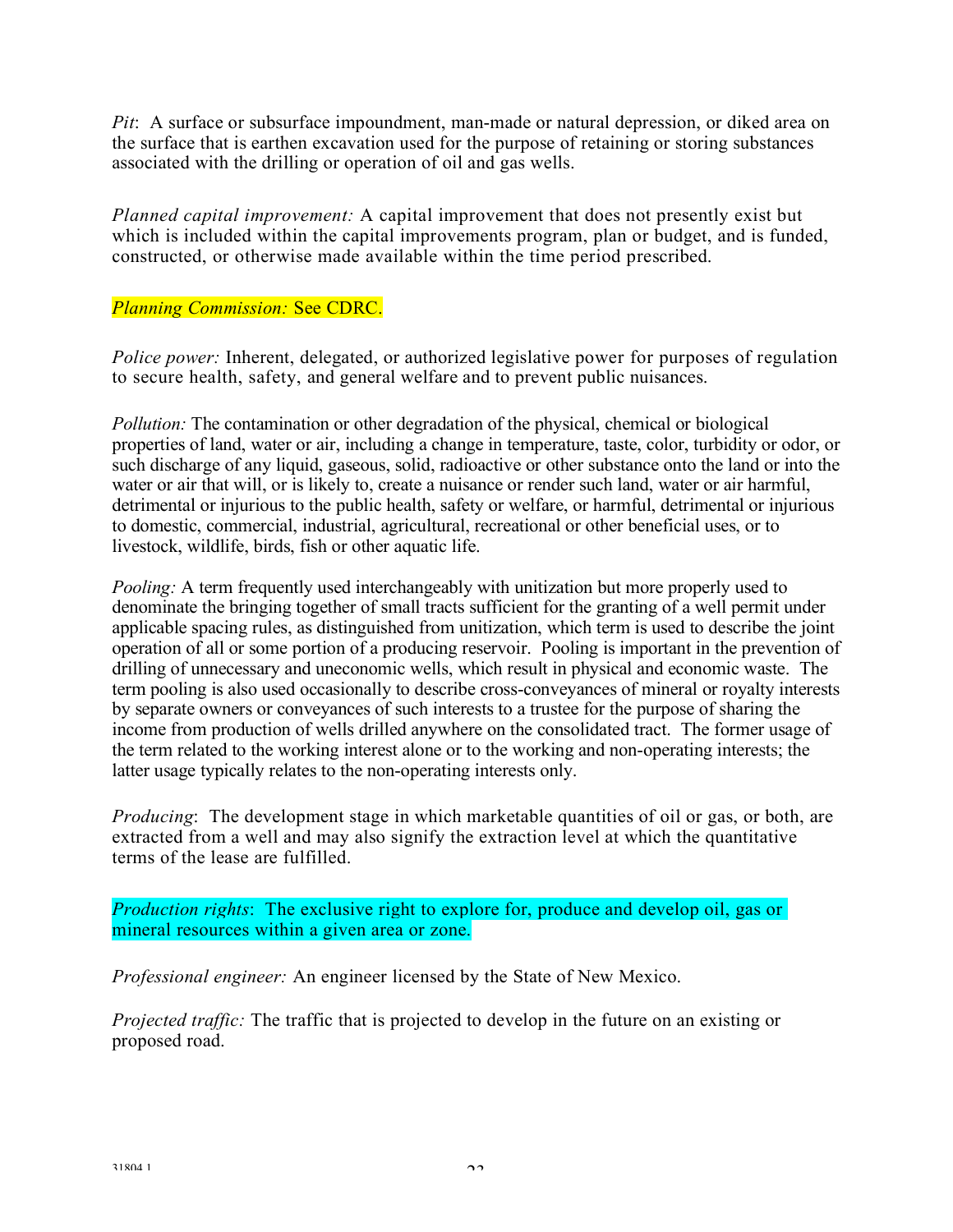*Proposed project:* The uses, structures, and buildings contained in an application for an oil and gas project approval.

*Provider:* A person, business, corporation, partnership, trust, association, joint venture or other entity licensed by the OCD.

*Public hearing:* A proceeding preceded by published notice and actual notice to certain persons and at which certain persons, including the applicant, may present oral comments or documentation. In a quasi-judicial or administrative hearing, witnesses are sworn and are subject to cross-examination.

*Receiving parcel*: A parcel of land that is the recipient of a transfer of oil and gas development rights, directly or by intermediate transfer from a sending parcel or a TDR Bank, upon which receipt the receiving parcel may increase the number of oil and gas drill sites pursuant to Section 9.9.

*Reclamation:* The employment during and after an oil and gas operation of procedures reasonably designed to minimize, as much as practicable, the disruption from the oil and gas facility and to provide for the rehabilitation of affected land through the use of plant cover, soil, stability, water resources, or other measures appropriate to the subsequent beneficial use of such reclaimed lands. Any land or Oil or Gas Facility not required for production shall be reclaimed immediately after drilling ceases.

*Reservation:* The designation of a portion of a property for a proposed right-of-way without dedication of the right-of- way.

*Reserve pit:* A pit that is created at the drilling site of an oil or gas well for drilling fluid and mud and other materials used in or produced during drilling.

*Resource:* A source or collection of buildings, objects, sites, structures, or areas that exemplify the historical, cultural or archaeological history of Santa Fe County.

*Retention Facility:* A facility used for storage of peak discharge rates of stormwater runoff, or which provides storage for pollutants, chemicals, minerals, oil, gas, rocks, mud, sediments, gray water or materials.

*Road, private:* Any road not dedicated to the public and to be maintained by a private entity. All private roads must meet the same standards as provided for public roads in the Santa Fe County Oil and Gas and Growth Management Elements. Private roads will only be permitted if the Applicant enters into a development agreement for which construction, operation, maintenance standards and financial terms will be provided in the development agreement.

*Sale or lease:* Any immediate or future transfer of ownership, or any possessory interest in land, including contract of sale, lease, devise, intestate succession, or other transfer of an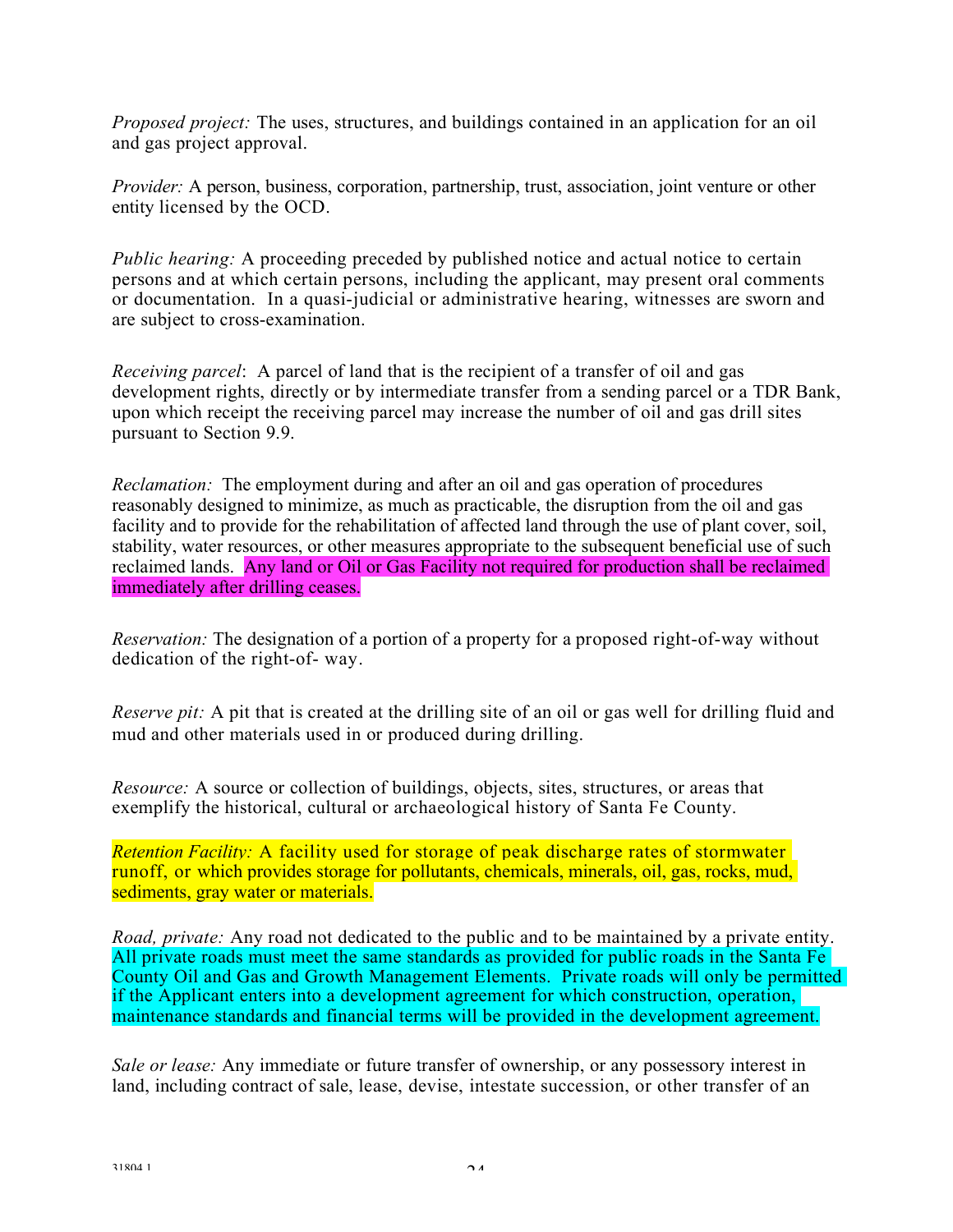interest in the surface or subsurface, whether by metes and bounds or lot and block description.

*Same ownership:* Ownership in whole or in part on the same or separate mineral estates, leases, parcels, tracts, or lots, whether contiguous or not, by any person, corporation, partnership, trust, business, entity, association, fund, joint venture or any individual owning any stock or a legal or equitable interest in such common ownership, person, corporation, partnership, trust, business, entity, association, fund, joint venture or individually, as of the date of enactment of the Interim Development Ordinance on February 24, 2008. Same ownership shall include common operation or control under an oil and gas unit consisting of multiple leases with varied ownership.

*Screen or screening:* Vegetation, fence, wall, berm, or a combination of any or all of these that partially or completely blocks the view of, and provides spatial separation of a portion or all of a site from, an adjacent property or right-of-way.

*Security:* The letter of credit or cash escrow provided by the applicant to secure conditions imposed in a development order.

*Sediment:* Soil or other surface material transported by wind or surface water as a product of erosion.

*Sending Parcel*: A parcel of land that is a transferor of oil and gas development rights and upon such transfer the right to develop oil and gas facilities is extinguished.

*Site:* The location of an Oil or Gas Facility or an historic building, structure, or cluster, whether standing, ruined, or vanished, and where the location itself maintains historical, architectural, archaeological, or cultural value regardless of the value of any existing structure.

*Site-generated traffic:* Vehicular trips attracted to, or produced by an oil and gas project on the site.

*Slope:* The ratio of elevation change to horizontal distance, expressed as a percentage. Computed by dividing the vertical distance by the horizontal distance and multiplying the ratio by 100. For purposes of this appendix, a "slope" shall include only those areas with a horizontal distance of at least 50 feet.

*Soils:* Dirt, sand, and other similar earth matter; rocks and other solid or semisolid mass material, whether produced by man or by nature.

*Solid waste:* Any garbage; refuse; sludge from an oil or gas site; and other discarded material, including solid, liquid, semisolid, or contained gaseous material resulting from oil and gas activities.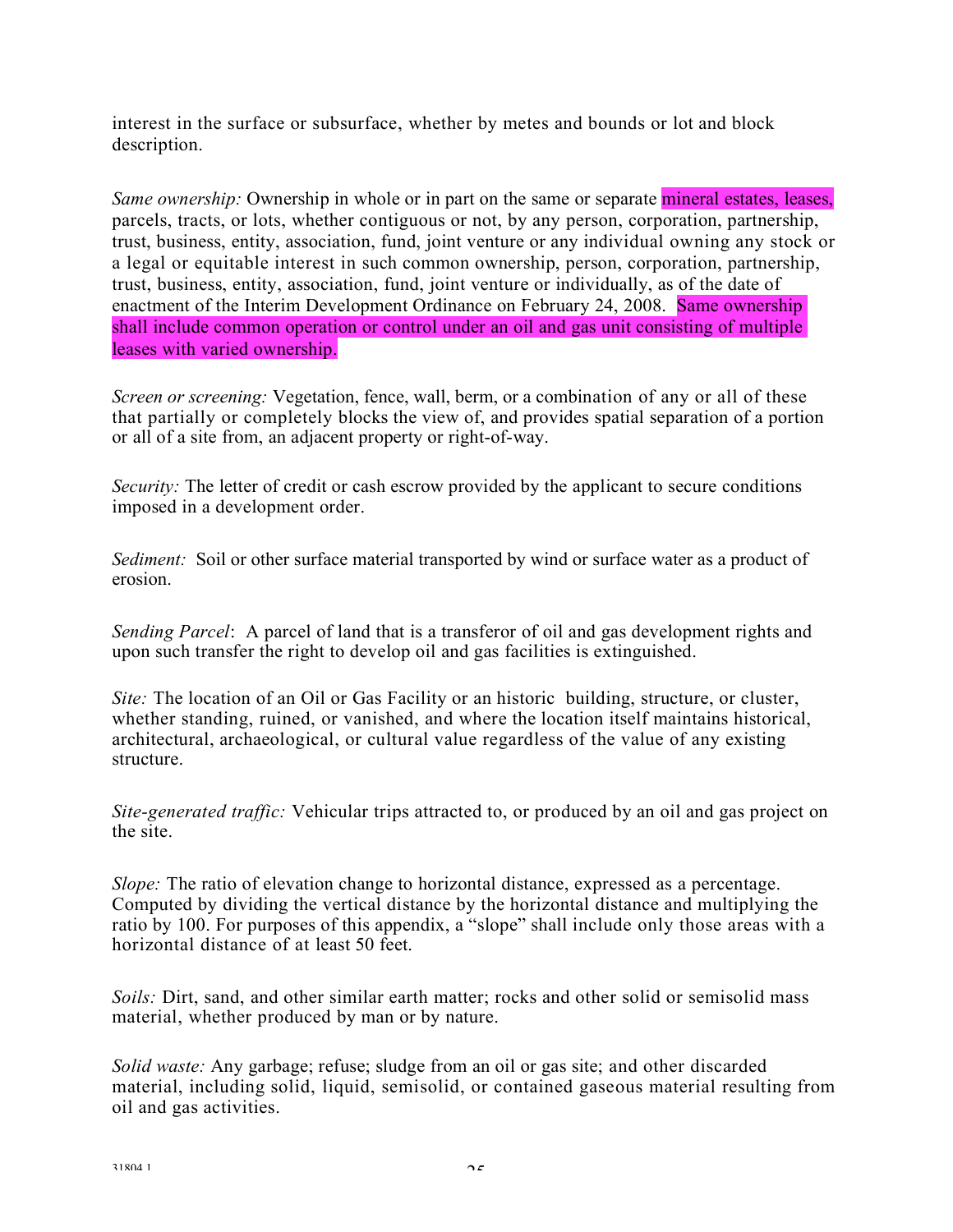*Special Use and Development Permit ("SUDP")*: A development approval process required for an Oil or Gas Facility subsequent to the granting of a development order approving an Oil and Gas Overlay Zoning District Classification for the project and the issuance of a state permit to drill.

*Spacing:* The subsurface volume, as administratively calculated by OCD. This Ordinance does not determine subsurface spacing or drainage-radius. This Ordinance uses OCD-determined subsurface spacings calculations for purposes of these regulations.

*State:* The State of New Mexico and includes all state departments, agencies under the executive branch.

*State Engineer*: The duly authorized State Engineer of New Mexico whose office has jurisdiction over certain surface and subsurface water rights.

*Steep slope:* A slope equal to or exceeding 11%.

*Structure:* Anything constructed or a combination of materials that form a construction for use, occupancy, or ornamentation, whether installed on, above, or below the surface of land or water.

*Subject property:* The property subject to an application for a SUDP.

*Subsurface estate:* See mineral estate or subsurface oil and gas lease.

*Tank:* A cylinder made of steel or other impervious material that is designed to store oil or other liquid hydrocarbons, water, produced water or other liquids used in the drilling or production of an oil or gas well.

*Tank Battery*: A group of Tanks located at a convenient point for storing oil prior to transportation by truck or pipeline to a refinery.

*Transfer of development rights:* The conveyance of oil or gas development rights to a receiving parcel by deed, easement, or other legal instrument by a subsurface mineral estate owner or oil and gas lessee.

#### *Unit:*

(1) The total area incorporated in a unitization agreement. An area of land, deposit, or deposits of minerals, stratum, or pool or pools, or a part or parts thereof, as to which parties with interests therein are bound to share minerals produced on a specified basis and as to which those having the right to conduct drilling or mining operations therein are bound to share investment and operating costs on a specified basis. A unit may be formed by convention or by order of an agency of the state or federal government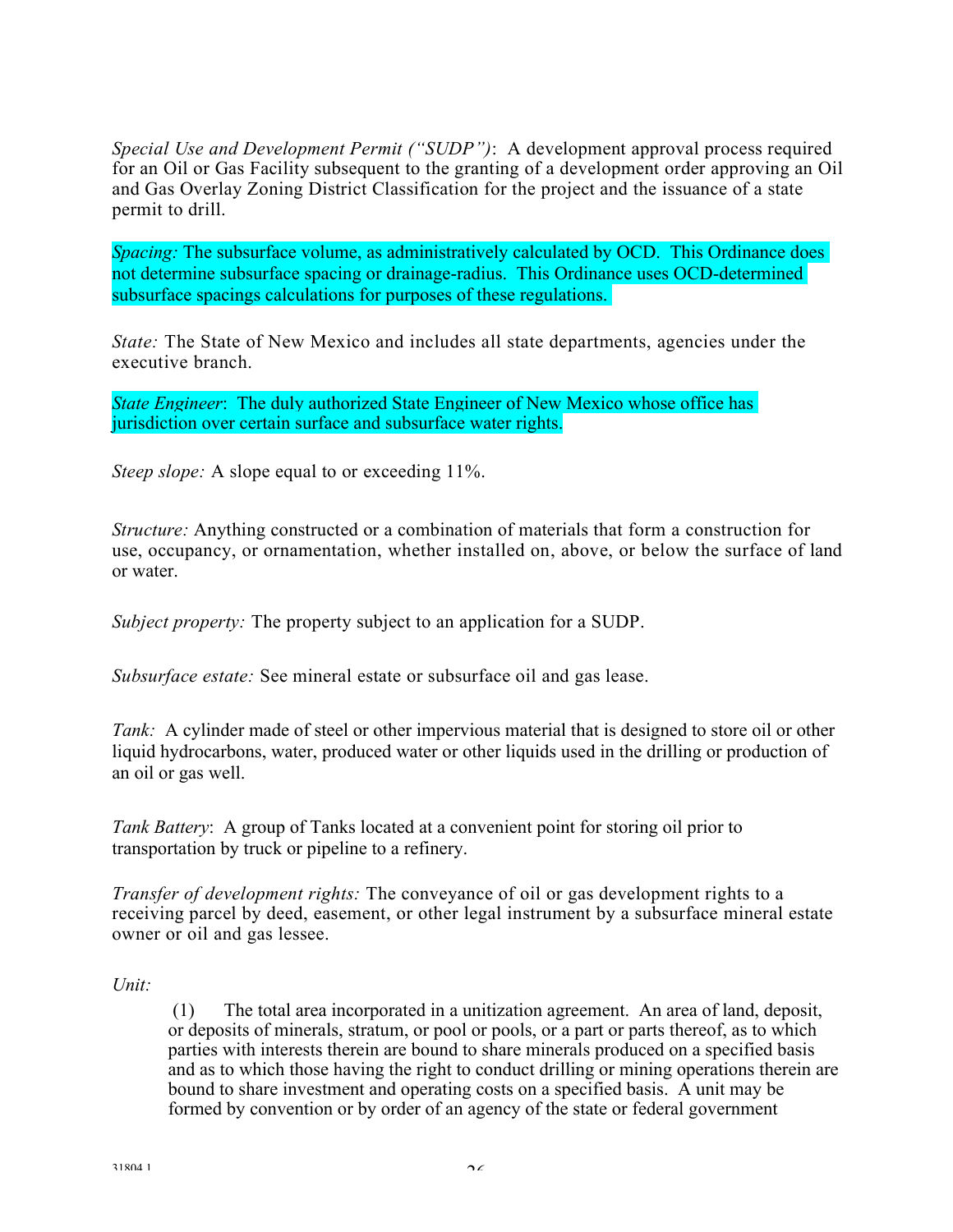empowered to do so. A unit formed by order of a governmental agency is termed a "compulsory unit;" or

(2) The acreage allocated to a particular well.

*Unit agreement:* An agreement or plan of development and operation for the recovery of oil and gas made subject thereto as a single consolidated unit without regard to separate ownerships and for the allocation of costs and benefits on a basis as defined in the agreement or plan.

*Unit operator:* The person, association, partnership, corporation, or other business entity designated under a unit agreement to conduct operations on unitized land as specified in such agreement.

*Use:* The purpose for which a land or a structure is designed, arranged, or intended to be occupied or used, or for which it is occupied, maintained, rented, or leased.

*Variance:* A request for a beneficial use and value determination to the Board for permission to vary or depart from any development order denying an oil and gas project where a literal enforcement of the development order will result in an unnecessary and unconstitutional hardship resulting in a loss of all or substantially all use or value of the property interest in the same or common ownership.

*Vista:* A view through or along a street, which, as a view corridor, frames, highlights, or accentuates a prominent building, object, site, structure, scene, or panorama, or patterns or rhythms of buildings, objects, sites, or structures.

*Walls*: A solid upright barrier, usually constructed of, but not limited to, concrete block, adobe brick or stone, used to enclose or screen areas of land. Walls that are part of a building are not included in this definition.

*Well*: Any hole or holes, bore or bores, to any sand, formation, strata or depth for the purpose of exploring for, producing and recovering any oil, gas, liquid, hydrocarbon, or any of them.

#### *Well site:* See *Drill site*.

*Wetland:* Land that has a predominance of hydric soil; is inundated or saturated by surface or groundwater at a frequency and duration sufficient to support a prevalence of hydrophytic vegetation typically adapted for life in saturated soil conditions; and under normal circumstances supports a prevalence of that vegetation.

*Workover*: An operation on a producing well to restore or increase production. A workover is typically performed for routine maintenance or repair of downhole equipment.

#### **SECTION 8. GENERAL REQUIREMENTS.**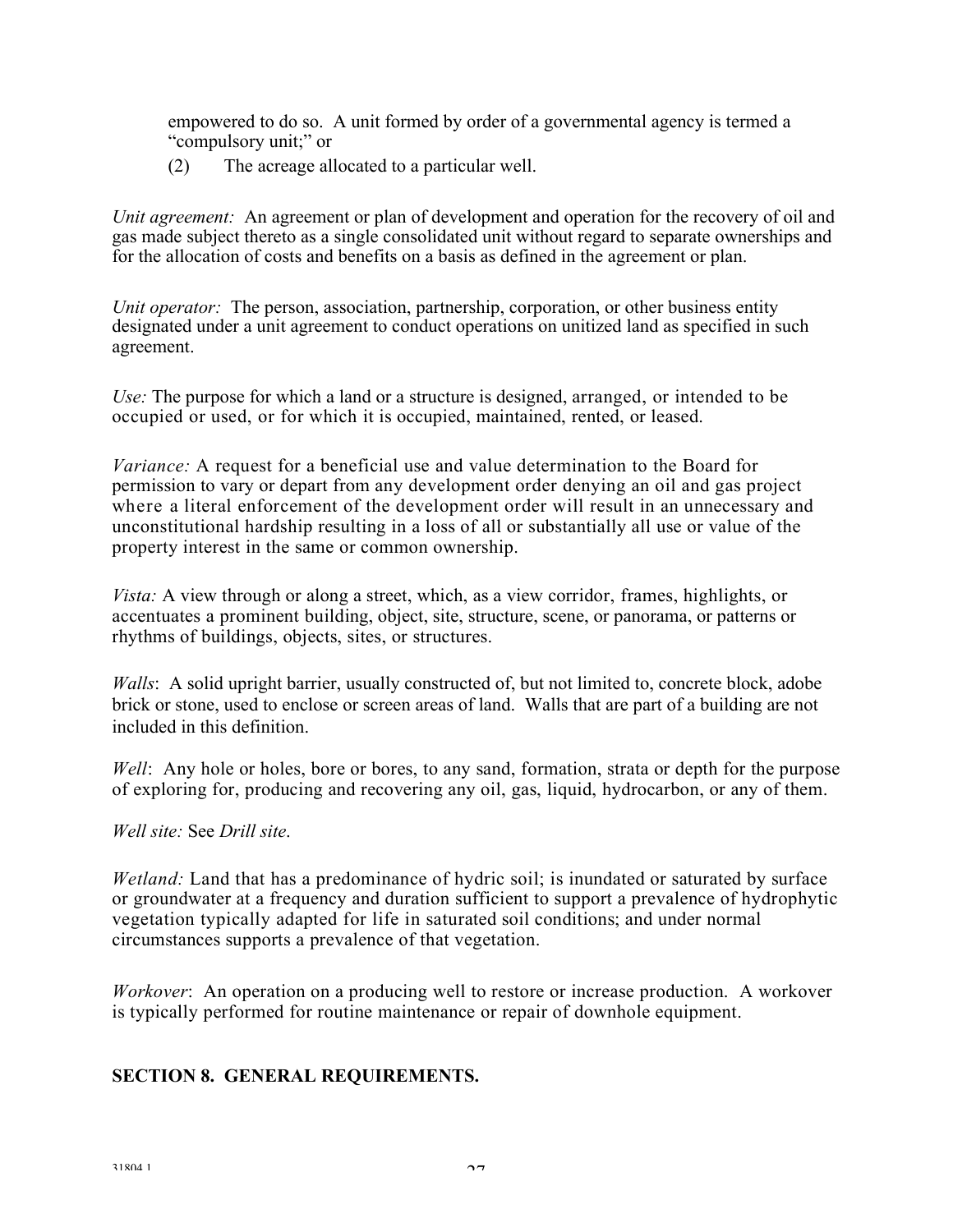This Chapter establishes a three-step process for approval of an oil and gas drilling project within Santa Fe County:

(a) No oil or gas facility is permissible anywhere within Santa Fe County until an Oil and Gas Overlay Zoning District Classification ("Overlay Zone") is extended to the land on which the facility will be constructed within the owner/applicant's property in the same ownership.

(b) After receiving approval for an Application for Permit to Drill "APD" on Form C-101 from the OCD or successor State entity, the applicant shall apply for a Special Use and Development Permit ("SUDP") establishing the further conditions and requirements for well sites and structures; and

(c) Application for Building or Grading Permits and a Certificate of Completion.

# **SECTION 9. OIL AND GAS OVERLAY ZONING DISTRICT CLASSIFICATION**

# **SECTION 9.1. PURPOSES OF THE OIL AND GAS OVERLAY ZONING DISTRICT CLASSIFICATION AND SUBSEQUENT DEVELOPMENT APPROVAL PROCESSES.**

This section applies to specific oil and gas facilities within the County. The regulations and approval processes established by this section ensure that oil and gas activity is compatible with the on- and off-site environment and adjacent properties and neighborhoods.

The specific purpose and intent of these provisions are to:

(a) provide for the timely application for, and consideration of an oil and gas overlay zoning district classification for specific oil or gas mineral estates and/or oil and lease projects;

- (b) authorize a subsequent special use and development permit process;
- (c) provide for required grading and building permits and a certificate of completion;
- (d) provide for the appointment of a hearing officer;

(e) authorize establishment of capital improvement and services budgets, plans and programs ("CIP") and public improvement or assessment districts for financing of infrastructure and services, the need for which is generated by oil and gas projects in the County;

- (f) authorize an amendment to the General Plan creating an Oil and Gas Element;
- (g) authorize development of a Galisteo Basin Area Plan;
- (h) protect the health, safety, and welfare of the citizens of Santa Fe County;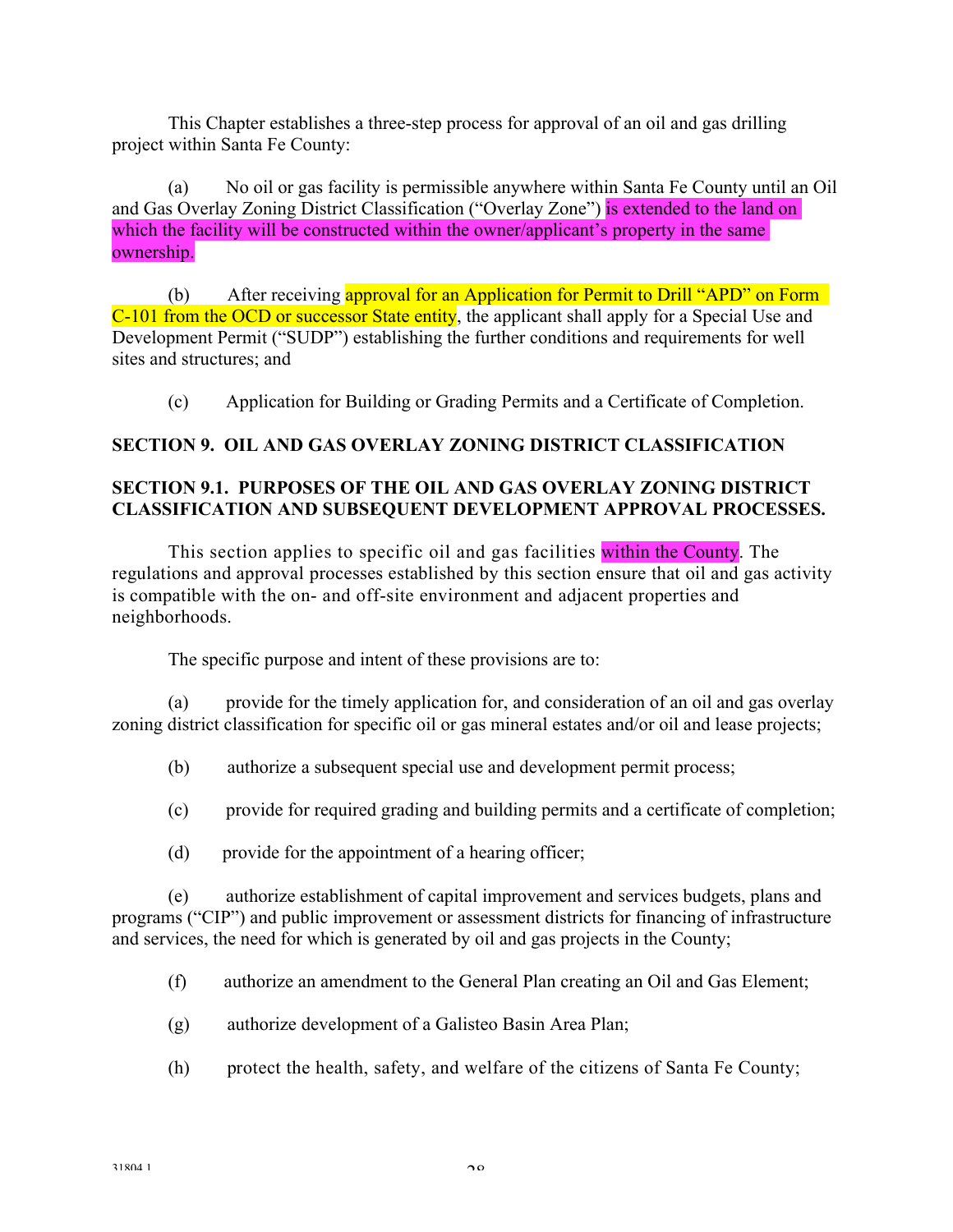(i) preserve the quality of life, economy, infrastructure, environment, historic, cultural, archaeological and eco-tourist resources, scenic vistas, natural resources, and natural landscapes of the County;

(j) protect the environment of the Galisteo Basin and Santa Fe County and protect its residents from the harmful or hazardous adverse effects or impacts of specific public nuisances resulting from oil and gas exploration, drilling, extraction, and transportation, including, but not limited to, degradation of air quality, global warming, storm-water and liquid materials run-off, ground and subsurface water quality, scenic quality, erosion of soils, noise and vibration, explosive hazards, traffic and road conditions, and any adverse effects and impacts of toxic chemical materials, degradation of wildlife and vegetation habitats and corridors;

(k) protect the scenic quality of Santa Fe County and its historic, cultural and archeological artifacts and sites;

(l) ensure the compatibility of the proposed oil and gas project with existing development and development anticipated in the future pursuant to the County's adopted General Plan and relevant Area Plans, including but not limited to a Galisteo Basin Area Plan;

(m) assure that the required reclamation of oil and gas drilling areas that are disturbed by excavation activities is sufficient to provide for short- and long-term development meeting all environmental, infrastructure, health, safety, and aesthetic needs of the County and of surrounding properties and neighborhoods;

(n) assure the provision of adequate public facilities and services for roads, stormwater and liquid materials detention, police, fire and emergency response and off-site operation and maintenance for public roads and other facilities required to mitigate adverse effects and impacts of oil and gas facilities, are fully funded and available at the designated level of service ("LOS") at the time of development approval of Overlay Zoning;

(o) provide for a fair and efficient system for the engineering, planning, environmental regulation, and monitoring of oil and gas activities, both on and off site, consistent with and in coordination with the OCD and rules and regulations of the New Mexico Oil Conservation Commission ("Commission");

(p) protect the long-term usefulness of adjacent properties for their permitted purposes as identified in the County's adopted General and Area Plans;

(q) protect the tax and fiscal base of the County;

(r) establish performance standards for the exploration, drilling, extraction, processing, use, and transport of oil, gas and other earth materials, and unconsolidated sediments in such a manner as to ensure maximum protection to surrounding properties and to the physical environment through proper siting, clustering and co-location of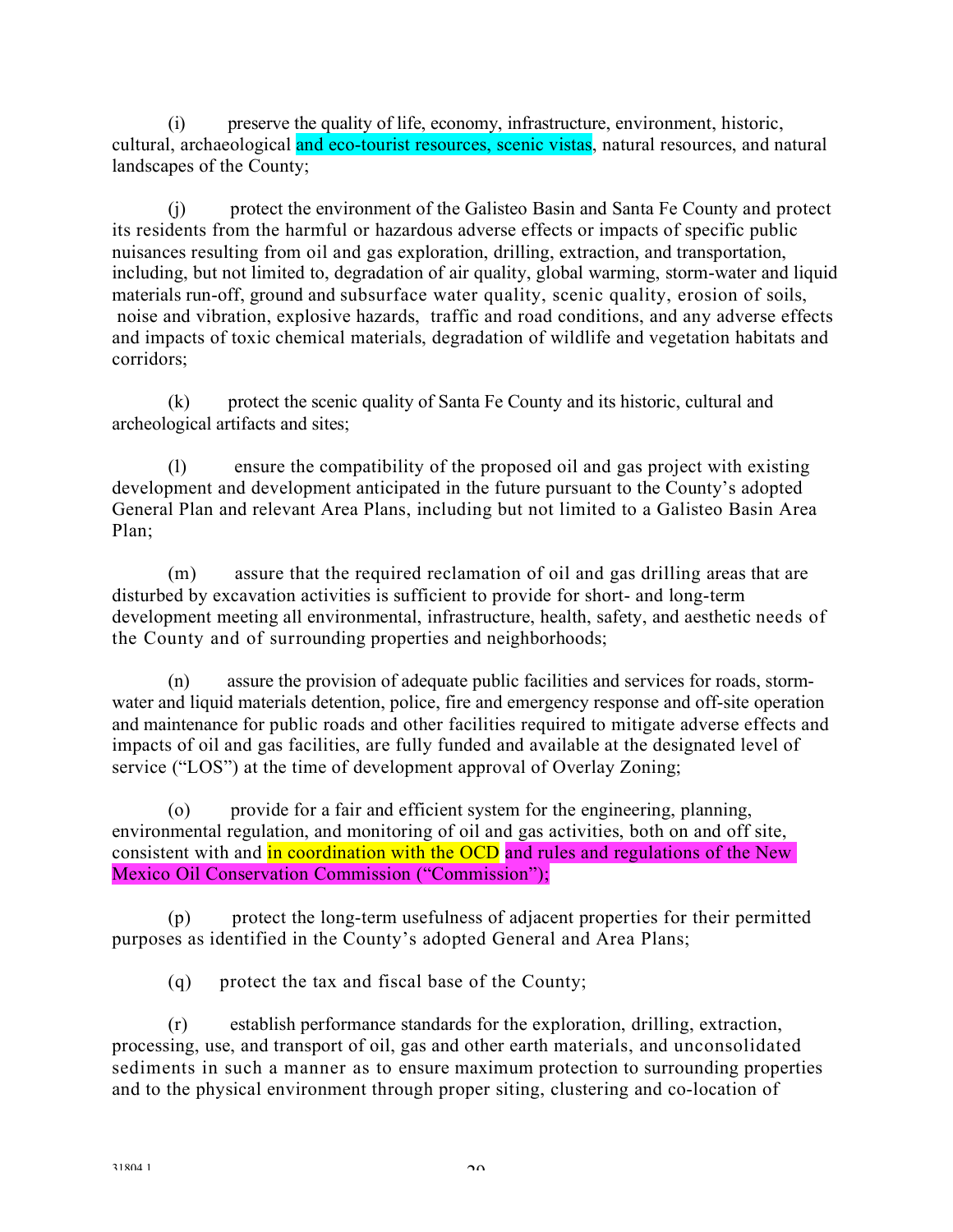activities, wells and structures, and through the use of time of operation, buffering, setbacks, visual screening, landscaping, height limitations, proper access routing, and appropriate noise, light, odor, vibration, air quality, and water quality controls;

(s) ensure that all permitted oil and gas activities are compatible with the County, regional, state, and federal water quality plans and storm-water management plans and policies;

(t) ensure that all permitted exploration, drilling, extraction and transportation activities are compatible with all current and applicable neighborhood plans, area or regional plans, public facility and utility plans, County policies, and the County's capital budget, plan and improvements program;

# (u) coordinate with the underlying base zoning district; and

(v) comply with the findings and purposes of this Ordinance.

# **SECTION 9.2. EXEMPTIONS FOR WATER RIGHTS.**

These regulations do not apply to the determination or adjustment of water rights or for the regulation of extraction of potable water.

# **SECTION 9.3. INCORPORATING GOALS.**

This Chapter incorporates the goals, objectives, policies, and strategies in the General Plan Oil and Gas Element. All approvals of an Oil and Gas Overlay Zoning District Classification and subsequent Special Use and Development Permits, Building and Grading Permits and Certificates of Completion shall be consistent with the following plans:

- (a) General Plan; including, but not limited to the Oil and Gas Element of the General Plan;
- (b) any area plan, including but not limited to, the Galisteo Basin Area Plan;
- (c) any capital improvement and services budget, plan and program, and the capital and operating budgets of the County and any adopted CIP for a public improvement or assessment district ;
- (d) any public improvement or assessment district plan; and

 (e) any State of New Mexico departmental plans, regulations, and statutes including but not limited to plans from the Energy, Minerals and Natural Resources Department, Office of the State Engineer, New Mexico Environment Department, Department of Game & Fish, Department of Cultural Affairs, Department of Indian Affairs, Department of Tourism, Department of Health, Department of Agriculture, and Gubernatorial Executive Orders.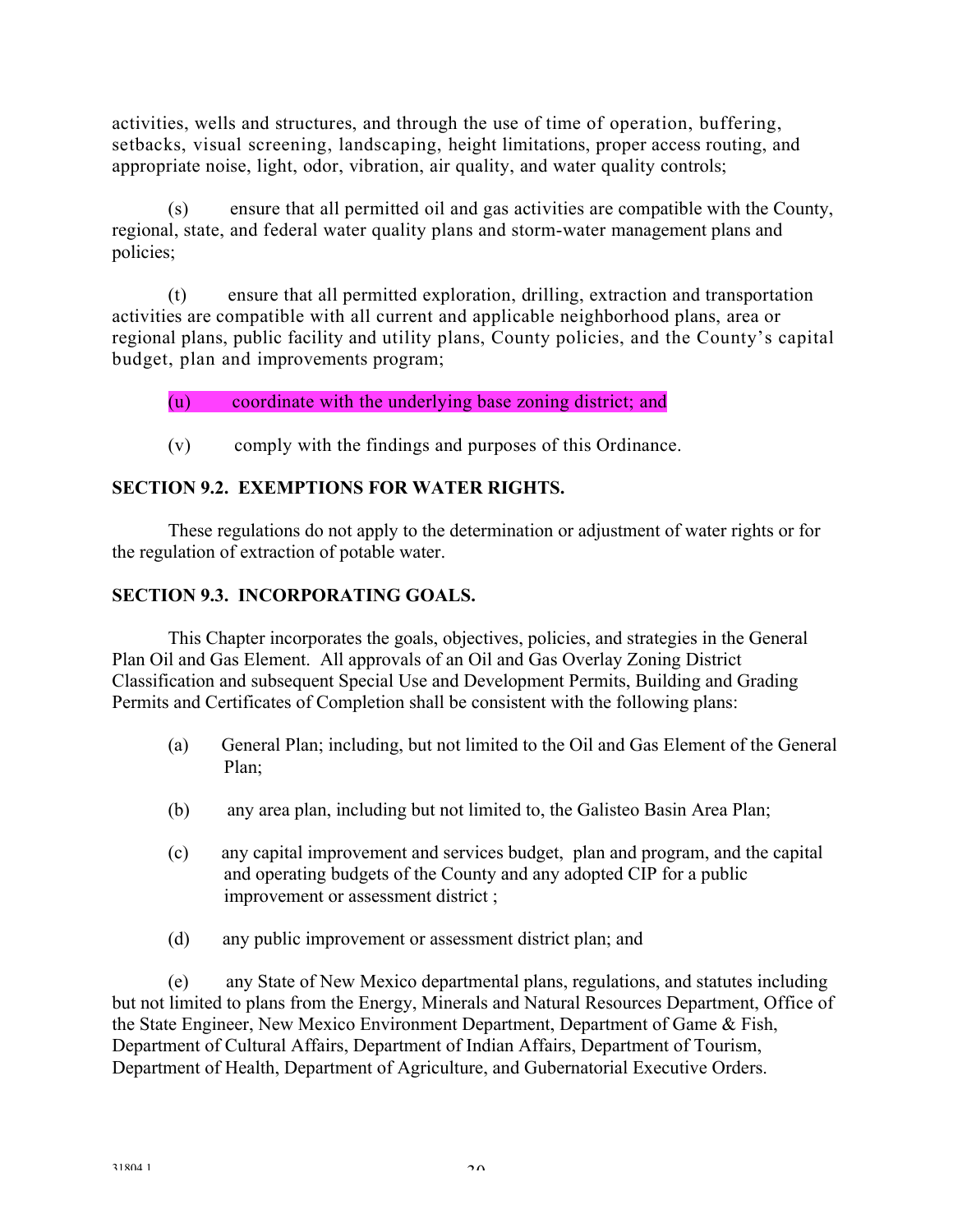#### **SECTION 9.4. APPLICATION CONSISTENCY.**

Every application for an Oil and Gas Overlay Zoning District Classification must be consistent with the General Plan's goals, objectives, policies and strategies and the findings and purposes of this Ordinance. Every Ordinance and/or Resolution to approve or deny an Oil and Gas Overlay Zoning District Classification and all subsequent approvals or denials for the Special Use and Development Permit and any Grading or Building Permits and Certificate of Completion required by the Land Development Code shall be defined as Development Approvals and Development Orders.

### **SECTION 9.4.1. SPECIAL PROVISIONS RELATED TO THE GALISTEO BASIN.**

### **SECTION 9.4.1.1. GALISTEO BASIN LAND AND ENVIRONMENTAL SUITABILITY ANALYSIS ("LESA") MAP.**

 (a) The Galisteo Basin is a highly unique and environmentally sensitive area of the County. A planning map of the Galisteo Basin is attached to this Ordinance as Exhibit "A." Within the Galisteo Basin are unique state and federally designated historical, cultural, and archaeological artifacts and sites; significant state and federally protected wildlife and vegetation habitats; corridors; streams, floodways, floodplains, groundwater aquifers and basins; mountainous slopes and hillsides; highly unusual, fragmented, and fractured sub-surface geological soils, rock, liquids and minerals susceptible to pollution of underground water reservoirs and aquifers; and traditional and historical Indian and community settlements, farms, and ranches, all combined with significant interspersed residential population growth, a poor transportation road network and limited fire, police, and emergency response services.

 (b) The County has performed detailed studies of all of these factors from hundreds of documents, maps, reports, and professional analyses and has developed a composite Land and Environment Suitability Analysis Map ("LESA Map"), attached to this Ordinance as Exhibit "B," for the Galisteo Basin which describes areas that are unsuitable for oil and gas activities based on the following factors:

| <b>Oil/Gas Unsuitability Factors</b> |                                                               |  |
|--------------------------------------|---------------------------------------------------------------|--|
| <b>Factor 1</b>                      | <b>Farms/Ranches To Be Protected</b>                          |  |
| 1.1                                  | Farm/Ranch size less than 40 acres                            |  |
| 1.2                                  | farm/Ranch size less than 40 acres to 100 acres               |  |
| $\overline{1.3}$                     | farm/ranch size less greater than 100 acres                   |  |
| <b>Factor 2</b>                      | Lands suitable for protecting native plant and animal species |  |
| 2.1                                  | Lands with high amphibian species richness                    |  |
| 2.2                                  | Lands with high reptilian species richness                    |  |
| 2.3                                  | Lands with high bird species richness                         |  |
| 2.4                                  | Lands with high mammal species richness                       |  |
| 2.5                                  | Lands with undisturbed natural grasslands                     |  |
| $\overline{2.6}$                     | Lands with undisturbed Pinon-Juniper Woodlands                |  |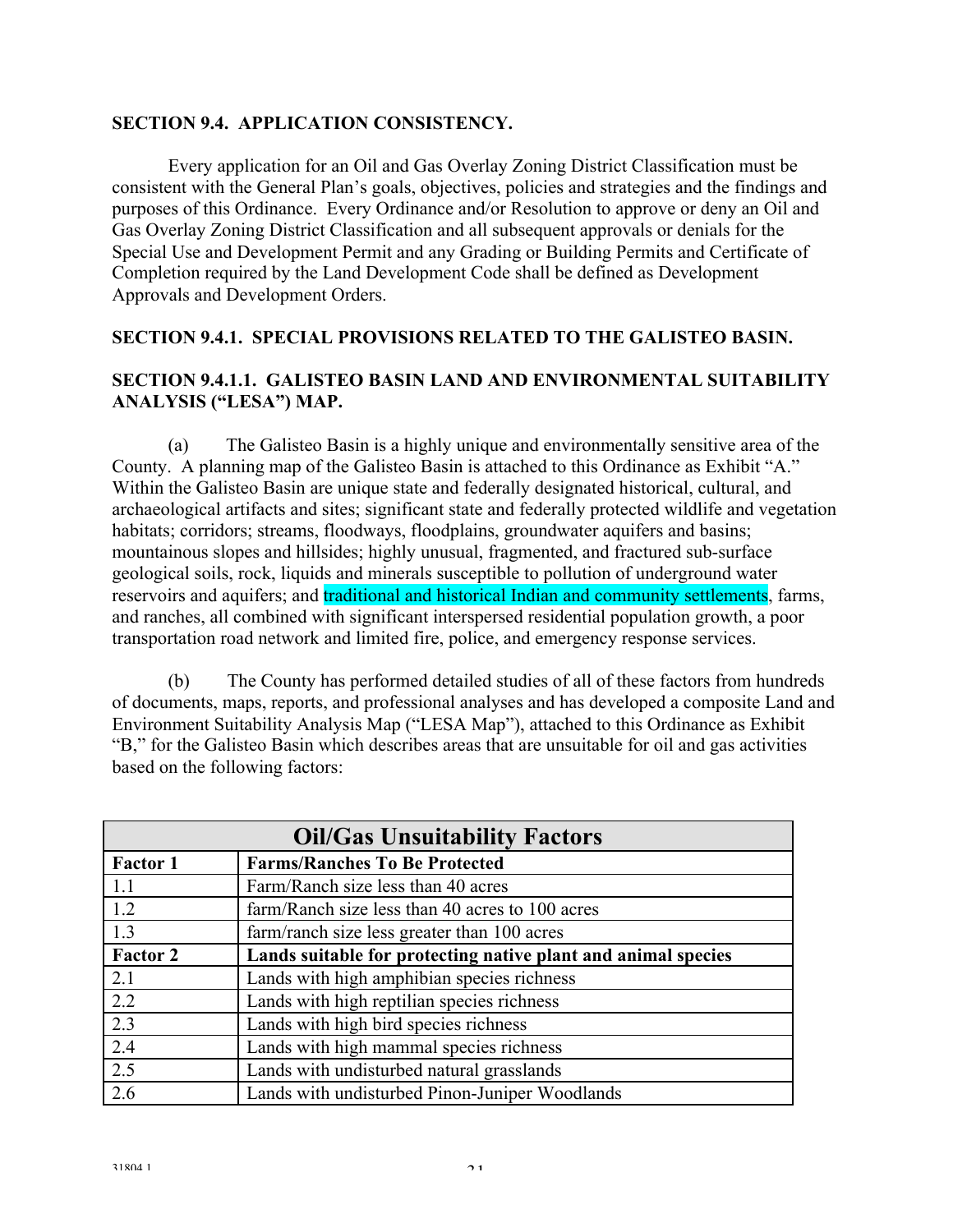| 2.7             | Lands with undisturbed forested areas                                 |
|-----------------|-----------------------------------------------------------------------|
| Factor 3        | Lands suitable for Protecting Surface and groundwater quality         |
| 3.1             | Lands proximal to natural springs                                     |
| 3.2             | Lands proximal permanent water bodies                                 |
| 3.3             | Lands proximal to drainage buffers                                    |
| 3.4             | Lands within Earth Works Riparian (and wetlands) Inventory            |
| 3.5             | Lands proximal to quaternary alluvium geology                         |
| 3.6             | Lands soils classified as excessively or somewhat excessively drained |
| 3.7             | Lands with reservoir alluvium geology                                 |
| Factor 4        | <b>Lands with Important Physical Characteristics</b>                  |
| 4.1             | Lands within the 100-year floodplain                                  |
| 4.2             | Steep slopes (greater than 30%)                                       |
| Factor 5        | Areas of cultural, historical and archaeological importance           |
| 5.1             | Lands proximal to recorded archaeological, historical, and            |
|                 | paleontological sites of demonstrated or potential significance       |
| 5.2             | Lands proximal to major Pre-Columbian pueblo sites and zones of high  |
|                 | archaeological or paleontological potential                           |
| 5.3             | Lands proximal to areas of importance to Native American groups       |
|                 | (traditional cultural properties)                                     |
| Factor 6        | <b>Lands with scenic value</b>                                        |
| 6.1             | Scenic Highways                                                       |
| 6.2             | Scenic dirt roads                                                     |
| 6.3             | Lands within Delphi-based scenic landmarks, outcrops, peaks, gaps and |
|                 | geologic features                                                     |
| Factor 7        | Lands unsuitable for oil/gas                                          |
| 7.1             | Lands proximal to community/public water system                       |
| 7.2             | Lands proximal to paved highway                                       |
| 7.3             | Lands proximal to paved roadway                                       |
| 7.4             | Lands proximal to fire station                                        |
| 7.5             | Lands proximal to health care facilities                              |
| <b>Factor 8</b> | Land use compatibility                                                |
| 8.1             | Identify lands proximal to designated conservation areas              |

- (c) The LESA Map shall be amended and updated at least once a year from the effective date of this Ordinance. Amendments to the LESA Map may be considered more often than annually when needed to account for the development of new or more accurate information.
- (d) Limited Oil and Gas Activity Areas:

 (1) LESA Map Classifications. Based upon the analysis of the factors as applied to the Galisteo Basin, the LESA Map classifies lands within the Galisteo Basin for oil and gas activities as: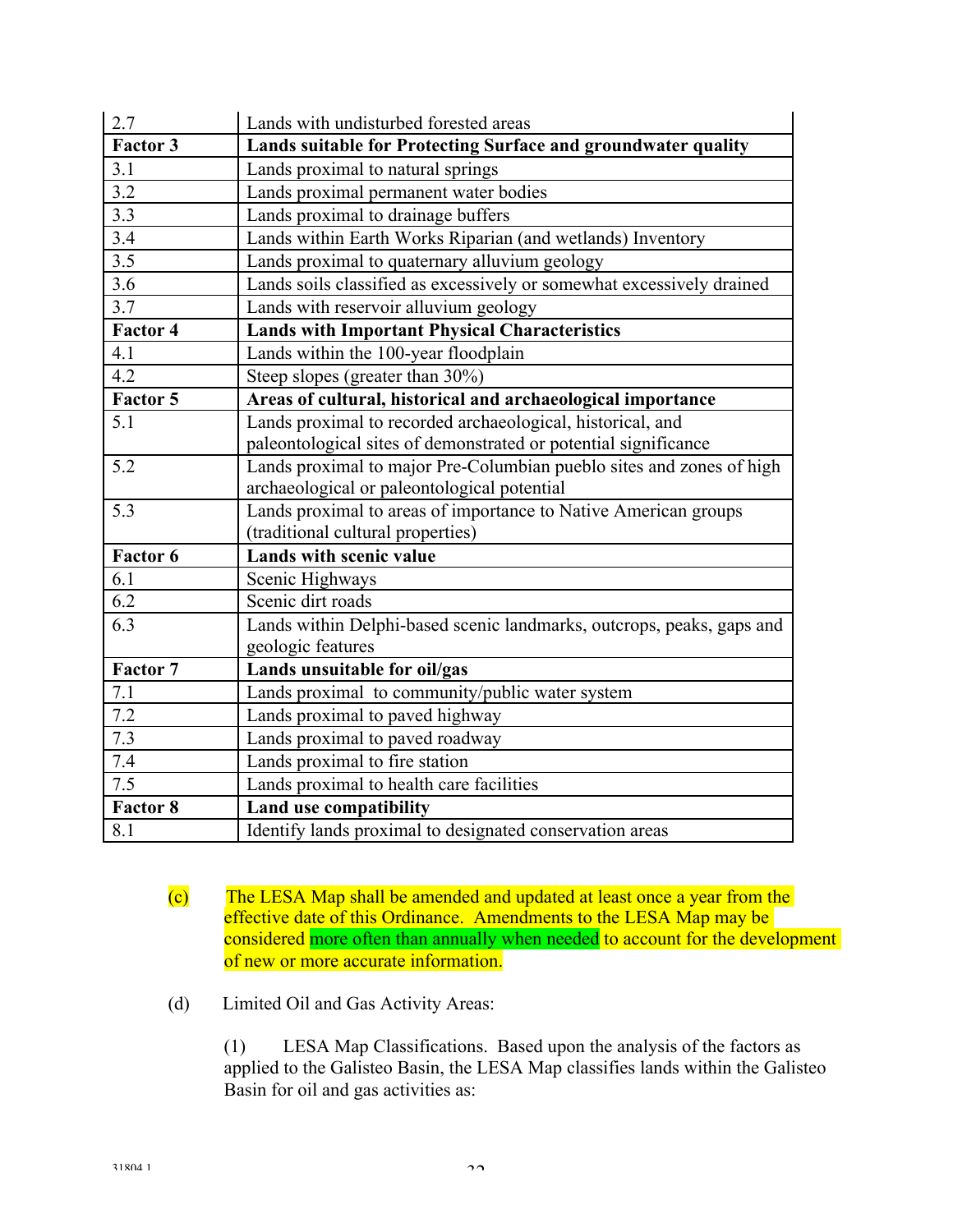- (A) High Sensitivity Areas;
- (B) Moderate Sensitivity Areas; and
- (C) Low Sensitivity Areas.

(2) This Ordinance is consistent and in compliance with the OCD and Commission proposed and existing regulations relating to well spacing. The following sections supplement and complement the OCD regulations by regulating the number of drill sites permitted based on the sensitivity classification of surface lands. This Ordinance does not regulate well spacing.

- (3) High Sensitivity Areas:
	- (A) In the High Sensitivity Areas oil and gas activity will create adverse public nuisance and land use effects and impacts upon the critical assets of the Galisteo Basin as set forth in Section 9.4.1.1.(a). Oil and gas activity will be constrained so that the area of land does not authorize a greater number of oil and gas drill sites than ten percent (10%) of the number of wells allowed by the applicable OCD spacing rules. By example: each square mile (640 acres) of oil and gas project land without constraint would contain a maximum of sixteen (16) oil and gas wells taking into account that the applicable OCD spacing rule 19.15.3.104 NMAC provides for one (1) well for each forty (40) acres. If located within a High Sensitivity Area on the LESA Map it would be permitted 1.6 drill sites per square mile. The final number of oil or gas drill sites will be rounded off to the next highest integer.
	- (B) The number of drill sites permitted under the LESA Map is a maximum number. Each specific assessment, study, report, or plan may require that fewer or no oil and gas drill sites be authorized based upon the unique requirements of the project area's mitigation requirements to avoid further specific adverse public nuisance and/or land use effects and impacts from oil and gas drill site locations. The drill site pad should be the least amount of land necessary to operate the drill site.
	- $(C)$  For a single-well drill site, the surface area shall not exceed acre by right, or up to 2 acres by the Board's discretion on a case-bycase basis, which discretion shall not be unreasonably withheld. A multiple-well drill site shall not exceed 5 acres. If an applicant needs more than 5 acres for a multiple-well drill site, the Board must specifically approve such an expansion.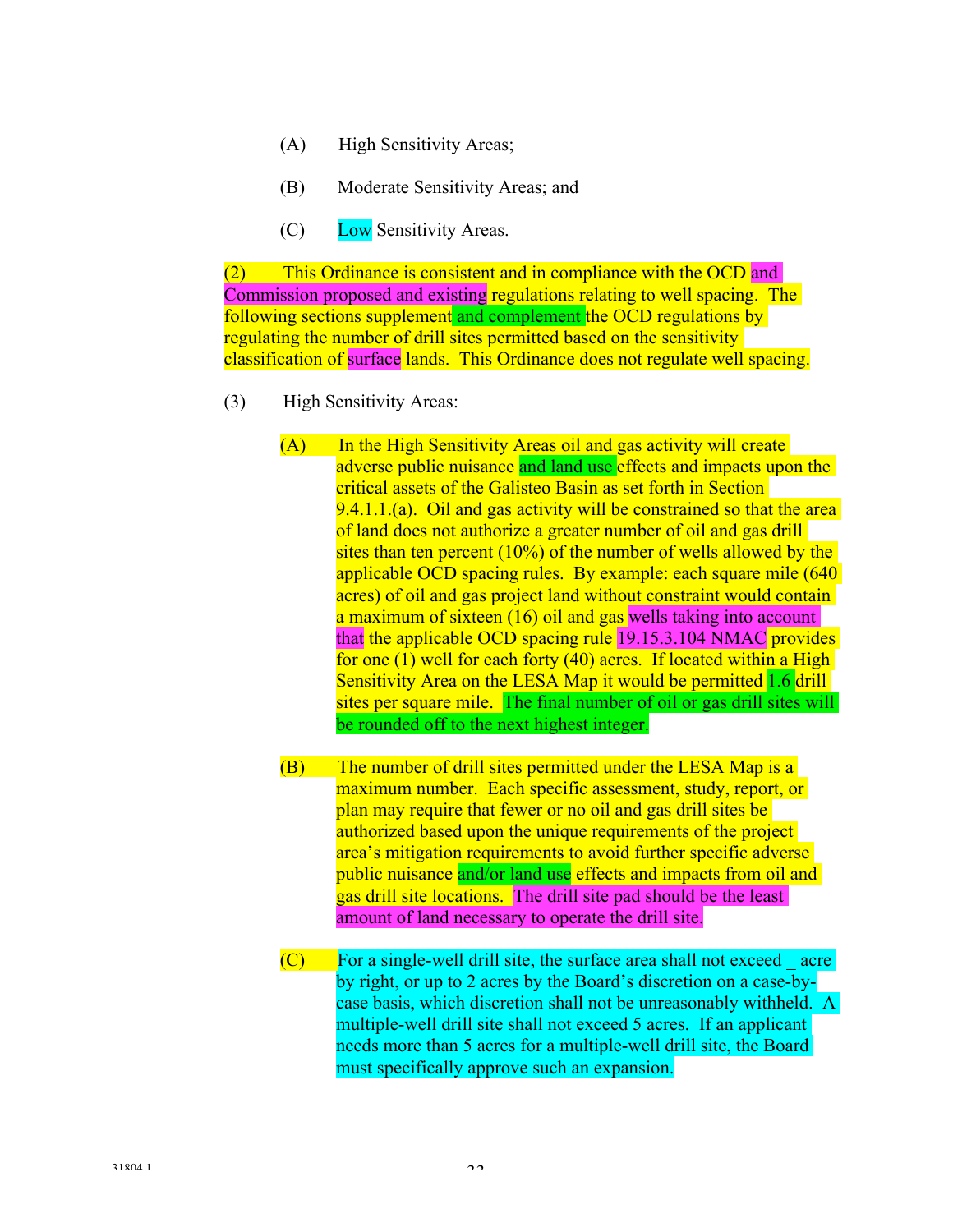- (D) Proposed oil or gas facilities within High Sensitivity Areas will be permitted to purchase development rights from other proposed oil or gas facilities that, after a beneficial use and value determination, would not be allowed any oil or gas drill sites. For each forty (40) acre sending area transferring a development right ("TDR"), the High Sensitivity Area receiving the TDR will be permitted to add an additional 0.3 oil and gas drill sites.
- (4) Moderate Sensitivity Areas:
	- (A) In the Moderate Sensitivity Areas oil and gas activity will create adverse public nuisance and land use effects and impacts upon the critical assets of the Galisteo Basin as set forth in Section 9.4.1.1.(a). Oil and gas activity will be constrained so that the area of land does not authorize a number of oil and gas drill sites greater than thirty percent (30%) of the number of wells allowed by the applicable OCD spacing rules. By example: each square mile (640 acres) of project land would contain a maximum of sixteen (16) oil and gas wells taking into account that the applicable OCD spacing rule 19.15.3.104 NMAC provides for one (1) well for each forty (40) acres. If located within a Moderate Sensitivity Area on the LESA Map it would be permitted 4.8 drill sites per square mile. The final number of oil or gas drill sites will be rounded off to the next highest integer.
	- (B) The number of drill sites permitted under the LESA Map is a maximum number. Each specific assessment, study, report, or plan may require that fewer or no oil and gas drill sites be authorized based upon the unique requirements of the project area's mitigation requirements to avoid further specific adverse public nuisance and/or land use effects and impacts from oil and gas drill site locations. The drill site pad should be the least amount of land necessary to operate the drill site.
	- $(C)$  For a single-well drill site, the surface area shall not exceed acre by right, or up to 2 acres by the Board's discretion on a case-bycase basis, which discretion shall not be unreasonably withheld. A multiple-well drill site shall not exceed 5 acres. If an applicant needs more than 5 acres for a multiple-well drill site, the Board must specifically approve such an expansion.
	- (D) Proposed oil or gas facilities within Moderate Sensitivity Areas will be permitted to purchase development rights from other proposed oil or gas facilities that after a beneficial use and value determination would not be allowed any oil or gas drill sites. For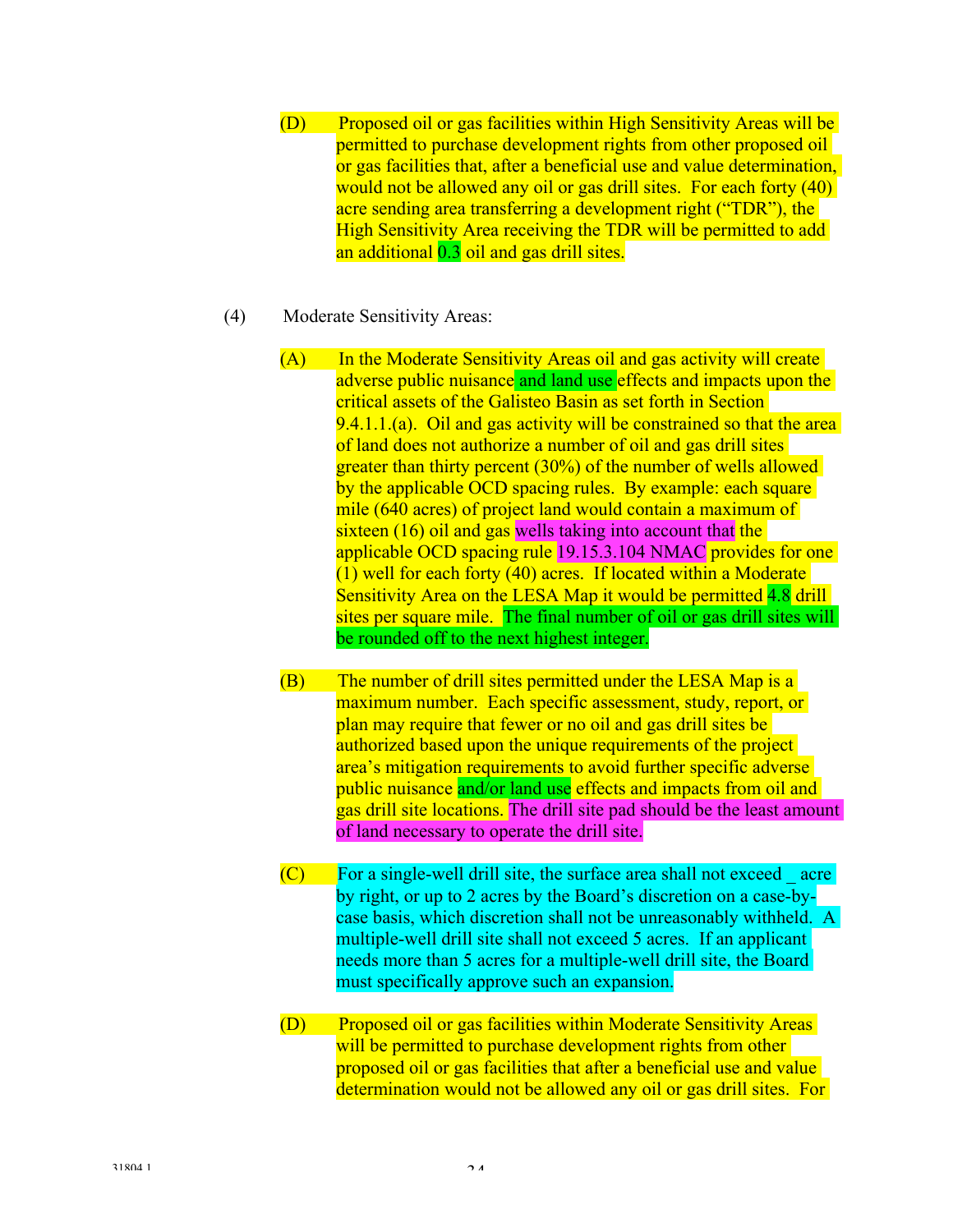each forty (40) acre sending area transferring a development right ("TDR"), the Moderate Sensitivity Area receiving the TDR will be permitted to add an additional 0.8 oil and gas drill sites.

- (4) Low Sensitivity Areas:
	- A) In the Low Sensitivity Areas oil and gas activity will create adverse public nuisance and land use effects and impacts upon the critical assets of the Galisteo Basin as set forth in Section 9.4.1.1.(a). Oil and gas activity will be constrained so that the area of land does not authorize a greater number of oil and gas drill sites than forty percent (40%) of the number of wells allowed by the applicable OCD spacing rules. By example: each square mile (640 acres) of project land could contain a maximum of sixteen (16) oil and gas wells taking into account that the applicable OCD spacing rule 19.15.3.104 NMAC provides for one (1) well for each forty (40) acres. If located within a Low Sensitivity Area on the LESA Map it would be permitted only 6.4 drill sites per square mile. The final number of oil or gas drill sites will be rounded off to the next highest integer.
	- (B) The number of drill sites permitted under the LESA Map is a maximum number. Each specific assessment, report, or plan may require that fewer or no oil and gas wells be authorized based upon the unique requirements of the project area's mitigation requirements to avoid adverse public nuisance effects and impacts from oil and gas specific well locations. The drill site pad should be the least amount of land necessary to operate the drill site.
	- $(C \tFor a single-well drill site, the surface area shall not exceed acre$ by right, or up to 2 acres by the Board's discretion on a case-bycase basis, which discretion shall not be unreasonably withheld. A multiple-well drill site shall not exceed 5 acres. If an applicant needs more than 5 acres for a multiple-well drill site, the Board must specifically approve such an expansion.
	- (D) Proposed oil or gas facilities within Low Sensitivity Areas will be permitted to purchase development rights from proposed oil or gas facilities that after a beneficial use and value determination would not be allowed any oil or gas wells. For each forty (40) acre sending area transferring a development right ("TDR"), the Low Sensitivity Area receiving the TDR will be permitted to add an additional 2.0 oil and gas wells.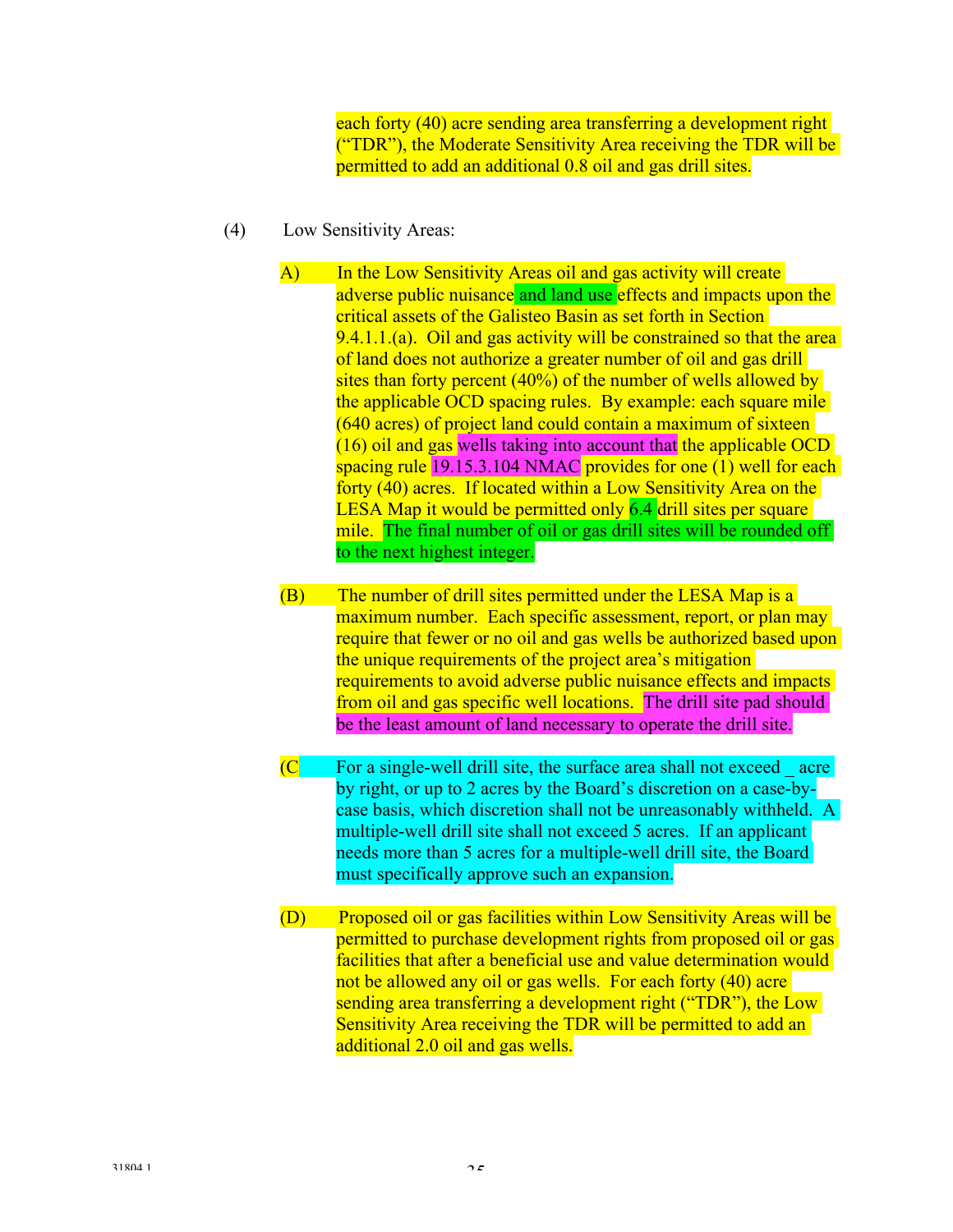# **SECTION 9.5. OTHER REQUIRED DEVELOPMENTAL APPROVALS.**

(a) Oil and gas activities include a broad range of land disturbance activities, which require approval of an Oil and Gas Overlay Zoning District Classification, a Special Use and Development Permit ("SUDP"), grading or building permits and a Certificate of Completion and may require other local, state, and federal development approvals. It is the sole responsibility of the applicant to secure all development approvals required by other governmental entities for the proposed use. The County shall require that the State OCD approve an application for a permit to drill be issued prior to applying for the required SUDP, and to require the applicant to submit evidence of such other development approvals to the County as part of the SUDP application.

(b) Applicants are not required to apply for subdivision approval for oil and gas activities located in the subsurface of a single parcel of land unless the activity constitutes a subdivision or platting of two or more such lots or parcels, with the intent to sell or lease such subsurface subdivided lots or parcels in the future.

# **SECTION 9.6. APPLICATION FOR OIL AND GAS OVERLAY ZONING DISTRICT.**

An applicant who submits an application for approval of an Oil and Gas Overlay Zoning District Classification shall submit a concept plan that includes:

- (1) An accurate map of the project area including its relationship to surrounding areas, existing topography and key features;
- (2) A detailed description of the proposed oil and gas activities on the entirety of the owner or applicant's property in the same ownership:
	- (a) The planning objectives and the character of the development to be achieved through the overlay, and the approximate phases in which the exploration and drilling for and extraction of oil and gas from the property will occur.
	- (b) The approximate location of all neighboring development areas, subdivisions, residential dwellings, neighborhoods, traditional communities and community centers, and other non-residential facilities and structures within five (5) miles of the concept plan site perimeter.
	- (c) The number and type of wells to be drilled, and the approximate location, arrangement, size, floor area ratio of any buildings and structures and parking facilities related to the drilling or exploratory activities.
	- (d) The proposed traffic circulation plan, including number of daily and peak hour trips to and from the site and the proposed traffic routes to the nearest intersection with I-25 (and NM-285 if located in the Galisteo Basin).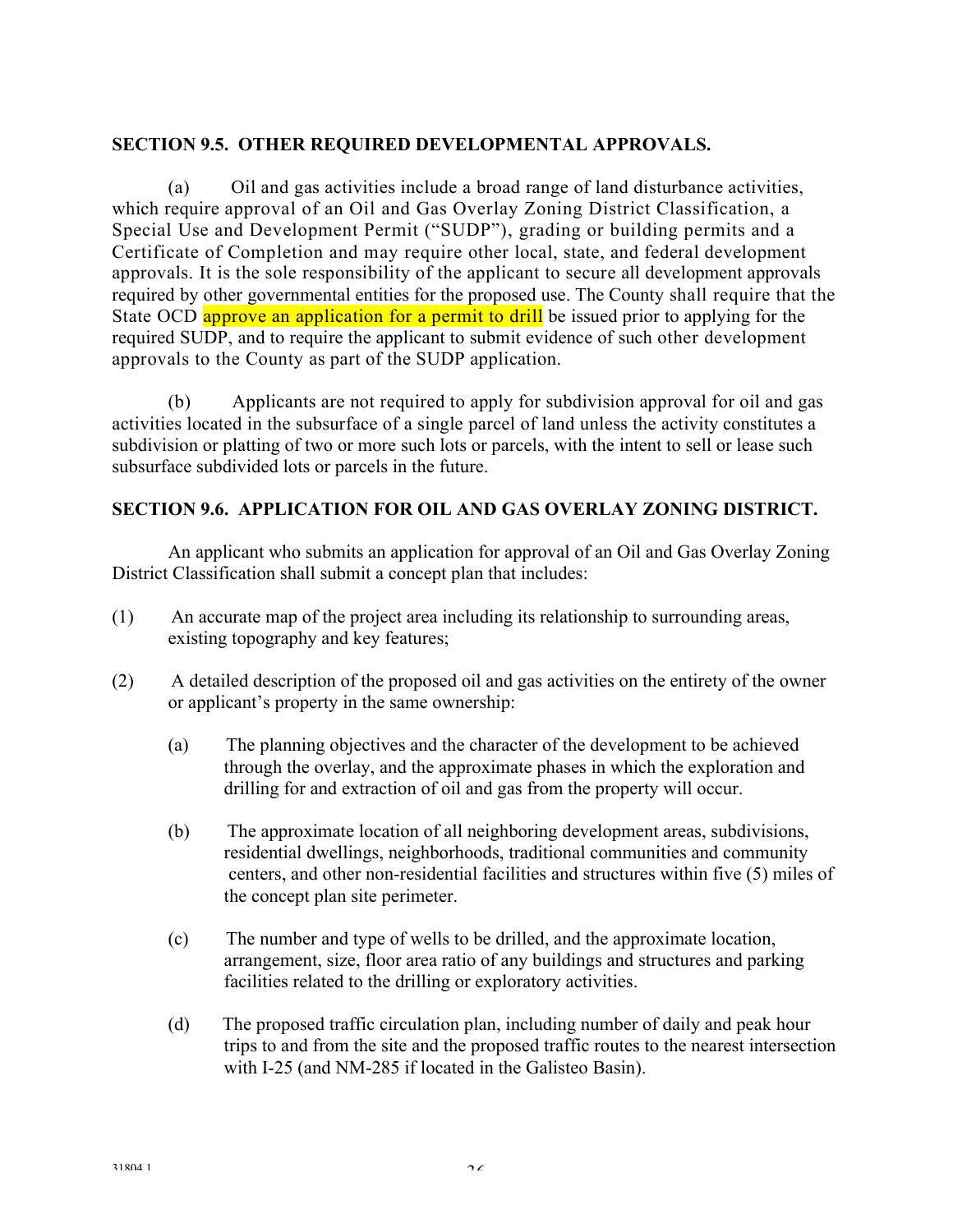- (e) The approximate or exact location of all fire, police, and emergency response service facilities and all roads shown on the capital improvement plan, budget and program for the area, floodways, floodplains, wetlands or other natural resource areas surrounding the applicant's property; location of historic, cultural and archeological sites and artifacts, steep slopes greater than 11%, wildlife and vegetation habitats and habitat corridors within five (5) miles of the concept plan site perimeter.
- (f) A statement explaining how the proposed overlay complies with the vision, goals, objectives, policies and strategies of the County's General Plan Oil and Gas Element and any Area Plan covering the property, including but not limited to, the Galisteo Basin Area Plan.
- (g) A statement or visual presentation of how the overlay will relate to and be compatible with adjacent and neighboring areas, within the five (5) mile radius of the project site perimeter.
- (h) All application requirements set out in this Ordinance.

(3) All information required by the Administrator for the preparation of assessments, reports, plan or studies necessary to evaluate adverse effects and impacts of the proposed oil and gas project. The following assessments, reports, plan and studies will be prepared by the County, or by a professional consultant or consulting firm engaged by the County. The applicant, at the time of submission of the application, shall pay by certified check or furnish a suitable letter of credit from a banking institution, payable to the County at the time of the application for the cost to the County for retaining consultants and for the cost of a Hearing Officer presiding over the pre-application meeting, for each of the following required studies:

- (a) Environmental Impact Report (See Section 9.6.1);
- (b) Adequate Public Facilities and Services Assessment (See Section 9.6.2);
- (c) Water Availability Report (See Section 9.6.4);
- (d) Traffic Impact Assessment (See Section 9.6.5);
- (e) Geohydrologic Report (See Section 9.6.6);
- (f) Emergency Response and Preparedness Plan (See Section 9.6.7); and
- (g) Fiscal Impact Assessment (See Section 9.6.8*)*

(4) Such other information as the Administrator shall require, including any additional information necessary to determine compliance with the standards for the approval of the Oil and Gas Overlay Zoning District Classification.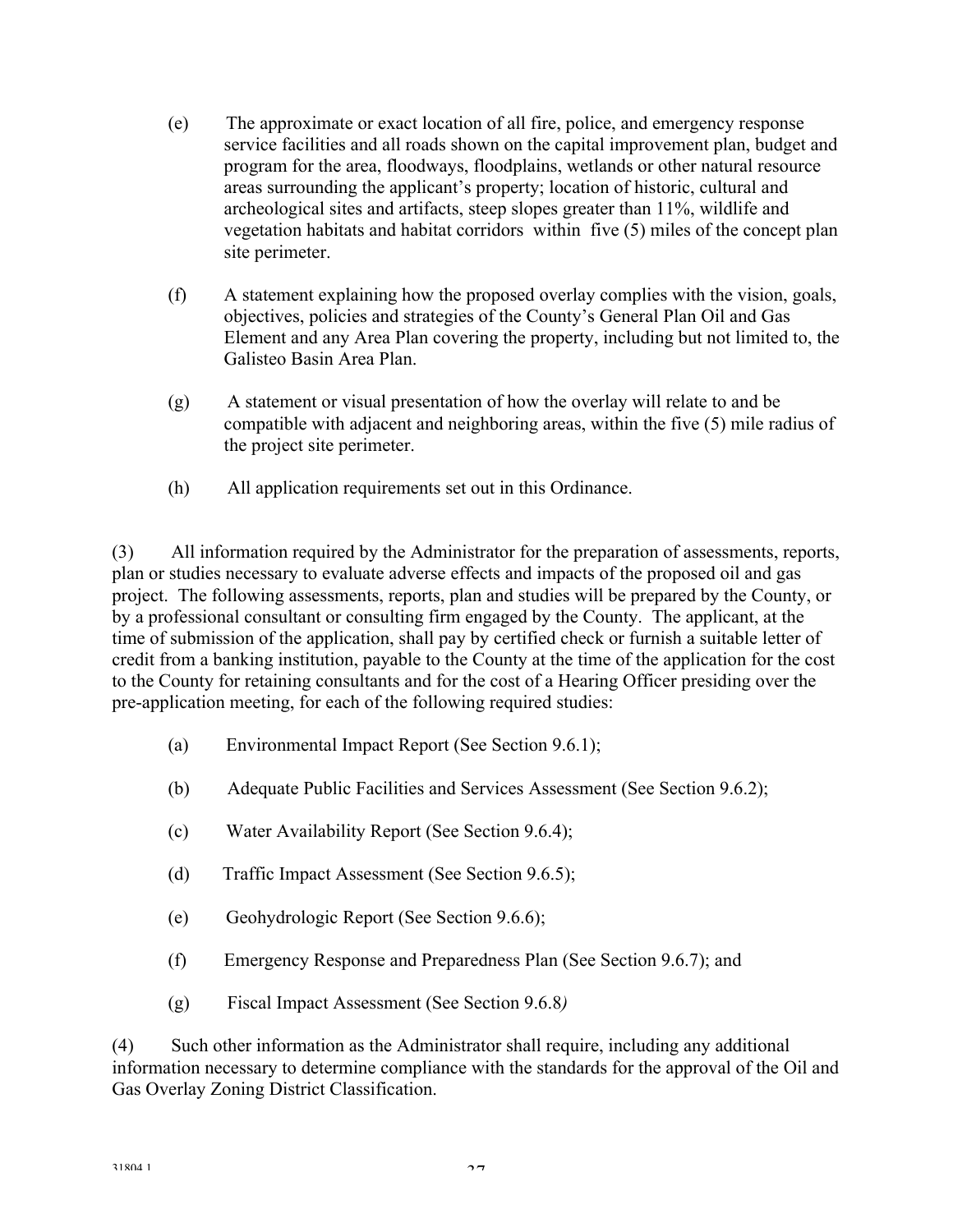(5) The applicant shall submit all information at the time of application, required by the County necessary to carry out the above studies, reports, plan and assessments. In addition to the assessments, reports, plan or studies to be conducted by the County, listed in Section  $9.6(3)(a)$  – (g) above, the applicant and any other interested party shall have the opportunity to prepare and furnish to the County its own assessments, plan, reports or studies, or parts thereof, as is deemed suitable and necessary.

(6) Prior to the submission of any application for an Oil and Gas Overlay Zoning District Classification, the applicant shall attend a meeting with all residents, owners/lessees of nonresidential structures, and all owners of subsurface mineral estates and oil and gas lessees within one mile of the perimeter of the project area and with all County groups, foundations and associations that have previously registered with and been accepted by the Administrator for notifications of applications for an Oil and Gas Overlay Zoning District Classifications and Special Use and Development Permits within the County. The applicant shall furnish an address list for the one-mile area to the Administrator who shall send out notices to all affected parties at least five business days prior to the meeting. Such meeting shall be conducted at the offices of the Growth Management Division and shall be presided over by a designated County Hearing Officer. The proceedings shall be informal and designed to resolve, to the extent possible, issues and problems between the parties. Such meeting shall not last longer than three (3) hours without the consent of the applicant, and the Hearing Officer shall have the authority to request invitees to consolidate presentations and otherwise cooperate so that effective and cordial discussion of issues and problems takes place.

(7) The Applicant shall provide certified evidence of public record registration of mineral estate and oil or gas leases within the same ownership.

(8) Existing water wells may be documented by any official document such as deeds and surveys, not exclusively by registration with the Office of State Engineer.

# **SECTION 9.6.1. ENVIRONMENTAL IMPACT REPORT.**

## **9.6.1.1. Generally.**

(a) The draft Environmental Impact Report ("draft EIR") shall contain the information outlined in this Section. Each element shall be covered, and when these elements are not separated into distinct sections, the document shall state where in the document each element is discussed.

(b) The draft EIR shall be prepared as a separate document by the consultants engaged by the County.

(c) A Draft EIR shall contain the information required by Sections 3 through 12. A Final EIR shall contain the same information and the subjects described in Section 13.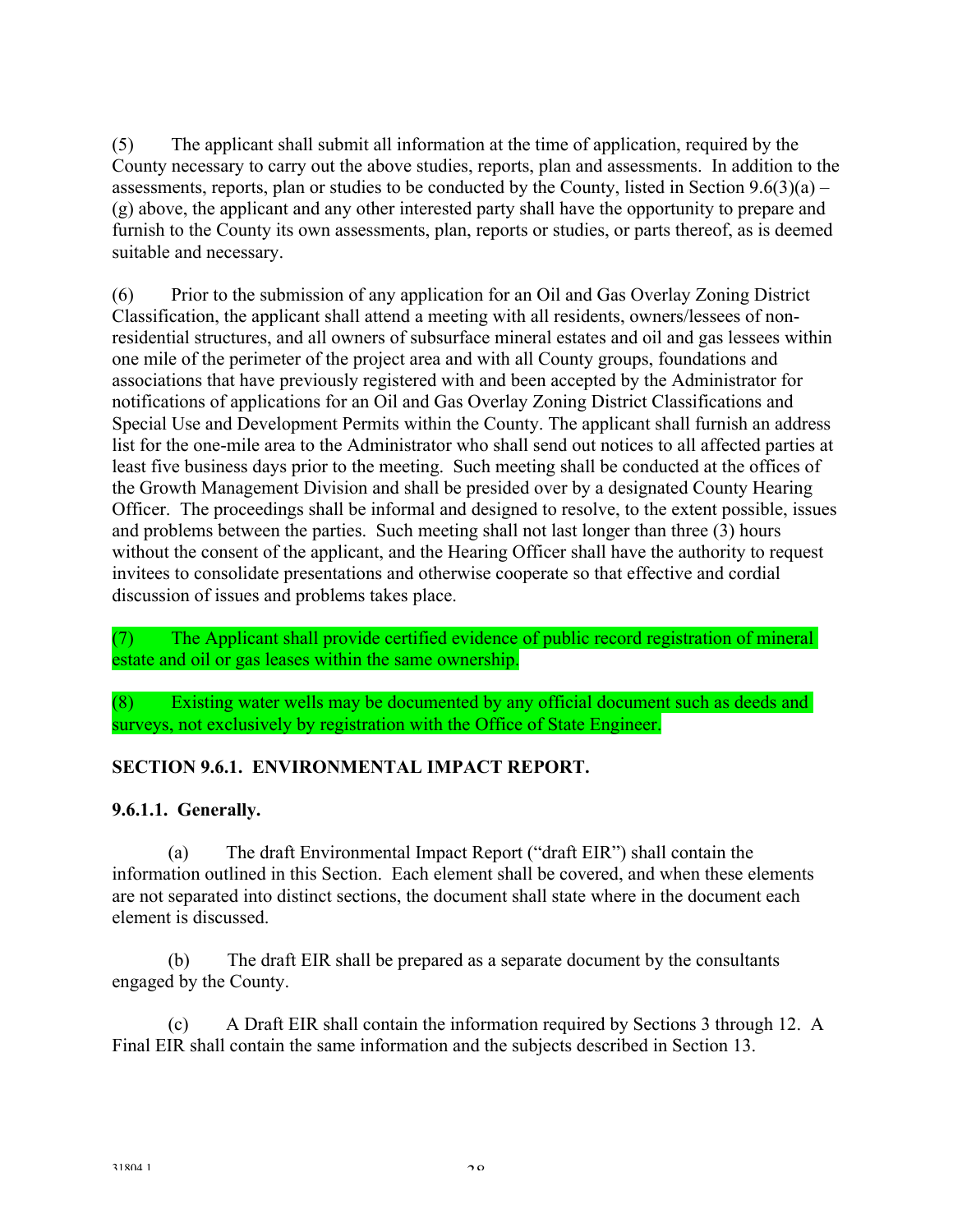(d) No document prepared pursuant to this article that is available for public examination shall require the disclosure of a trade secret, except where the use of any trade secret involves a significant threat to health and safety. However, only specifically identified chemicals shall be used for any project, including, but not limited to drilling and excavation. The Administrator shall supply a list to each applicant of the approved chemicals, certified by a licensed petroleum engineer, which the applicant must certify as exhaustive of all chemicals that will be used in the project. No specific location of archaeological, historical or cultural sites and/or sacred lands shall be released to the public, but a draft EIR must thoroughly discuss all environmental issues relating to a proposed project and affecting any such sites.

(e) The applicant shall make a cash, certified or bank check, or letter of credit, deposit, to cover all of the County's expenses in reviewing the draft EIR, engaging consultants, and for a Hearing Officer to conduct the first public hearing on the draft EIR. The County will provide an estimate of the cost of conducting the study, which shall provide the basis for the initial deposit. The applicant shall make additional deposits if the initial deposit is inadequate to reimburse the County for the costs of the study, and the County shall refund any unexpended funds on deposit after the study is completed.

## **9.6.1.2. Informational Document.**

(a) The draft EIR is an informational document which will inform the County, the public and the applicant of the significant adverse environmental effects and impacts of a project, identify possible ways to minimize the significant adverse effects or impacts, and describe reasonable alternatives to the project. The County shall consider the information in the draft EIR along with other information which may be presented to the County by the applicant or interested parties.

(b) While the information in the draft EIR does not control the County's ultimate discretion on the project, the County shall respond to each significant effect and impacts identified in the EIR by making findings.

(c) The information in a draft EIR shall constitute substantial evidence in the record to support the County's action on the project if its development order is subsequently challenged in court.

## **9.6.1.3. Table of Contents and Index.**

 The draft EIR shall contain a table of contents and index to assist readers in finding the analysis of different subjects and issues.

# **9.6.1.4. Summary.**

(a) A draft EIR shall contain a brief summary of the proposed actions and its consequences. The language of the summary should be as clear and simple as reasonably practical.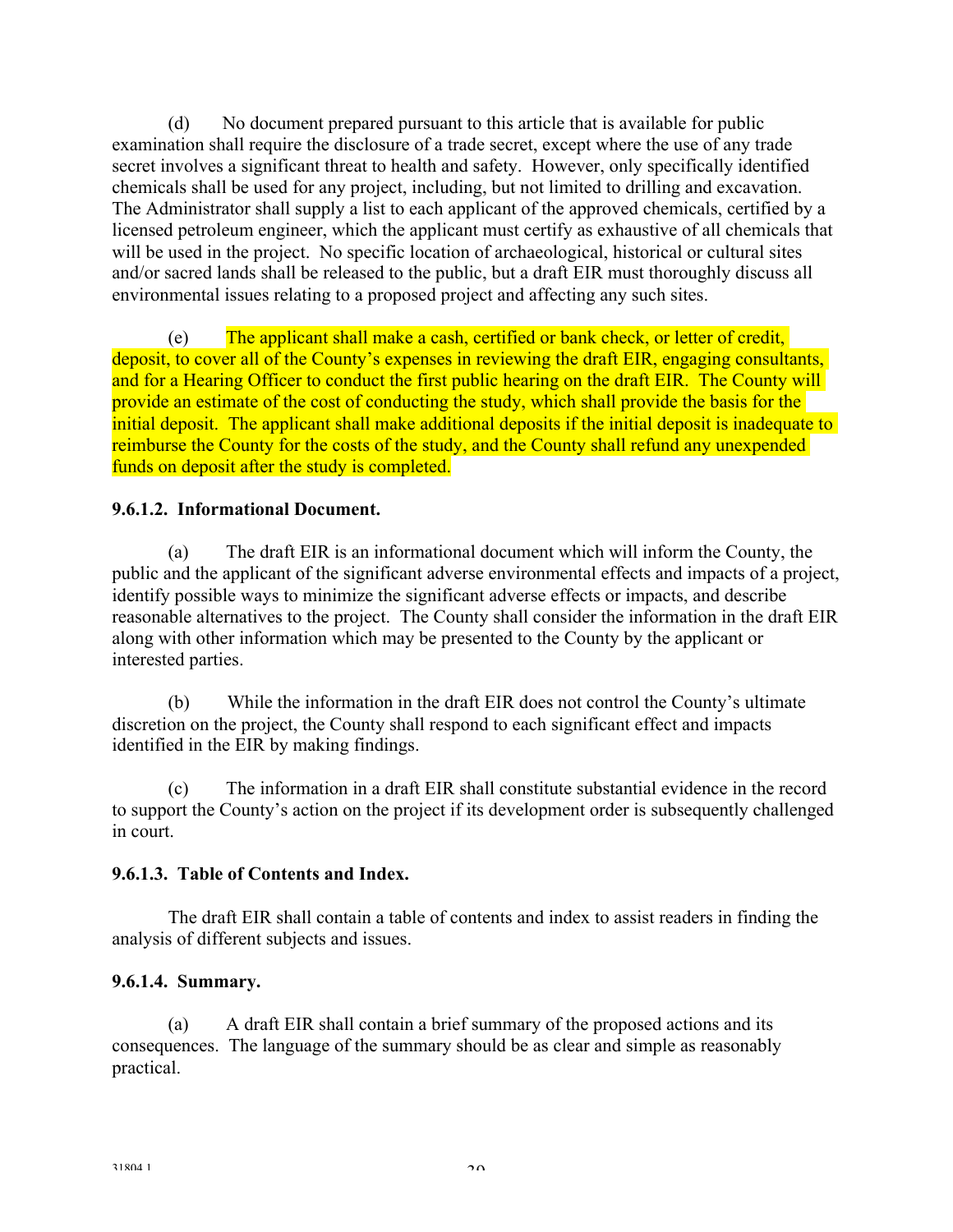- (b) The summary shall identify:
	- (1) Each significant adverse effect and impact with proposed mitigation measures and alternatives that would reduce or avoid that effect or impact;
	- (2) Areas of controversy known to the County including issues raised by agencies and the public; and
	- (3) Issues to be resolved including the choice among alternatives and whether or how to mitigate the significant effects.
- (c) The summary shall not exceed 15 pages.

### **9.6.1.5. Project Description.**

The description of the project shall contain the following information but shall not supply extensive detail beyond that needed for evaluation and review of the environmental impact.

(a) The precise location and boundaries of the proposed oil or gas facility containing all mineral estate fee interests, or oil and gas leases in the same ownership. Such location and boundaries shall be shown on a detailed topographical map. The location of the project shall also appear on a regional map.

(b) A statement of the objectives sought by the proposed oil or gas facility. A clearly written statement of objectives will help the County develop a reasonable range of alternatives to evaluate in the draft EIR and will aid the Board in preparing findings. The statement of objectives should include the underlying purpose of the project.

(c) A general description of the oil and gas project's technical, economic, and environmental characteristics, considering the principal engineering proposals if any and supporting public service facilities.

- (d) A statement briefly describing the intended uses of the draft and final EIRs.
	- (1) This statement shall include, to the extent that the information is known to the County,
		- (A) A list of the state, regional and federal agencies that may be expected to use the EIRs in their decision-making, and
		- (B) A list of permits and other governmental approvals required to implement the project.
		- (C) A list of related environmental review and consultation requirements required by federal, state, or local laws, regulations, or policies.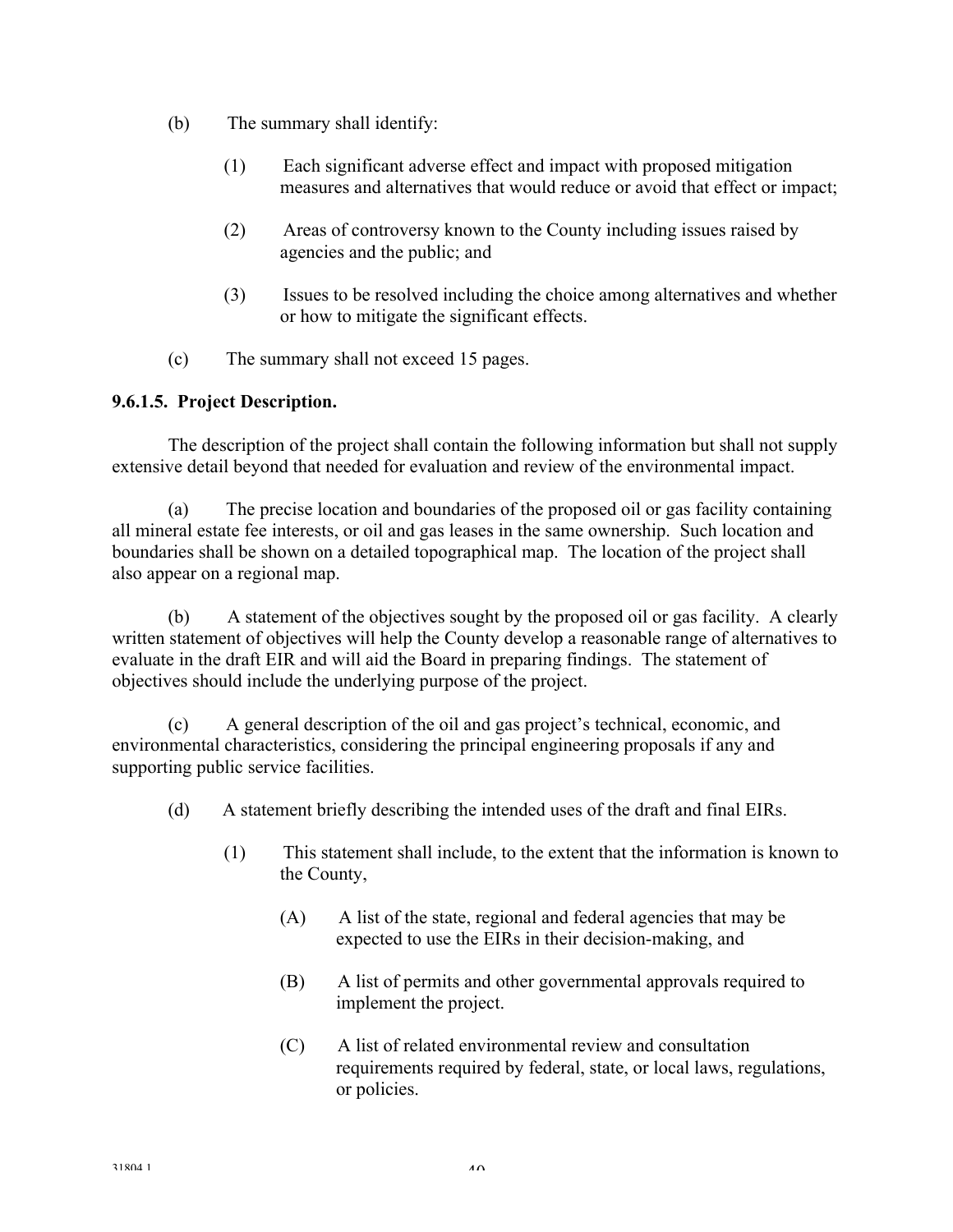(2) All the development approvals required for the oil and gas project shall be listed in the order in which they will occur.

## **9.6.1.6. Environmental Setting.**

(a) A draft EIR must include a description of the physical environmental conditions in the vicinity of the project, as they exist at the time the notice of preparation is published, or if no notice of preparation is published, at the time environmental analysis is commenced, from both a County, sub-county area, regional, and state perspective. This environmental setting will normally constitute the baseline physical conditions by which the County determines whether an adverse effect or impact is significant. The description of the environmental setting shall be no longer than is necessary to an understanding of the significant effects of the proposed oil and gas project and its alternatives.

(b) Knowledge of the County and regional setting is critical to the assessment of environmental impacts. Special emphasis should be placed on environmental resources that are rare or unique to the County and region and would be affected by the project. The draft EIR must demonstrate that the significant environmental effects and impacts of the proposed project were adequately investigated and discussed and it must permit the significant adverse effects or impacts of the project to be considered in the full environmental context.

(c) The draft EIR shall discuss any inconsistencies between the proposed oil or gas facility and the General Plan and the General Plan Oil and Gas Element and any applicable Regional Plans or Area Plan, including, but not limited to, the Galisteo Basin Area Plan. Regional plans include, but are not limited to, the applicable air quality attainment or maintenance plan, area-wide waste treatment and water quality control plans, regional transportation-land use plans, habitat conservation plans, natural community conservation plans, historic, cultural and archaeological site and preservation plans.

(d) Where a proposed oil or gas facility is compared with an adopted plan, the analysis shall examine the existing physical conditions at the time the notice of preparation is published, or if no notice of preparation is published, at the time environmental analysis is commenced as well as the potential future conditions discussed in the plan.

### **9.6.1.7.1. Consideration and Discussion of Environmental Impacts.**

 All phases of an oil and gas project must be considered when evaluating its effect and impact on the environment: planning, acquisition, development, and operation. The subjects listed below shall be discussed as directed in Sections 9.6.1.7.2, 9.6.1.7.3, and 9.6.1.7.4, preferably in separate sections or paragraphs of the draft EIR. If they are not discussed separately, the draft EIR shall include a table showing where each of the subjects is discussed.

(a) Significant Environmental Effects of the Proposed Project.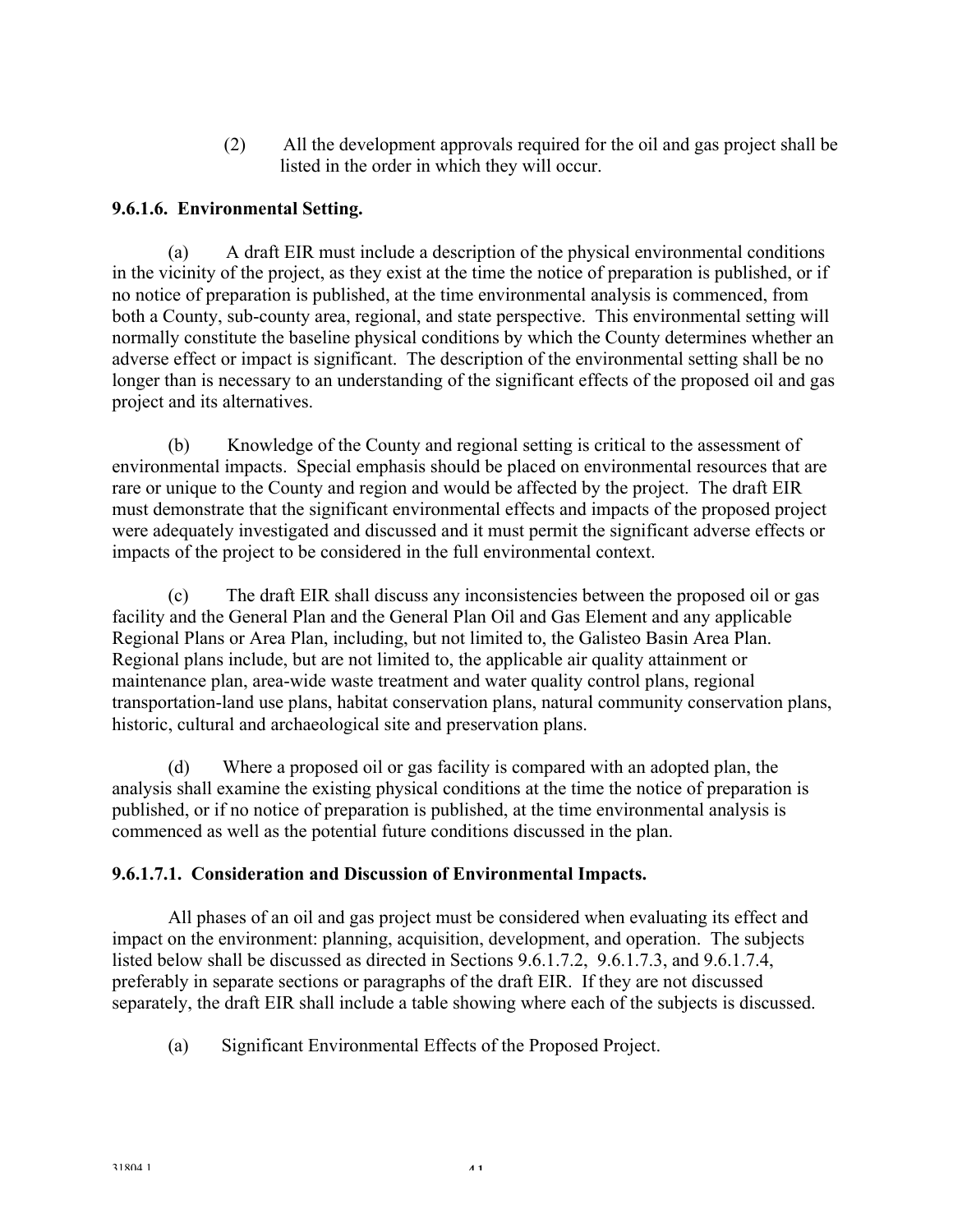- (b) Significant Environmental Effects Which Cannot be Avoided if the Proposed Project is Implemented.
- (c) Significant Irreversible Environmental Changes Which Shall be Involved in the Proposed Project Should It be Implemented.
- (d) Growth-Inducing Adverse Effects or Impacts of the Proposed Project.
- (e) The Mitigation Measures Proposed to Minimize or Eliminate the Significant Effects or Impacts.
- (f) Alternatives to the Proposed Project, Including No Oil or Gas Drilling

## **9.6.1.7.2. Consideration and Discussion of Significant Environmental Impacts.**

(a) The Significant Environmental Effects of the Proposed Oil and Gas Project. A draft EIR shall identify and focus on the significant environmental effects of the proposed oil and gas facility. In assessing the impact of a proposed oil and gas project on the environment, the County shall limit its examination to changes in the existing physical conditions in the affected area as they exist at the time the notice of preparation is published, or where no notice of preparation is published, at the time environmental analysis is commenced. Direct and indirect significant effects and impacts of the project on the environment shall be clearly identified and described, giving due consideration to both the short-term and long-term effects and impacts. The discussion shall include relevant specifics of the area, the resources involved, physical changes, alterations to ecological systems, changes induced in the human use of the land, health and safety problems caused by the physical changes, and other aspects of the resource base such as water, historical, cultural and archaeological resources, scenic quality, and adequacy of public facilities and services. The draft EIR shall also analyze any significant environmental effects the facility might cause by bringing development, and/or subsurface drilling projects into the area affected. For example, a draft EIR on an oil and gas facility astride an active fault line or other geological condition threatening to degrade ground water resources should identify as a significant effect the seismic and geo-hydrological hazard.

(b) Significant Environmental Effects Which Cannot be Avoided if the Proposed Oil and Gas Project is Implemented. Describe significant adverse effects and impacts, including those which can be mitigated but not reduced to a level of insignificance. Where there are effects and impacts that cannot be alleviated without imposing an alternative design, their implications and the reasons why the oil and gas project is being proposed shall be described.

(c) Significant Irreversible Environmental Changes Which Would be Caused by the Proposed Oil and Gas Project Should it be Implemented. Uses of nonrenewable resources during the initial and continued phases of the oil and gas project may be irreversible since a large commitment of such resources makes removal or nonuse thereafter unlikely. Primary effects and impacts and, particularly, secondary effects and impacts (such as highway improvements required to provide access to a previously inaccessible area) generally commit future generations to similar uses. Irreversible damage can result from environmental accidents, spills, explosions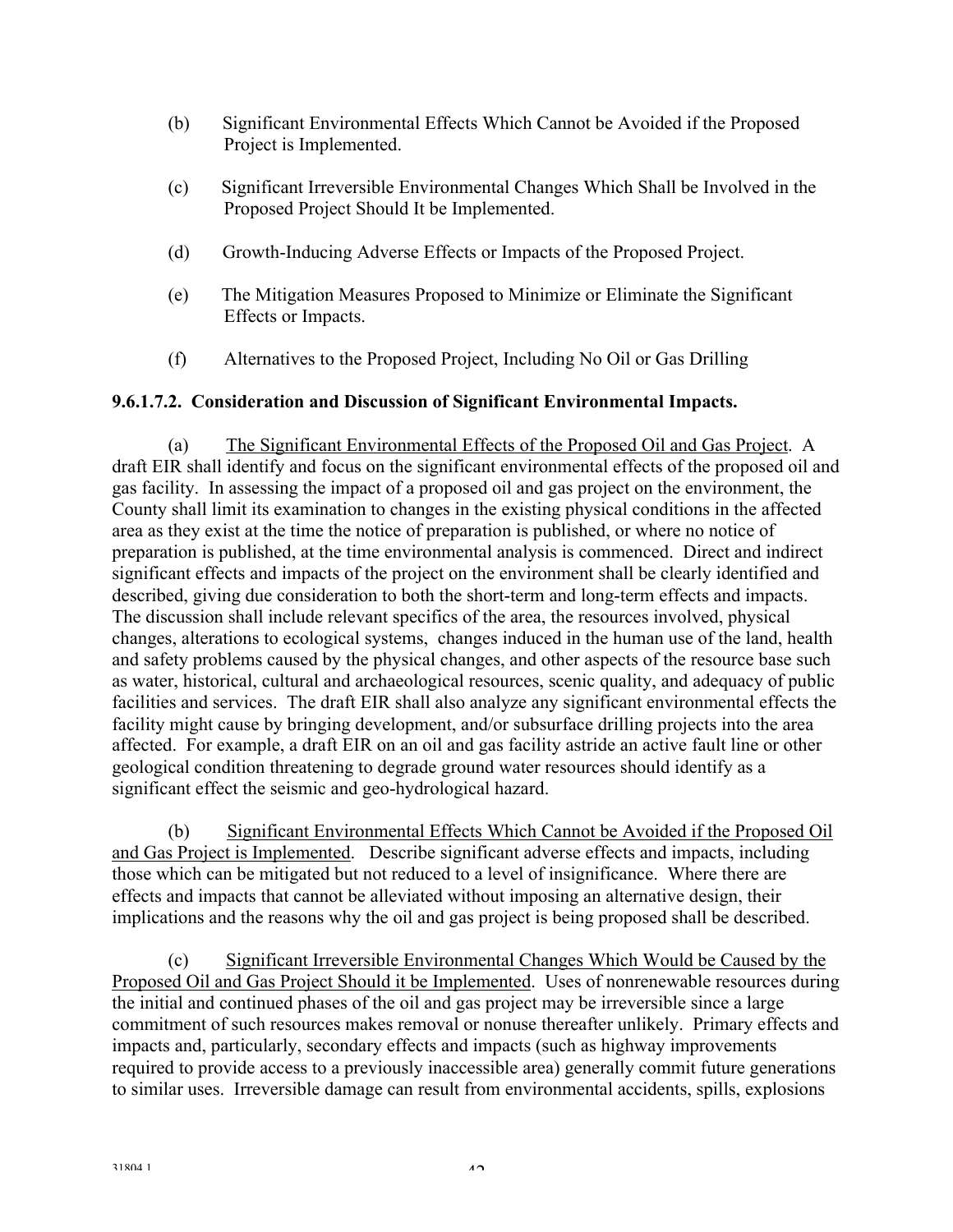or fires associated with the oil and gas project. Irretrievable commitments of resources should be evaluated to assure that such current consumption is justified. Any and all potential effects on global warming attributable to the Oil or Gas Facility must be thoroughly analyzed, including necessary mitigation to minimize such effects and impacts. Applicant must comply with all New Mexico state statutes and regulations regarding global warming. In addition, Applicant must use the best available technology to analyze, report and mitigate any global warming effect associated with the Oil or Gas Facility.

(d) Other Adverse Effects or Growth-Inducing Impacts of the Proposed Project. Discuss other characteristics of the project which may encourage and facilitate other activities that could significantly affect the environment, either individually or cumulatively. Discuss the characteristics of the project, especially the drilling aspect of the project, which may decrease the area's suitability for other uses such as residential, commercial, historical, cultural, archaeological, environmental, eco-tourism or scenic uses.

## **9.6.1.7.3. Consideration and Discussion of Mitigation Measures Proposed to Minimize Significant Effects.**

- (a) Mitigation Measures in General.
	- (1) The draft EIR shall describe feasible measures which could minimize significant adverse effects and impacts, including inefficient and unnecessary consumption of energy and irreversible pollution attributable to the project that contributes to global warming.
		- (A) The discussion of mitigation measures shall distinguish between the measures which are proposed by oil and gas facility proponents to be included in the project and other measures proposed by the County or other interested persons which are not included but the County determines could reasonably be expected to reduce adverse effects and impacts if required as conditions of approving the project. This discussion shall identify mitigation measures for each significant environmental effect identified in the draft EIR.
		- (B) Where several measures are available to mitigate an effect or impact, each shall be discussed and the basis for selecting a particular measure shall be identified. Formulation of mitigation measures shall not be deferred until the Special Use and Development Permit Phase. Measures shall specify performance standards which would mitigate the significant effect of the project and which may be accomplished in more than one specified way.
		- (C) Energy conservation measures, as well as other appropriate mitigation measures, shall be discussed when relevant.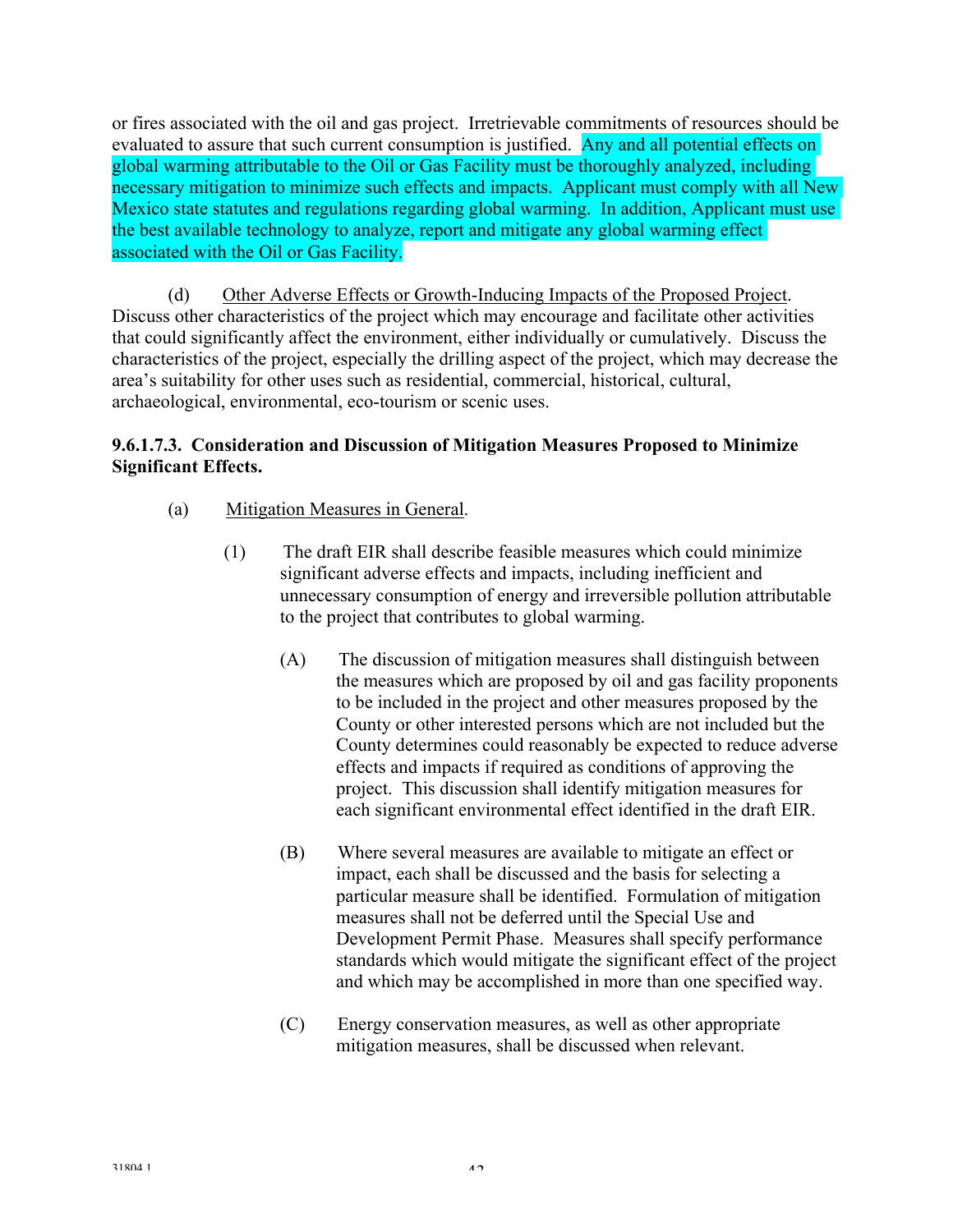- (D) If a mitigation measure would cause one or more significant effects and impacts in addition to those that would be caused by the project as proposed, the adverse effects and impacts of the mitigation measure shall be discussed.
- (2) Mitigation measures must be fully enforceable through the development order conditions, a development agreement, or other legally-binding instruments.
- (3) Mitigation measures are not required for effects or impacts which are not found to be significant.
- (4) Mitigation measures must be consistent with all applicable constitutional requirements.
- (b) Mitigation Measures Related to Effects and Impacts on Historical, Cultural and Archaeological Resources.
	- (1) In some circumstances, documentation of a historical, cultural, or archaeological resource, by way of historic narrative, photographs or architectural drawings, as mitigation for the adverse effects and impacts of demolition of the resource will not mitigate the effects and impacts to a point where clearly no significant effect or impact on the environment would occur.
	- (2) The County should, whenever feasible, seek to avoid adverse effects and impacts on any historical resource of a cultural or archaeological nature. The following factors shall be considered and discussed in the draft EIR for an oil and gas facility involving such a cultural, historic or archaeological site:
		- (A) Preservation in place is the preferred manner of mitigating impacts to historic, cultural or archaeological sites. Preservation in place maintains the relationship between artifacts and the historical, cultural, and archaeological context. Preservation shall also avoid conflict with religious or cultural values of Indian communities associated with the site.
		- (B) Preservation in place may be accomplished by, but is not limited to, the following:
			- 1. Planning construction to avoid all historical, cultural or archaeological sites;
			- 2. Incorporation of sites within parks, greenspace, or other open space;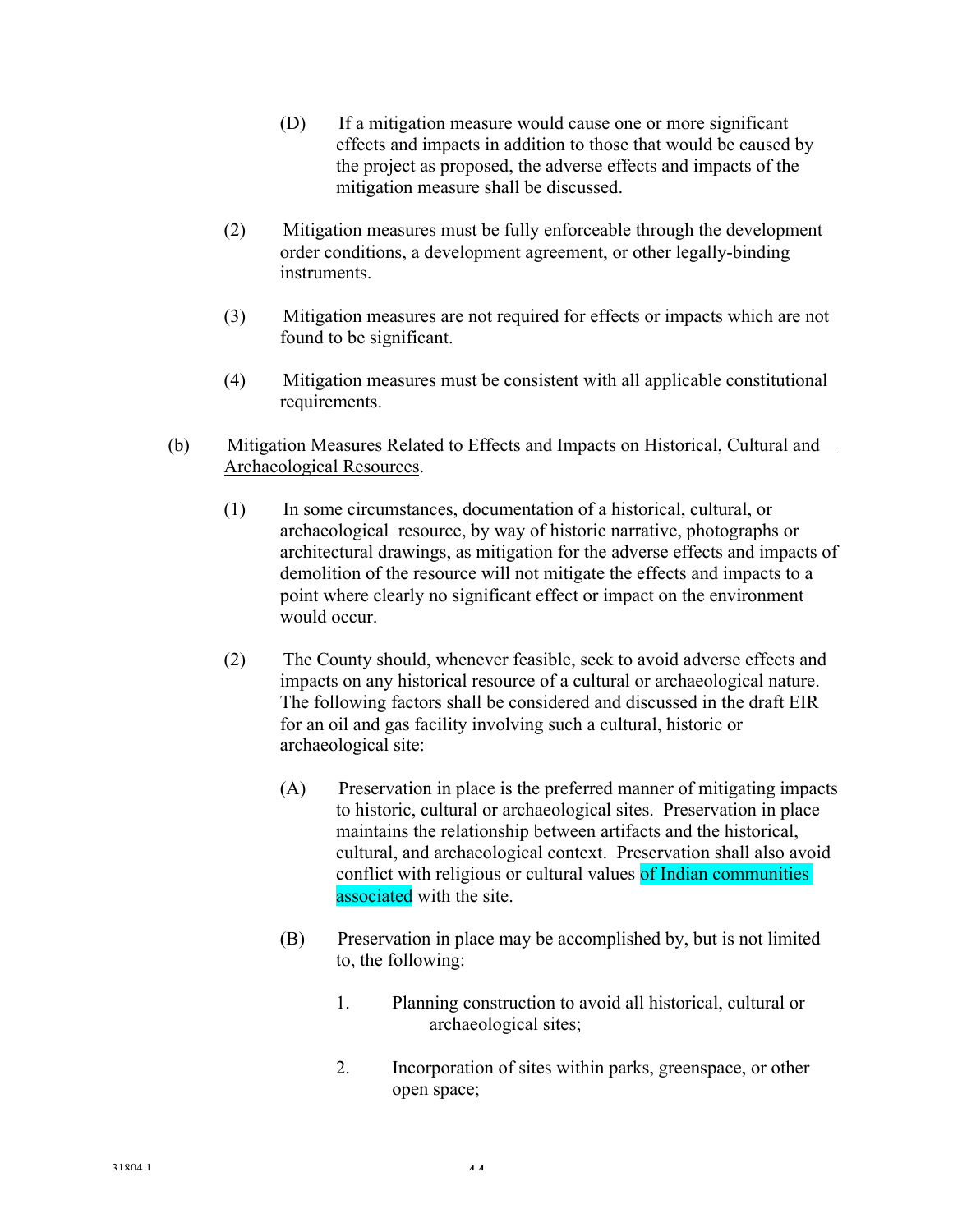- (C) When data recovery through excavation is the only feasible mitigation, a data recovery plan, which makes provision for adequately recovering the scientifically consequential information from and about the historical, cultural, or archaeological resource, shall be prepared and adopted prior to any excavation being undertaken. If an artifact must be removed during project excavation or testing, curation may be an appropriate mitigation.
- (D) Data recovery shall not be required for an historical, cultural or archaeological resource if the County determines that testing or studies already completed have adequately recovered the scientifically consequential information from and about the archaeological or historical resource, provided that the determination is documented in the draft EIR.

### **9.6.1.7.4. Consideration and Discussion of Alternatives to the Proposed Project.**

(a) Alternatives to the Proposed Project. The draft EIR shall describe a range of reasonable alternatives to the project, or to the location, number of wells or co-location of wells of the project, which would feasibly attain some of the basic objectives of the project but would avoid or substantially lessen all of the significant and adverse impacts or effects of the project, and evaluate the comparative merits of the alternatives. A draft EIR is not required to consider alternatives which are infeasible. The County shall select the range of project alternatives for examination and shall publicly disclose its reasoning for selecting those alternatives.

(b) Purpose. Because the draft EIR must identify ways to mitigate or avoid the significant and adverse impacts and effects that an oil and gas project may have on the environment, the discussion of alternatives shall focus on alternatives to the project or its location which are capable of avoiding or substantially lessening any significant effects of the project, even if these alternatives would impede the attainment of the project objectives, or would be more costly.

(c) Selection of a range of reasonable alternatives. The range of potential alternatives to the proposed project shall include those that could feasibly accomplish some of the basic objectives of the project and could avoid or substantially lessen one or more of the significant effects. The draft EIR should briefly describe the rationale for selecting the alternatives to be discussed. The draft EIR should also identify any alternatives that were considered by the County but were rejected as infeasible during the scoping process and briefly explain the reasons underlying the County's determination.

(d) Evaluation of alternatives. The draft EIR shall include sufficient information about each alternative to allow meaningful evaluation, analysis, and comparison with the proposed project. A matrix displaying the major characteristics and significant or adverse environmental effects and impacts of each alternative may be used to summarize the comparison. If an alternative would cause one or more significant or adverse effects or impacts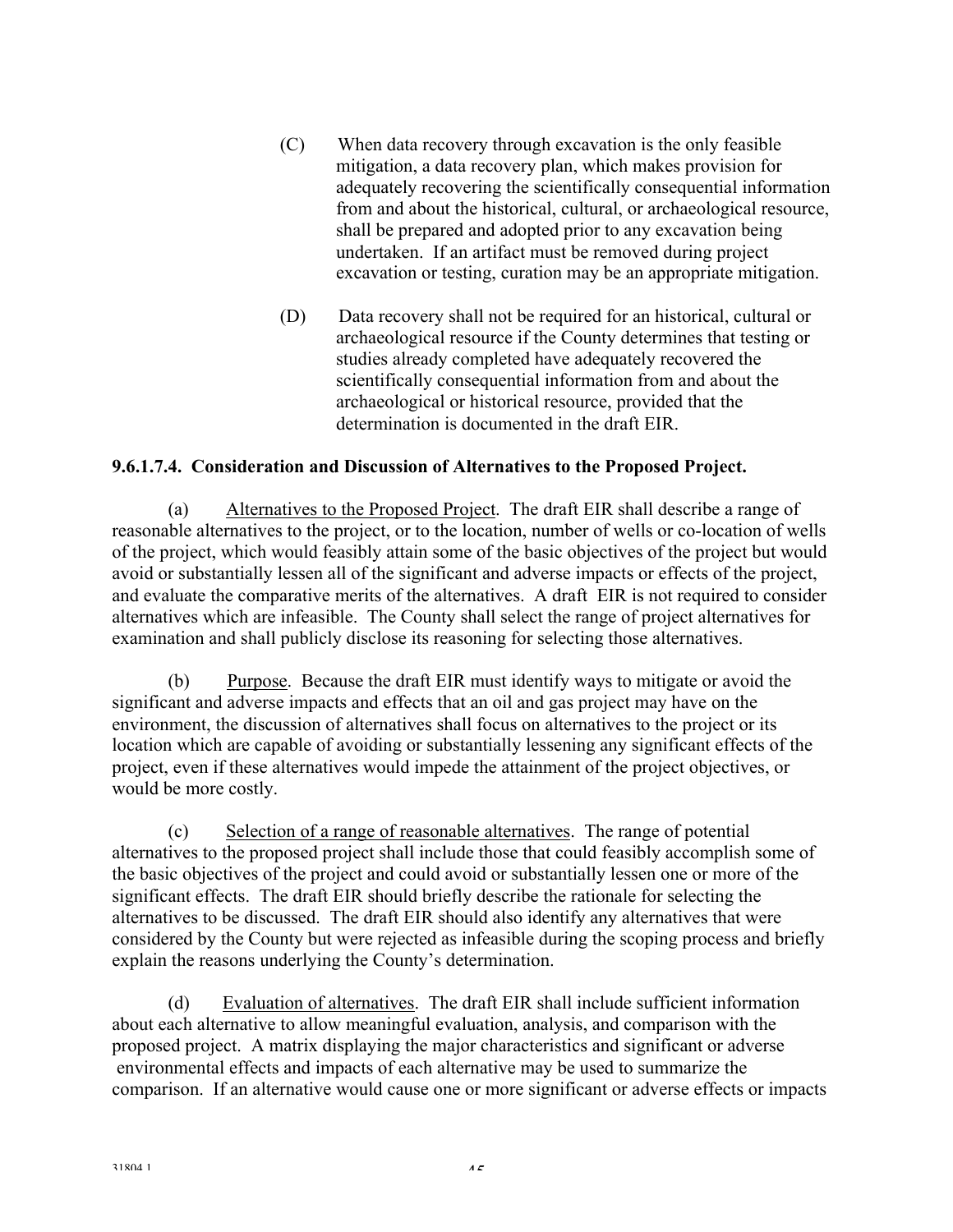in addition to those that would be caused by the project as proposed, the significant effects of the alternative shall be discussed.

- (e) "No project" alternative.
	- (1) The specified alternative of "no project" shall also be evaluated along with its effects and impacts. The purpose of describing and analyzing a no project alternative is to allow the County to compare the adverse effects and impacts of approving the proposed project with such effects and impacts of not approving the proposed project. The no project alternative analysis is not the baseline for determining whether the proposed project's environmental effects or impacts may be significant or adverse, unless it is identical to the existing environmental setting analysis which does establish that baseline.
	- (2) The "no project" analysis shall discuss the existing conditions at the time the notice of preparation is published, or if no notice of preparation is published, at the time environmental analysis is commenced, as well as what would be reasonably expected to occur in the foreseeable future if the oil and gas project were not approved, based on current plans and consistent with available infrastructure and community services. If the environmentally superior alternative is the "no project" alternative, the draft EIR shall also identify an environmentally superior alternative among the other alternatives.
	- (3) A discussion of the "no project" alternative shall proceed as follows:
		- (A) The "no project" alternative is the circumstance under which the oil and gas project does not proceed. Discussion shall compare the environmental effects of the property remaining in its existing state against the environmental and adverse public nuisance effects and impacts which would occur if the project were to be approved. If disapproval of the project under consideration would result in predictable actions by others, such as the proposal of some other oil and gas project, this "no project" consequence should be discussed. In certain instances, the no project alternative means "no build" and/or "no drill" so the existing environmental setting is maintained. However, where failure to proceed with the project will not result in preservation of existing environmental conditions, the analysis should identify the practical result of the project's nonapproval.
		- (B) After defining the no project alternative using one of these approaches, the County shall proceed to analyze the effects and impacts of the no project alternative by projecting what would reasonably be expected to occur in the foreseeable future if the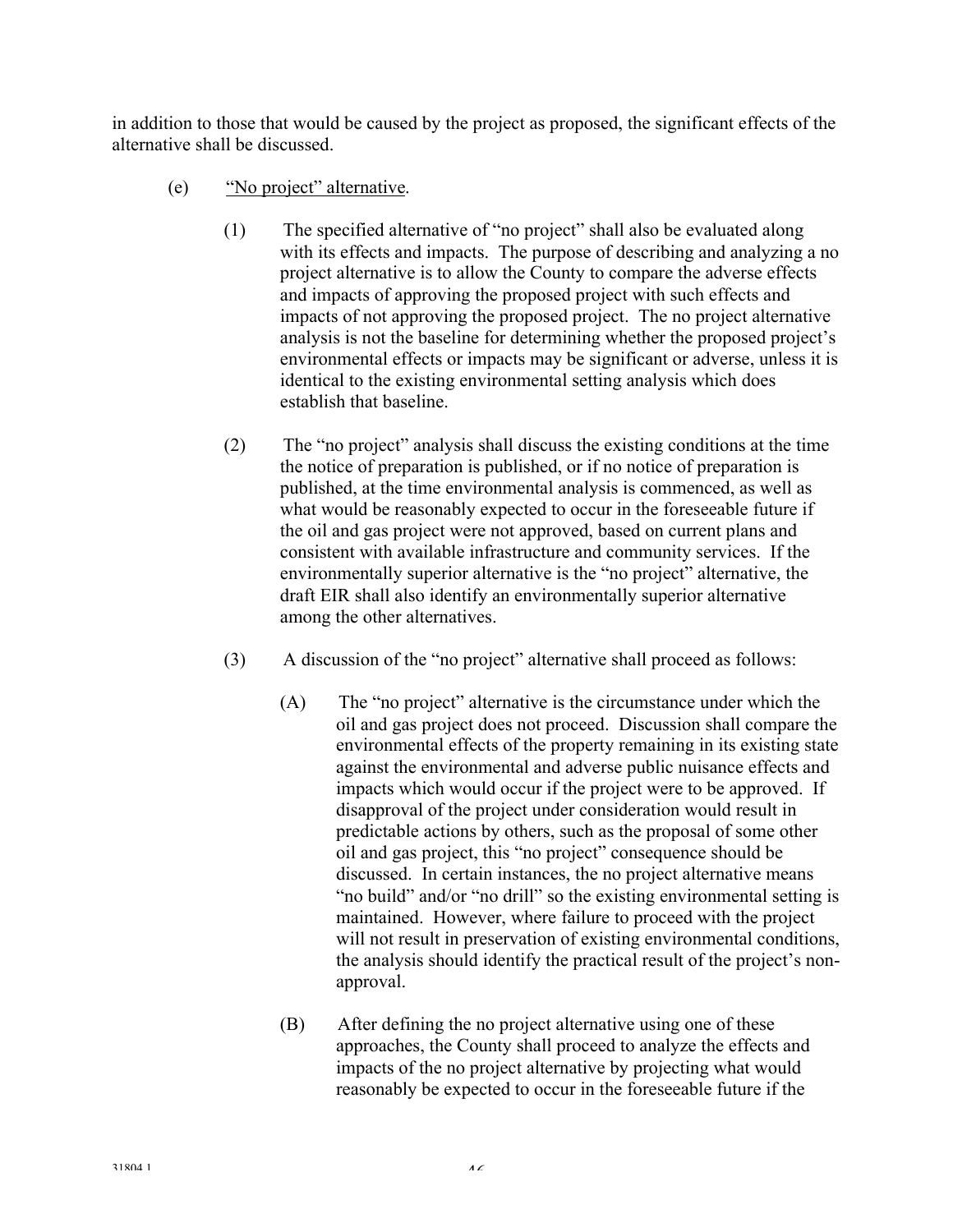project were not approved, based on current plans and consistent with available infrastructure and community services.

(f) Rule of reason. The range of alternatives required in the draft EIR is governed by a "rule of reason" that requires the draft EIR to set forth those alternatives necessary to permit a reasoned choice. The alternatives shall be limited to ones that would avoid or substantially lessen any of the significant adverse effects or impacts of the project. The range of feasible alternatives shall be selected and discussed in a manner to foster meaningful public participation and informed decision making.

- (1) Feasibility. Among the factors that may be taken into account when addressing the feasibility of alternatives are site suitability, economic use and value viability, availability of infrastructure, general plan and area plan consistency, other plans or regulatory limitations, jurisdictional boundaries (projects with a significant effect or impact should consider the county wide context), and whether the applicant can reasonably acquire, control or otherwise have access to an alternative site in the same ownership. No one of these factors establishes a fixed limit on the scope of reasonable alternatives.
- (2) Alternative locations.
	- (A) Key question. The key question and first step in analysis is whether any of the significant effects of the project would be avoided or substantially lessened by putting the project in another location within the same ownership. Only locations that would avoid or substantially lessen any of the significant effects of the project need be considered for inclusion in the draft EIR.
	- (B) None feasible. If the County concludes that no feasible alternative locations within the same ownership exist, it must disclose the reasons for this conclusion, and should include the reasons in the draft EIR.
- (3) The draft EIR need not consider an alternative whose effect cannot be reasonably ascertained and whose implementation is remote and speculative.

## **9.6.1.8. Organizations and Persons Consulted.**

 The draft EIR shall identify all federal, state, or local agencies, Indian communities, or other organization, and interested persons consulted in preparing the draft EIR.

## **9.6.1.9. Discussion of Cumulative Impacts.**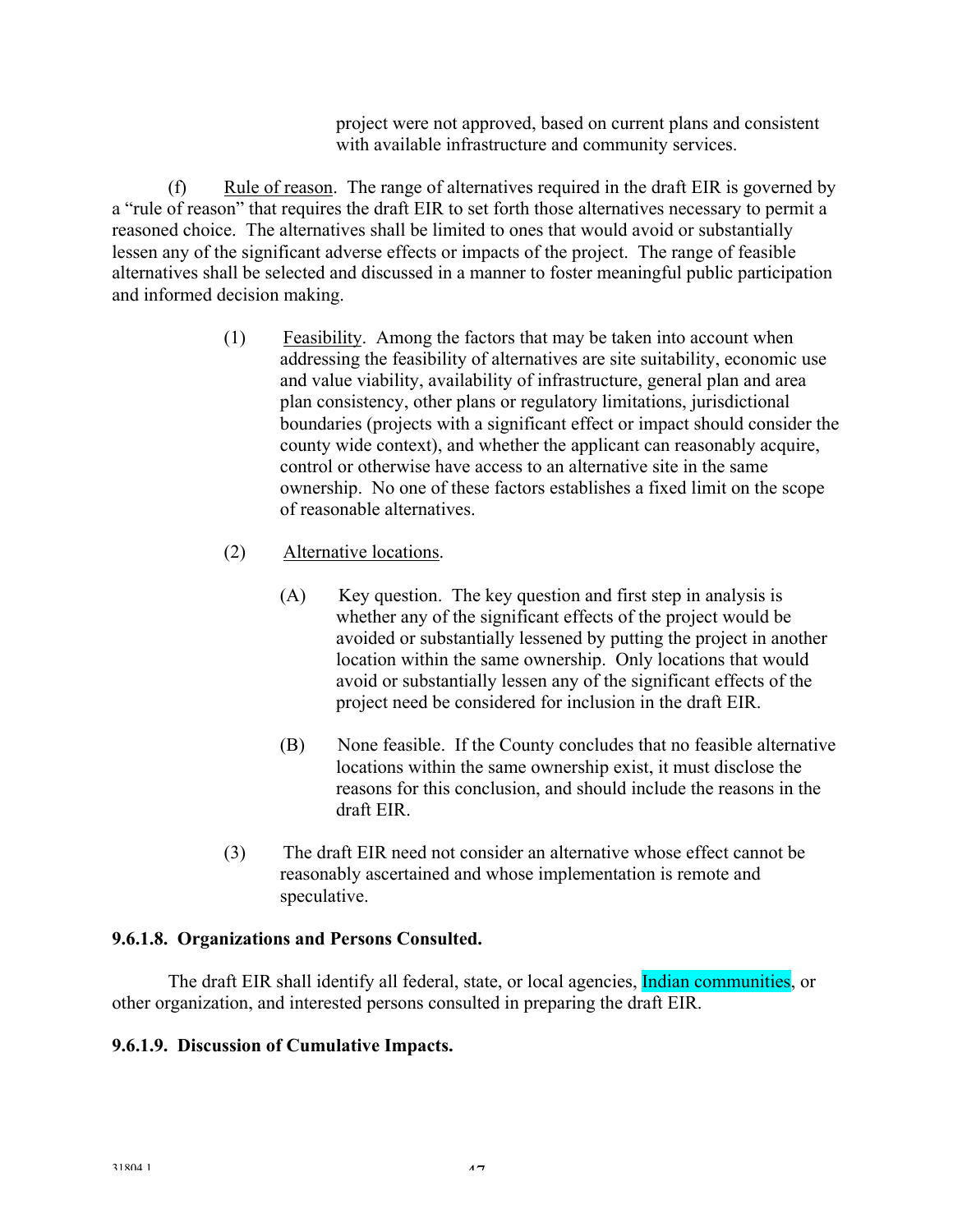(a) The draft EIR shall discuss cumulative effects and impacts of a project when the project's incremental effect and impact is cumulatively considerable.

> (1) A cumulative effect and impact is created as a result of the combination of the project evaluated in the draft EIR together with other oil and gas projects causing related effects and impacts. A draft EIR should not discuss other project effects and impacts which do not result in part from the oil and gas project evaluated in the draft EIR.

(b) The discussion of cumulative effects and impacts shall reflect the severity of the effects and impacts and their likelihood of occurrence. The discussion should focus on the cumulative effects and impacts to which the identified other projects contribute rather than the attributes of other projects which do not contribute to the cumulative effect and impact. The following elements are necessary to an adequate discussion of significant cumulative impacts:

- (1) Either:
	- (A) A list of past, present, and probable future oil and gas projects producing related or cumulative impacts, including, if necessary, those projects outside the control of the County, or
	- (B) A summary of projections of other residential, commercial, industrial, agricultural or mining development contained in the general plan oil and gas element or in the LESA Map and Factors describing the Galisteo Basin area conditions contributing to the cumulative impact.
- (2) When utilizing a list, as suggested in paragraph (1) of subdivision (b), factors to consider when determining whether to include a related oil and gas project should include the nature of each environmental resource being examined, the location of the project and its type. Location may be important, for example, when water quality impacts are at issue or when an impact is specialized, such as a particular air pollutant or mode of traffic.
- (3) The County shall define the geographic scope of the area affected by the cumulative effect and impact and provide a reasonable explanation for the geographic scope utilized.
- (4) A summary of the expected environmental effects to be produced by those projects with the specific reference to additional information stating where that information is available, and
- (5) A reasonable analysis of the cumulative impacts of the relevant projects. A draft EIR shall examine reasonable, feasible options for mitigating or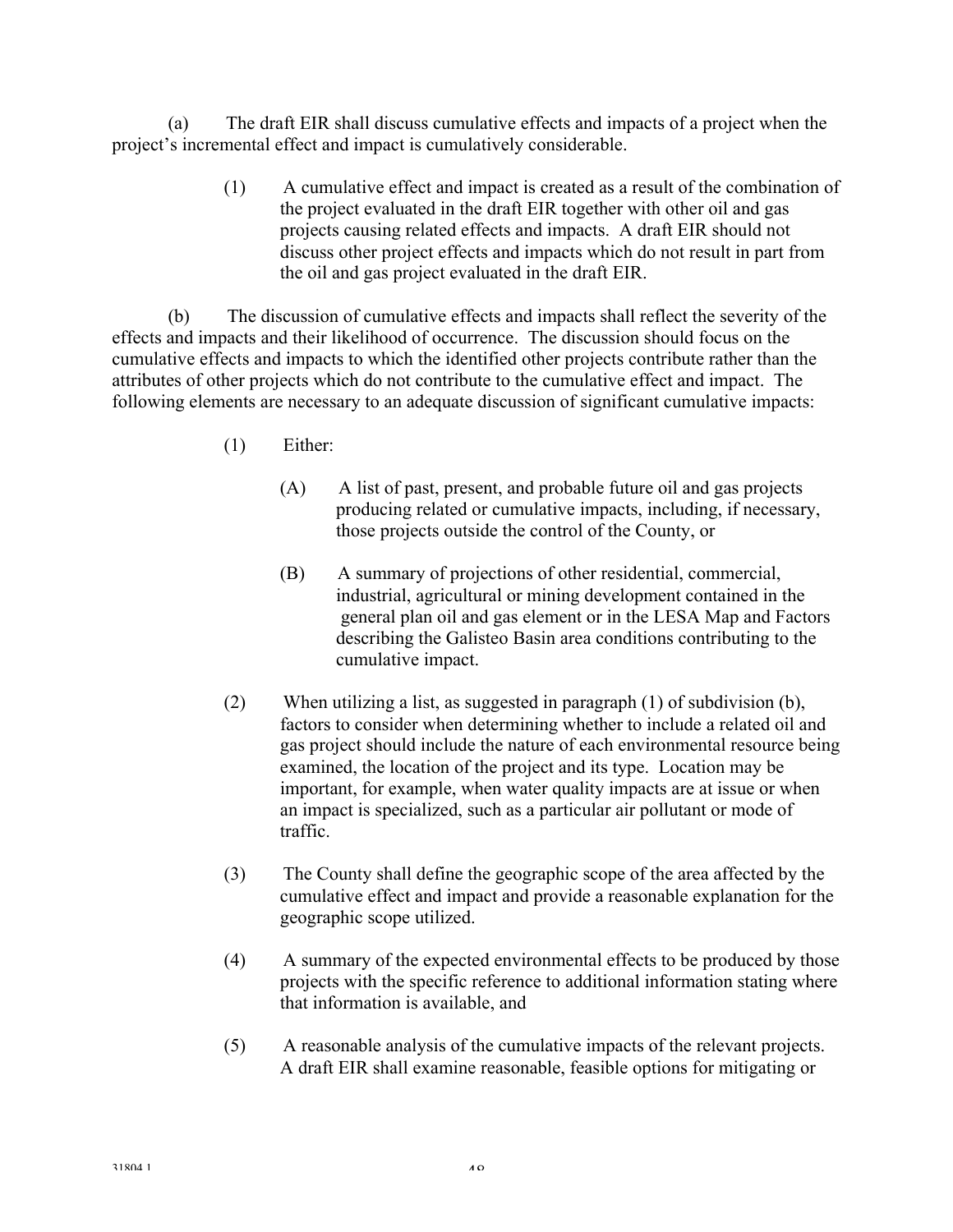avoiding the project's contribution to any significant cumulative effects or impacts.

(c) Approved land use documents including the General Plan, the General Plan Oil and Gas Element, Area Plans, including but not limited to the Galisteo Basin Area Plan shall be used in cumulative impact analysis. A pertinent discussion of cumulative effects and impacts, contained in one or more previously certified final EIR oil and gas projects may be incorporated by reference.

## **9.6.1.10 Procedures For Adopting the Draft EIR.**

## **9.6.1.10.1.**

 Two public hearings shall be held by a Hearing Officer prior to submission of the draft EIR to the Board for consideration and adoption of a Final EIR.

## **9.6.1.10.2.**

 The first public hearing shall be held early in the process of gathering data and information, so that the public has the opportunity to input into the EIR process. The second public hearing shall be held upon the consultants' completion of the draft EIR. Upon receiving public comments, testimony and evidentiary exhibits at the first public hearing, the Hearing Officer shall forward such information to the consultants for inclusion in the draft EIR that will be forwarded to the Board for consideration in adopting the Final EIR.

## **9.6.1.11. Contents of Final Environmental Impact Report.**

The final EIR shall consist of:

- (a) The draft EIR or a revision of the draft.
- (b) Comments and recommendations received on the draft EIR either verbatim or in summary by the applicant.
- (c) The responses and recommendations of interested persons, organizations, Indian communities and State, Federal, or other public agencies and utilities commenting on the draft EIR.
- (d) The responses of the County to significant environmental points raised in the review and consultation process.
- (e) Any other information added by the County.

## **9.6.1.12. Adoption of Final Environmental Impact Report.**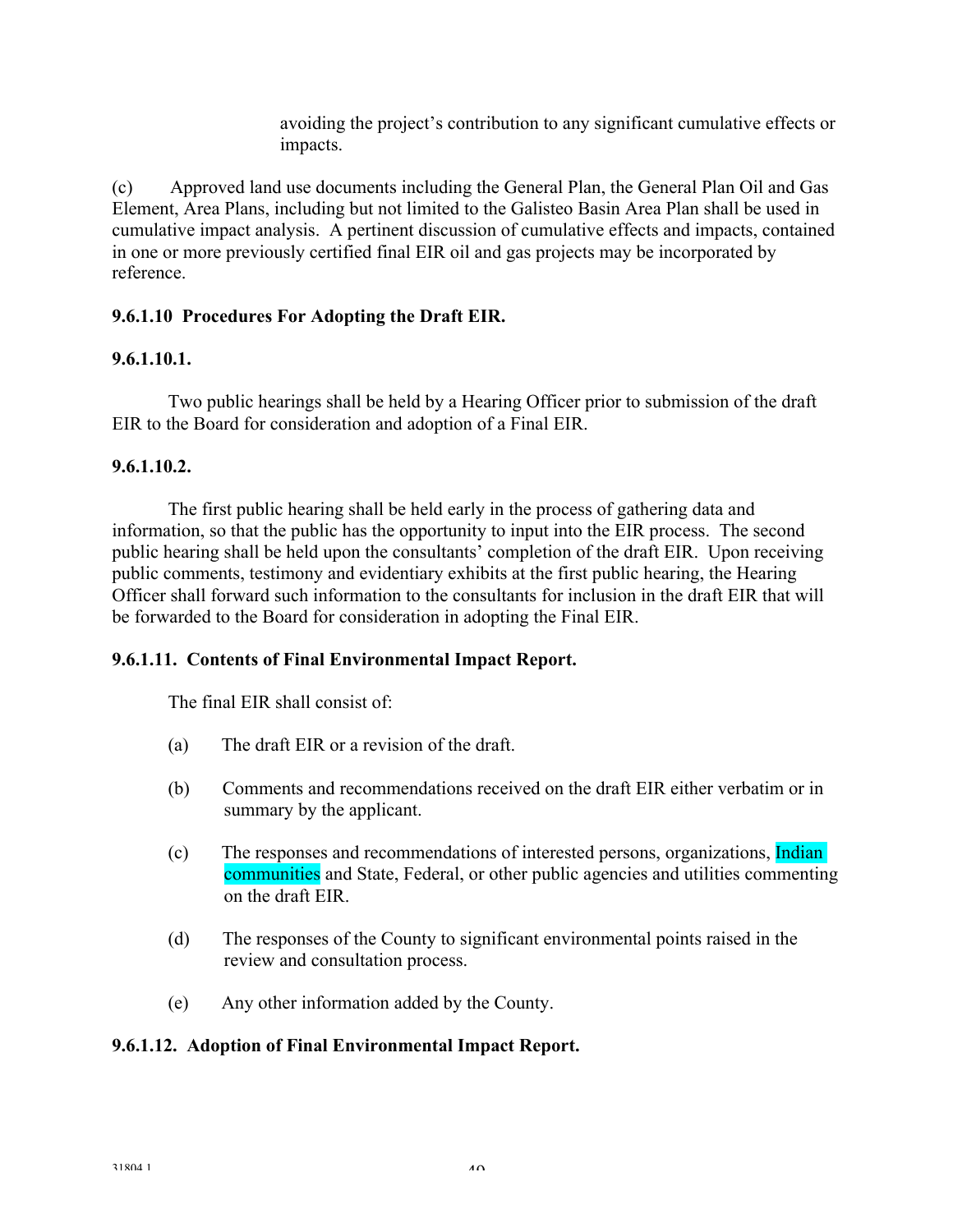The final EIR shall be adopted by the Board at the public hearing held concurrently for t development approval of the application for an Oil and Gas Overlay Zoning District Classification.

## **SECTION 9.6.2. ADEQUATE PUBLIC FACILITIES AND SERVICES ASSESSMENT.**

### **SECTION 9.6.2.1. PURPOSE AND FINDINGS.**

An adequate public facilities and services assessment ("APFA") ties a development approval of an application for an Oil and Gas Overlay Zone District Classification to the availability of infrastructure and public service capacity measured by adopted levels of service (LOS) in the Capital Improvement Plan, Budget and Program.

The APFA shall be used to deny overlay zoning applications or to time and sequence the oil and gas project based on availability of public facilities and public services as shown in an adopted, funded, and prioritized capital improvements plan, budget and program (CIP). A public improvement or assessment district assessment, rates, taxes or charges and provision in development agreements shall also be used for financing off-site infrastructure and public services attached to development approvals.

The applicant shall make a cash, certified or bank check, or letter of credit, deposit, to cover all of the County's expenses in reviewing the APFA, engaging consultants, and for a Hearing Officer to conduct the first public hearing on the APFA. The County will provide an estimate of the cost of conducting the study, which shall provide the basis for the initial deposit. The applicant shall make additional deposits if the initial deposit is inadequate to reimburse the County for the costs of the study, and the County shall refund any unexpended funds on deposit after the study is completed.

An APFA is required prior to consideration by the Board of an application for an Oil and Gas Overlay Zoning District Classification as follows:

(a) Adequate public facilities and services ("APF")*:* These include water, stormwater and liquid material management and detention, police, emergency response services, fire protection, solid waste, and roads.

(b) Establishing Levels of Service: Levels of service shall be established in the CIP, attached to this Ordinance as Exhibit "C".

(c) Existing facilities*:* When determining whether adequate capacity exists, both existing facilities and service capabilities and those included in the CIP are counted.

(d) Reservation of capacity*:* When an oil and gas project is reviewed, the amount of pipeline capacity it utilizes must be debited against available capacity for future projects.

(e) Application: If the LOS is not met, development approval can either be denied or the development may be timed and sequenced so that future stages of the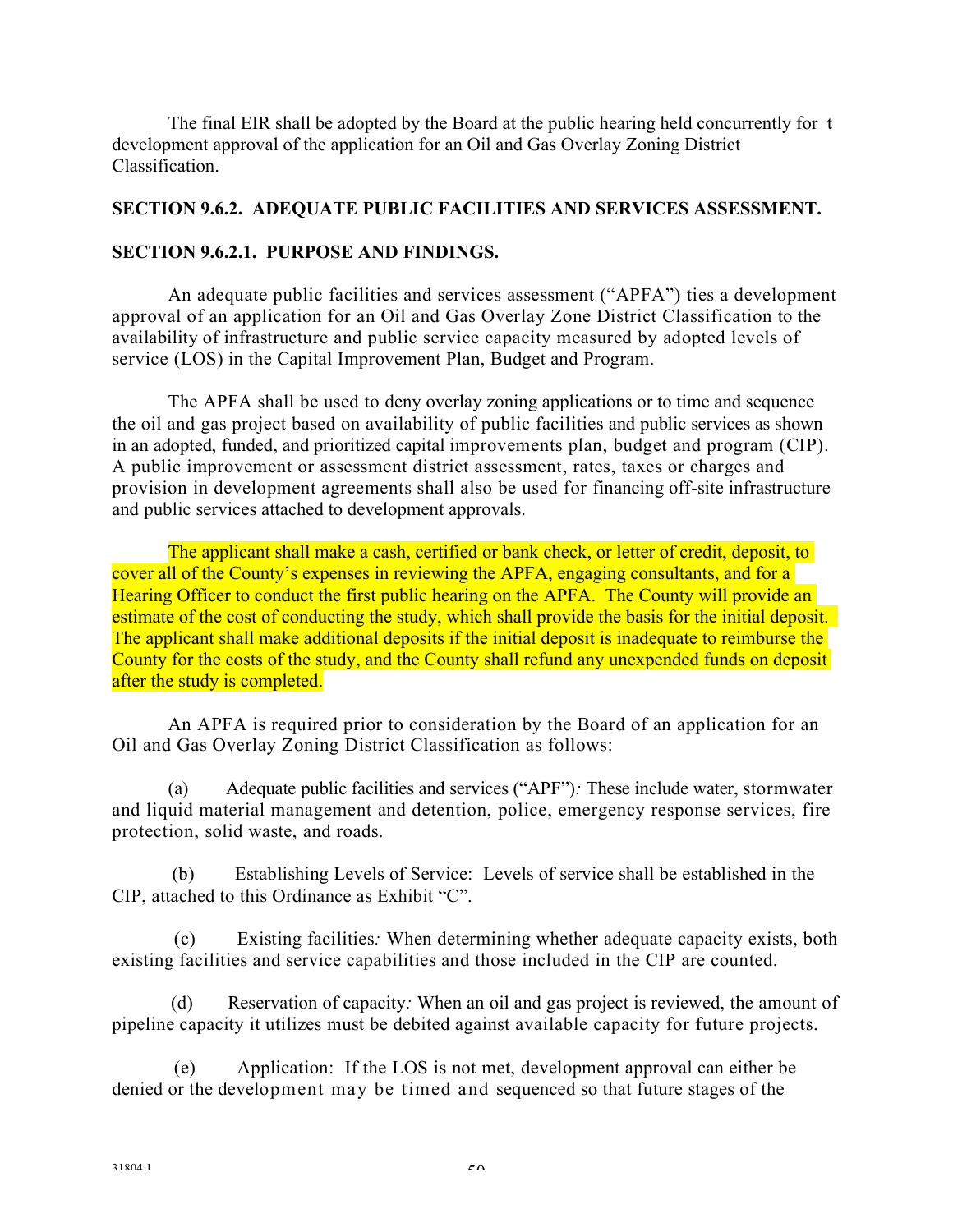project are approved only when adequate public facilities and services are available. Oil and gas projects are given the option to voluntarily advance capacity through a development agreement in order to obtain development approval.

### **9.6.2.2 Determination of Adequacy of Public Facilities and Services.**

The APFA shall determine that:

(a) The application meets APF standards where public facilities and services are available at the adopted LOS.

(b) The application shall be denied where adequate public facilities and services are not available at the adopted LOS; or

(c) The application shall be approved conditioned to timing, sequencing and phasing of development of oil and gas wells until all public facilities and services are available for the year the CIP shows that facilities and services will be built and available if public facilities and services in the impact area are not presently adequate to meet the adopted LOS for the entire oil and gas project, in the same ownership, consistent with the requirements of Table 3-1 in section 9.6.3.1.

### **9.6.2.3 Oil and Gas Overlay Zoning District Classification Adverse Effects and Impacts**

An Oil and Gas Overlay Zoning District Classification may create a range of potential adverse effects and impacts and shall be reviewed as if the greatest adverse effect and impact results. The review of adequacy of public facilities and services for the application shall compare the capacity of public facilities and services to the maximum projected demand that may result from the proposed overlay zoning based upon the maximum density of oil and gas wells in the project and relevant affected areas. The adequacy of roads and highways shall be considered in relation to the full weight load of trucks and tankers carrying oil to refineries. Nothing in this section authorizes a development approval that would otherwise be inconsistent with the General Plan or any Area Plan.

### **9.6.2.4. Scope of Adequate Public Facilities and Services Assessment**

A determination of adequacy of public facilities and services for an oil and gas project finds that:

(a) Public facilities and services are available at the time of issuance of a development order approving the Oil and Gas Overlay Zoning District Classification; and

(b) Public facilities and services are deemed to be available at all subsequent stages of the development approval process through approval of a Special Use and Development Permit, Grading and Building Permits and the Certificate of Completion. Availability of facilities and services, present and future, shall be assured through a development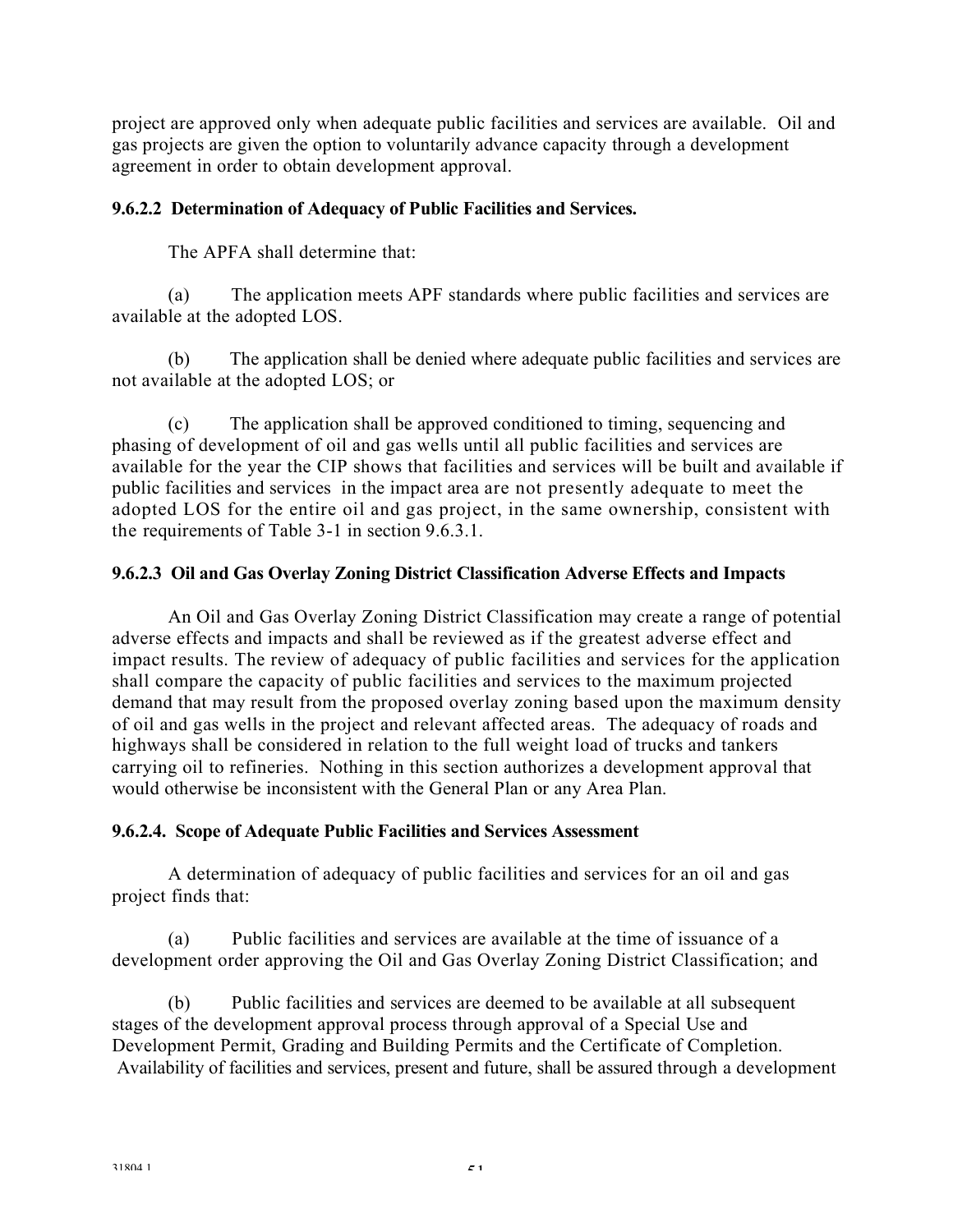agreement between the applicant and the County, in which case the public facilities will be considered to be available for the duration of the development agreement.

## **9.6.2.5. Duration**

A development order determining that public facilities and services are adequate is valid until the earlier of one of the following:

(a) The expiration of the development order or development agreement; or

(b) If no expiration period is provided in the development order or development agreement, the determination expires unless construction commences on at least one oil and gas well within two years after approval, and on at least 25 percent of all of the oil and gas wells within three years after approval.

## **9.6.2.6.1 Advancement of Public Facilities and Services Capacity.**

In order to avoid denial or phasing of the oil or gas facility under the APF standards the applicant may voluntarily propose, through entering into a development agreement with the County, to construct or to secure funding for the public facilities and services necessary to provide capacity to accommodate the proposed development at the adopted LOS and at the time that the impact of the development will occur as an alternative to the denial or deferral of development consistent with the requirements of this section. Such development agreement may require an applicant to pay more than its roughly proportional share of infrastructure needs generated by the proposed oil or gas facility subject to subsequent reimbursement when appropriate.

## **9.6.2.6.2. Standards.**

No advancement of capacity for public facilities and services needed to avoid a deterioration in the adopted LOSs shall be accepted by the County unless:

(a) The proposed public facility is a prioritized and funded capital improvement shown in the adopted CIP; or

(b) Appropriate conditions shall be included to ensure that the applicant will obtain any necessary approvals for construction of the public facilities from any agency other than the County.

## **9.6.2.6.3. Construction Commitment.**

The commitment for construction or advancement of public facilities and services prior to the oil and gas overlay zoning approval shall be included as a condition of the development approval. The commitment shall contain, at a minimum, the following: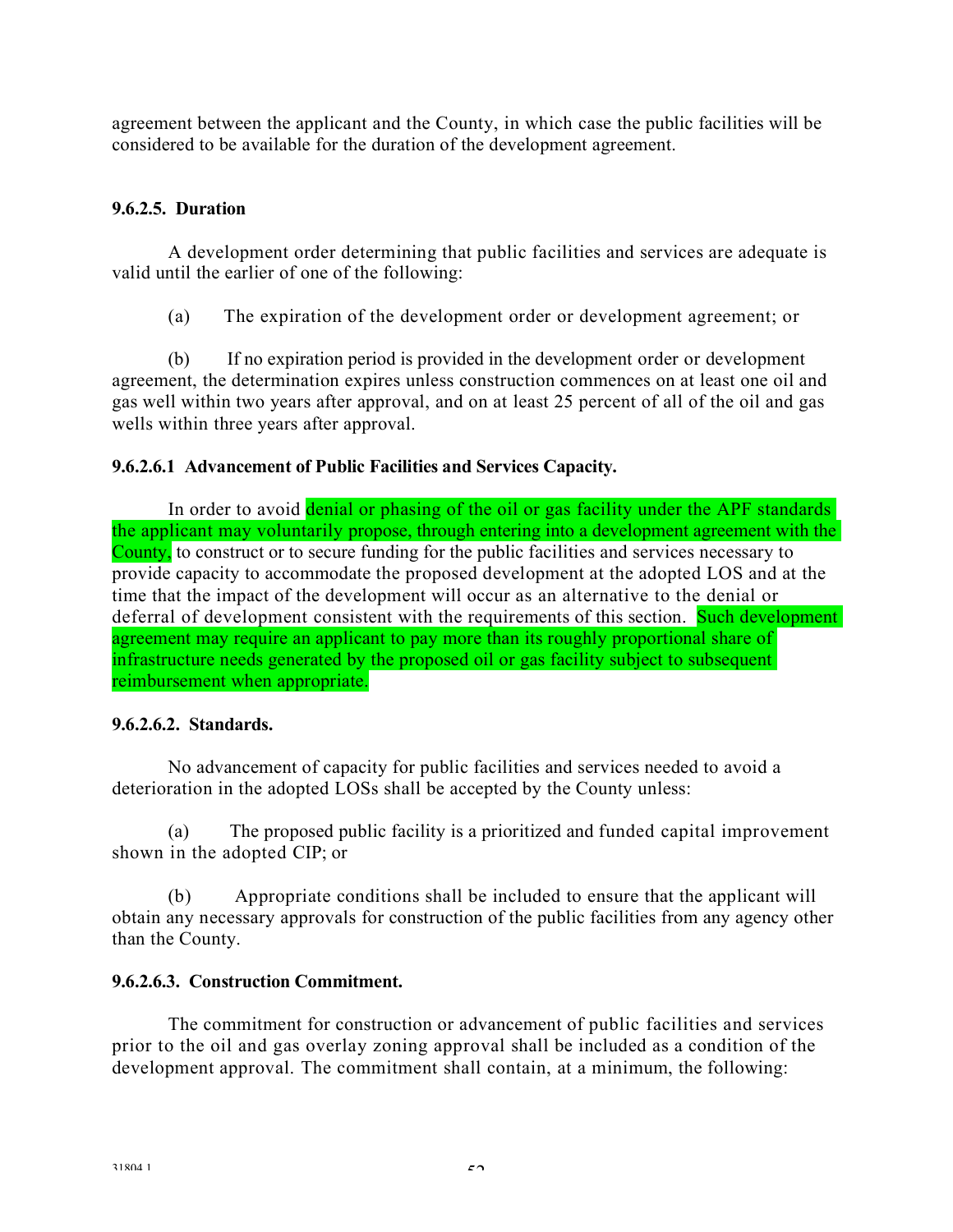(a) For planned capital improvements or services, either a finding that the planned capital improvement or service is included within the CIP for the year in which construction of the project is scheduled or the applicant commits to advancing the facilities and services;

(b) An estimate of the total financial resources needed to construct or expand the proposed public facilities and services, and a description of the incremental cost involved;

(c) A schedule for commencement and completion of construction or expansion of the planned capital improvement and service with specific target dates for multiphase or large-scale capital improvements projects;

(d) A statement that the planned capital improvement and service is consistent with the General Plan, any Area Plan and the County's CIP;

(e) A statement that the planned capital improvement and service is consistent with any ordinances relating to the construction and design of the public facility and service; and

(f) If the planned capital improvement and public service proffered by the applicant will provide capacity exceeding the demand generated by the proposed oil and gas project, but is needed to meet past deficiencies reflected in the overall capacity needed for the project, reimbursement shall be offered to the applicant for the pro rata cost of the excess capacity for the year in which the capital facility or service would have been built as shown in the prioritized CIP or from any funds paid by subsequent oil and gas development projects.

## **9.6.2.7. Partial Construction or Funding.**

The construction or funding of only a portion of a public facility or service needed to meet the adopted LOS shall be approved only where:

(a) The public facility will be able to provide the capacity needed to meet the adopted LOS, and will be fully usable and operational, due to the characteristics of the facility; or

(b) The construction or funding of the balance of the public facility that is needed to meet the adopted LOS will be generated from other sources.

## **9.6.2.8. Financing of Adequate Public Services**

The applicant for an Oil and Gas Overlay Zoning District Classification shall provide for annual funding of all fire, police and emergency response services and county road maintenance and repair, the need for which is generated by the oil and gas project, to the extent that the property tax revenues from the project are inadequate to cover such annual funding. Such annual funding shall be provided for in the development agreement to be entered into between the County and the applicant as a condition of development approval of the Oil and Gas Overlay Zoning District Classification. If additional Oil or Gas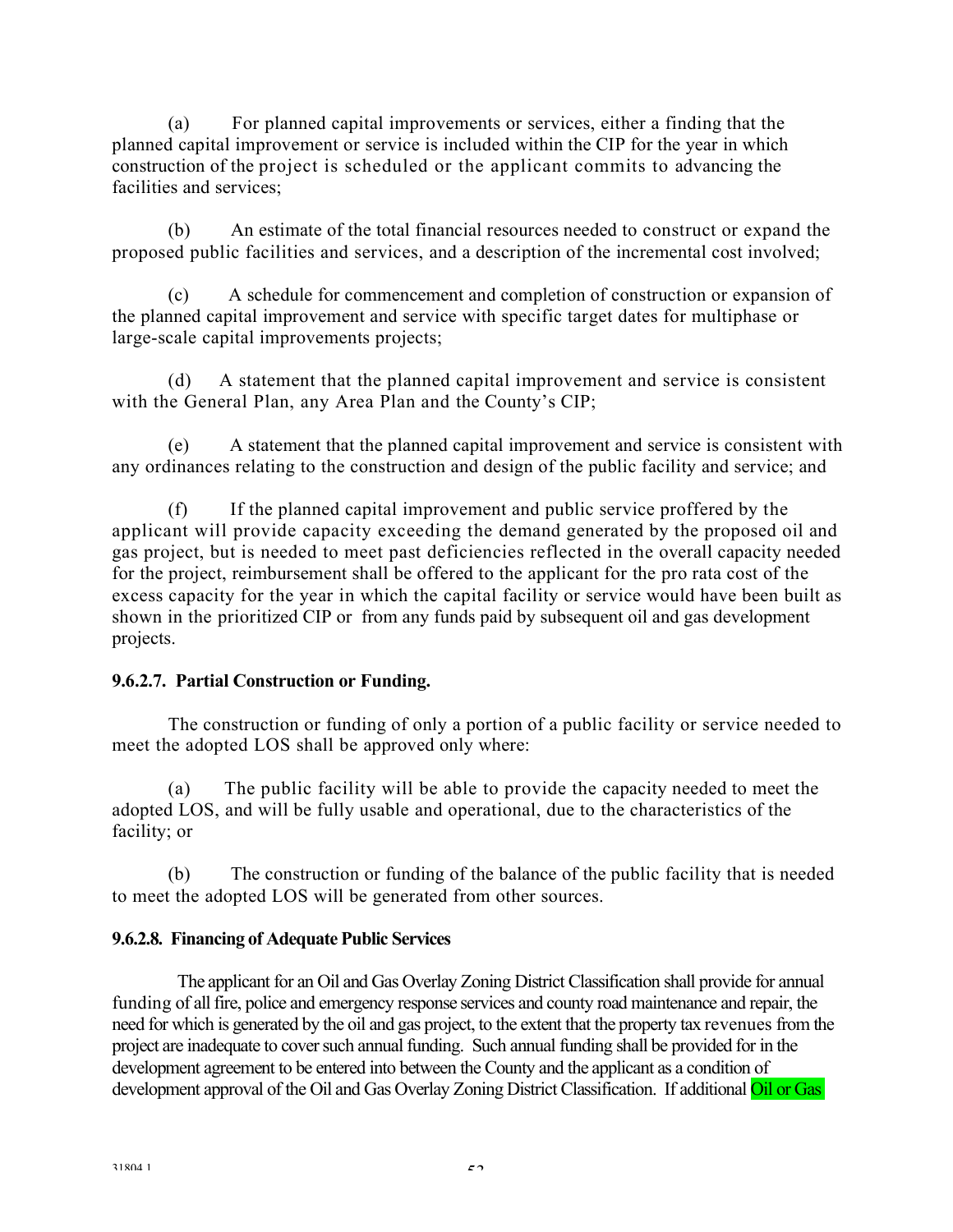Facilities are approved, the annual funding contribution shall be apportioned among all projects so approved.

## **9.6.3. METHODOLOGY.**

## **9.6.3.1. Methodology.**

No determination as to compliance with this section shall be recommended by the County unless adequate public facilities and services are available at the adopted level of service set forth in Table 3-1 as follows:

| <b>Facilities &amp; Services</b>          | <b>Level of Service (LOS)</b><br>per 1,000 Residents* |
|-------------------------------------------|-------------------------------------------------------|
| <b>Fire Department</b>                    |                                                       |
| Vehicles (Number)                         | 1.55                                                  |
| Building (GSF)                            | 1,977                                                 |
| Personnel (Number, Career &<br>Volunteer) | 4.27                                                  |
| Average Response Time (2006; approx)      | 10 mins                                               |
| Fire Station Service Area (est)           | 4 miles                                               |
| <b>ISO</b> Rating                         | 7/9                                                   |
| <b>Sheriff's Department</b>               |                                                       |
| Vehicles (Number)                         | 1.82                                                  |
| Building (GSF)                            | 91                                                    |
| Personnel (Number, Career)                | 1.44                                                  |
| Average Response Time (2007; approx):     |                                                       |
| Priority 1                                | 26 mins                                               |
| Priority 2                                | 24 mins                                               |
| Priority 3                                | 41 mins                                               |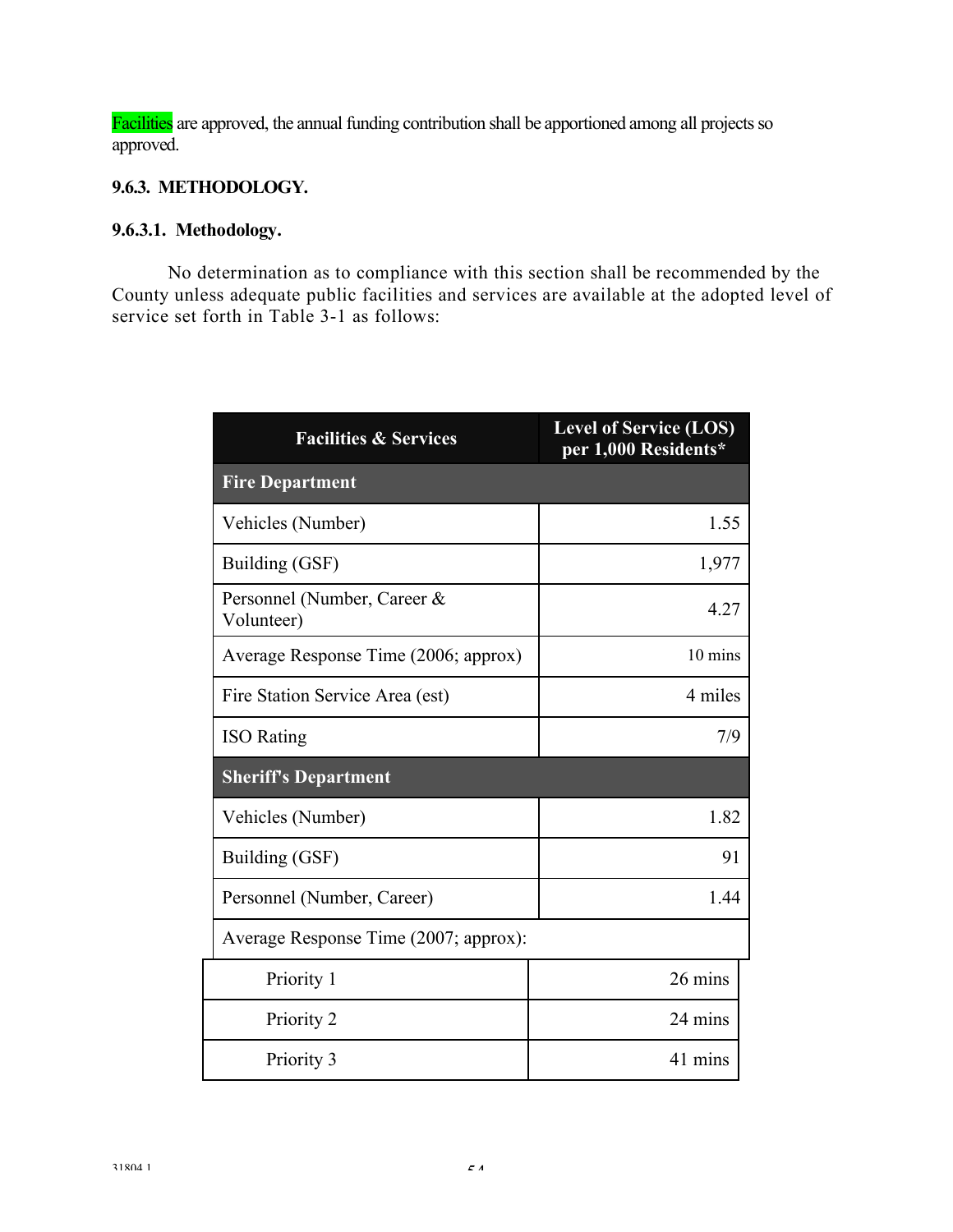| Priority 4    | 27 mins                                                             |
|---------------|---------------------------------------------------------------------|
| Priority 5    | 21 mins                                                             |
| Priority 7    | 36 mins                                                             |
| <b>Roads</b>  |                                                                     |
| Road Capacity | LOS "C"                                                             |
| Road Design   | See Subdivision<br>Regulations ( $§ 8.2$ , App<br>5.A, App B.1-B.3) |

### **9.6.3.2. Level of Service Standards.**

Compliance with LOS standards shall be measured for each public facility and service set forth in Column (A) of Table 3-1 in accordance with the corresponding standards set forth in Column (B) of Table 3-1.

### **9.6.3.3. Adequacy of Public Facilities.**

Public facilities and services shall be adequate if it is demonstrated that they have available capacity at the adopted LOS to accommodate the demand generated by the proposed Oil or Gas Facility as well as committed pipeline Oil or Gas Facilities and other residential and non-residential development approvals in accordance with the following calculation methodology:

(a) Calculate total capacity by adding together the total capacity of each public facility and service.

of:

(b) Calculate available capacity by subtracting from the total capacity the sum

(1) The demand for each public facility and service created by existing oil and gas project;

- (2) The demand for each public facility created by the anticipated completion of committed oil and gas project pipeline projects; and
- (3) The demand for each public facility created by the anticipated completion of the proposed oil and gas project under consideration for determination.

## **9.6.3.4. Mitigation.**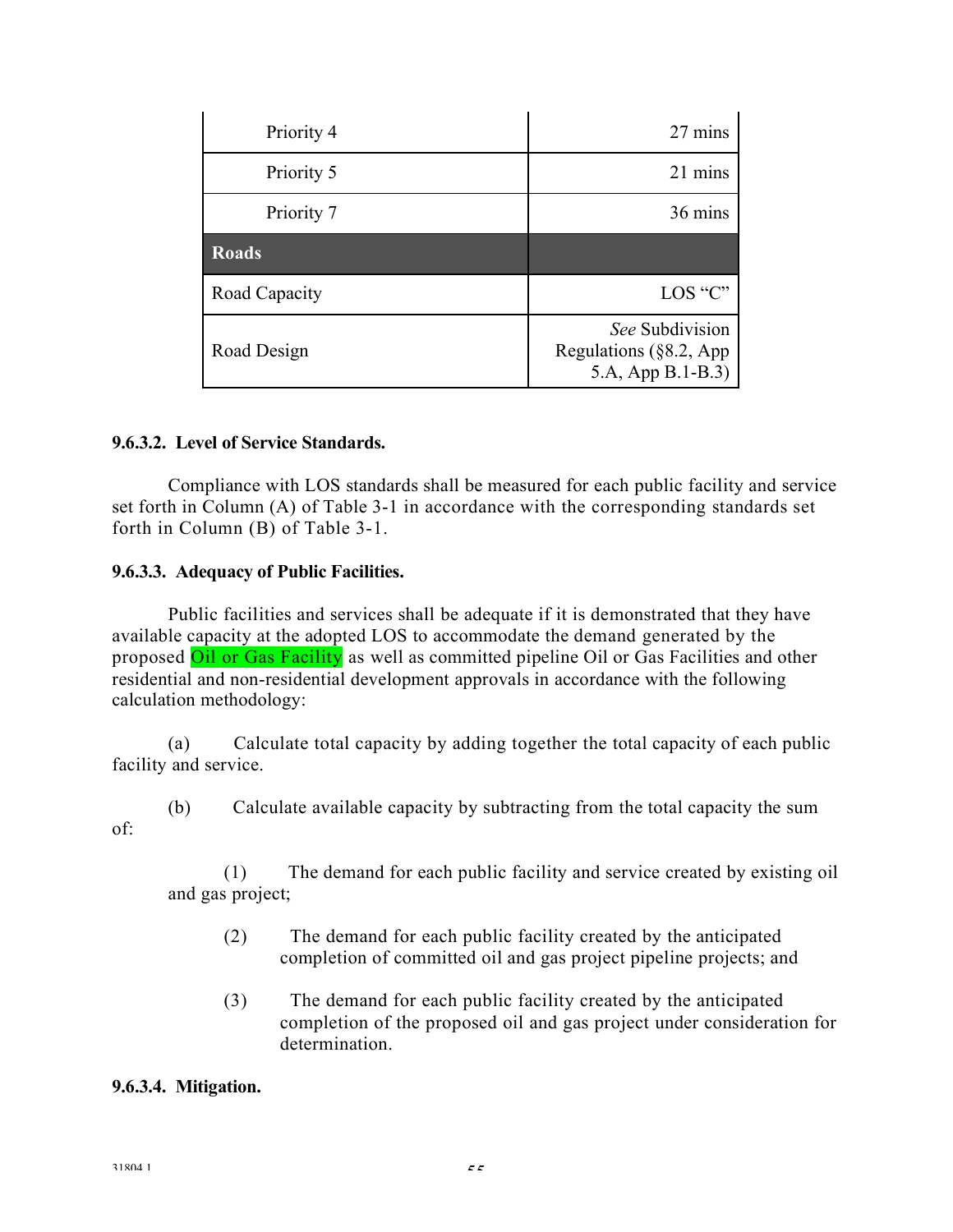The APFA shall consider mitigation measures for alleviating public facility and service inadequacy:

(a) Phasing, timing and sequencing the subsequent SUDP so that no SUDP development order is issued before roads, fire, police, emergency service or stormwater drainage facilities needed to achieve the LOS standard are constructed; and

(b) Measures that allow the road network to function more efficiently by adding sufficient capacity to the off-site road system. Such mitigation measures may include, but are not limited to, pavement widening, turn lanes, median islands, access controls, or traffic signalization. All private roads must meet the same standards as provided for public roads in the Santa Fe County Oil and Gas and Growth Management Elements. Private roads will only be permitted if the Applicant enters into a development agreement for which construction, operation, maintenance standards and financial terms will be provided in the development agreement.

### **9.6.3.5. Fire, Police, and Emergency Services.**

Needed fire flow shall be determined in accordance with the Insurance Services Office, "Fire Suppression Rating Schedule" (June 1980 edition). In determining the effect and impact of the proposed development on fire, police, and emergency service LOS, the County shall primarily take into consideration response times, and the number and location of available apparatus and fire, police, and emergency service stations that are manned by full time professional service personnel. Calculation of response time shall include the time it takes volunteer emergency personnel to get to the station.

### **9.6.3.6. Water.**

(a) Oil and Gas Overlay Zoning District Classification applications shall be analyzed with respect to the availability of adequate potable water, and shall be determined pursuant to the following information obtained from the required Water Availability Assessment to determine:

- (1) System capacity;
- (2) Capacity of wellfield, or other source of raw water supply;
- (3) Historical average flow of potable water;
- (4) Historical peak flow of potable water;
- (5) Number of hook-ups and the estimated potable water demand per hook up; and
- (6) Number of hook-ups for which contractual commitments have been made.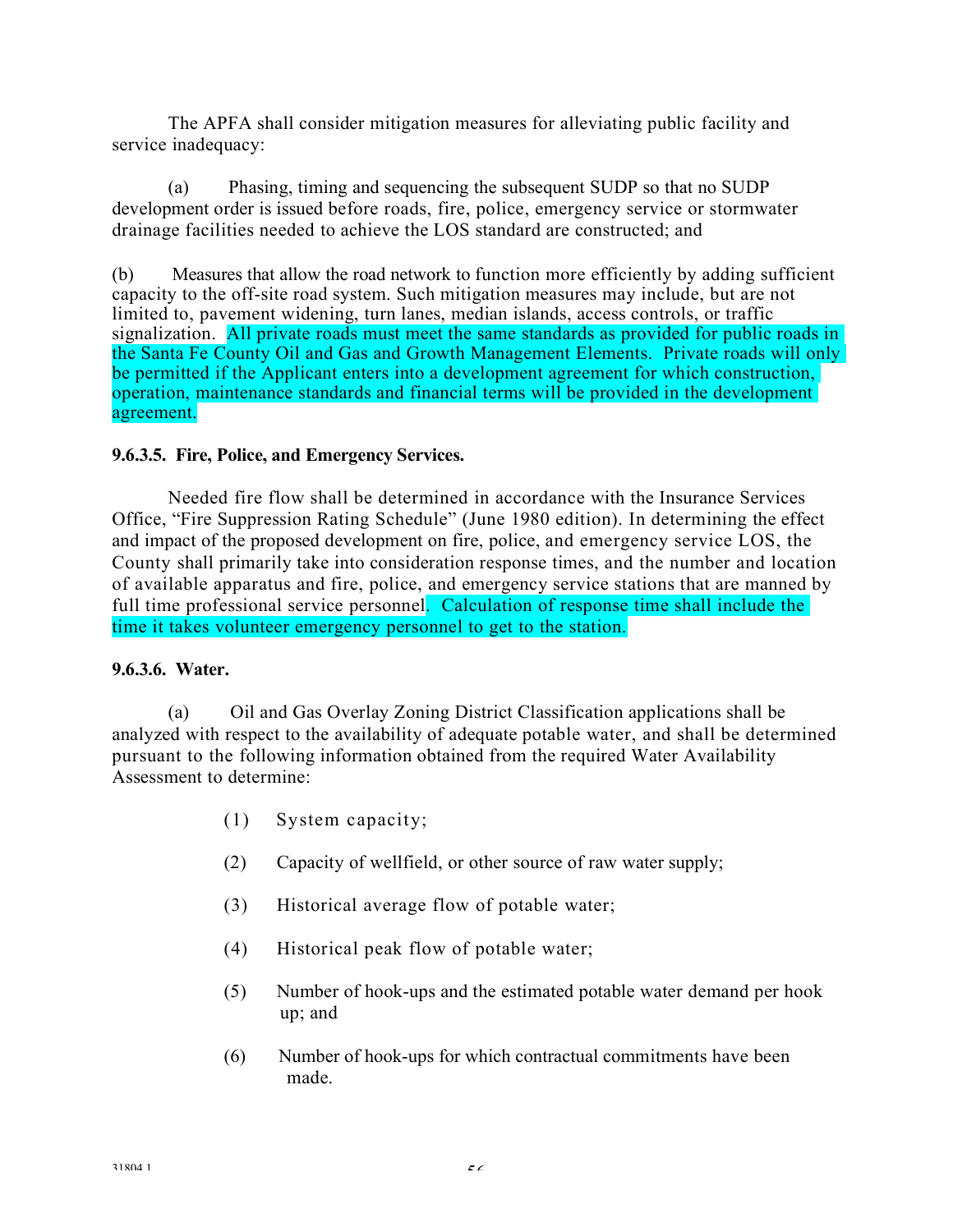(b) The development order of the County shall provide findings based on substantial evidence that the project is within its service area and that it has the capacity to serve the project as proposed. If the ability of a provider to serve a proposed development is contingent upon planned facility expansion in accordance with a CIP, details regarding such planned improvements shall be submitted.

(c) The determinations in this Section shall be made a part of the Water Availability Assessment.

## **9.6.4. CAPITAL IMPROVEMENTS AND SERVICES BUDGET, PLAN AND PROGRAM ("CIP")**

The CIP is the mechanism by which the County shall measure the availability of new public facilities and services and expansion of existing capacity of public facilities and services, the need for which is generated by oil and gas projects. Revenue from oil and gas projects shall be utilized to supplement capital improvements and services provided by the County and State.

The applicant shall make a cash, certified or bank check, or letter of credit, deposit, to cover all of the County's expenses in reviewing the CIP, engaging consultants, and for a Hearing Officer to conduct the first public hearing on the CIP. The County will provide an estimate of the cost of conducting the study, which shall provide the basis for the initial deposit. The applicant shall make additional deposits if the initial deposit is inadequate to reimburse the County for the costs of the study, and the County shall refund any unexpended funds on deposit after the study is completed.

The CIP shall:

(a) Prioritize the need for public facilities and services subject to this section;

(b) Estimate the cost of improvements for deficiencies or repairs needed to assure availability of public facilities and services for the **Oil or Gas Facility**;

(c) Analyze the fiscal capability of the County and State to finance and construct improvements;

(d) Establish financial policies to provide for the funding of improvements and services from grants, project exactions and impact fees, development agreements, money in lieu of land, dedications of land, taxes, assessments, rates, and charges; and

(e) Schedule the funding, prioritization, and construction of improvements in a manner necessary to ensure that capital improvements and services are provided when required based on all needs identified in the General Plan and General Plan Oil and Gas Element.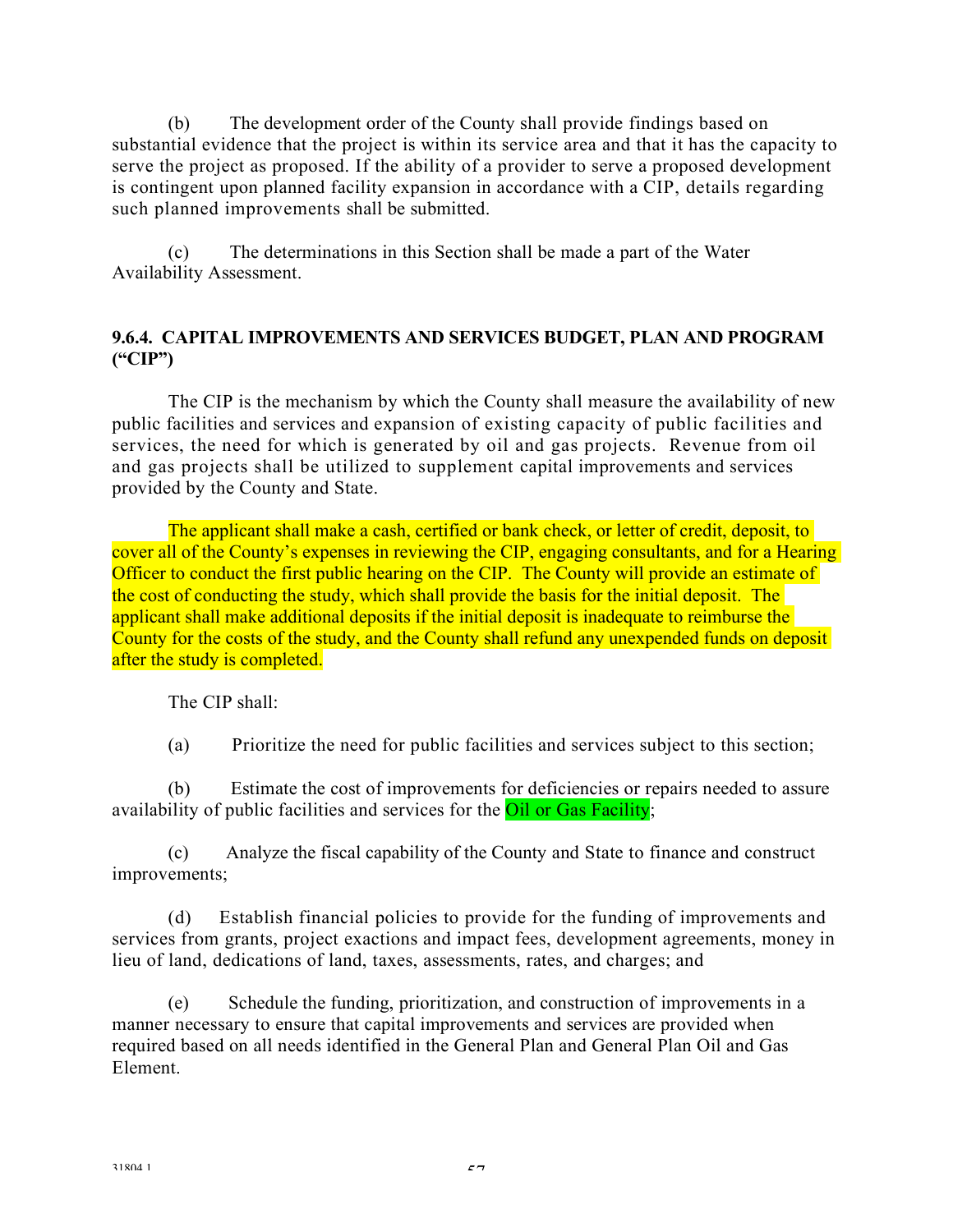### **9.6.4.1. Capital Improvements Data Requirements.**

The CIP shall be based upon:

(a) Public facility and service needs as identified in the General Plan and applicable Area Plan. Where the General Plan Oil and Gas Element does not identify a need for public facilities and services within a given category, public facility and service needs shall be determined on the basis of the Oil and Gas Adequate Public Facility and Traffic Impact Assessments;

(b) The geographic service area and location of major system components for each public facility and service shall be identified; and

(c) Existing revenue sources and funding mechanisms available for capital improvement and public services financing shall be inventoried for each public facility and service.

## **9.6.4.2. Capital Improvements Analysis Requirements.**

The CIP shall be based upon the following analyses:

(a) Current county practices that guide the timing, phasing, priority, and location of construction, extension, or increases in capacity of each public facility and service;

(b) The fiscal implications of existing deficiencies and future needs for each type of public facility and service. This analysis shall be based on the needed improvements and services as identified by applying the LOS within each impact area, and shall address the relative priority of need among facility types and shall be derived in part from the Fiscal Impact Assessment.

(c) The costs of needed capital improvements and services for mitigation of existing deficiencies, replacement, and new growth needs;

(d) The basis of cost estimates; and

(e) An assessment of the County is and the Oil and Gas project's ability to finance capital improvements and services based upon anticipated population and revenues, including:

- (1) Forecasting of revenues and expenditures for five years;
- (2) Projections of debt service obligations for currently outstanding bond issues;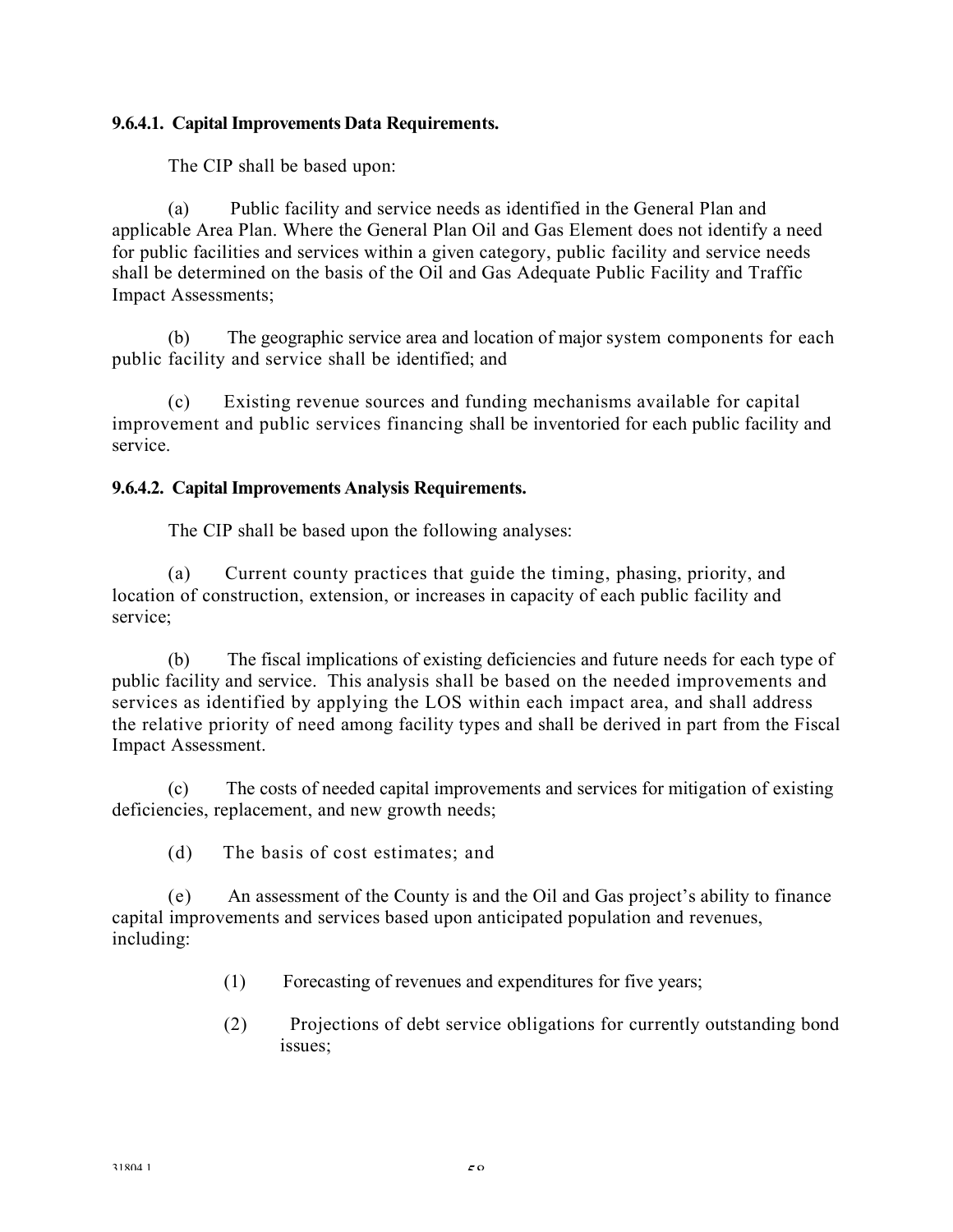- (3) Projection of improvement district ad valorem taxes, charges, rates and assessments;
- (4) Projections of other tax bases and other revenue sources, such as development agreement financing, dedications, exactions, impact fees, and service charges;
- (5) Projection of operating cost considerations; and
- (6) Projection of debt capacity.

## **9.6.4.3. Requirements for Capital Improvements and Public ServicesImplementation.**

The CIP shall contain:

(a) The five-year capital improvement budget of year-by-year capital improvements that the County has accepted to reduce existing deficiencies, to remain abreast of replacements, and to meet future demand;

(b) Project description and general location;

(c) A list of projected costs and revenue sources by type of public facility and public services for the five-year period; and

(d) A five (5) to fifteen (15) year Capital Improvement Plan and Program for public facility and service needs beyond the five (5) year capital improvement budget.

## **9.6.4.4. Standards for Exploratory Wells.**

An application for an Oil and Gas Overlay Zoning District Classification consisting of an exploratory well (or wells) is exempt from the Adequate Public Facilities Assessment applicable to long-term CIP facilities. Applicants for exploratory wells shall provide access services and all other necessary construction, operation and maintenance of infrastructure. Exploratory wells shall adhere to all SUDP performance standards, including the mitigation of noise and light disturbances. If after exploration, the Applicant seeks to further develop the site, a new application must be submitted with supplemental reports, assessments and studies that analyze and mitigate any development beyond those applicable to the previously approved exploratory well, including an Adequate Public Facilities Assessment, taking into account long-term CIP facilities, operations and maintenance.

## **SECTION 9.6.5. WATER AVAILABILITY ASSESSMENT.**

**9.6.5.1.** A Water Availability Report required for an application for an Oil and Gas Overlay Zone District Classification shall include:

**9.6.5.1.1.** An evaluation of a 50-year water supply for the oil and gas project;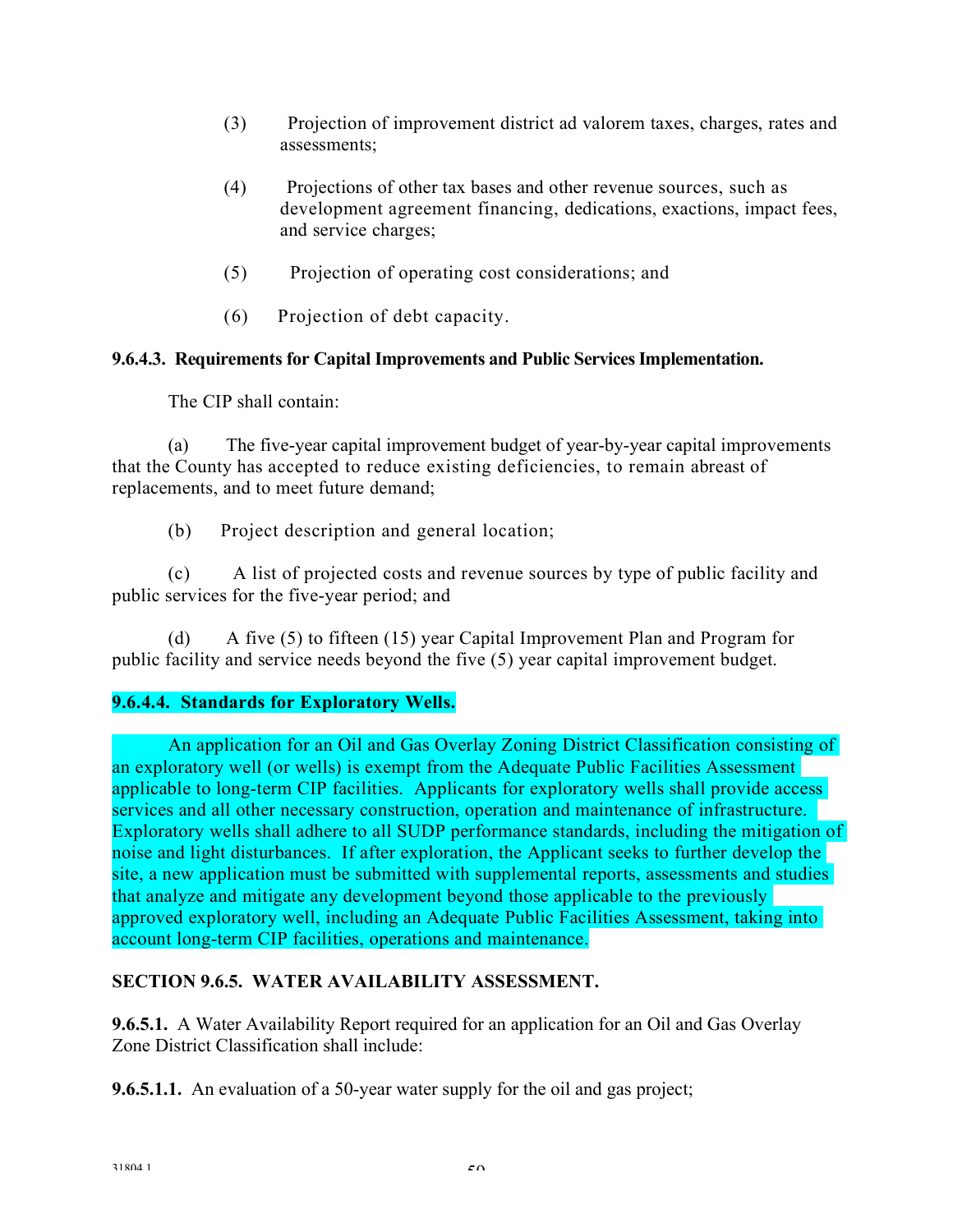**9.6.5.1.2.** An assessment of water supplies which addresses whether the total projected water supplies available during normal, single-dry and multiple-dry water years during a 50-year projection will meet the projected water demand associated with the proposed project, in addition to existing and planned use.

**9.6.5.1.3.** The applicant must identify any public water system or water company that may supply water for the project and request an assessment from each. The governing body of the water supplier must approve the assessment at a regular or special meeting. The public water system is to provide the assessment not later than 90 days after receiving a request from the applicant.

**9.6.5.1.4.** If there is no public water system, then the County shall prepare the assessment after consulting with any domestic water supplier whose service area includes the project site and any public water system adjacent to the project site.

**9.6.5.1.5.** The assessment must identify relevant, existing water supply entitlements, water rights, or water service contracts, and describe the quantities of water received in prior years. The identification shall be demonstrated by the applicant providing information related to all of the following:

> (a) written contracts or other proof of entitlement to an identified water supply,

(b) copies of a capital outlay program for financing the delivery of a water supply that has been adopted by the public water system,

(c) federal, state, and local permits for construction of necessary infrastructure associated with delivering the water supply,

(d) any necessary regulatory approvals that are required in order to be able to convey or deliver the water supply.

**9.6.5.2.** If no water has been received in prior years under an existing entitlement, right, or contract, the assessment must identify other public water systems, water companies, or water service contract holders that receive a water supply or have existing entitlements, rights, or contracts, to the same source of water.

**9.6.5.3.** Supplies to Remedy Insufficiency: If the public water system's total projected water supplies available during a 50-year projection are insufficient, then the applicant must identify plans to acquire additional supplies that may include, but are not limited to:

**9.6.5.3.1.** The estimated total costs, and the proposed method of financing the costs, associated with acquiring the additional water supplies for the oil or gas facility,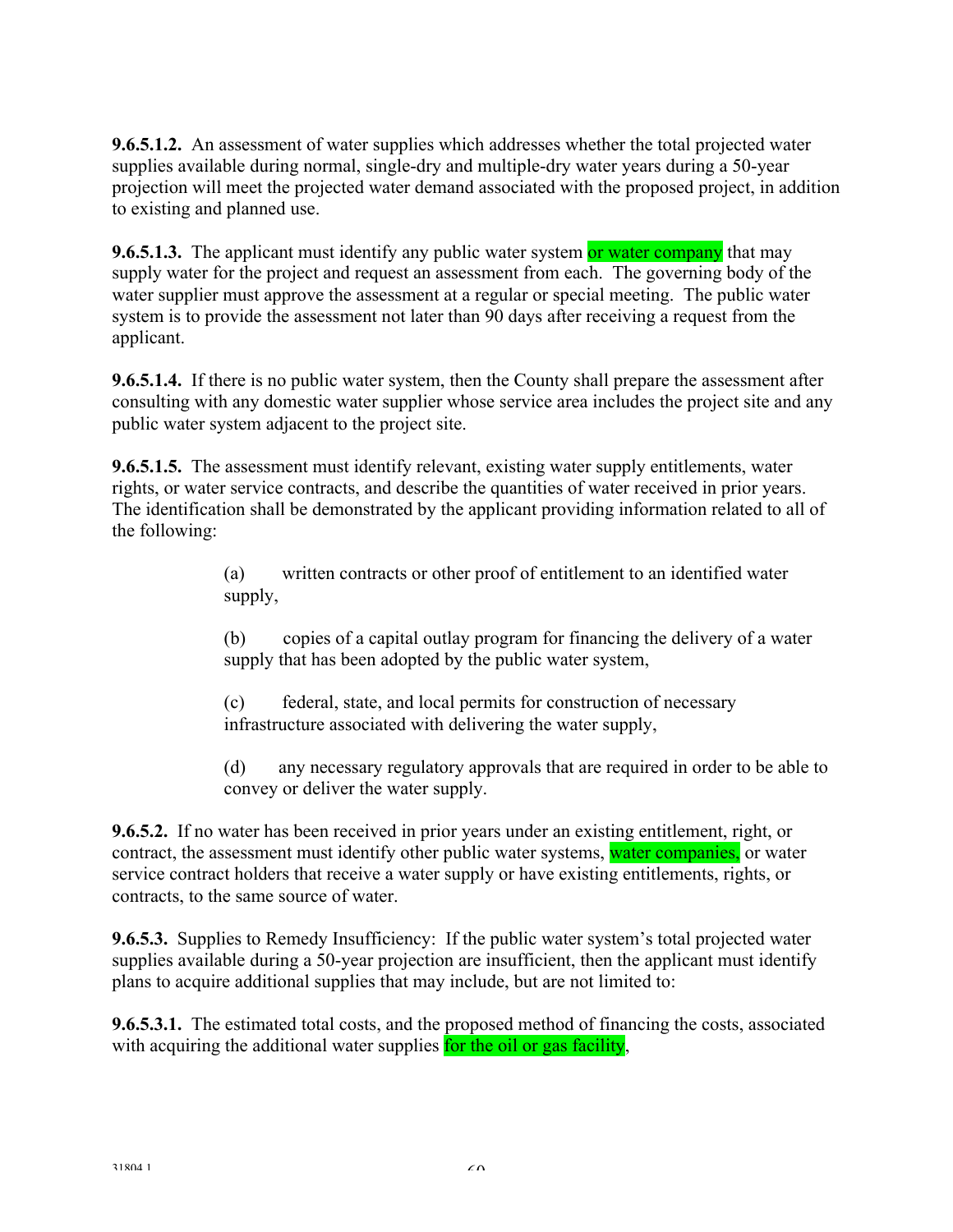**9.6.5.3.2.** All federal, state, and local permits, approvals, or entitlements that are anticipated to be required in order to acquire and develop the additional water supplies, and

**9.6.5.3.3.** The estimated timeframes within which the public water system or water company expects to be able to acquire additional water supplies.

**9.6.5.4.** If a water supply for a proposed project includes groundwater, the following additional information shall be included in the water supply assessment:

**9.6.5.4.1.** A review of any information contained in a water management plan relevant to the identified water supply for the proposed project,

**9.6.5.4.2.** A description of any groundwater basin or basins from which the proposed project will be supplied,

- (a) For those basins for which a court or the board has adjudicated the rights to pump groundwater, a copy of the order or decree adopted by the court or the board and a description of the amount of groundwater the public water system has the legal right to pump under the order or decree.
- (b) For basins that have not been adjudicated, information as to whether the State Engineer has identified the basin or basins as over-drafted or has projected that the basin will become over-drafted if present management conditions continue, in the most current information of the State Engineer that characterizes the condition of the groundwater basin, and a detailed description by the public water system of the efforts being undertaken in the basin or basins to eliminate the long-term overdraft condition.

**9.6.5.5.** A detailed description and analysis of the amount and location of groundwater pumped by the public water system for the past five years from any groundwater basin from which the proposed project will be supplied. The description and analysis shall be based on information that is reasonably available, including, but not limited to, historic use records.

**9.6.5.6.** A detailed description and analysis of the amount and location of groundwater that is projected to be pumped by the public water system, from any basin from which the proposed project will be supplied. The description and analysis shall be based on information that is reasonably available, including, but not limited to, historic use records.

**9.6.5.7.** An analysis of the sufficiency of the groundwater from the basin or basins from which the proposed project will be supplied to meet the projected water demand associated with the proposed project.

**9.6.5.5.** County's Ability to Override Public Water Agency's Determination: The County shall include an evaluation of the assessment in the EIR and in the Water Availability Report.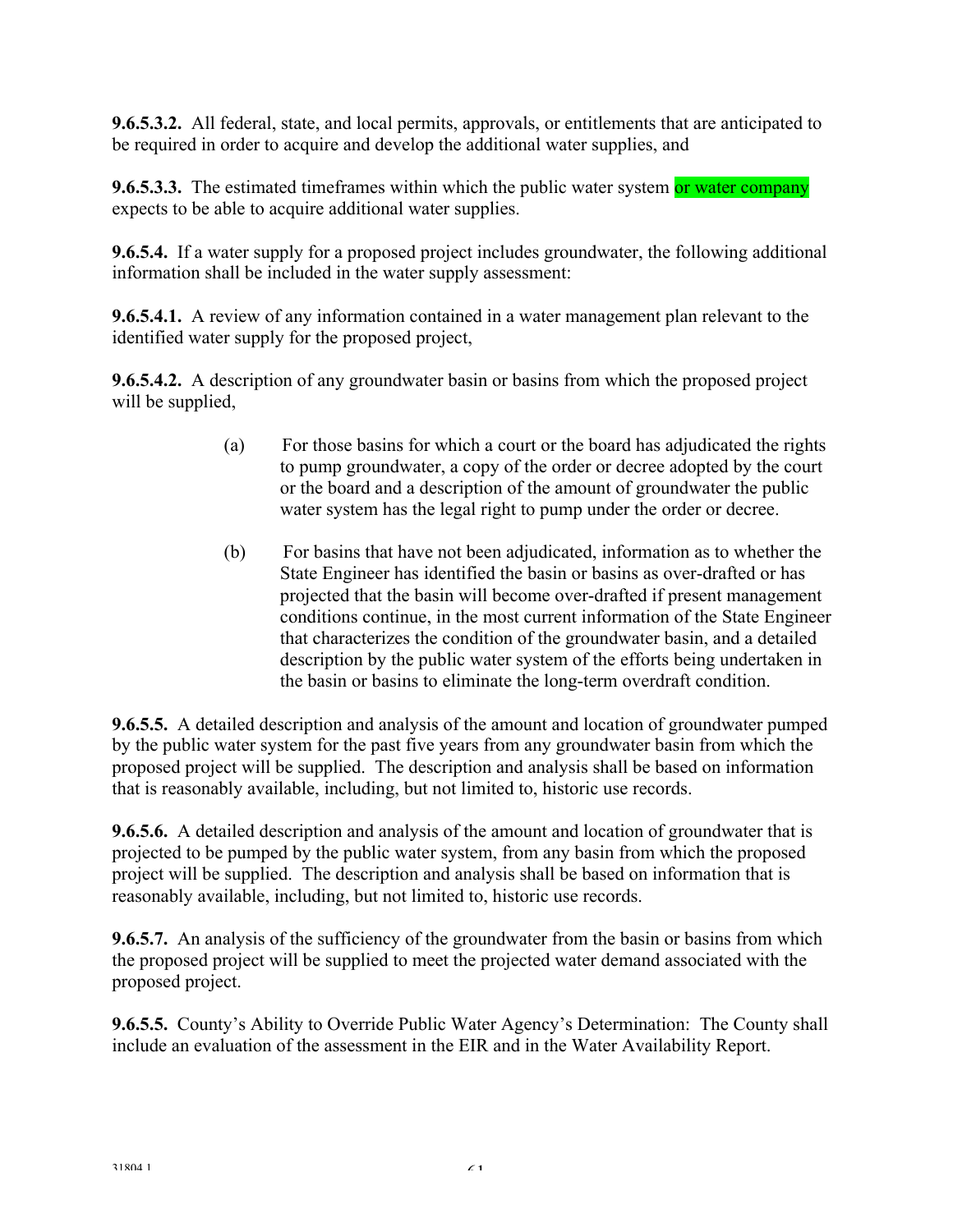**9.6.5.6.** The County shall determine, based on the entire record, whether projected water supplies will be sufficient to satisfy the demands of the project, in addition to existing and planned future uses. If the County determines that water supplies will not be sufficient, the County shall include that determination in its findings for the Water Availability Report.

**9.6.5.7.** If the project has been the subject of an assessment that complies with the requirements of this Section, than no additional water supply assessment shall be required for subsequent projects that were part of a larger oil and gas project for which water supplies were found sufficient. Exceptions are:

**9.6.5.7.1.** Changes in the oil and gas project that will substantially increase water demand,

**9.6.5.7.2.** Changes in circumstances that substantially affect the ability to provide a sufficient water supply, and

**9.6.5.7.3.** Significant new information as it becomes known.

**9.6.5.8.** The applicant shall make a cash, certified or bank check, or letter of credit, deposit, to cover all of the County's expenses in reviewing the Water Availability Assessment, engaging consultants, and for a Hearing Officer to conduct the first public hearing on the Water Availability Assessment. The County will provide an estimate of the cost of conducting the study, which shall provide the basis for the initial deposit. The applicant shall make additional deposits if the initial deposit is inadequate to reimburse the County for the costs of the study, and the County shall refund any unexpended funds on deposit after the study is completed.

## **SECTION 9.6.6. TRAFFIC IMPACT ASSESSMENT.**

### **SECTION 9.6.6.1. GENERAL.**

The intent of this section is to provide the information necessary to allow the Board to assess the transportation effects and impacts of site-generated traffic associated with a proposed oil and gas project. The information in the Traffic Impact Assessment will be coordinated with the Adequate Public Facilities and Services Assessment and the draft EIR.

The isolated and cumulative adverse effects and impacts of the proposed project to the traffic shed need to be understood in relation to the existing and future required capacity of the County and State road system, and to ensure that traffic capacity will be provided at established levels of service so as not to hinder the passage of police, fire and emergency response vehicles, oil tankers to and from the project site, degrade the quality of life, or contribute to hazardous traffic conditions. This section establishes requirements for the analysis and evaluation of adverse transportation effects and impacts associated with proposed oil and gas projects.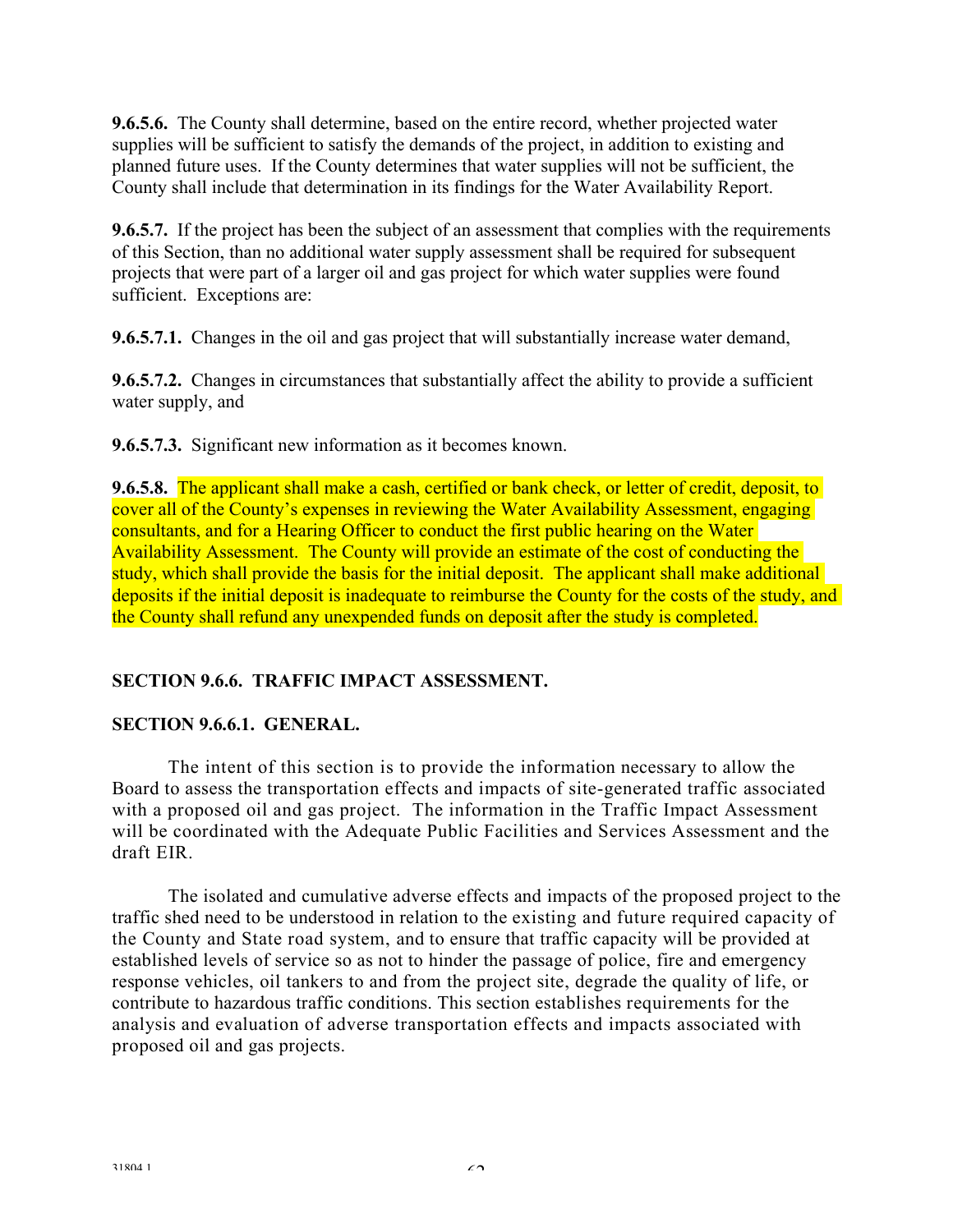The applicant shall make a cash, certified or bank check, or letter of credit, deposit, to cover all of the County's expenses in reviewing the Traffic Impact Assessment, engaging consultants, and for a Hearing Officer to conduct the first public hearing on the Traffic Impact Assessment. The County will provide an estimate of the cost of conducting the study, which shall provide the basis for the initial deposit. The applicant shall make additional deposits if the initial deposit is inadequate to reimburse the County for the costs of the study, and the County shall refund any unexpended funds on deposit after the study is completed.

## **SECTION 9.6.6. PURPOSE.**

*Purpose and findings:* The purpose of the traffic impact assessment is to identify the impacts on capacity, adopted level of service (LOS), and safety, which are likely to be created by the proposed oil and gas project. The traffic impact assessment shall identify the improvements needed to:

**9.6.6.2.1.** Ensure safe ingress to and egress from the site;

**9.6.6.2.2.** Maintain adequate road capacity on the County and State road system to accommodate all traffic to and from the site generated by the project;

**9.6.6.2.3.** Ensure safe and reasonable traffic operating conditions on roads and at intersections through which traffic to and from the site passes;

**9.6.6.2.4.** Avoid creation of or mitigate unsafe and hazardous traffic conditions from heavy weights of oil trucks and tankers travelling to and from the site;

**9.6.6.2.5.** Minimize the impact of nonresidential traffic on residential neighborhoods in the County;

**9.6.6.2.6.** Protect the substantial public investment in the existing road system;

**9.6.6.2.7.** Provide a basis for approving, modifying, or denying an application for an Oil and Gas Overlay Zoning District Classification based upon the adequacy or deficiency of the County and State road systems to handle the needs generated by the project; and

**9.6.6.2.8.** Provide a basis for applicant financing of all County and State road improvements as shown on the CIP through use of development agreements and/or Improvement District Assessments for capacity needs.

**9.6.6.2.9.** To evaluate whether adequate traffic capacity exists or will be available at the time a development order is granted for the application for the Oil and Gas Overlay Zone District Classification to safely and conveniently accommodate the traffic generated by the project on the County and State road system;

**9.6.6.2.10** To evaluate traffic operations and impacts at site access points under projected traffic loads;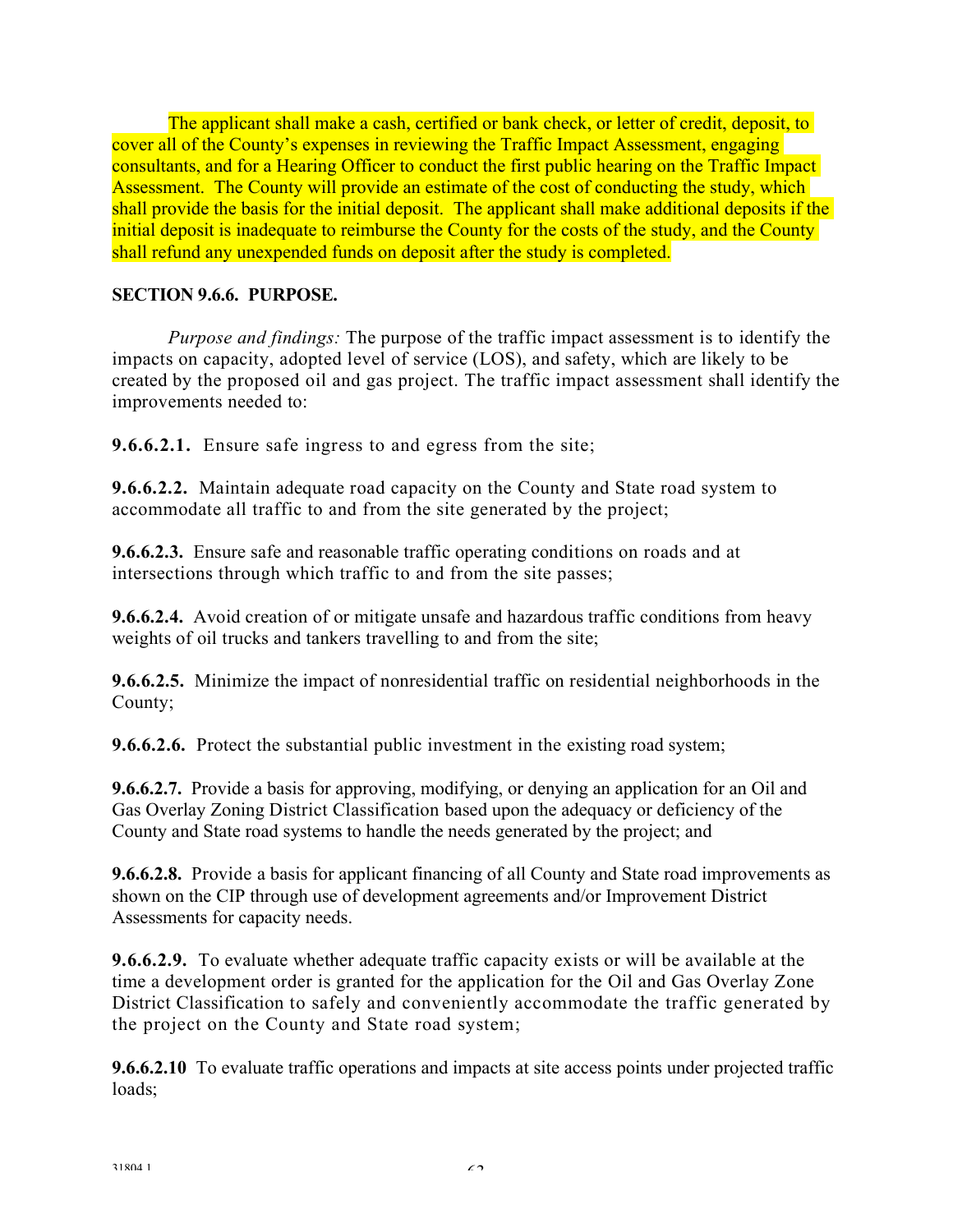**9.6.6.2.11.** To evaluate the impact of site-generated traffic on affected intersections in the County;

**9.6.6.2.12.** To evaluate the impact of site-generated traffic on the safety, capacity and quality of traffic flow on public and private roads within the County;

**9.6.6.2.13.** To evaluate the impact of the proposed project on residential roads from the traffic to and from the site;

**9.6.6.2.14.** To ensure that site access and other improvements needed to mitigate the traffic impact of the development utilize County and State accepted engineering design standards and access management criteria;

**9.6.6.2.15.** To establish the monetary contribution that the applicant will be required to provide to the County or to any established area improvement district for the provision of all roads and highways shown on the CIP, the need for which is generated by the oil and gas facility;

**9.6.6.2.16.** To ensure that the proposed road layout is consistent with the public roadway design standards;

**9.6.6.2.17.** To ensure the proper design and spacing of site access points and identify where limitations on access should be established;

**9.6.6.2.18.** To ensure that potential safety problems on all roads to be used within the County have been properly evaluated and addressed;

**9.6.6.2.19.** To ensure that internal circulation patterns will not interfere with traffic flow on the existing County and State road system;

### **SECTION 9.6.6.3. PREPARATION.**

The applicant shall deposit with the application for the Oil and Gas Overlay Zoning District Classification such funds as are necessary for the County to engage a traffic consultant with experience in the preparation of traffic impact assessment.

### **SECTION 9.6.6.4. TRAFFIC SERVICE STANDARDS.**

The standards for traffic service that shall be used to evaluate the findings of traffic impact assessment are as follows:

**9.6.6.4.1.** *Capacity:* A volume-to-capacity (V/C) ratio of 0.80 shall not be consistently exceeded on any freeway or expressway as designated on the thoroughfare plan, and a V/C ratio of 0.90 shall not be consistently exceeded on any arterial or collector street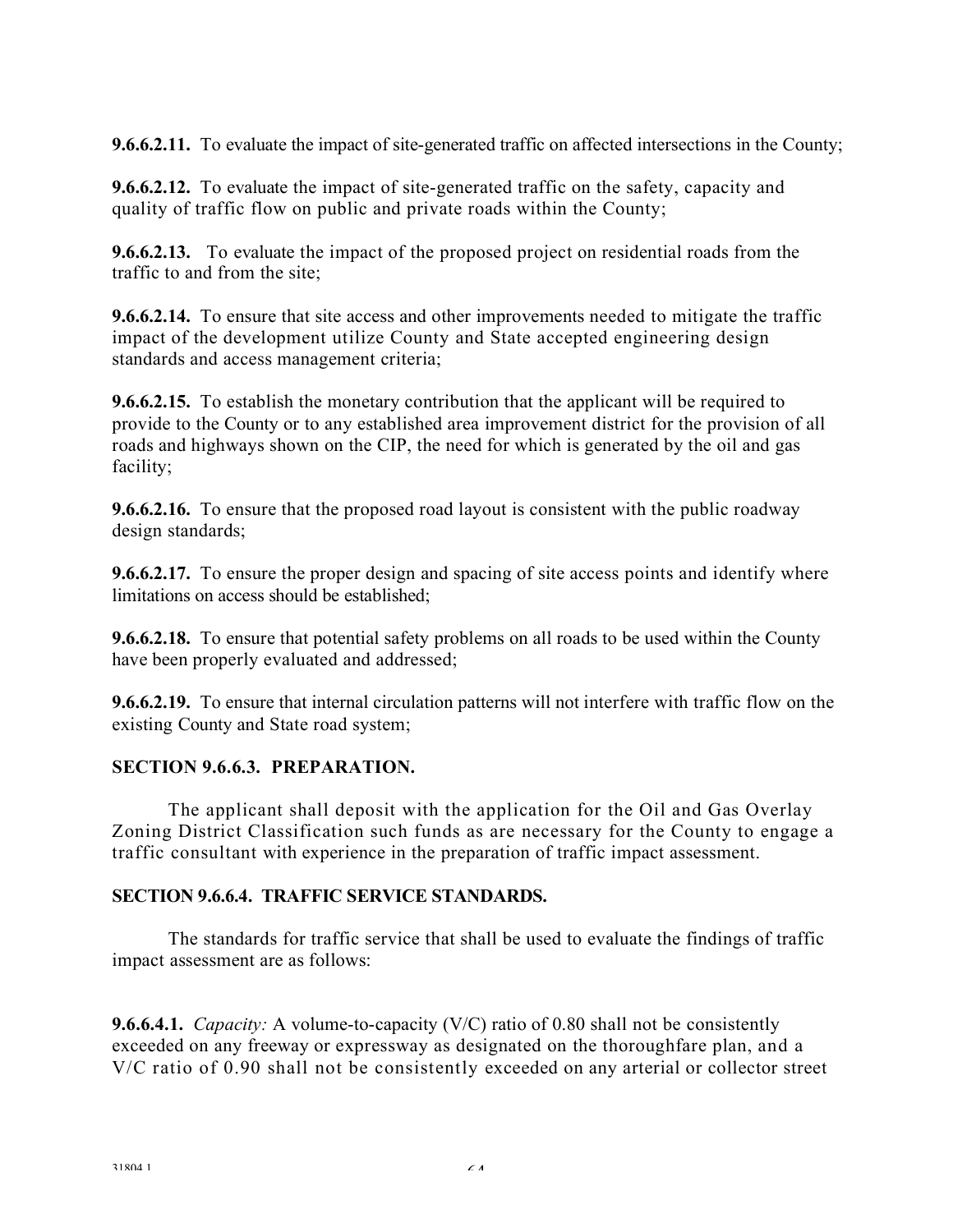as designated on the thoroughfare plan. "Consistently" means that the V/C ratios are exceeded based on average daily peak-hour traffic counts, projections, or estimates.

**9.6.6.4.2.** *Level of service:* For corridors, including mainline, merging areas, and ramp junctions, an LOS C shall be maintained on any highway, freeway, or arterial, and an LOS C on any other designated non local road on the transportation plan. At all intersections, an LOS C shall be maintained on any arterial or higher-order road and an LOS C on any other nonresidential road. Where the existing LOS is below these standards, the traffic impact report shall identify those improvements or transportation demand management techniques needed to maintain the existing LOS, and what additional improvements would be needed to raise the LOS to the standards indicated for the Overlay Zoning District Classification to be approved.

**9.6.6.4.3.** *Number of access points:* The number of access points provided shall be the minimum needed to provide adequate access capacity for the site. Evidence of LOS C operations for individual County and State road movements at access locations is a primary indication of the need for additional access points. However, the spacing and geometric design of all access points shall be consistent with the access management criteria of the LDC.

**9.6.6.4.4.** *Residential road impact:* Average daily traffic impinging on residential roads shall be within the ranges spelled out in the transportation plan for the class of road involved. No oil and gas project traffic shall increase the traffic on a residential road with at least 300 average daily trips by more than 15 percent, and shall contribute no more than 10 percent of the traffic on any road segment providing residential access.

**9.6.6.4.5.** *Traffic flow and progression:* The location of new traffic signals or proposed changes to cycle lengths or timing patterns of existing signals to meet LOS standards shall not interfere with the goal of achieving adequate traffic progression on major public roads in the County.

**9.6.6.4.6.** *Vehicle storage:* The capacity of storage bays and auxiliary lanes for turning traffic shall be adequate to insure that turning traffic will not interfere with through traffic flows on any public road.

**9.6.6.4.7.** *Internal circulation:* On-site vehicle circulation and parking patterns shall be designed so as not to interfere with the flow of traffic on any public road and shall accommodate all anticipated types of site traffic.

**9.6.6.4.8.** *Safety:* Access points and travel along all County and State roads within the County shall be designed to provide for adequate sight distance and appropriate facilities to accommodate acceleration and deceleration of site traffic. Where traffic from the proposed oil and gas project will impact any location with an incidence of high accident frequency the accident history should be evaluated and a determination made that the proposed site access or additional site traffic will not further aggravate the situation.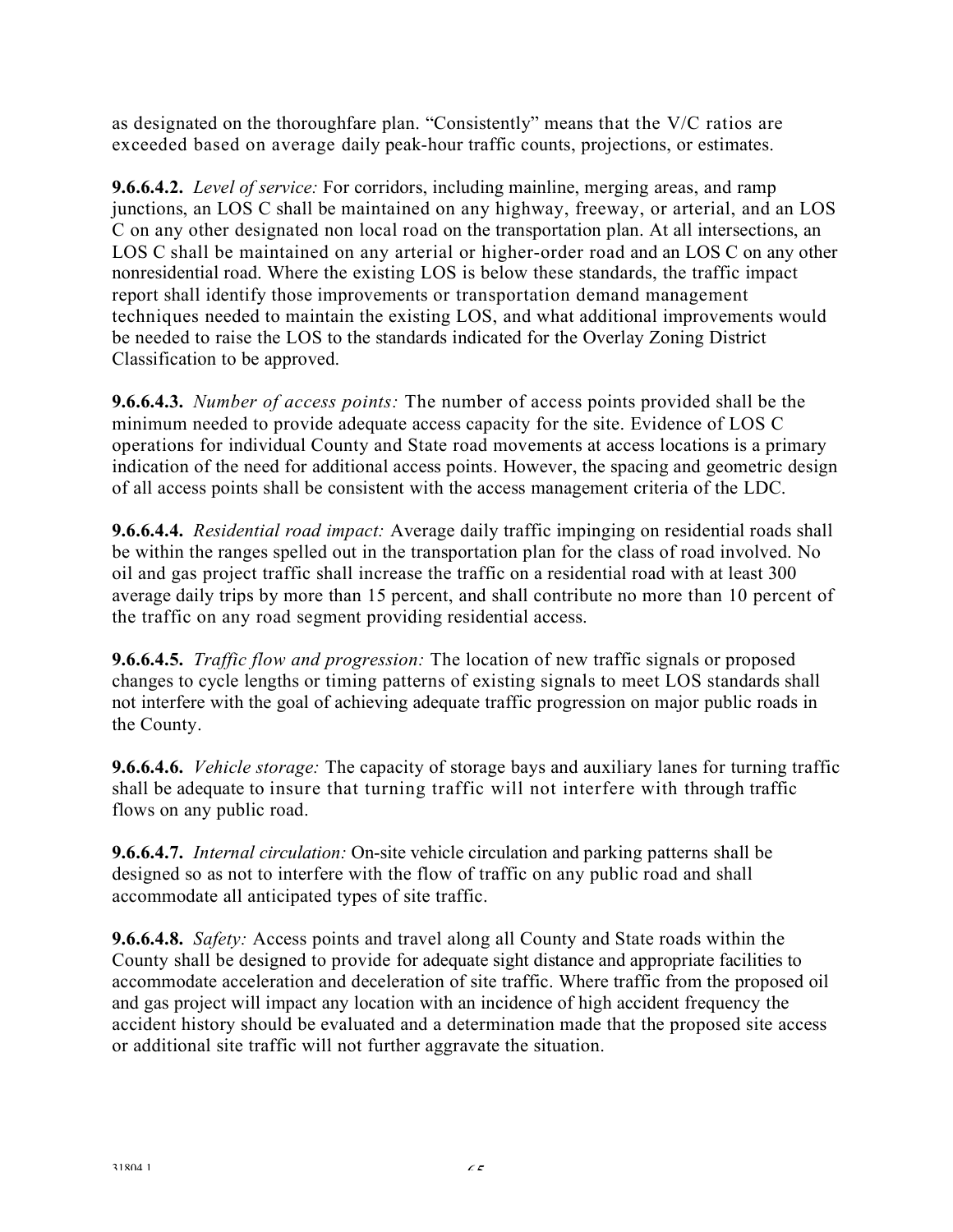**9.6.6.4.9.** *Access Roads:* Shall equal or exceed 1.08 miles per section of road and shall contain a minimum width of twenty (20) feet paved surface based upon County road construction standards for heavy vehicles. Access roads shall be sited to mitigate or minimize their impact on the environment and neighboring land uses.

**9.6.6.4.10.** *Private Roads*: All private roads must meet the same standards as provided for public roads in the Santa Fe County Oil and Gas and Growth Management Elements. Private roads will only be permitted if the Applicant enters into a development agreement for which construction, operation, maintenance standards and financial terms will be provided in the development agreement.

## **SECTION 9.6.6.5. CONTENTS.**

A traffic impact assessment shall contain information:

**9.6.6.5.1.** *Site description:* The traffic impact assessment shall contain illustrations and narratives that describe the characteristics of the site and adjacent land uses as well as future oil and gas projects for all transportation to and from the site to the nearest interchange on I-25 or S-285. A description of potential uses and traffic generation to be evaluated shall be provided. A description of the proposed oil and gas project, including access plans, staging plans, and an indication of the number and location of well sites on all land in the same ownership shall be provided.

**9.6.6.5.2.** *Study area*: The traffic impact assessment shall identify the geographic area under study and identify the roadway segments, critical intersections, and access points to be analyzed for all transportation routes from the site to the nearest I-25 or S-285 interchanges.

**9.6.6.5.3.** *Existing traffic conditions:* The traffic impact report shall contain a summary of the data utilized in the study and an analysis of existing traffic conditions, including:

- (a) Traffic count and turning movement information, including the source of and date when traffic count information was collected;
- (b) Correction factors that were used to convert collected traffic data into representative design-hour traffic volumes;
- (c) Roadway characteristics, including the design configuration of existing or proposed roadways, existing traffic control measures (e.g., speed limits and traffic signals), and existing driveways and turning movement conflicts in the vicinity of the site; and
- (d) Identification of the existing LOS for roadways and intersections without project development traffic using methods documented in the *Highway Capacity Manual* or comparable accepted methods of the latest ITE (International Traffic Engineers) evaluation. LOS should be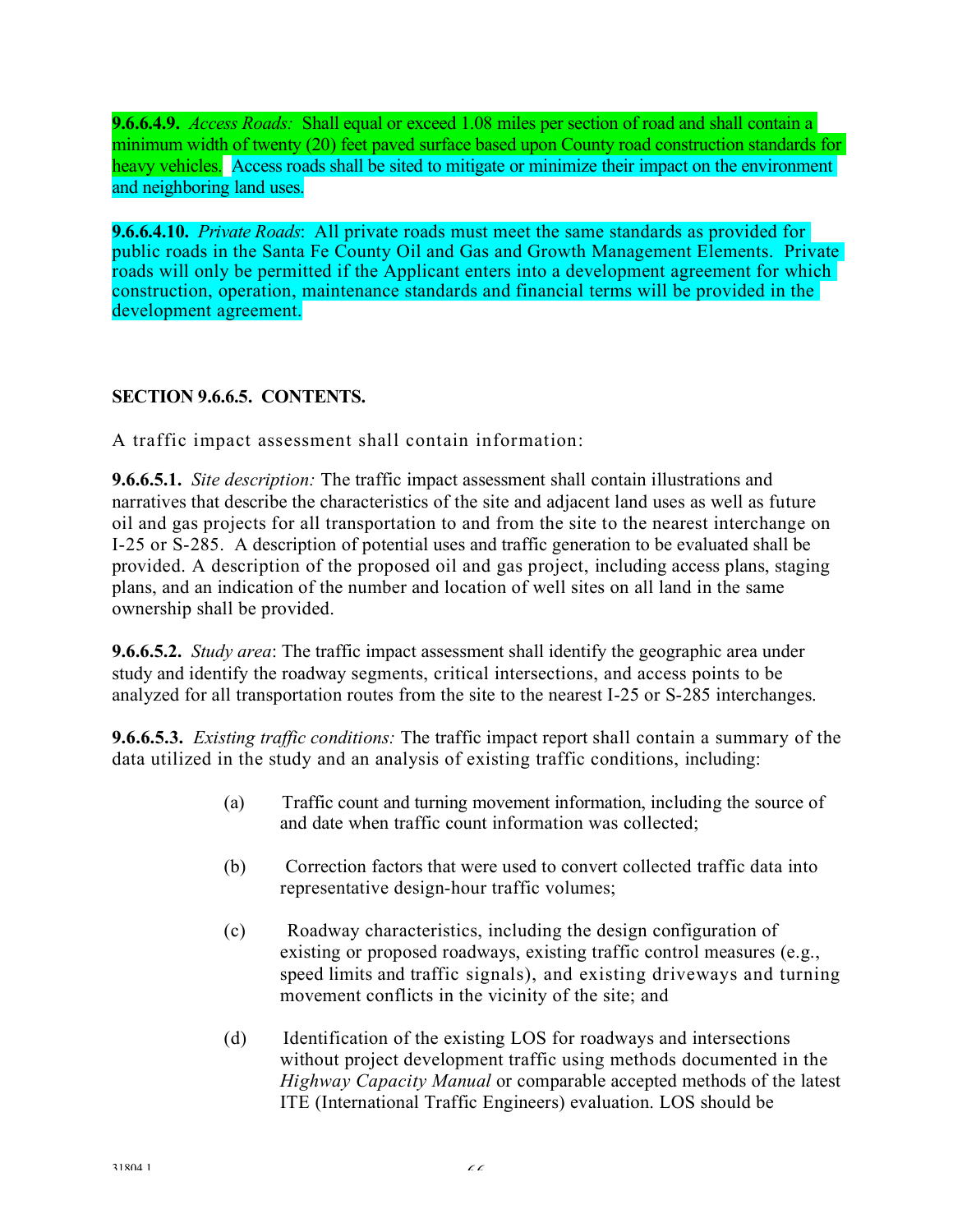calculated for the weekday peak hour and, in the case of uses generating high levels of weekend traffic, the Saturday peak hour.

**9.6.6.5.4.** *Horizon year(s) and background traffic growth:* The traffic impact assessment shall identify the horizon year(s) that were analyzed in the study, the background traffic growth factors for each horizon year, and the method and assumptions used to develop the background traffic growth. The impact of the project shall be analyzed for the year after the project is completed and 10 years after the development is completed.

**9.6.6.5.5.** *Time periods to be analyzed:* For each defined horizon year, specific time periods are to be analyzed. For oil and gas operations, this time period will be the weekday peak hours.

**9.6.6.5.6.** *Trip generation, reduction, and distribution:* The traffic impact assessment shall summarize the projected peak hour and average daily trip generation for the proposed project and illustrate the projected trip distribution of trips to and from the site to the nearest interchange on I-25 or S-285, and should identify the basis of the trip generation, reduction, and distribution factors used in the study.

**9.6.6.5.7.** *Traffic assignment:* The traffic impact assessment shall identify projected designhour traffic volumes for roadway segments, intersections, or driveways in the study area, with and without the proposed development, for the horizon year(s) of the study.

**9.6.6.5.8.** *Impact analysis:* The traffic impact assessment shall address the impact of traffic volumes of the projected horizon year(s) relative to each of the applicable traffic service standards and shall identify the methodology utilized to evaluate the impact. The weekday peak- hour impact shall be evaluated as well as the Saturday peak hour for those uses exhibiting high levels of weekend traffic generation.

**9.6.6.5.9.** At a minimum, the applicant shall be required at time of development approval of the Oil and Gas Overlay Zoning District Classification to pay for applicant's roughly proportional share of the cost for construction and operation and maintenance of all roads in the Capital Improvement Program for transportation facilities for the area in which the oil and gas project is located. If such roughly proportional share is insufficient to meet traffic adequacy, the applicant shall advance the cost of additional roadway system improvements and shall be reimbursed when additional oil and gas projects are approved.

**9.6.6.5.10.** *Mitigation/alternatives:* In situations where the traffic LOS standards are exceeded, the traffic impact assessment shall evaluate each of the following alternatives for achieving the traffic service standards by:

- (a) Identifying where additional rights-of-way are needed to implement mitigation strategies;
- (b) Identifying suggested phasing of improvements where needed to maintain compliance with traffic service standards;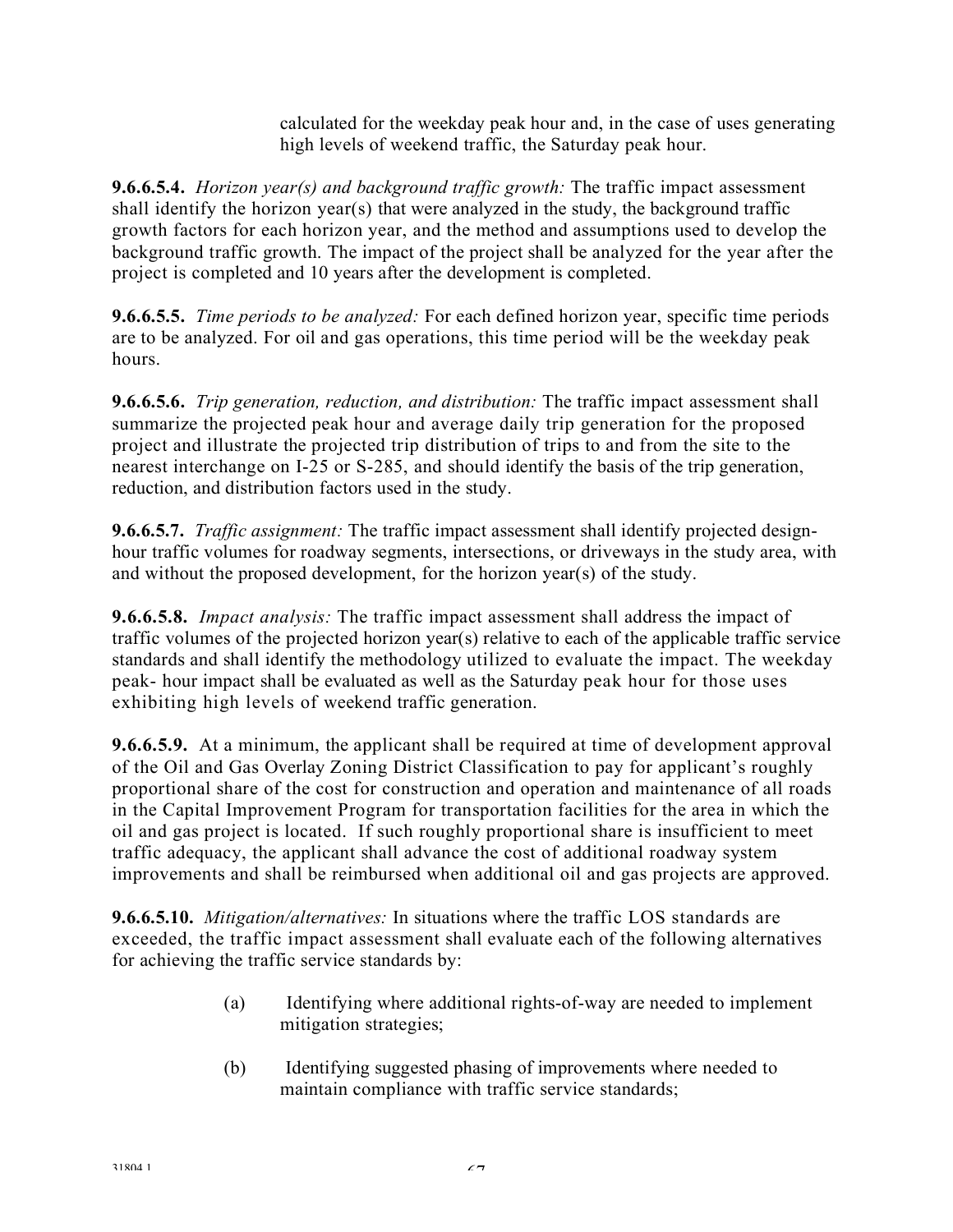- (c) Identifying the anticipated cost of recommended improvements;
- (d) If the applicant fails to advance improvements required in (i) above, the application for the Oil and Gas Overlay Zoning District Classification shall be denied for lack of adequate transportation system capacity, safety, and design.

## **SECTION 9.6.6.6. PROCESS FOR THE REVIEW AND PREPARATION OF A TRAFFIC IMPACT ASSESSMENT.**

This section provides an outline of the steps to be included in the preparation and review of a traffic impact assessment.

**9.6.6.6.1.** For the Galisteo Basin, the traffic impact assessment shall take into account the Capital Improvement Program for State and County road system improvement.

**9.6.6.6.2.** The traffic consultant shall meet with the applicant and the public to identify study issues, assumptions, horizon years, and time periods to be analyzed; analysis procedures; available sources of data; past and related studies; assessment requirements; and other topics relevant to study requirements.

**9.6.6.6.3.** Following initial completion of a traffic impact assessment, it shall be submitted to the Administrator for distribution to the County and State highway staffs involved in the construction and maintenance of public roadways serving the project.

**9.6.6.6.4.** Within 15 working days, County and State staff shall complete initial reviews to determine the completeness of the study and shall provide a written summary to the traffic consultant outlining the need for any supplemental analysis to adequately address the traffic service standards.

**9.6.6.6.5.** Following a determination that the technical analysis is complete, the traffic consultant shall prepare a report outlining recommendations that have been developed to address the findings and conclusions included in the study regarding the proposed development's needs and impacts on the transportation system.

**9.6.6.6.6.** The traffic consultant's recommendations will be presented to the Board as part of the proceedings for approval of the Oil and Gas Overlay District Classification application.

**9.6.6.6.7.** Mitigation based on the conclusions and findings resulting from the traffic impact report or analysis shall be required of the applicant. A development agreement, detailing the applicant's responsibilities and the County's responsibilities for implementing identified mitigation measures, shall be prepared following receipt of the traffic impact report.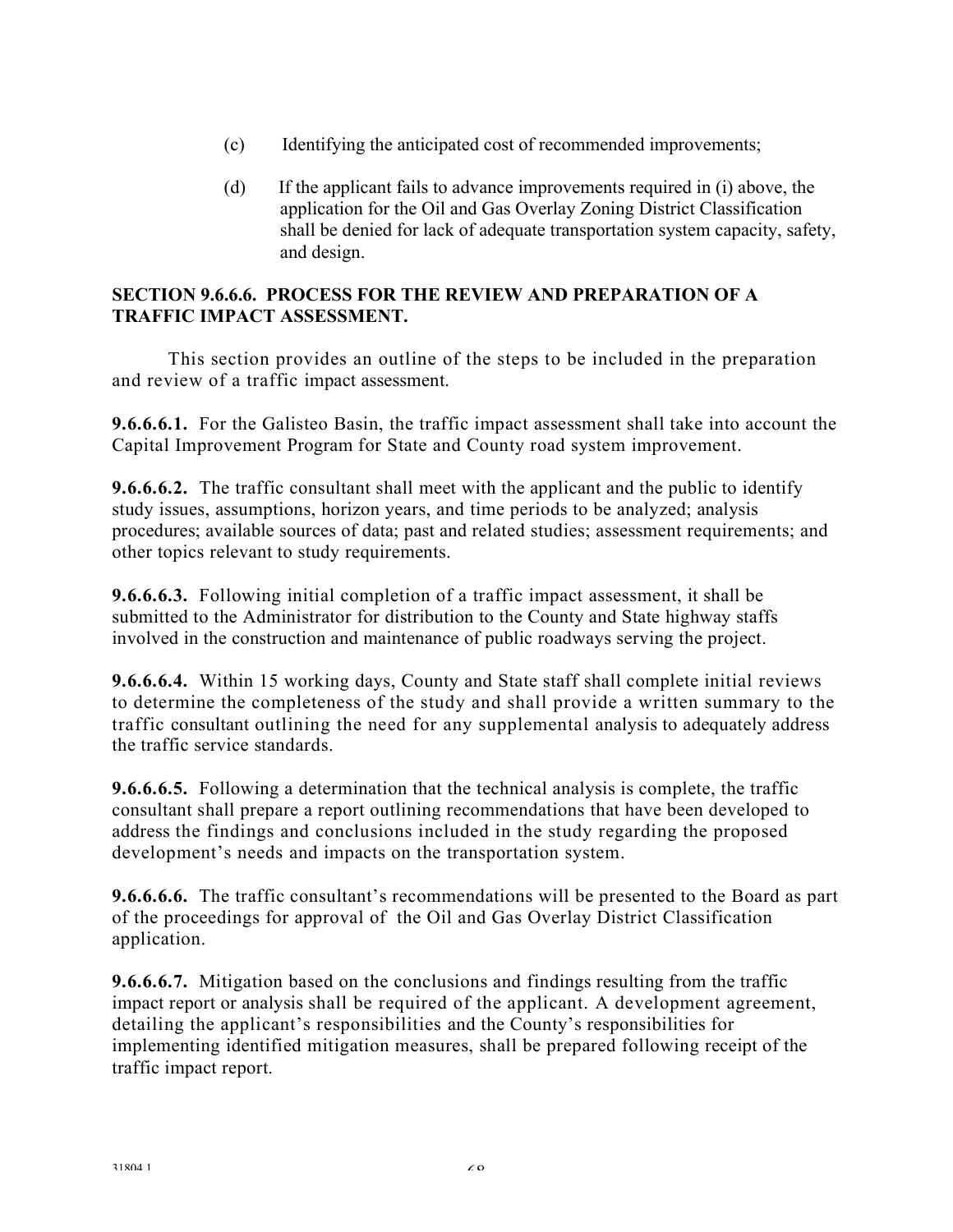## **SECTION 9.6.6.7. TRAFFIC IMPACT ASSESSMENT FINDINGS.**

**9.6.6.7.1.** If the traffic consultant finds that the proposed project will not meet applicable service-level standards, the traffic consultant shall recommend one or more of the following actions by the County or the applicant:

- (a) Reduce the size, scale, scope, or number of well sites of the development to reduce traffic generation;
- (b) Divide the project into phases and authorize only one phase at a time until traffic capacity is adequate for the next phase of development;
- (c) Dedicate a right-of-way for street improvements;
- (d) Construct new roads;
- (e) Expand the capacity of existing roads;
- (f) Redesign ingress and egress to the project to reduce traffic conflicts;
- (g) Reduce background (existing) traffic;
- (h) Eliminate the potential for additional traffic generation from undeveloped oil and gas properties in the vicinity of the proposed development;
- (i) Integrate design components to reduce vehicular trip generation;
- (j) Implement traffic demand management strategies (e.g., carpool or vanpool programs, flex time, and staggered work hours), to reduce vehicular trip generation; and
- (k) Recommend denial or conditional approval of the application for the Oil and Gas Overlay Zoning District Classification.

### **SECTION 9.6.7. GEOHYDROLOGIC REPORT.**

### **SECTION 9.6.7.1. Geo-hydrologic Report Requirement**

**9.6.7.1.1.** A geo-hydrologic report shall be prepared to assess all geo-hydrologic information pertinent to the oil and gas project area including information from existing geology, hydrology or hydrogeology reports in the region of the oil and gas project area.

The applicant shall make a cash, certified or bank check, or letter of credit, deposit, to cover all of the County's expenses in reviewing the Geohydrologic Report, engaging consultants, and for a Hearing Officer to conduct the first public hearing on the Geohydrologic Report. The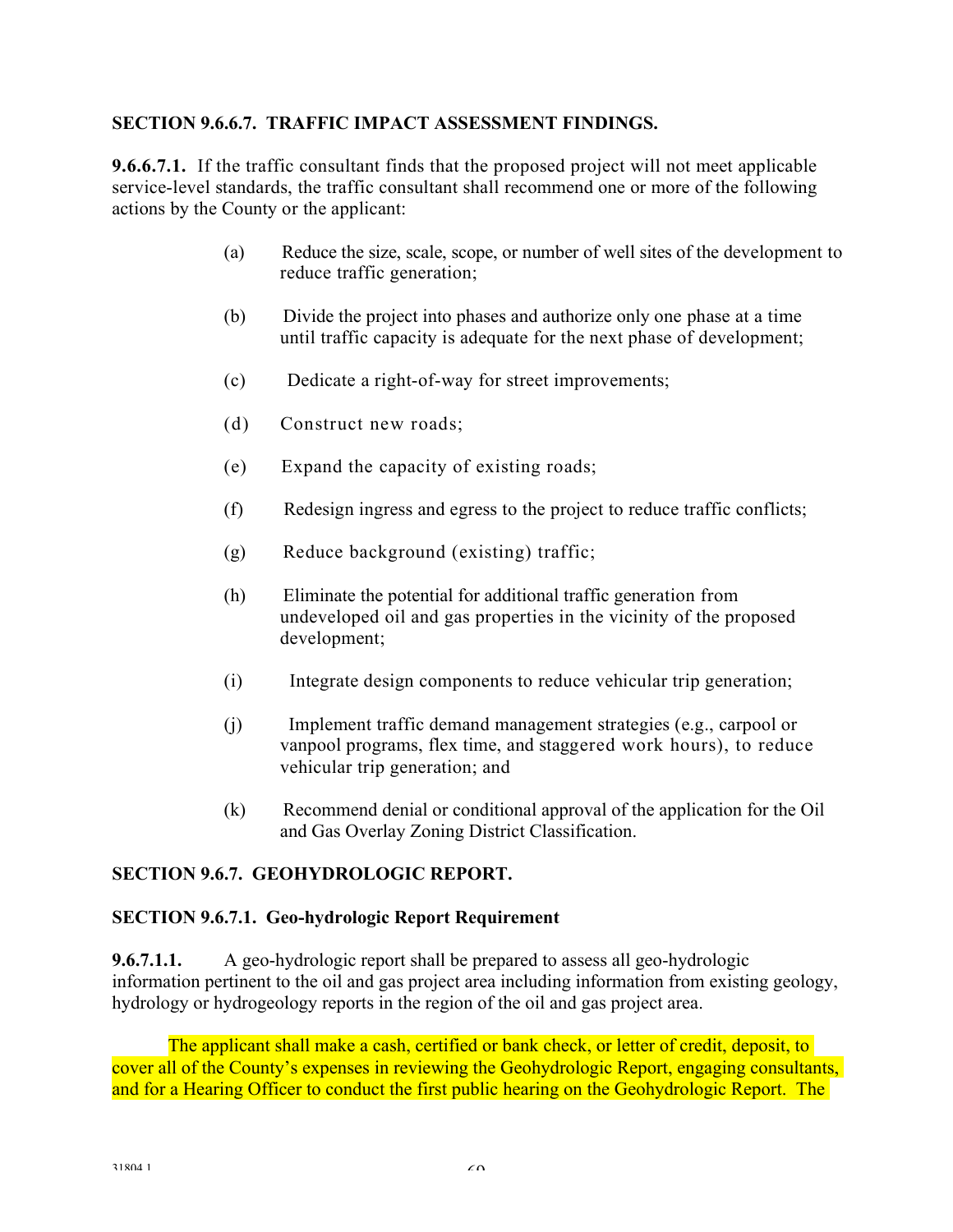County will provide an estimate of the cost of conducting the study, which shall provide the basis for the initial deposit. The applicant shall make additional deposits if the initial deposit is inadequate to reimburse the County for the costs of the study, and the County shall refund any unexpended funds on deposit after the study is completed.

**9.6.7.1.2.** The applicant shall drill sufficient exploratory wells to adequately characterize the aquifer and the vadose zone. A maximum of one  $(1)$  well per acre shall be authorized but up to three (3) wells per acre may be authorized if complex geohydrologic conditions so require.

- (a) Borehole Geophysics Requirement
	- i. Electric Logs
		- 1. Long and Short Resistivity
		- 2. Spontaneous Potential
	- ii. Neutron Porosity
	- iii. Gamma-Gamma
	- iv. Caliper
	- v. Temperature
	- vi. Fluid Movement (Spinner)
- (b) Pump Test Requirements
	- i. Pump tests should be designed to record drawdown at the well for a sufficient time to determine transmissivity of the aquifer. Duration of the test shall be a minimum of 24 hours.
	- ii. All tests should monitor the recovery of the water levels in all wells for the amount of time necessary for the water levels to return to the original level.
	- iii. Standard values for storage or specific yield listed in Exhibit 3 of the Hydrology Appendix to the Santa Fe County Development Code shall be utilized unless sufficient data is presented to justify an alternate storage or specific yield.
- (c) Technical Specifications for Well Construction All such monitoring wells shall be constructed according to specifications provided by the Office of the State Engineer, and shall be properly plugged and abandoned when no longer required according to specifications provided by the Office of the State Engineer.
- (d) Preparation of a 20 foot water table or potentiometric surface contour map covering a 2 mile radius from the project site showing depth to water and direction of groundwater flow.
- (e) Preparation of Geologic Maps, cross-sections and descriptions of the aquifer and surface water systems including information of recharge areas, springs, boundaries and estimated thickness of saturated units.

**9.6.7.1.3.** Water Quality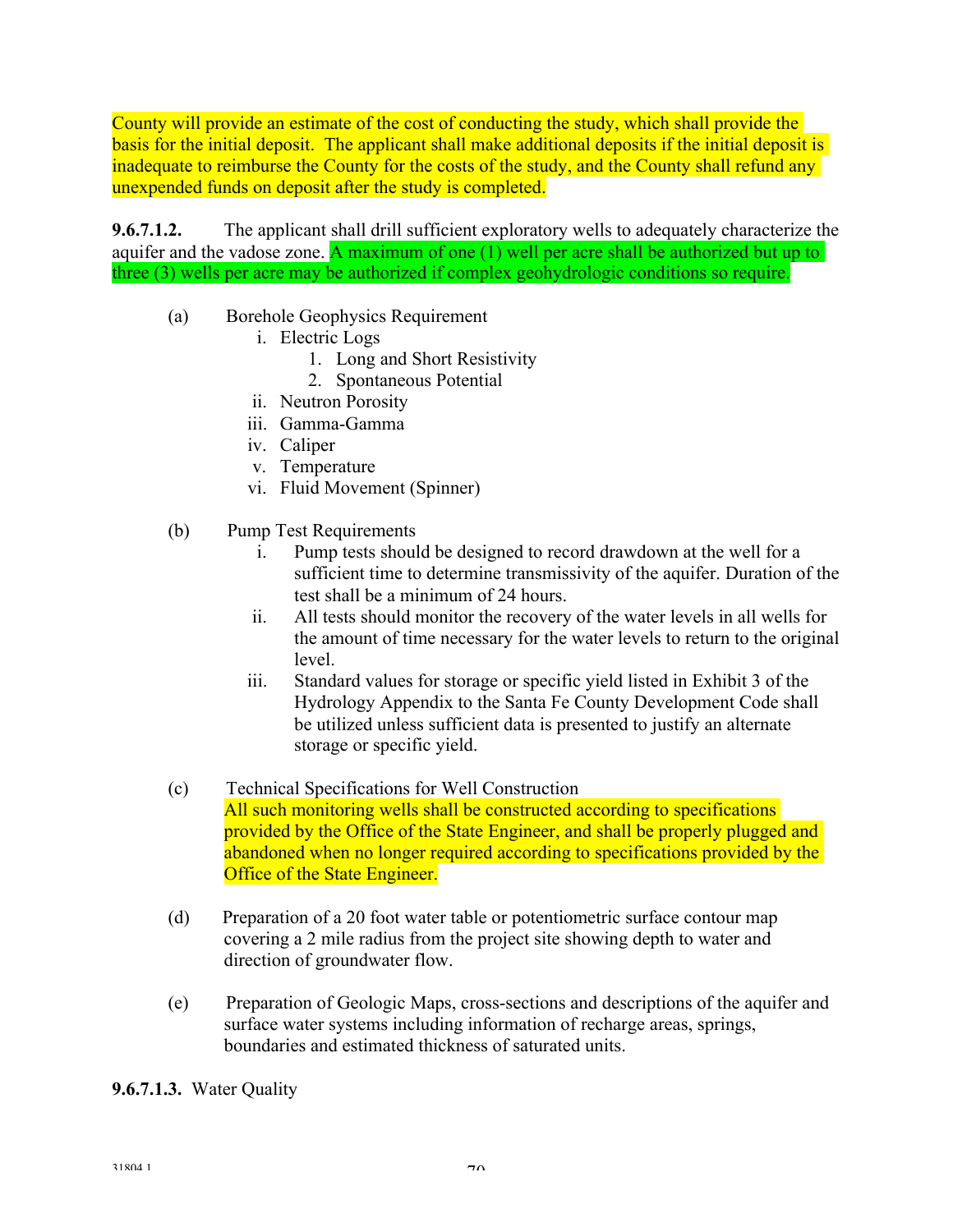- (a) The applicant shall provide:
	- (1) an analysis of all single or multiple units or aquifers within a 2 mile radius of the project site;
	- (2) an analysis of all contaminant pathways leading from the project site to the aquifers in  $(a)(1)$  above, including saturated sandy units within aquifers and unsaturated or vadose zone map;
	- (3) an unsaturated or vadose zone map; and
	- (4) an analysis of baseline water quality relating to:
		- (i) Up gradient Monitoring Wells;
		- (ii) Down gradient Monitoring Wells; and
		- (iii) Existing Wells
	- (5) recommendations for the location and type of groundwater monitoring stations.

## **SECTION 9.6.8. EMERGENCY RESPONSE AND PREPAREDNESS PLAN ("ERP Plan").**

 An applicant for the Oil and Gas Overlay Zoning District Classification shall provide funds to the County to engage a professional consultant to provide an emergency preparedness and response plan ("ERP Plan"). The ERP Plan shall include a provision for the oil and gas operator to reimburse the appropriate emergency response service providers for costs incurred in connection with an emergency. This plan shall be filed with the County at the time of application for the Oil and Gas Overlay District Classification and shall be updated on an annual basis or as conditions change (e.g. turnover in responsible field personnel, change in substances used). The ERP Plan shall consist of the following information, at a minimum:

The applicant shall make a cash, certified or bank check, or letter of credit, deposit, to cover all of the County's expenses in reviewing the ERP, engaging consultants, and for a Hearing Officer to conduct the first public hearing on the ERP. The County will provide an estimate of the cost of conducting the study, which shall provide the basis for the initial deposit. The applicant shall make additional deposits if the initial deposit is inadequate to reimburse the County for the costs of the study, and the County shall refund any unexpended funds on deposit after the study is completed.

**9.6.8.1.** Name, address and phone number, including a 24 hour emergency number of at least two persons responsible for emergency field operations;

**9.6.8.2.** A printed map, including GPS coordinates, showing the name, location, and description of all potentially dangerous facilities, including, but not limited to, the size and type of all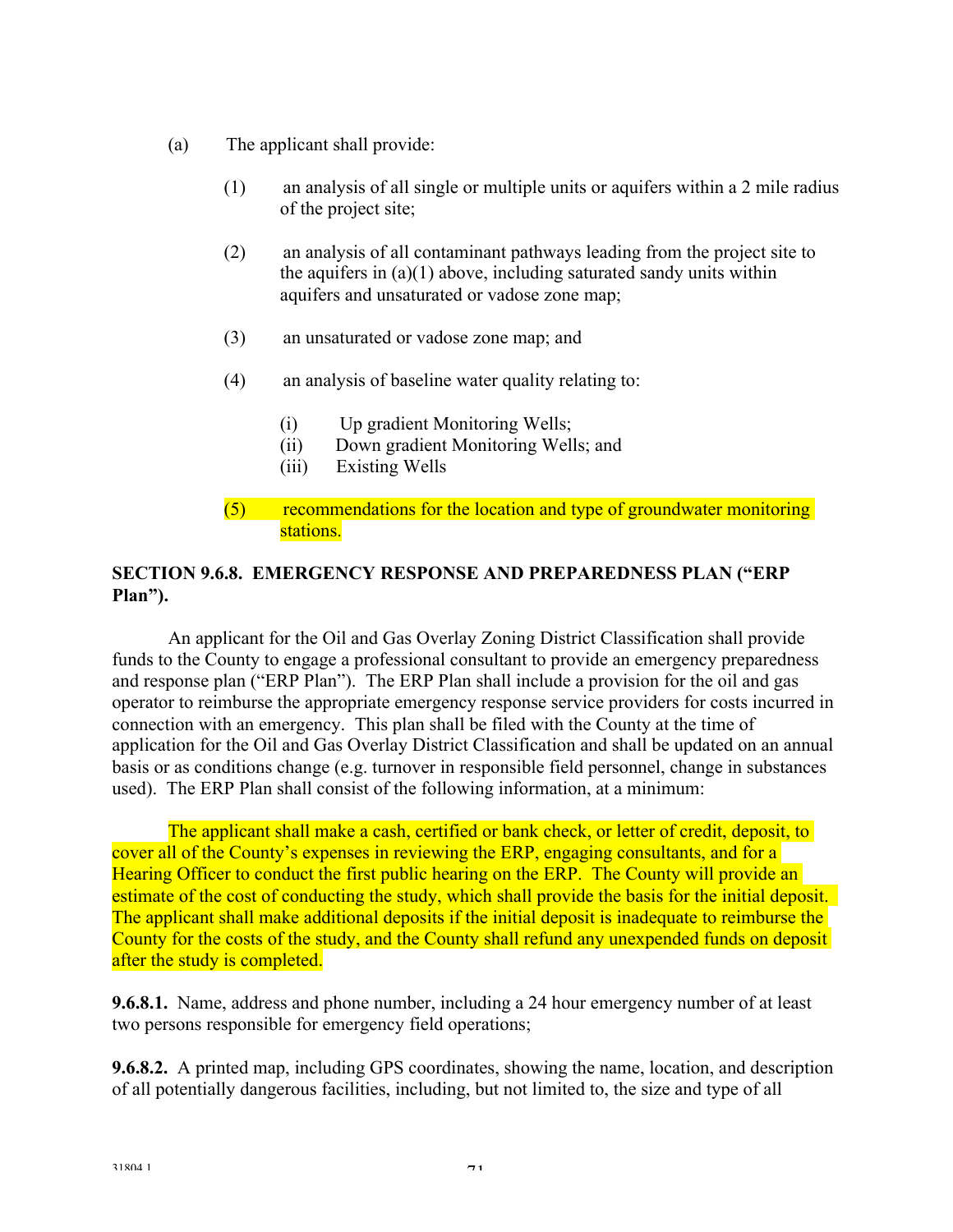pipelines, wells, and isolation valves. The map shall be prepared digitally on the County geographic information system parcel maps. The as-built facilities map that includes the information regarding the location of isolation valves shall be held confidentially by the County's emergency management officer or other County designee, and shall only be disclosed in the event of an emergency, pursuant to the provisions of the Uniform Trade Secrets Act, NMSA 1978, Sections 57-3A and 57-3A-D;

**9.6.8.3.** A written response plan for the potential emergencies that may be associated with the operation of the facilities. This may include any or all of the following: explosions, fires, gas or water pipeline leaks or ruptures, hydrogen sulfide, methane or other toxic gas emissions, or hazardous material vehicle spills or vehicle accidents;

**9.6.8.4.** A fire prevention, response, and health and safety plan;

**9.6.8.5.** Project-specific emergency preparedness plans are required for any project that involves drilling or penetrating through known or likely zones of hydrogen sulfide or methane gas, as determined by the County. This plan shall be coordinated with and approved by the County's emergency management officer prior to beginning field operations;

**9.6.8.6.** A list, including Material Safety Data Sheets, of all chemicals, additives, and organics used on site to the County. This information will be held in the strictest confidence and shares with other relevant local emergency response personnel only on a "need to know" basis; and

**9.6.8.7.** The Consultant shall advise the Board as to whether the Emergency Response and Preparedness Plan is adequate to protect the public and whether the Board should approve conditionally or deny the Application for the Oil and Gas Overlay Zoning District Classification.

# **SECTION 9.6.9 FISCAL IMPACT ASSESSMENT**

# **9.6.9.1.** Generally

**9.6.9.1.1.** The fiscal impact assessment involves a study of the fiscal implications of oil and gas drilling in the County and in the Galisteo Basin. Drilling will be permitted only after a determination of the adequacy and financial provision for roads, highways, surface water runoff and detention facilities, emergency response service, fire and police substations and operational costs for additional police, fire and emergency response service full time employees and technicians have been met. This includes the County public works costs to maintain roads, drainage areas, environmentally sensitive areas and historic, cultural and archeological artifacts and sites.

**9.6.9.1.2.** The fiscal impact assessment shall project urban levels of police, fire and emergency response service to affected areas of the County and Galisteo Basin. The assessment shall estimate the threshold minimum number of full time paid public service workers necessary to provide fire, police, emergency response service, road, drainage, environmentally sensitive areas and historic, cultural and archaeological artifacts and site necessary for maintenance and operation of the facilities and services.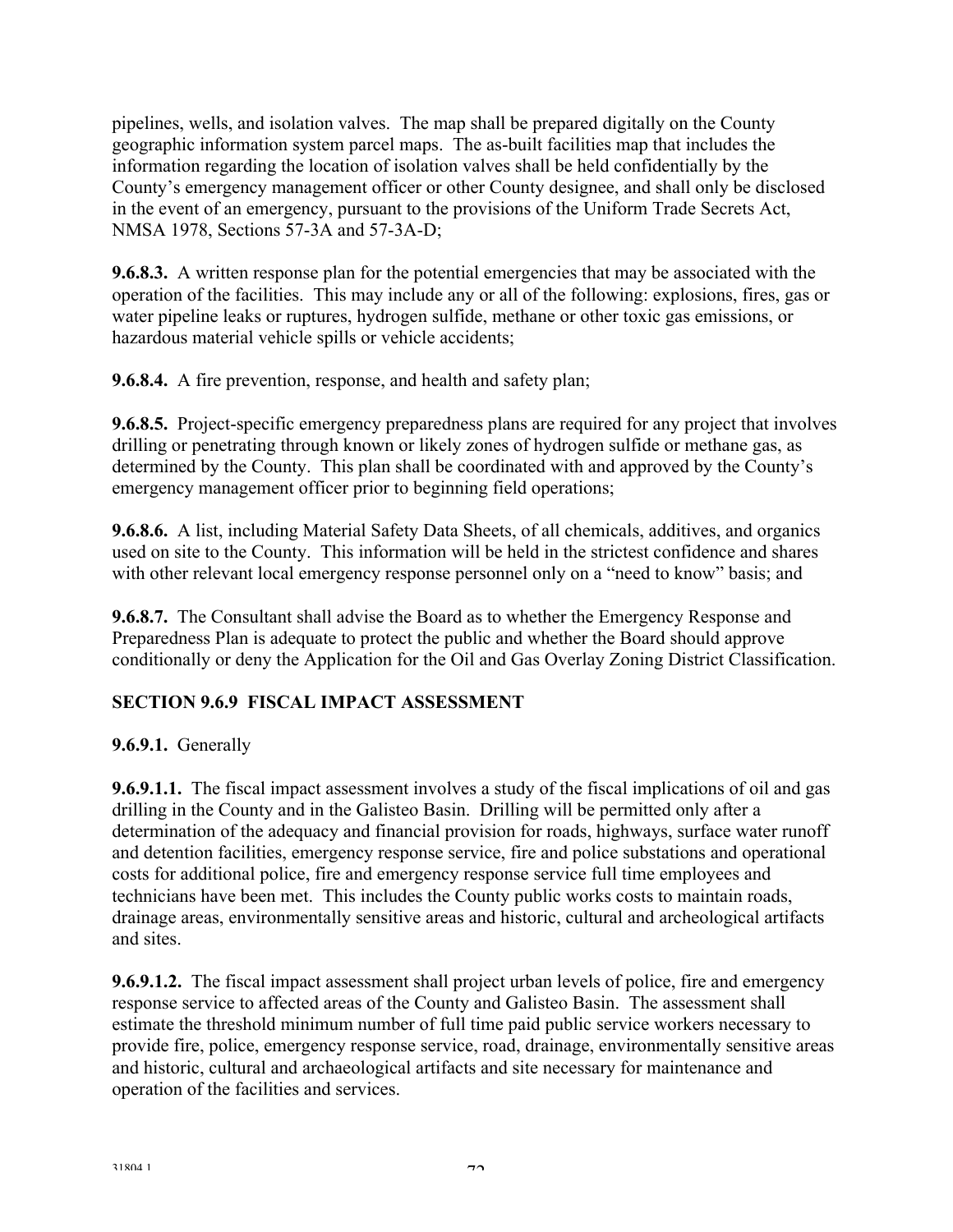**9.6.9.1.3.** The assessment estimates the public service costs for new workers and worker families brought into an oil and gas project area for the exploration and drilling period and beyond.

**9.6.9.1.4.** The applicant shall make a cash, certified or bank check, or letter of credit, deposit, to cover all of the County's expenses in reviewing the Fiscal Impact Assessment, engaging consultants, and for a Hearing Officer to conduct the first public hearing on the Fiscal Impact Assessment. The County will provide an estimate of the cost of conducting the study, which shall provide the basis for the initial deposit. The applicant shall make additional deposits if the initial deposit is inadequate to reimburse the County for the costs of the study, and the County shall refund any unexpended funds on deposit after the study is completed.

**9.6.9.2.** Determination of Costs and Revenues

**9.6.9.2.1.** The fiscal and economic effects of oil and gas drilling shall be determined using nationally accepted and longstanding fiscal and economic models. The fiscal and economic models shall project what shall be needed in terms of public operating and maintenance services and provision of capital facilities and determine what funds will be available to pay for these facilities and services.

**9.6.9.2.2.** Costs shall be determined using current budgets, both operating and capital interviews with service providers to determine areas of deficient capacity and service where additional expenditures will be necessary.

**9.6.9.2.3.** Revenues shall be determined using budgets and formulas for calculating additional taxes, infrastructure and service fees, licenses, administrative fees, grants and improvement district assessments.

**9.6.9.2.4.** The fiscal impact assessment shall determine whether, and to the extent, an oil and gas project is fiscally and economically positive, as to whether forthcoming revenues (operating and capital) exceed the forthcoming costs (operating and capital) of the oil and gas project.

## **SECTION 9.6.10. COMPLETENESS DETERMINATION.**

**9.6.10.1.** Within sixty (60) days after receiving an application for an Oil and Gas Overlay Zoning District Classification, the County shall mail or provide in person a written determination to the applicant, stating either that the application is complete, or that the application is incomplete.

**9.6.10.2.** If the County determines that the application is incomplete, it shall identify in its determination the parts of the application which are incomplete, and shall indicate the manner in which they can be made complete, including a list and specific description of the additional information needed to complete the application. The applicant shall then submit this additional information to the County within thirty (30) days of the determination, unless the County agrees in writing to a longer period.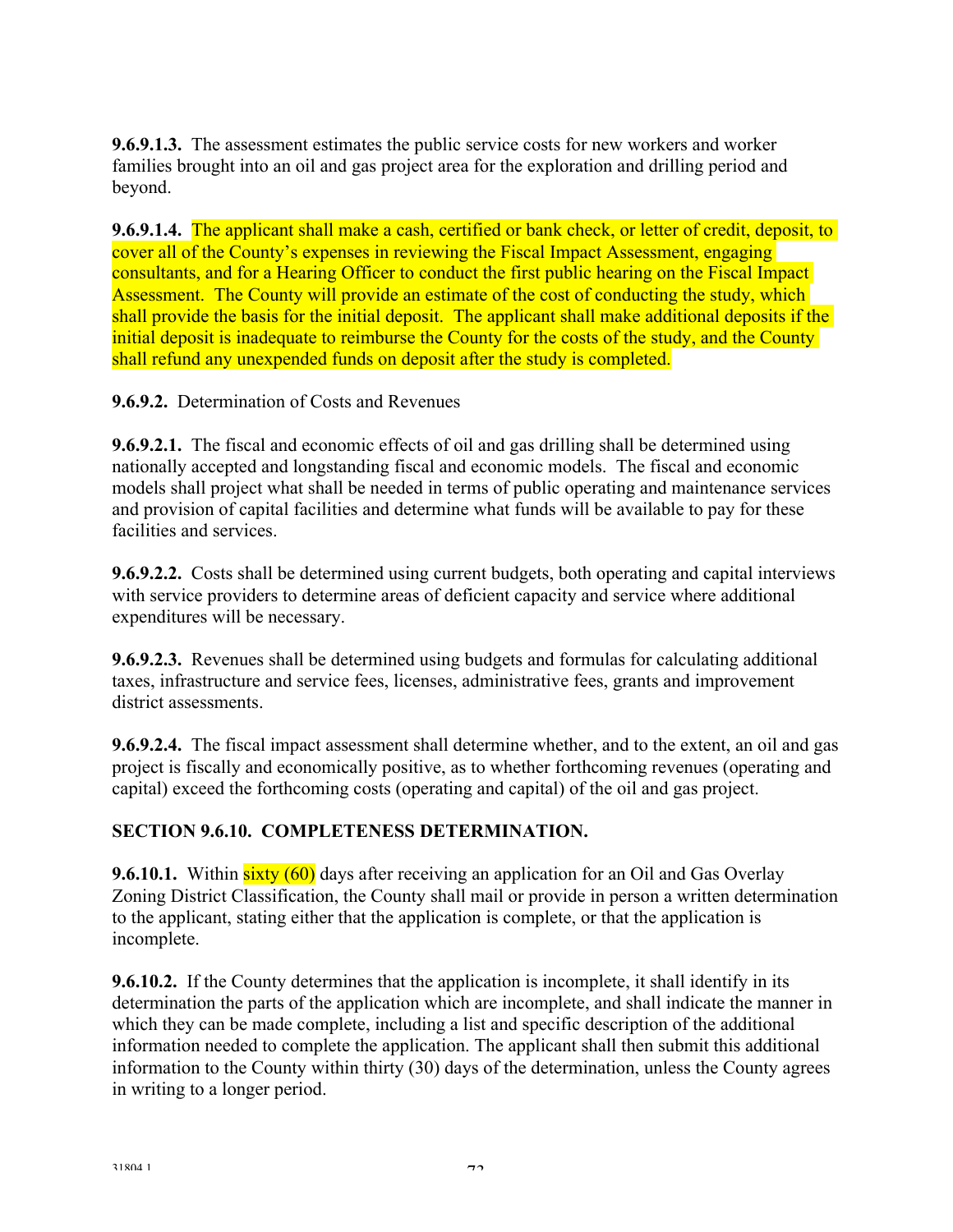**9.6.10.3.** The County shall determine in writing that an application is complete within thirty (30) days after receipt of the additional information indicated in the list and description provided to the applicant under section 9.6.10.2.

**9.6.10.4.** An application for an Oil and Gas Overlay Zoning District Classification is deemed complete under this Section if the County does not provide a written determination to the applicant that the application is incomplete within  $sixty(60)$  days of the receipt of an application under paragraph (a) or within thirty (30) days of the receipt of any additional information submitted under section 9.6.10.2.

**9.6.10.5.** An Oil and Gas Overlay Zoning District Classification application is complete for purposes of this Section when it meets the completeness requirements of, or is deemed complete under, this Section.

**9.6.10.6.** After an overlay application is complete or deemed complete, the County may request additional information or studies if new information is required or a substantial change in the proposed development occurs. It shall make a completeness determination as required by this section for any additional information or studies submitted.

## **SECTION 9.6.11. DEVELOPMENT AGREEMENTS.**

**9.6.11.1.** The County shall enter into and adopt development agreements concerning the development of an Oil or Gas Facility or Facilities or Projects with the owners and lessees of subsurface mineral estates and/or oil and gas lessees and such Development Agreement may be entered into with other governmental units with jurisdiction, pursuant to this Section.

**9.6.11.2.** The purpose of this Section is to:

 (a) provide a mechanism for the County and owners of mineral estates and oil and gas and lessees to form agreements, binding on all parties, regarding vesting, development, financing and land use of the oil and gas project;

 (b) promote land development regulation by allowing the County to adopt development agreements that include terms, conditions, and other provisions that may not otherwise be able to be mitigated or implemented without the use of a development agreement;

 (c) promote stability and certainty in oil and gas project regulation by providing for the vesting of rights in the project and for the mutual enforceability of development agreements by all parties;

 (d) provide a procedure for the adoption of such agreements that ensures the participation and comment of the public and elected officials;

 (e) provide a partial mechanism for the financing of all capital facilities and public services as provided for in this Ordinance; and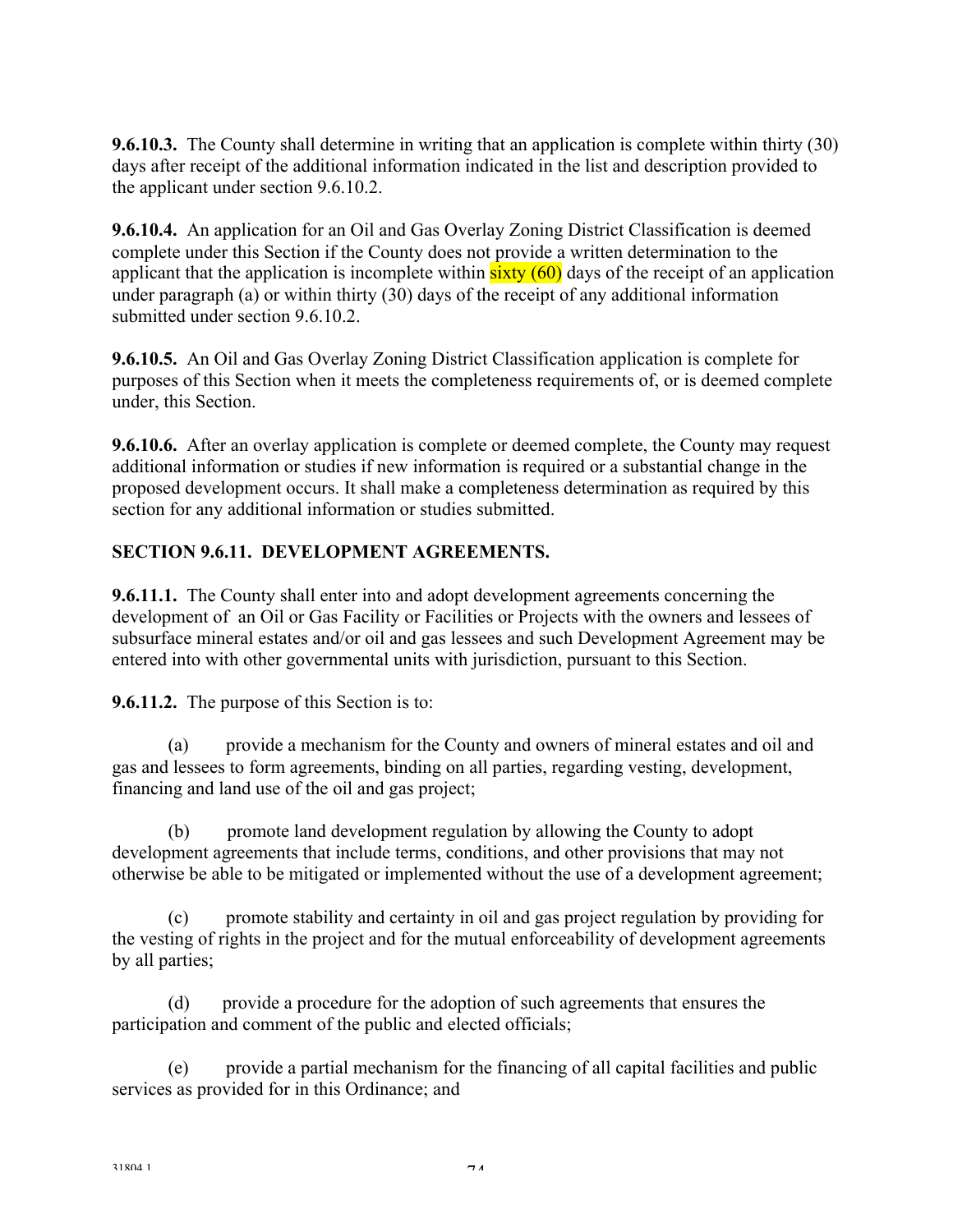(f) provide a mechanism for assuring that the operation and maintenance costs of all facilities required by the County's development approvals are proportionally assessed to each applicant on an annual basis.

**9.6.11.3.** A development agreement shall be entered into and adopted only pursuant to this Section and shall have the force and effect of a land development regulation.

 (a) Except as provided expressly to the contrary in a development agreement, development and use of the oil and gas property that is the subject of a development agreement shall occur according to the terms, conditions, and other provisions of the agreement, notwithstanding inconsistent land development code regulations and amendments.

 (b) Where the development agreement does not include any term, condition, or other provision concerning a matter that is regulated by one or more land development code regulations as amended, then those land development code regulations shall apply.

 (c) A development agreement will not take effect until it is recorded, by either of the parties to the development agreement, with the County Clerk within thirty (30) days after its adoption.

**9.6.11.4.** A development agreement shall:

be consistent with the County General Plan including the Oil and Gas Element, and any applicable Area Plan, including but not limited to a Galisteo Basin Area Plan;

 (b) be adopted by an ordinance of the Board after notice and hearing as required for the adoption of land development code regulations;

 (c) be enforceable by the County and other governmental units that are party to the development agreement in the same manner as a land development code regulation;

 (d) be enforceable by the owners of subsurface mineral estates and oil and gas lessees who are party to the development agreement and their successors in interest by civil action against the local government or other parties as may be necessary, except that if an enforcement action upon the development agreement by the County has previously been commenced and is still pending, any and all enforcement or disputes shall be determined in the enforcement action;

(e) be in writing and include the following terms:

(1) the names of all parties to the development agreement;

(2) a description of the oil and gas project which is the subject of the development agreement;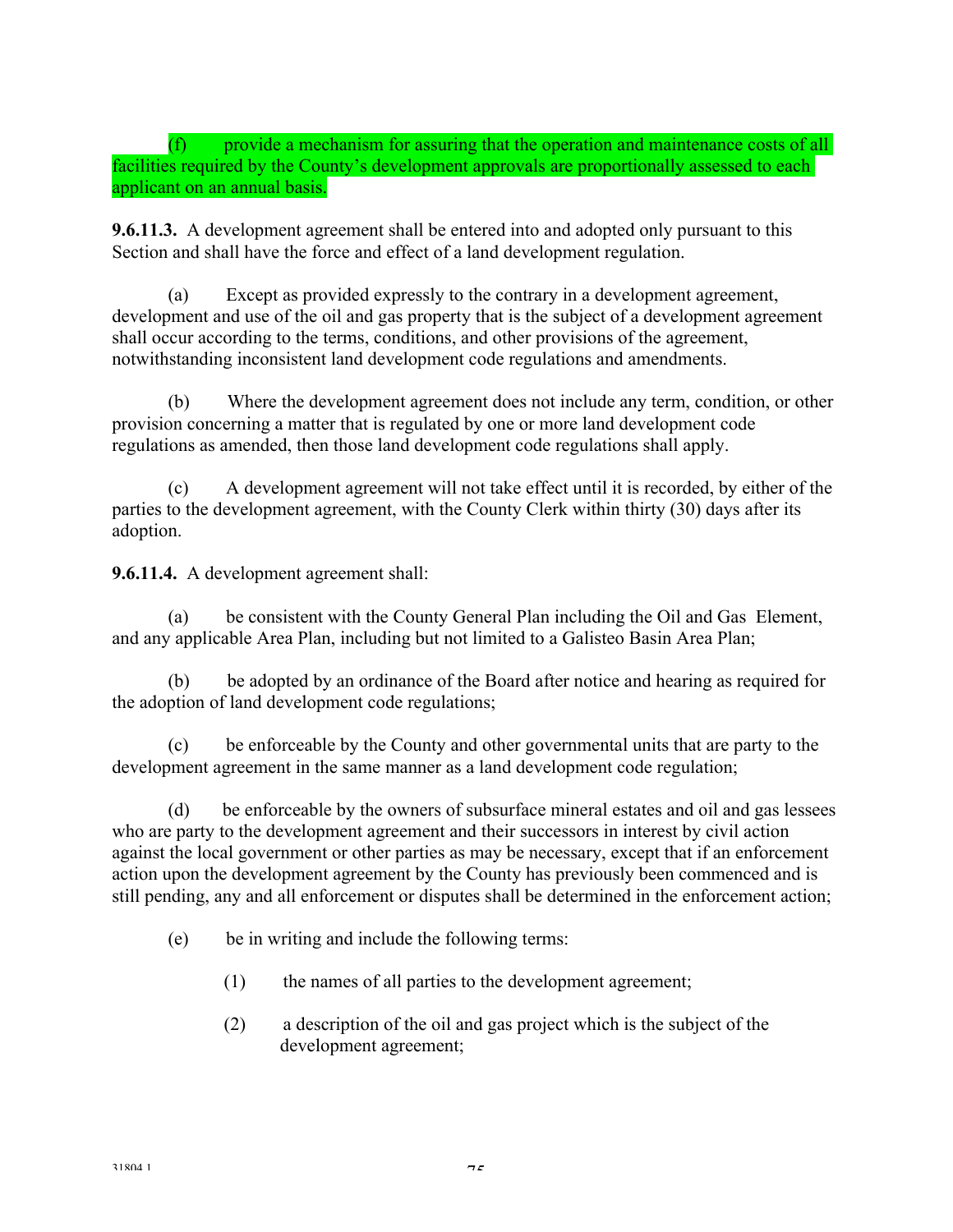- (3) a statement detailing how the development agreement is consistent with the General Plan and any applicable Area Plan, including but not limited to the Galisteo Basin Area Plan;
- (4) the effective date of the development agreement;
- (5) the duration of the development agreement, which shall not exceed ten (10) years except where the development agreement authorizes phased development, the duration of the agreement shall not exceed fifteen (15) years;
- (6) a reiteration in full of the provisions of section 9.6.11.5.;
- (7) a reiteration in full of the provisions of section 9.6.11.4(d) and (e) above, and any other agreed terms concerning enforcement, including any agreement to submit disputes to arbitration or mediation before resorting to commencement of an enforcement action or civil action;

**9.6.11.5.** A development agreement may be cancelled at any time:

 (a) by the mutual written consent of all parties thereto, with the consent of the Board by ordinance after a public hearing; or

 (b) by the County if it finds in writing, after a public hearing with proper notice, that a hazard, unknown to the County at the time the development agreement was adopted, exists on or near the property of the oil and gas project that is the subject of the development agreement that would endanger the public health or safety if development were to commence or proceed pursuant to the development agreement.

 (c) A development agreement, upon consent of all parties, may contain a mediation or arbitration procedure by which disputes concerning the development agreement may be decided. The decisions reached under such procedure shall be considered land-use decisions.

## **SECTION 9.7. TRANSFER OF DEVELOPMENT RIGHTS ("TDRs").**

**9.7.1.** The County herein adopts these provisions for the transfer of development rights, in the manner prescribed in this Section.

**9.7.2.** The purposes of this Section are to:

**9.7.2.1.** Authorize the owner of oil and gas mineral estates or oil and gas leasehold estates that requires relief pursuant to a beneficial use and value determination, to transfer one or more rights to develop oil or gas drill sites to receiving properties for the following purposes:

(a) to conserve agriculture, ranch, and forestry uses of land;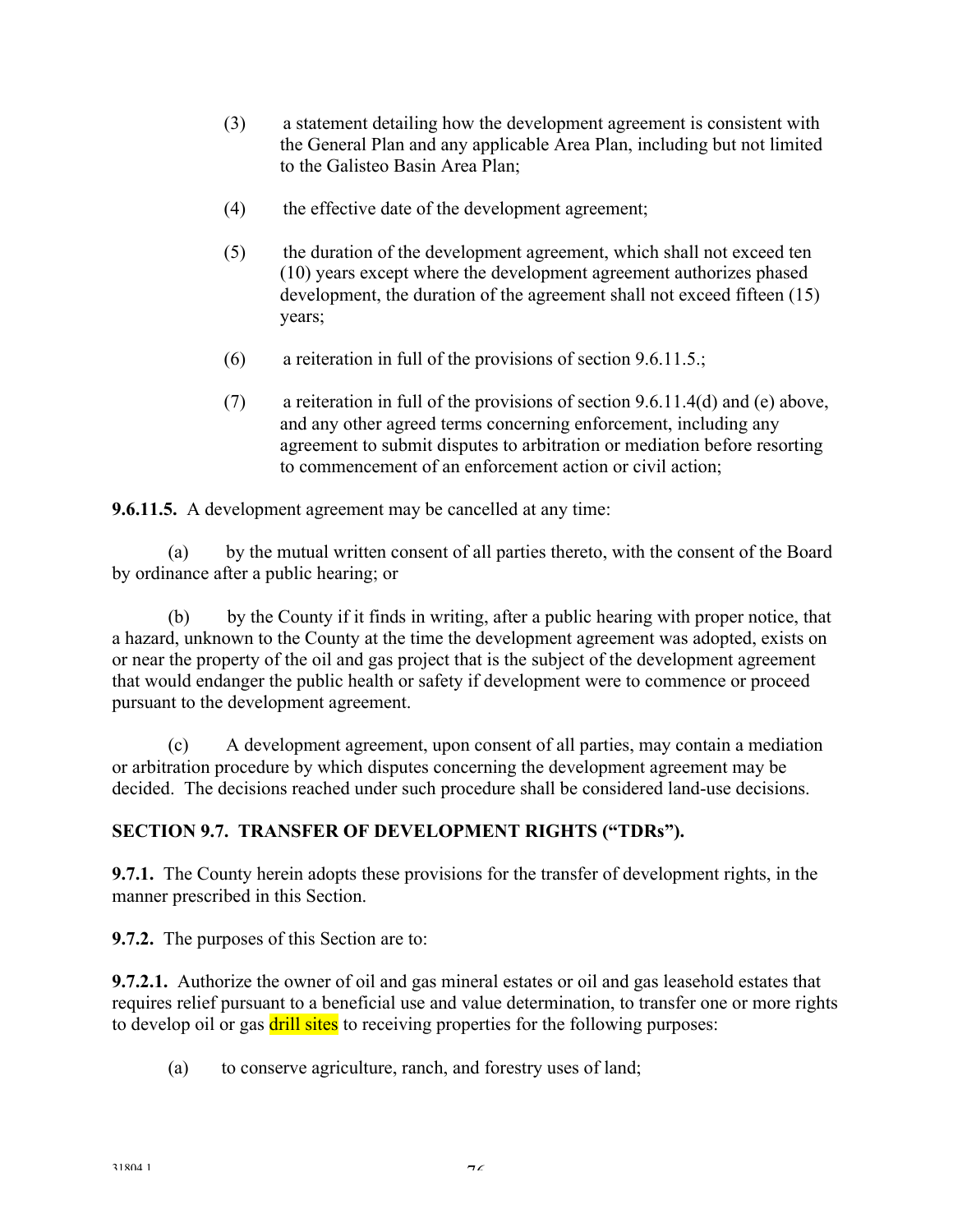- (b) to protect lands and structures of cultural, architectural, and historic significance;
- (c) to ensure that the owners of land that is so preserved, conserved, or protected may make reasonable use of their property rights by transferring their right to develop to other mineral estate owners, or oil and gas lessees that can make use of it;
- (d) to provide a mechanism whereby drill site development rights may be reliably transferred;
- (e) to ensure that development rights are transferred from both the owner of a mineral estate and oil and gas lessee to oil and gas mineral estates and leases that have received development approvals for an Oil and Gas Overlay Zoning District Classification and a Special Use and Development Permit;
- (f) to authorize the County to create a TDR Bank, whereby oil and gas development rights may be purchased and conveyed by the County, in order to stabilize the market in development rights and to regulate or control the development property that the County intends to protect under subparagraphs (a) through (d) above;
- (g) to authorize donations of development rights to the County or the TDR Bank.

**9.7.2.2.** The Board may approve a transfer of development rights by ordinance, and an ordinance pursuant to this Section shall be consistent with:

- (a) the General Plan and the General Plan Growth Management and Oil and Gas Elements; and
- (b) an Area Plan, including but not limited to a Galisteo Basin Area Plan

**9.7.2.3.** The Ordinance shall:

 (a) be adopted after a public hearing has been held on the proposed ordinance, with the same as required in Section 9.8 for the application for the Overlay Zoning District Classification;

(b) describe in detail both the sending and receiving properties;

 (c) describe the development rights to be transferred in specific detail, quantifying the number of oil and gas drill sites permitted to be transferred and the number of oil and gas drill sites permitted to be located, with the location of such oil and gas drill sites on the receiving property which shall be described in detail;

(d) require that the mineral owner and/or the lessee of a sending parcel execute, and record with the County Clerk, a deed or instrument relinquishing the released development rights;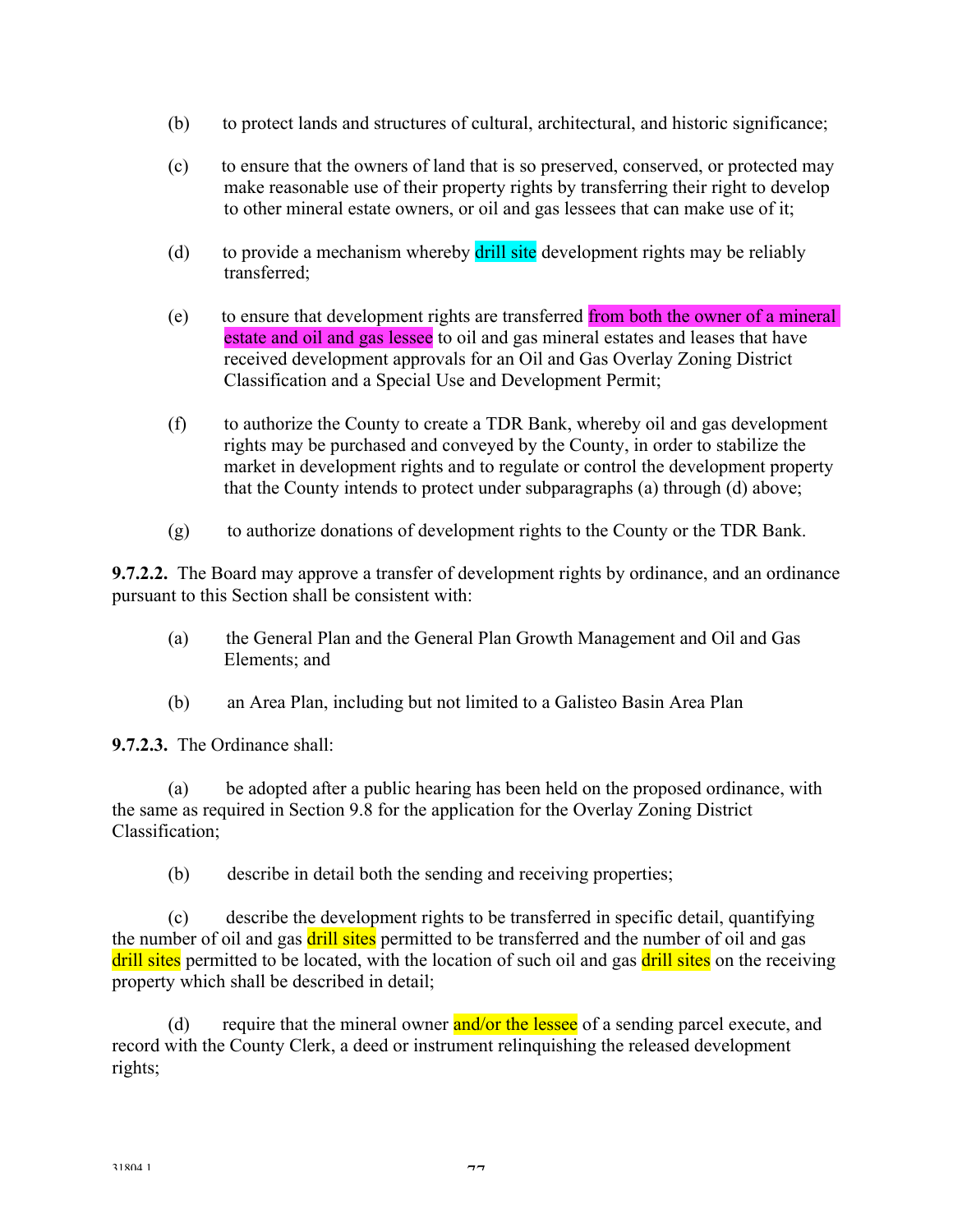(e) require that, once a transfer of development rights is approved, the County shall issue to the owner and/or lessee of the receiving parcel, and record with the County Clerk, a certificate assigning to the receiving parcel, and all present and future heirs, successors and assigns, the development rights that the receiving parcel is entitled to through the transfer of development rights. Such certificate shall describe the development rights, refer to the deed transferring the development rights, and the certificate shall have a copy of the deed attached.

**9.7.2.4.** No property shall be designated as a receiving property unless the Board has granted to such property a development order and a Special Use and Development Permit approving an Oil and Gas Overlay Zoning District Classification.

**9.7.2.5.** The County shall notify the County Assessor of the transfer of development rights within thirty (30) days of:

| 9.7.2.5.1. | the adoption of a TDR Ordinance above;                                         |
|------------|--------------------------------------------------------------------------------|
| 9.7.2.5.2. | the issuance of a certificate for the TDRs;                                    |
| 9.7.2.5.3. | purchase of development rights by the County for its TDR Bank;                 |
| 9.7.2.5.4. | the receipt by the County or the TDR Bank of a donation of development rights; |

**9.7.2.5.5.** the sale or conveyance of development rights by the TDR Bank; and the Assessor shall adjust the valuations for purposes of the real property tax of the sending parcel and of the receiving parcel or parcels, if any, appropriately for the development rights extinguished or received.

**9.7.2.6.** The County may, by separate ordinance, establish a transfer of development rights bank, otherwise referred to as a "TDR Bank." The TDR Bank shall be operated by the County Manager

**9.7.2.6.1.** The TDR Bank shall have the power to purchase development rights, subject to the approval of the Board;

**9.7.2.6.2.** The TDR Bank shall have the power to sell or convey any development rights it may possess, subject to approval of the Board;

**9.7.2.6.3.** The TDR Bank may, for conservation or other purposes, hold indefinitely any development rights it possesses; and

**9.7.2.6.4.** The TDR Bank may receive donations of development rights from any person or organization, public or private, subject to the approval of the Board.

**9.7.2.6.5.** The TDR Bank may be funded from:

(a) the general fund of the County;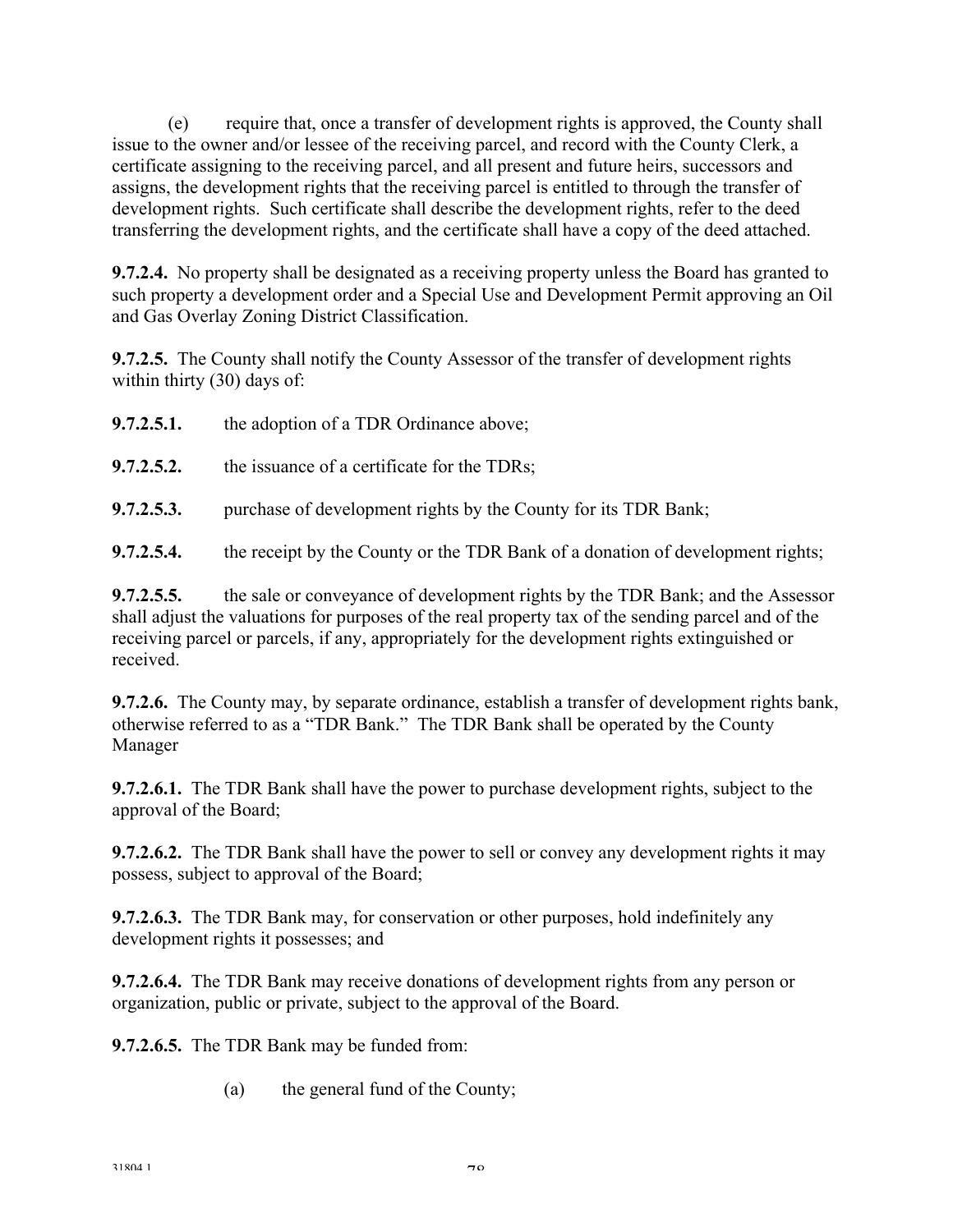- (b) the proceeds of the sale of development rights by the TDR Bank; or
- (c) grants or donations from any source.

**9.7.2.6.6.** A separate interest bearing trust fund shall be established for the TDR Bank, supervised by the County Manager, into which fund all receipts shall be deposited and from which payments shall be made.

#### **SECTION 9.8. NOTICE OF PENDENCY OF APPLICATION.**

**9.8.1.** In the application, the Applicant shall provide all information required for the service of notice to all interested persons as set forth below and shall pay to the County all administrative costs required for service of notice to interested parties. In addition to any notice requirements set forth in the Santa Fe Land Development Code (1996) (as amended), a written notice of the pendency of an Application for an Oil and Gas Overlay Zoning District classification shall be provided by the County to each surface owner, royalty owner, overriding interest owner, unit operator, working interest owner, or severed mineral owner whose property interest abuts a private easement to be used to access the Oil or Gas Facility. The County shall provide proof of such notice by maintaining a copy of the letter providing such notice, a list of the individuals notified, and certified mail receipts. The notice shall be mailed no fewer than five (5) days following submission of the Application. For purposes of notice for a proposed well or drill site on which multiple wells will be sited, surface owner, royalty owner, overriding interest owner, unit operator, working interest owner, or severed mineral owner shall receive notice if the property boundary of the surface owner is within three miles of the proposed drill site or well.

**9.8.2.** In addition to any notice requirements set forth in the Code, the notice of the pending Application shall also contain the following:

 (a) A description of the boundaries of the proposed Oil and Gas Overlay Zoning District classification, including a legal description and a street address, if available. The notice must identify the operator and any designated agent for the application; the current business address and telephone number for the operator and its agent, if one has been designated; and a brief description of the facilities and equipment proposed to be located at the site when operational; and

 (b) A statement that additional information concerning the application may be obtained from the administrator.

**9.8.3.** A notice shall be posted by the County in a conspicuous and visible location within the proposed Oil and Gas Overlay Zoning District Classification site, which shall contain the information required in subsections 9.8.1 and 9.8.2 above.

**9.8.4.** After a public hearing is set, a notice of the time, place and street address of the public hearing, together with a description of the location of the proposed Oil and Gas Overlay Zoning District classification and a detailed summary of the application, shall be published by the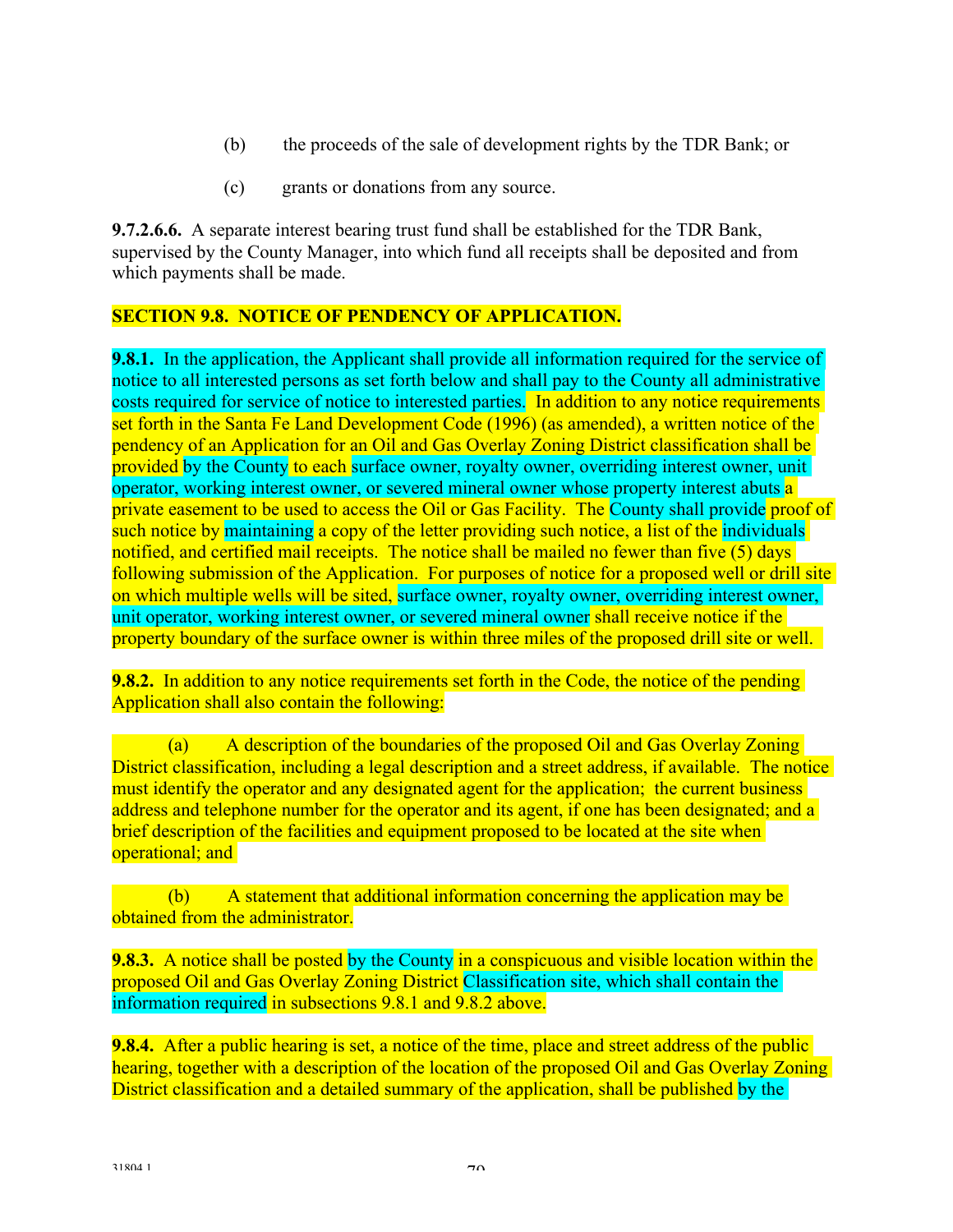County in a newspaper of general circulation in the County at least twenty-one (21) days prior to the date of the public hearing. An affidavit of publication shall be obtained from the newspaper and provided to the administrator.

**9.8.5.** The County shall also provide notice to any other person, agency or organization that has filed a request with the administrator to receive notice of an application for an Oil and Gas Overlay Zoning District classification.

**9.8.6.** The County shall provide notice in either the classified or legal advertisements section of the newspaper and at one other place in the newspaper calculated to give the general public the most effective notice and, when appropriate, shall be printed in both English and Spanish.

## **SECTION 9.9. APPLICATION FEE**

**9.9.1** Each application for approval of an Oil and Gas Overlay Zoning District Classification shall be accompanied by a nonrefundable application fee in the amount set forth in Appendix A. The application fee shall be paid by cashier's check, wire transfer or certified funds.

**9.9.2** At the time of certification of the completeness of the Oil and Gas Overlay Zoning District Classification Application, the applicant shall deposit with the Administrator either by certified bank check or letter of credit from a New Mexico banking institution a further sum as calculated by the Administrator for the consultant fees and expenses for the required assessments, reports and studies; hearing officer fees and expenses; and County expenses for preparation of a development agreement, reproduction costs, mailing and posting of notices and newspaper notice costs. This deposit shall be required prior to any further processing of the application. The deposit shall be adjusted from time to time for actual additional costs and fees incurred by the County, consultants and the hearing officer. Any deposit made in excess of costs and fees incurred at the time of the Board's final development order on the application shall be refunded or credited to the applicant within thirty (30) days from the Board's development order.

#### **SECTION 9.10. REFERRALS**

**9.10.1.** The administrator shall refer an Application for approval of an Oil and Gas Overlay Zoning District Classification to other government agencies, cities, or entities having a statutory interest in the matter, or otherwise affected by the Application, for review and comment, including but not limited to, specifically, the New Mexico Oil Conservation Division, the New Mexico Taxation and Revenue Department, the New Mexico Environment Department, the New Mexico State Engineer, and the New Mexico State Land Office and the City of Santa Fe.

**9.10.2.** The Administrator may, in its discretion and at the expense of the Applicant, hire experts to review the Application and submittals or to evaluate specific technical issues, or require the Applicant to retain experts to provide analysis and studies of relevant issues to support the Application.

**9.10.3.** When an Application is scheduled for public hearing, the Administrator shall provide any comments received by other government agencies at the public hearing held on the Application.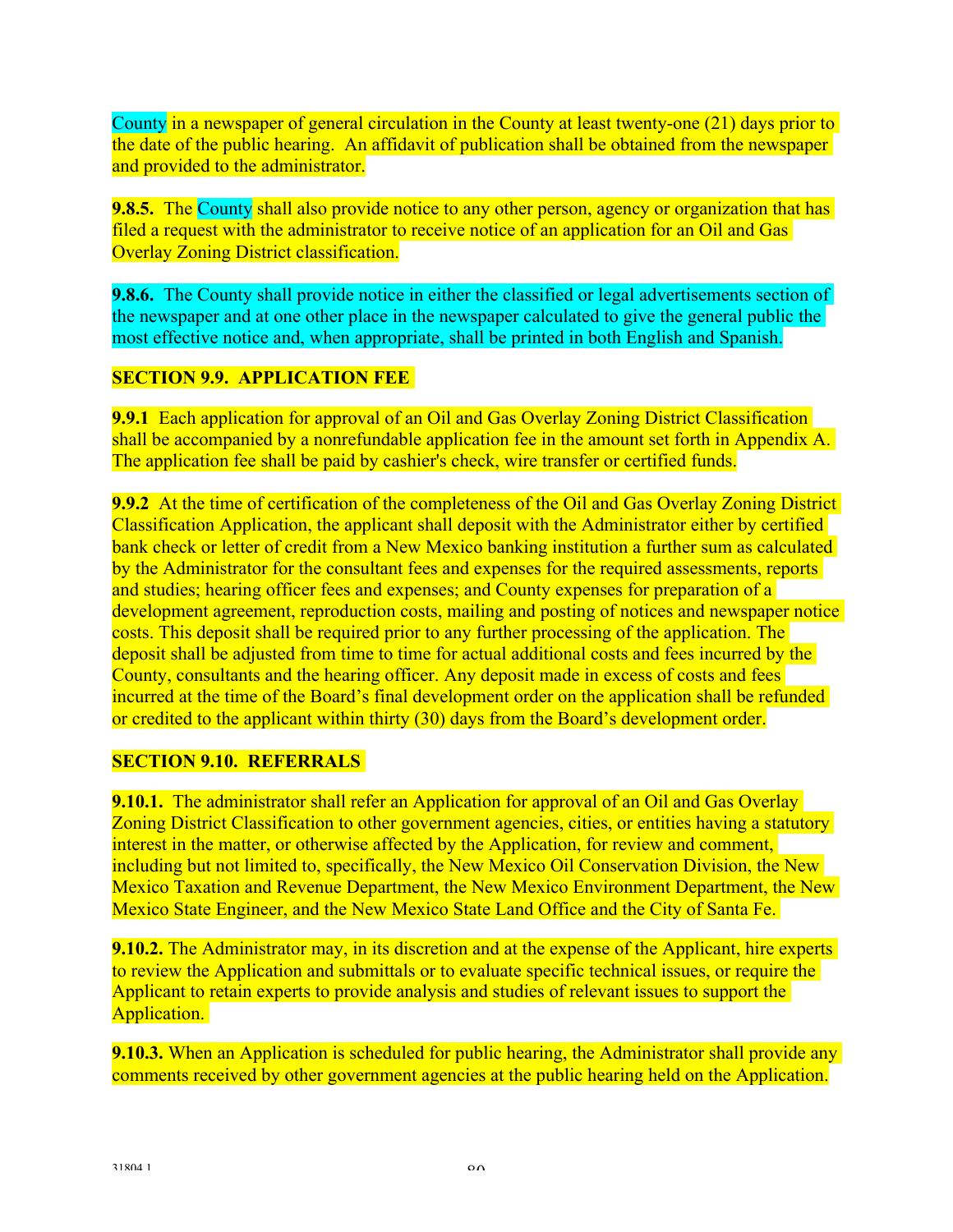#### **SECTION 9.11. PUBLIC HEARING**

The CDRC and the Board of County Commissioners shall set public hearings for the Application after the Administrator's determination that the Application is complete.

### **SECTION 9.12. REVIEW CRITERIA**

 Each Application for approval of an Oil and Gas Overlay Zone shall be reviewed by the CDRC and the Board of County Commissioners:

 (a) for consistency with the General Plan including the adopted Oil and Gas Element, and any applicable Area Plan including, but not limited to, a Galisteo Area Plan;

 (b) to ensure that any environmental effects and impacts identified in the environmental impact report are appropriately mitigated;

 (c) that adequate public facilities either exist or can be promptly funded as identified in the adequate public facilities assessment;

 (d) that improvements identified in the adequate public facilities assessment can be provided as set forth in the capital improvement plan and when such facilities will be available;

 (e) that water is available for the various phases of the oil and natural gas facility as set forth in the water availability assessment;

 $(f)$  that the impacts of traffic generated as a result of activities taking place in the proposed oil and gas overlay district can be mitigated;

 $(g)$  to determine whether the proposed location is compatible with adjoining uses given the size, design and operational characteristics of the proposed Oil or Gas Facility or Facilities, and whether the Facility or Facilities can be made compatible with the surrounding area by using reasonable efforts to mitigate any public nuisance or land use effects or impacts of operation of the Oil or Gas Facility or Facilities. Factors to be considered include impacts on property values, public safety, impacts on cultural, historical and archeological resources, emergency service response, wildlife and vegetation resources, noise, impacts on roads and highways, vibration, odor, glare, fire protection, access, visual impacts, and impacts upon air and water quality and quantity, the past performance of the Operator's past compliance (or lack thereof) with federal, state and local laws pertaining to oil and gas exploration and production activities;

 (h) to determine whether the proposed Facility or Facilities will be detrimental to the safety, health, prosperity, order, comfort and convenience of the County pursuant to NMSA 1978, § 4-37-1;

#### **SECTION 9.13. CDRC RECOMMENDATION.**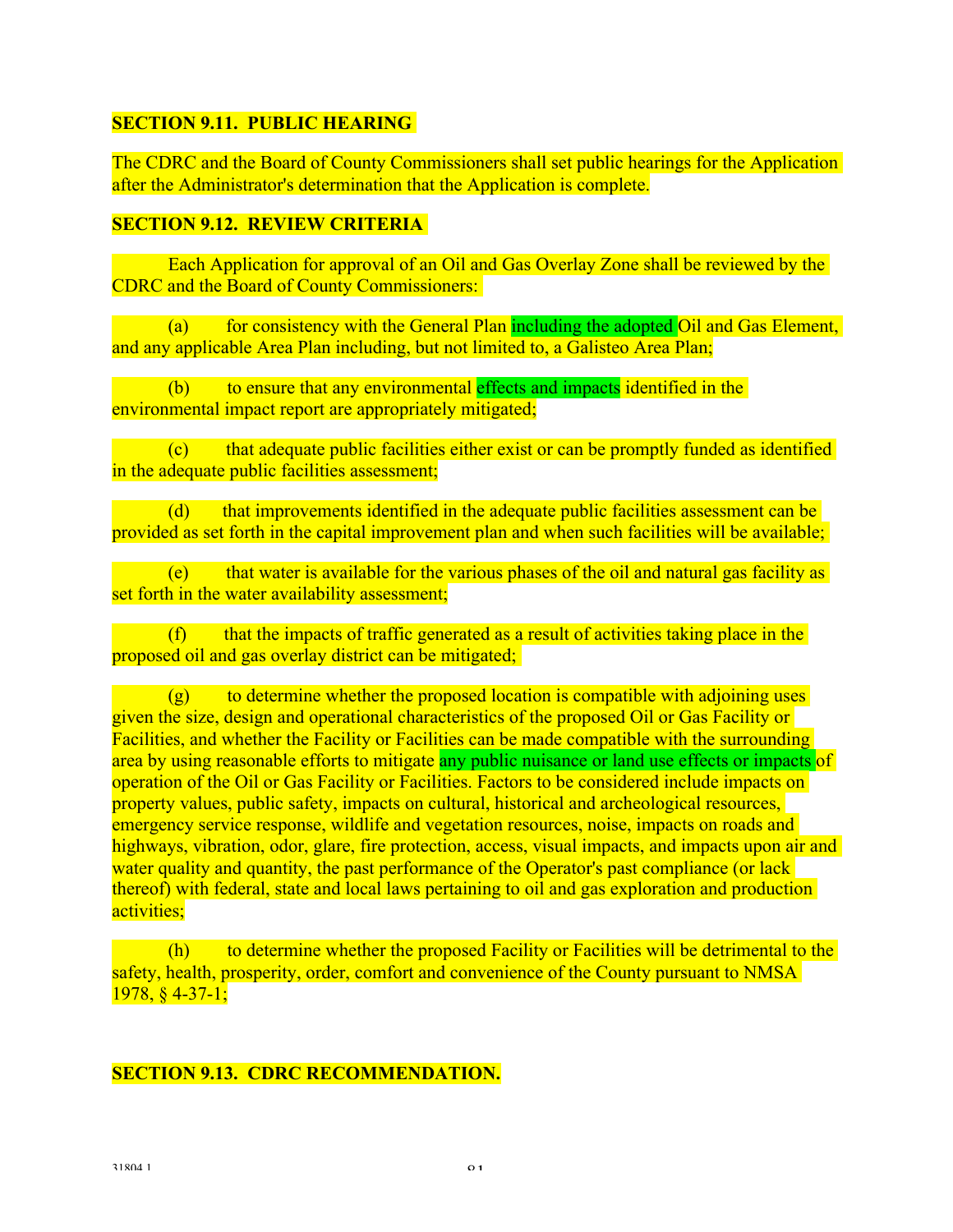The CDRC shall provide a recommendation to the Board of County Commissioners on the application for approval of an Oil and Gas Overlay Zone within 90 days of the Administrator's certification that the Application is complete. The CDRC shall issue a written order containing its recommendations.

### **SECTION 9.14. DECISION OF THE BOARD OF COUNTY COMMISSIONERS.**

The Board of County Commissioners shall render a decision on the application for approval of an Oil and Gas Overlay Zone within 90 days of receipt of the recommendation of the CDRC. The Board of County Commissioners may approve, conditionally approve, or deny the Application and shall issue a written order with findings of fact and conclusions of law.

#### **SECTION 9.15. CONFLICTS OF INTEREST.**

**9.15.1.** All applications for development approval for oil or gas facilities are subject to quasijudicial procedural due process standards. No Board, CDRC, or Hearing Officer shall be involved in the processing of any such application where such person has (1) a conflict of interest; (2) received any ex parte communication from any person regarding the application; or (3) has made any unauthorized site visit without approval of the Board, CDRC, or County Attorney.

9.15.2. In the enforcement of any development approval, an Oil and Gas Inspector shall remove himself/herself in the event of a conflict of interest.

## **SECTION 10. STATE APPLICATION FOR PERMIT TO DRILL.**

 After approval by the Board of an Oil and Gas Overlay Zoning District Classification, the applicant must receive approval of Applications for Permit to Drill ("APD") and an Exploration and Development Plan from the OCD or its successor State agency prior to submitting an application to the County for a Special Use and Development Permit.

#### **SECTION 11. OIL AND GAS SPECIAL USE AND DEVELOPMENT PERMIT PROVISIONS.**

**11.1** Compliance With Ordinance Required

 No person shall commence construction or operate any Oil or Gas Facility without first receiving a Special Use and Development Permit ("SUDP") issued by the CDRC together with subsequent Grading and Building Permits and a Certificate of Completion as provided for in this Section. A separate SUDP shall be required for each separate Oil or Gas Facility.

#### **11.2.** Effect of Permit

**11.2.1** When an SUDP has been issued for an Oil and Gas Facility or Facilities ("Facility"), such permit together with subsequent Grading and Building Permits as required and a Certificate of Completion shall constitute sufficient authority for commencement of drilling, operation,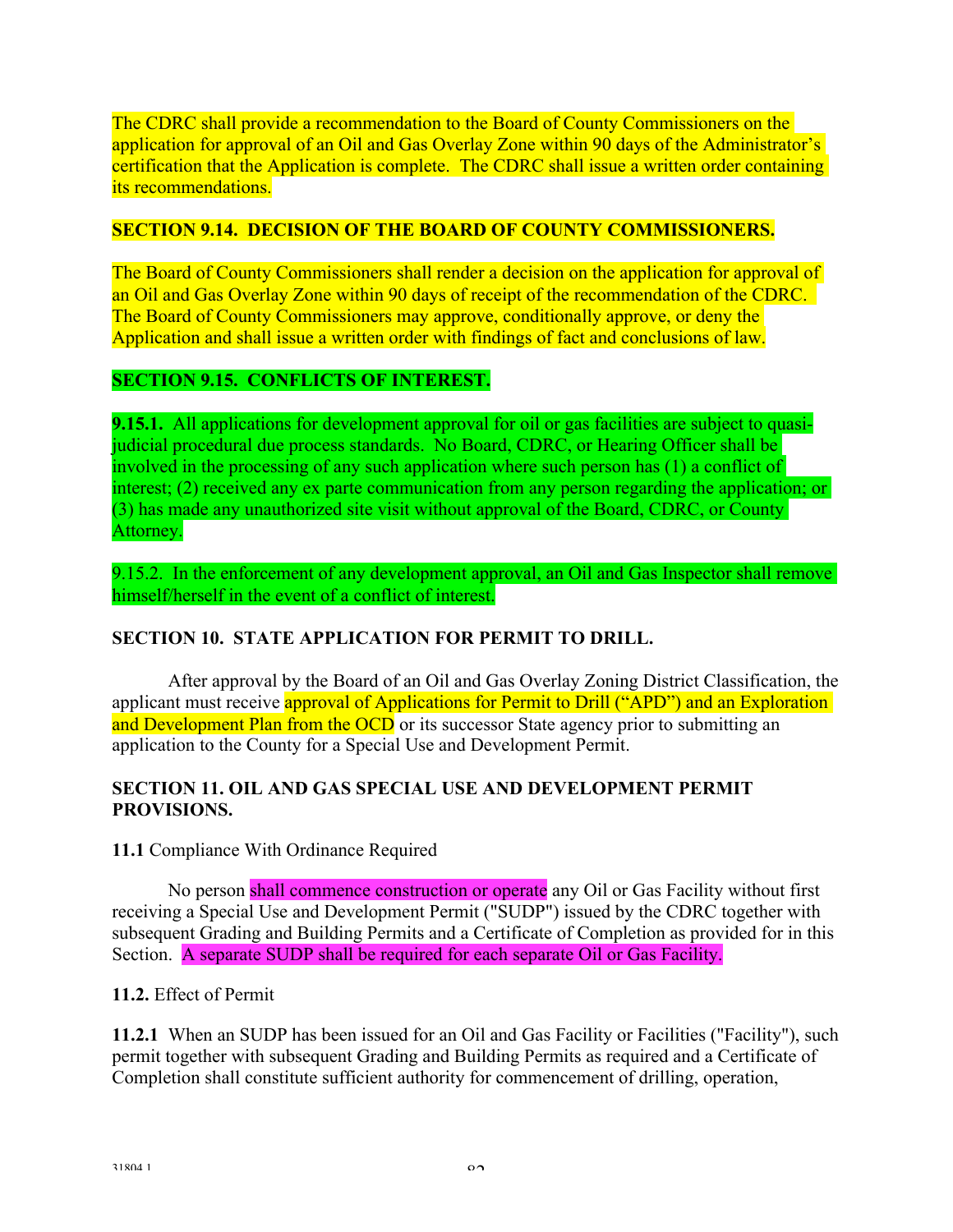production, workover, maintenance, repair and testing and all other usual and customary activities associated with the exploration, development, operation and production of oil and gas.

**11.2.2** An SUDP issued pursuant to this Ordinance shall expire or be revoked after a duly noticed public hearing held by the Board, if construction of the Oil and Gas Facility is not completed within two (2) years of the date of development approval of the SUDP (and the completion of administrative and judicial appeals), with the following exceptions: (i) a multiyear phased project that is approved by the development order approving the SUDP; (ii) an Oil and Gas Facility that is substantially completed.

**11.2.3** Any development order granting, granting with conditions or denying an SUDP or an amendment to the SUDP shall be appealable to the Board by the applicant, any interested party or by the Administrator within thirty (30) days after issuance of the development order, by the CDRC.

**11.3** Amendments, Supplemental Permits

**11.3.1** An amendment to the SUDP shall be required prior to undertaking any substantial modification to the Oil and Gas Facility including, but not limited to, recompletion of a well or substantially altering equipment at the facility, a change in well configuration or type of product being produced (e.g. oil or gas), or a substantially altering the site layout, or any material change from conditions presented by the Applicant during the initial permitting process (including but not limited to a substantial increase in traffic or water use or consumption from that authorized or predicted in the assessments submitted for the Overlay Zoning, use of different materials or processes than those disclosed during permitting, substantial change in type of operations. Any change in the location of wells shall require a reapplication for amendments to both the Overlay Zoning and SUPD development orders.

**11.3.2** Any operation that deviates from the SUDP order that the Operator determines in good faith is extremely necessary to preserve the public health, safety or welfare or to prevent property damage or pollution may be done on an immediate basis without prior notice or approval by the County. The Applicant shall provide the Administrator with notification of such emergency modifications within six (6) hours after determining the need for emergency modifications, and thereafter by filing a request for a written amendment to the SUPD development order, specifying the modifications made, within two (2) working days of completion.

**11.3.3** Once a well has either been completed as a producer or abandoned as a dry hole, an amendment to the SUPD is required to recomplete the well. The application for the SUDP amendment shall specify:

a. The condition of the well and the casing therein;

b. The depth to which it is proposed such well be deepened or the new intervals to be perforated;

c. The proposed casing program to be used in connection with proposed deepening operations; and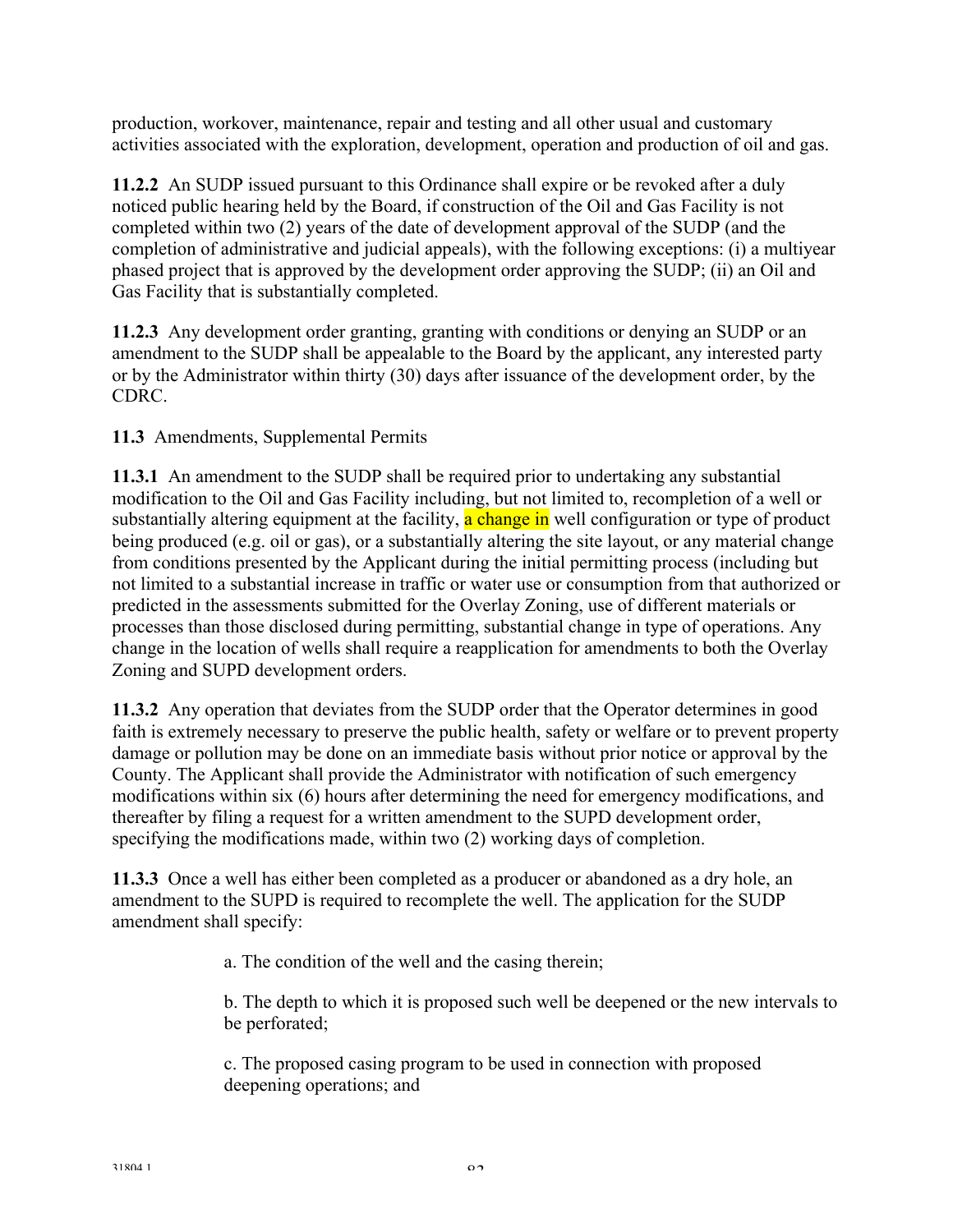d. Evidence of adequate current tests showing that the casing strings in the well passed such tests.

**11.3.4** In the event the CDRC is satisfied that the well may be reworked with the same degree of safety as existed in the original well, an amendment to the SUDP may be issued authorizing the operation. In any reworking operation, the Operator shall comply with all other provisions contained in this Ordinance applicable to the drilling, completion and operation of a well.

## **11.4** Annual Operating Fee

 11.4.1 A non-refundable annual inspection fee is hereby levied upon each Oil and Gas Facility operated or maintained within the County. The amount of such fee is set forth in Appendix A. The fee shall be paid by cashier's check, wire transfer or certified funds. The fee shall be payable to the County on or before the annual anniversary date of the issuance of the SUDP. Failure to pay the fee within thirty (30) days after the annual fee is due shall lead to a public hearing with due notice to revoke the Overlay Zoning and SUDP orders. A late fee of an additional five hundred (\$500.00) dollars per facility per month shall be imposed.

 11.4.2 Revenue from fees collected pursuant to this Ordinance shall be placed in a special fund the revenue from which shall be used to retain and pay the Oil and Gas Inspector, other County staff, or professional consultants and to administer and enforce this Ordinance. Revenue in excess of that required to retain and pay the above expenses may be used for County general fund purposes.

## **11.5** Annual Reporting

 11.5.1 Each Oil and Gas Facility shall provide on an annual basis the following information to the Administrator:

 A. A current list of personnel who may be contacted in case of an emergency at the Oil and Gas Facility. This list shall contain all information required to be set forth in this Ordinance, information requested by the Administrator, and information including, but not limited, to the following:

- i. the name(s) of such person or persons;
- ii. the job description(s) of such person or persons; and
- iii. the residence, office and mobile telephone numbers of such person or persons.

 B. A list of all Oil and Gas Facilities owned or operated within the County by that Operator in the same ownership. This list shall include all wells except those that have been plugged and abandoned in compliance with law. The list shall contain all information requested by the Administrator, including but not limited to the following:

i. the lease name and well number of each well;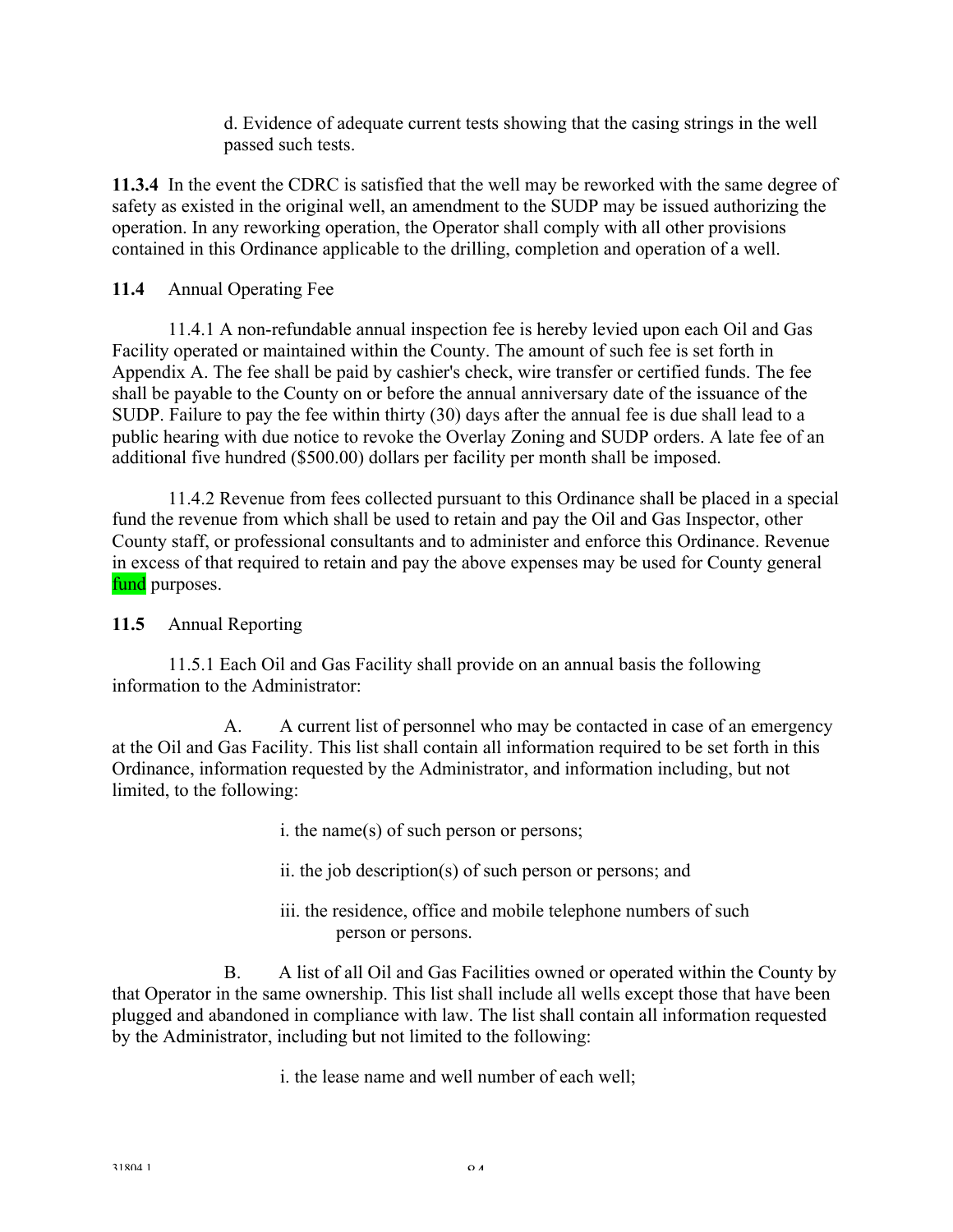ii. the legal description of each well;

iii. the current status and use of each well; and

iv. the current status and use of each Oil and Gas Facility.

**11.6** Change Of Operator

 11.6.1. If a new Operator is proposed to be designated for an Oil and Gas Facility, an amendment to the SUDP shall be required.

 11.6.2. The new Operator must provide copies of the approved Change of Operator, Form C-145, from the OCD in addition to all submittals required for an application for a SUDP specified herein.

 11.6.3. The obligations stated in this Ordinance on the previous Operator shall not be released (including required financial security and insurance) until the new SUDP is obtained by the new Operator.

**11.7** Oil and Gas Inspector

 11.7.1. The position of Oil and Gas Inspector is established. The Oil and Gas Inspector shall serve under and at the direction of the Administrator. It shall be the duty of the Administrator and the Oil and Gas Inspector to monitor compliance with and enforce the provisions of this Ordinance. It shall also be the duty of the Oil and Gas Inspector to monitor compliance within the development order granting the SUDP. The Oil and Gas Inspector shall assist the Administrator and the CDRC with the technical review of applications.

 11.7.2. The Oil and Gas Inspector shall be a person who, by virtue of education, training or experience is qualified to monitor compliance with and enforce the provisions of any SUDP issued pursuant to this Section. The Oil and Gas Inspector may be a person employed by the County as a Code Enforcement Officer or a person contracted to perform the duties.

**11.8** Special Use Permit and Development Application and Review Process

 11.8.1. No SUDP for the operation of an Oil or Gas Facility shall be issued for property within the County, unless that property has received a development order approving an Oil and Gas Overlay Zoning District Classification for the project as approved by the Board pursuant to Section 9 of the Ordinance.

11.8.2. If a property has **received development approval** for an Overlay Zone, no Oil or Gas Facility shall be constructed unless an SUDP for such Facility has been issued by the CDRC after a public hearing. Issuance of an SUDP is required before any person may locate a new Oil or Gas Facility or Facilities, to substantially change, expand, or modify an existing Oil or Gas Facility or Facilities, or re-enter a well that has been plugged and abandoned as shown in the records of the OCD.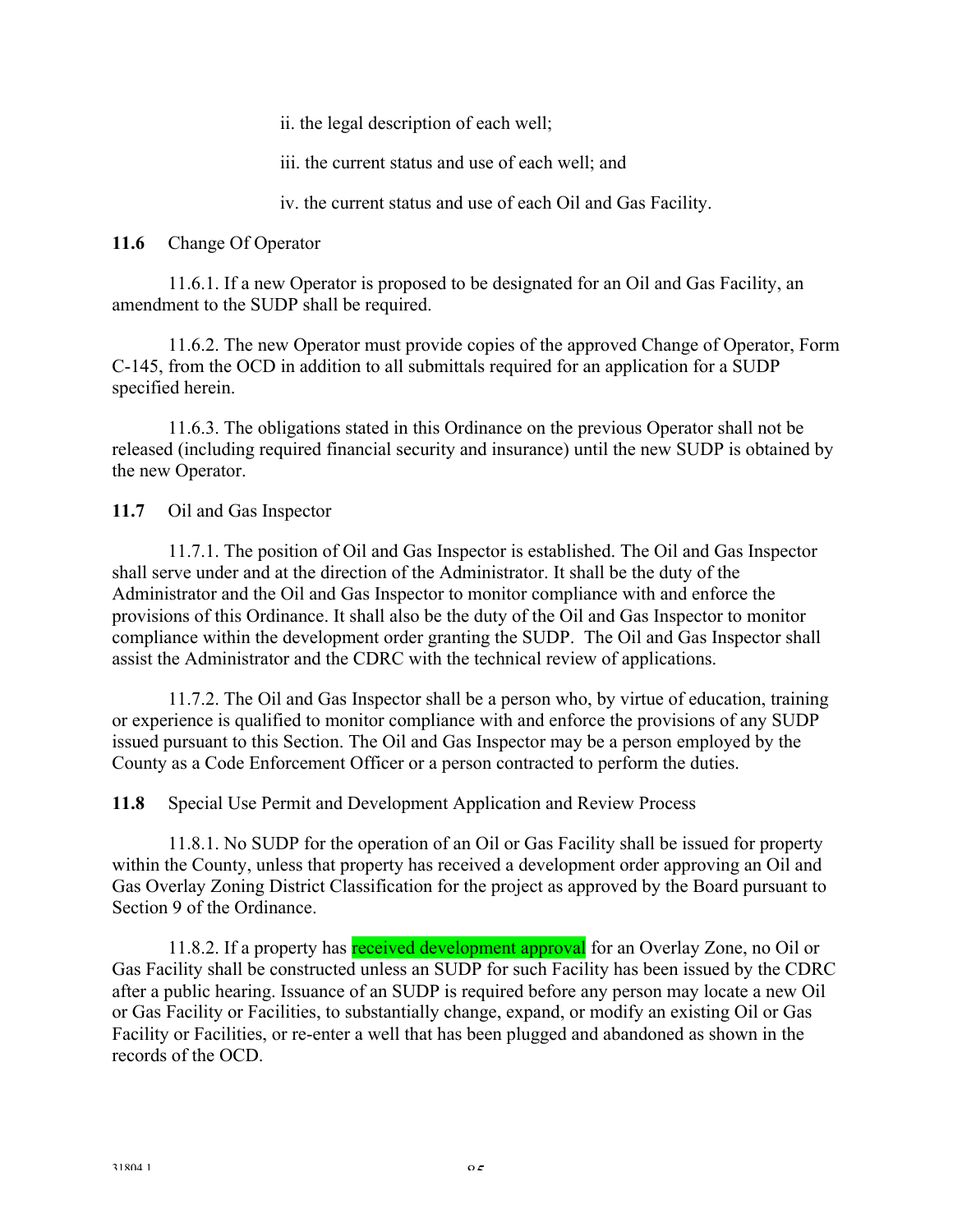11.8.3 An Oil or Gas Facility shall not be permitted within a site listed on the National Register for Historic Places, a site designated in the Galisteo Basin Archaeological Sites Protection Act (as amended), 108 Pub. L. No. 208, 118 Stat. 558 (2004), the Cerrillos Hills Historical Park, or the Ortiz Mountains Educational Preserve. Nothing in this paragraph shall prevent accessing oil and gas that lies beneath these areas through directional drilling or other advanced technologies, consistent with the other provisions of this Ordinance, so long as no Oil and Gas Facilities occupy the surface.

 11.8.4 Applicants shall submit a single SUDP application for each Oil or Gas Facility located within the same physical surface location. Where a facility or facilities are not utilizing the same physical surface location, a separate SUDP application must be filed for each such individual facility.

 11.8.5. An application for an SUDP is required and shall be in writing and signed by a person duly authorized to sign on behalf of the Owner of the mineral estate or the oil and gas lessee. The application shall be filed with the Administrator along with the required submittals set forth in this Ordinance, and the required application fee set forth in Appendix A of this Ordinance. A separate application shall be required for each well and for each Oil and Gas Facility. Applications may be consolidated and processed simultaneously, but each Oil and Gas Facility shall be considered separately.

11.8.6 An Application for an SUDP shall include the following:

 11.8.6.1 The development order of the Board approving the "Oil and Gas Overlay Zoning District classification" establishing where the facility or facilities are to be located; and all documents, reports, plans, assessment reports and development orders in relation to the Overlay Zone proceedings.

 11.8.6.2 Copies of all relevant OCD documents filed in conjunction with the facility or facilities, including, but not limited to the application for a permit to drill (C-101) and the drilling plat (C-102);

 11.8.6.3 The completed Final Environmental Impact Report, Fiscal Impact Assessment, Water Availability Report, Traffic Impact Assessment, Geo-Hydrological Report, Emergency Services Response and Preparedness Plan and Adequate Public Facilities and Services Assessment that served as the basis for the Board's development order on the Oil and Gas Overlay Zone application.

 11.8.6.4 A detailed development plan map with north arrow and appropriate scale for the parcel where the Oil or Gas Facility or Facilities and wells will be sited that shows: the location of the components of the proposed facility or facilities, including, but not limited to, wells, tanks, pipelines, compressors, separators, lights, storage sheds, tank batteries, impoundment facilities, and staging and storage areas; existing improvements; utility easements and rights-of-way, if any; site features, including floodways, streams, floodplains, waterbodies, drainage patterns, aquatic habitat, vegetative and wildlife habitat, historical, cultural and archaeological sites; existing and proposed topography as necessary to portray the direction and slope of the area affected by the Oil or Gas Facility or Facilities; boundaries of the lease; and compliance with all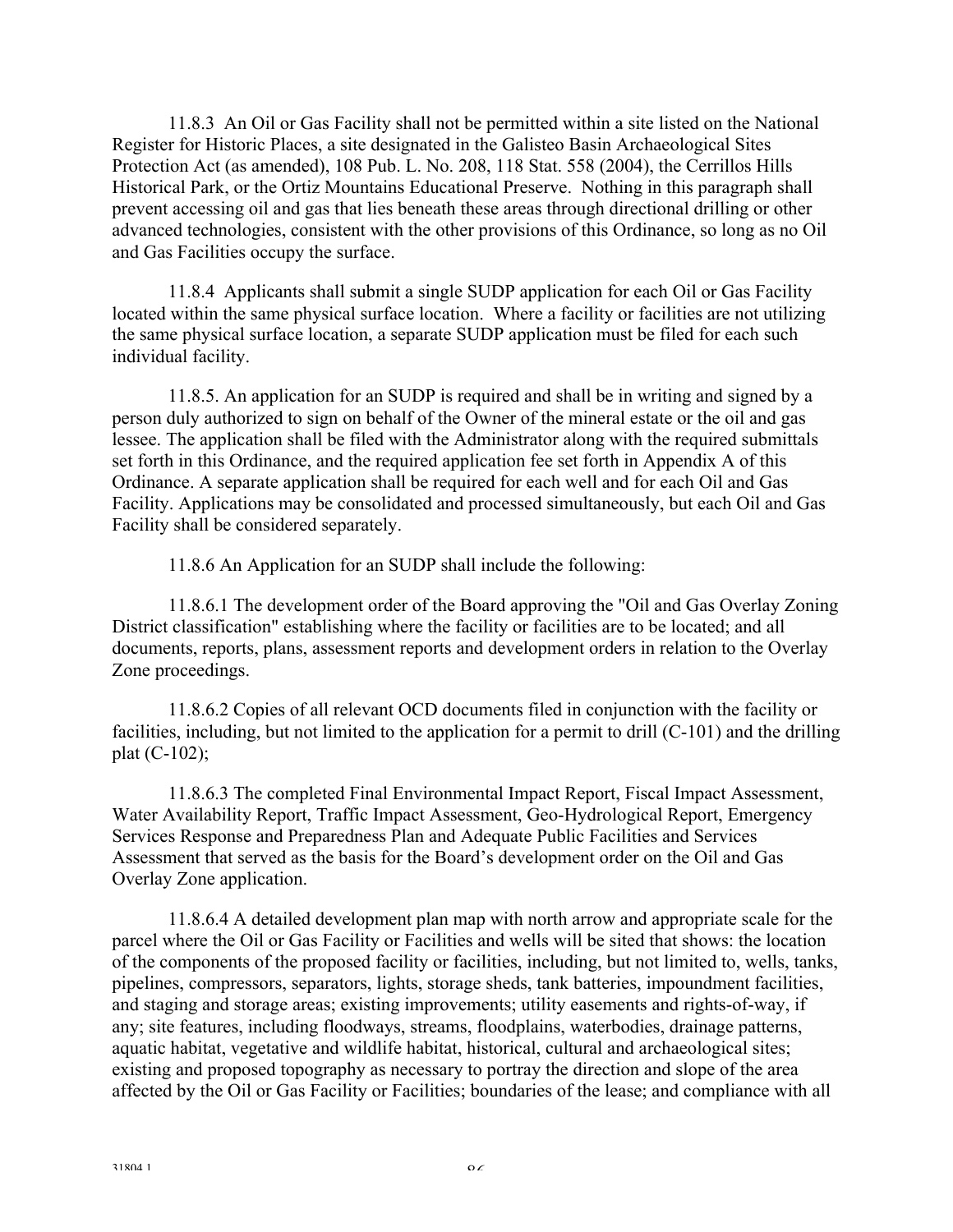setback requirements set forth in the Board's development order on the Overlay Zone application.

 11.8.6.5 Adequate evidence of satisfaction of the financial assurance and comprehensive general liability insurance requirements.

 11.8.6.6 A detailed reclamation plan, including a re-vegetation plan, that will return the area disturbed by the Oil or Gas Facility or Facilities to its natural condition. The plan must include a provision requiring monitoring on at least an annual basis for a period of ten (10) years. The reclamation plan shall be consistent with requirements imposed by the OCD.

 11.8.6.7 If a Change of Operator is desired, a description of the new Operator's organizational structure, including a description of any wholly owned subsidiaries or parent companies and the relationship of the Operator to those subsidiary or parent companies in the same ownership.

 11.8.6.8 If a Change of Operator is desired, a complete list of Oil and Gas Facilities owned or operated in the State of New Mexico, including facilities owned or operated by a parent or subsidiary identified in the previous paragraph; and a list of all oil and gas facilities in which the applicant has had a permit suspended or revoked or paid an administrative fine for violations of law.

11.8.6.9. If a Change of Operator is requested and, approved by the CDRC as an Amendment to the SUDP, a letter of indemnity from a parent or subsidiary corporation with the County identified as a third-party beneficiary shall be provided.

 11.8.6.10 If a Change of Operator is requested as an Amendment to the SUDP, a list of Oil and Gas Facilities owned or operated by the Applicant that are not in compliance with regulatory approvals in the relevant jurisdiction. For each such facility listed, provide details concerning the compliance issues experienced;

 11.8.6.11 If a new well or a workover of an existing well is proposed, a drilling or workover plan shall be submitted, including the amount, weight and size of conductor pipe, surface pipe and production pipe, and the procedures proposed for cementing each;

 11.8.6.12 If plugging and abandonment is proposed, a plugging and abandonment plan shall be submitted that details the proposed operations and is otherwise consistent with requirements imposed by the OCD;

 11.8.6.13 The name and address of the person upon whom service of process or legal notice may be made on the Applicant within this State; and

 11.8.6.14 A nonresident Applicant shall provide copies of documents establishing the Applicant's right to do business in the State of New Mexico from the Public Regulation Commission and shall designate a person within the State authorized to receive all notices and service of process;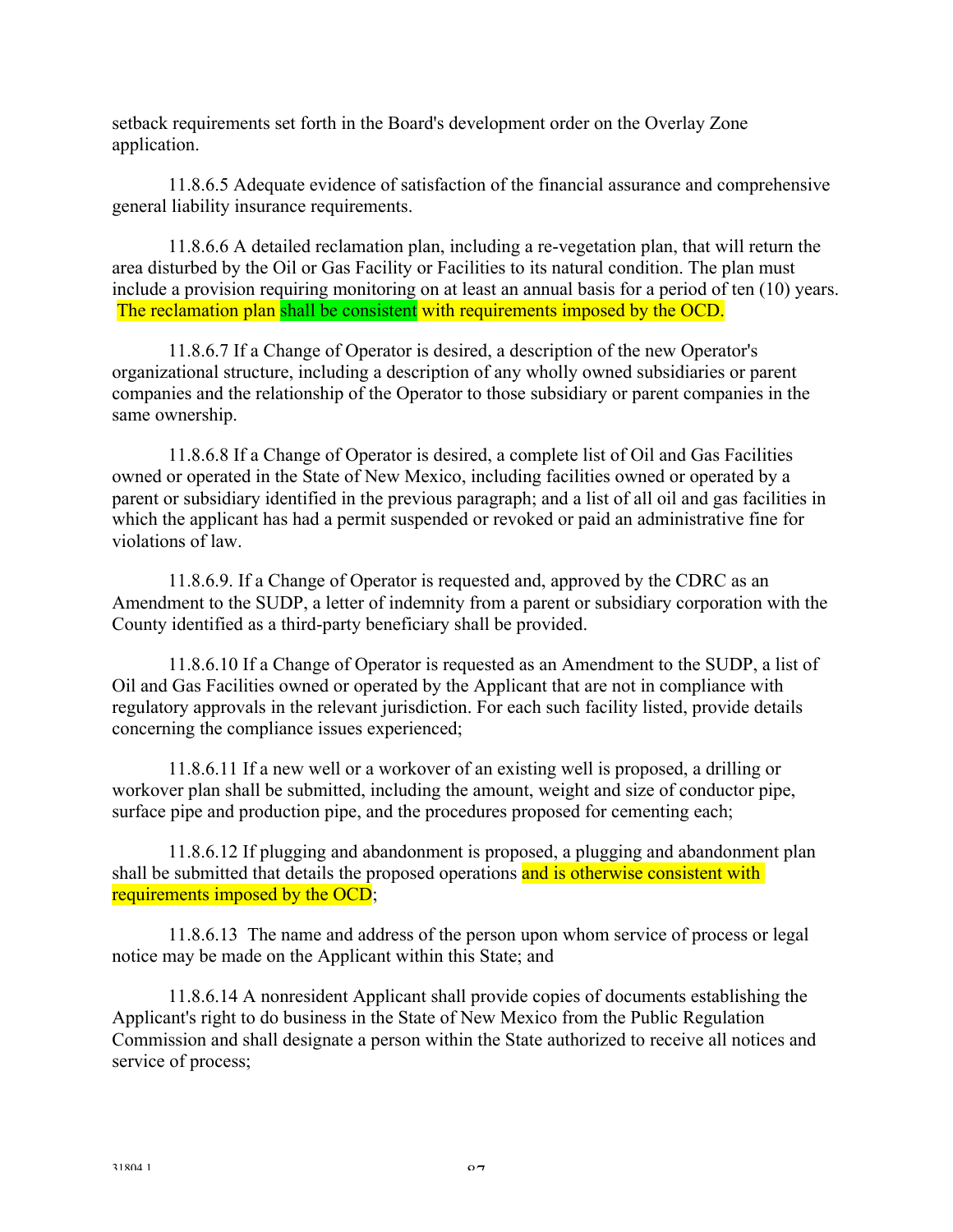11.8.6.15 Where the Application is one for the re-entry of an abandoned well, said application shall contain all the information required by this Section, and shall also provide all of the following information:

- (a) a statement of:
	- i. the condition of the abandoned well at the time the application is filed;
	- ii. the depth to which it is proposed such well shall be deepened; and
	- iii. the casing program to be used in connection with the proposed deepening.
- (b) a statement of the tests which will be run on the casing strings to show that the casing strings meet the same requirements for an original well. Include any proposed remedial cementing.

#### **11.9** Notice

The same Notice shall be provided by the Applicant required for the Application for the Oil and Gas Overlay Zoning District Classification, as specified in Section 9.8 of the Ordinance.

#### **11.10** Application Fee

Each Application for approval of an SUDP shall be accompanied by a nonrefundable application fee in the amount set forth in Appendix A. The application fee shall be paid by cashier's check, wire transfer or certified funds.

#### **11.11** Referrals

 11.11.1 The Administrator shall refer an Application for approval of an SUDP to other government agencies, cities, or entities having a statutory interest in the matter, or otherwise affected by the Application, for review and comment, including but not limited to, specifically, the New Mexico Oil Conservation Division, the New Mexico Taxation and Revenue Department, the New Mexico Environment Department, the New Mexico State Engineer, and the New Mexico State Land Office and the City of Santa Fe.

 11.11.2 The County may, in its discretion and at the expense of the Applicant, hire experts to review the Application and submittals or to evaluate specific technical issues, or require the Applicant to retain experts to provide analysis and studies of relevant issues to support the Application.

 11.11.3 When an Application is scheduled for public hearing, the Administrator shall provide any comments received by other government agencies at the public hearing held on the Application.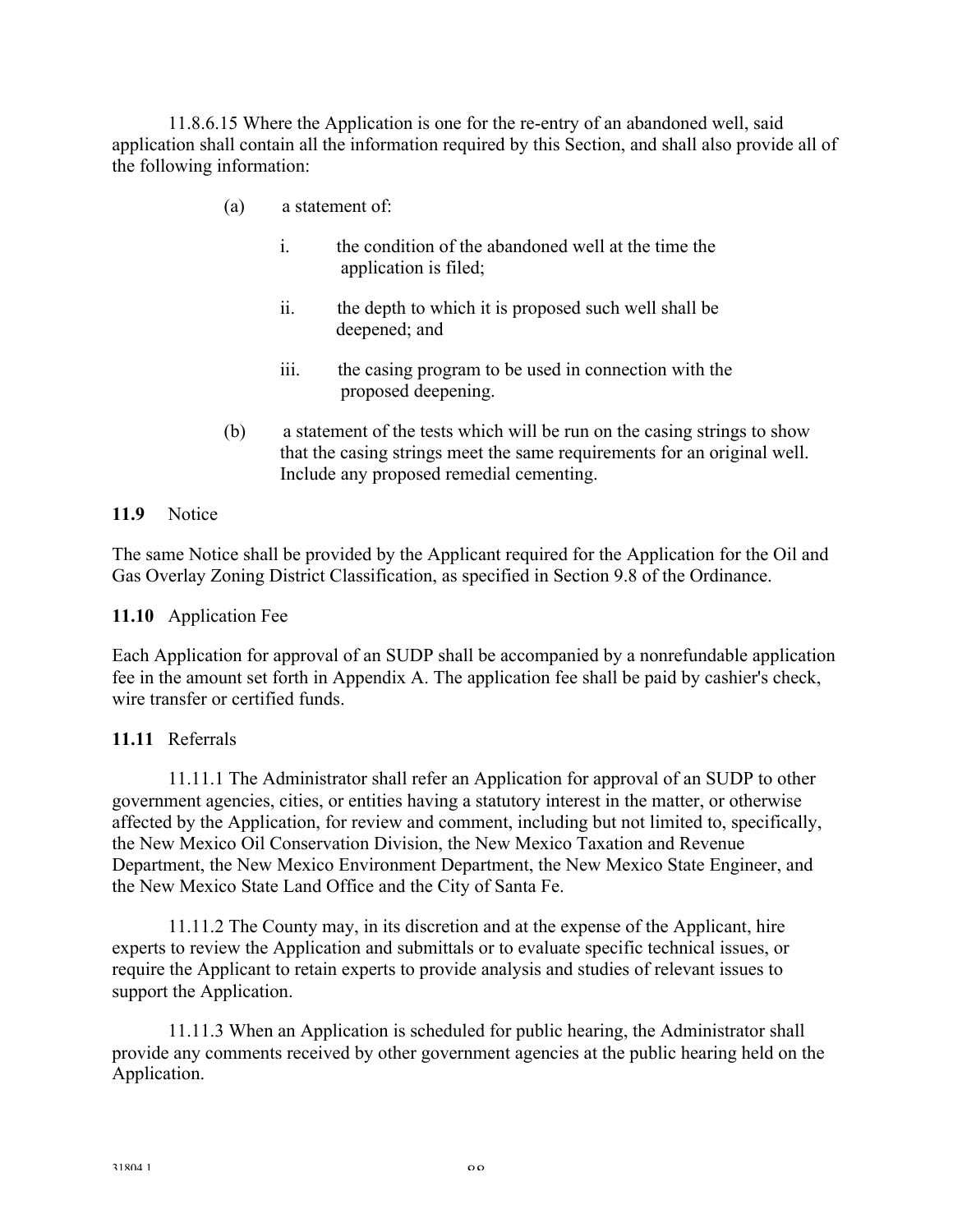#### **11.12** Completeness

The Administrator shall notify the Applicant concerning the completeness of the Application within thirty (30) days of receipt. No Application shall be processed by the CDRC until it has been deemed to be complete by the Administrator.

#### **11.13** Hearing

The CDRC shall set a public hearing for the Application after the Administrator's determination that the Application is complete.

#### **11.14** Review Criteria

Each Application for approval of an SUDP shall be reviewed by the CDRC

 11.14.1 for consistency with the General Plan Oil and Gas Element, any applicable Area Plan including but not limited to a Galisteo Area Plan, and with the development order issued by the Board on the Overlay Zone Application.

 11.14.2 to determine whether the proposed Oil or Gas Facility or Facilities meet or exceed the performance standards as set forth in Section 11.17-18;

 11.14.3 to determine whether the proposed location is compatible with adjoining uses given the size, design and operational characteristics of the proposed Oil or Gas Facility or Facilities, and whether the Facility or Facilities can be made compatible with the surrounding area by using reasonable efforts to mitigate the possible adverse consequences of operation of the Oil or Gas Facility or Facilities. Factors to be considered include impacts on property values, public safety, impacts on cultural, historical and archeological resources, emergency service response, wildlife and vegetation resources, noise, impacts on roads and highways, vibration, odor, glare, fire protection, access, visual impacts, and impacts upon air and water quality and quantity, the past performance of the Operator's past compliance (or lack thereof) with federal, state and local laws pertaining to oil and gas exploration and production activities

 11.14.4 to determine whether the proposed Facility or Facilities will be detrimental to the safety, health, prosperity, order, comfort and convenience of the County pursuant to NMSA 1978, § 4-37-1.

 11.14.5 to the extent consistent with the other Review Criteria, to locate the Facility or Facilities within the area determined by the OCD for such Facility or Facilities.

 11.14.6 to determine if the proposed location is in a geologic hazard area or an area with slopes equal to or exceeding eleven (11 %) percent.

11.14.7 to determine whether the requirements for co-location and directional drilling have been met, and to determine whether the surface area occupied by the project is less than or equal to acreages permitted under this Ordinance.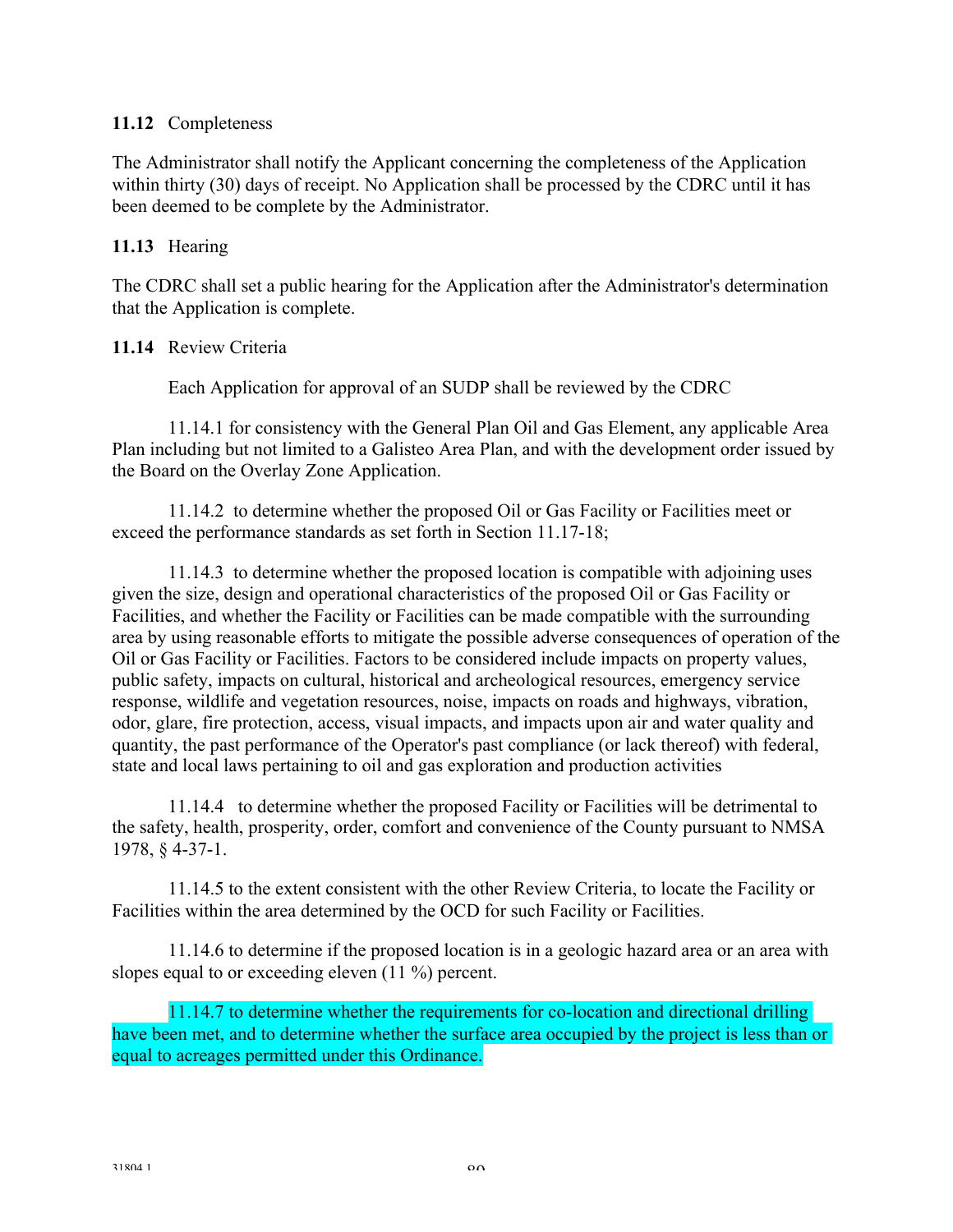11.14.8 to determine whether the Operator has violated any federal, state, and local laws regulating or pertaining to oil and gas exploration and production either in the United States or elsewhere. Relevant considerations include whether the Operator has experienced spills or leaks, water contamination (whether surface or subsurface), other environmental problems; the Operator or Owner's prior reclamation activities; whether the Operator has damaged fauna, flora, historical, cultural or archaeological resources, streams, wetlands, floodway, and floodplains, hillsides, and adjacent properties in previous operations; as well as any measures taken by the Operator to alleviate any such problems.

 11.14.9 Whether the proposed Oil or Gas Facility will have an adverse effect or impact on any fiscal, economic· or environmental factors, including County services including budgets, housing, water supplies, transportation systems, utilities, health care, law enforcement and fire protection, emergency response, and whether the proposed facility will be detrimental to the public health, and safety.

## **11.15** CDRC Development Order

The CDRC shall render a decision on the SUDP Application within 90 days of the Administrator's certification that the Application is complete. The CDRC may approve, conditionally approve, or deny the SUDP Application and shall issue a written development order with findings of fact and conclusions of law.

#### **11.16** Additional Permits

 11.16.1 Once an SUDP has been issued for an Oil or Gas Facility or Facilities, the Applicant shall apply for all required grading and building permits and obtain a Certificate of Completion before any drilling, operation, production, workover, maintenance, repair and testing and all other usual and customary activities associated with the exploration for, and the development, operation and production of oil and/or gas shall commence within the scope of the terms of the SUDP development order.

 11.16.2 If construction has not commenced on any Oil or Gas Facility or Facilities authorized by the terms of the SUDP within 18 months of its issuance, the SUDP shall expire and the Applicant shall be required to file a new Application for an SUDP before taking steps leading to the construction of an Oil or Gas Facility or Facilities.

## **11.17** Bonds and Insurance

## 11.17.1 Financial Assurance

 11.17.1.1 An Applicant seeking an SUDP for an Oil or Gas Facility shall furnish financial assurances acceptable to the County.

 11.17.1.2 Acceptable financial assurances may include: a. A bond in the principal sum of such amount as may be determined by the Board, but not less than Fifty Thousand Dollars (\$50,000), in an amount representing the actual cost to remediate the site of the Oil or Gas Facility after abandonment less the amount of any agreement entered into by and between the Operator and a surface owner pursuant to the Surface Owners' Protection Act. A bond shall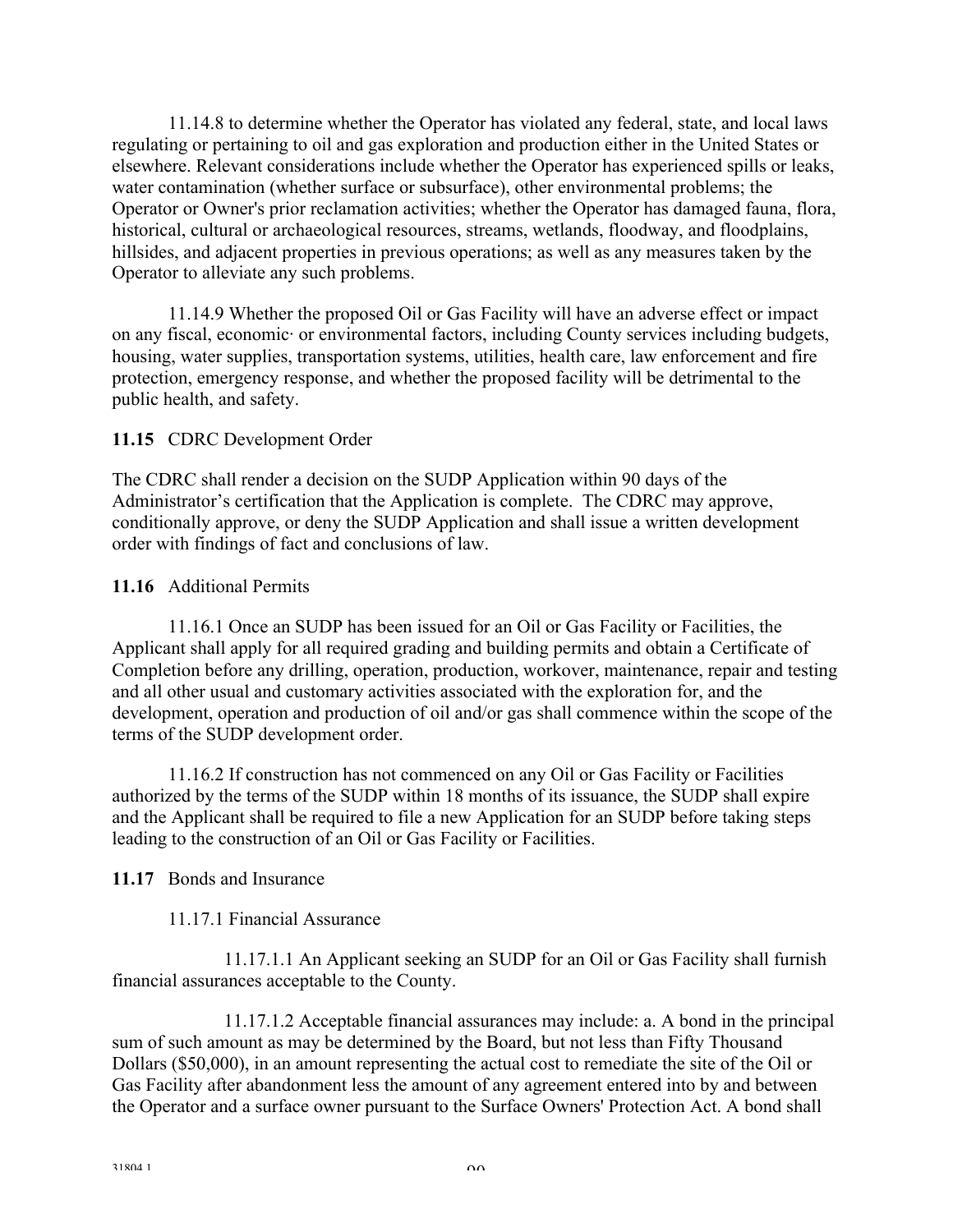be executed by a reliable insurance company authorized to do business in the State of New Mexico, as surety, and the Applicant as principal, running to the County for the benefit of the County and all persons concerned, under the condition that the Operator shall comply with the terms and conditions of this Section 9 in the drilling and operation of the well; b. An irrevocable letter of credit issued by a federally-insured financial institution located within the State of New Mexico, backed by cash on deposit at the institution representing the full value of the amount of the letter of credit. The amount shall be set as may be determined by the Board, but in no event shall be for a sum less than Fifty Thousand Dollars (\$50,000). A letter of credit shall be for a term of not less than five (5) years, and shall be automatically renewed on like terms unless the issuer notifies the County in writing of non-renewal at least thirty (30) days prior to the end of the five (5) year period.

 11.17.1.3 All financial assurances pursuant to this Section shall become effective on or before the date that documentation of such financial assurance is filed with the County.

 11.17.1.4 The County shall release the financial assurance deposited pursuant to this Section upon written request of the Operator if the well has been plugged and abandoned and the location restored and/or remediated pursuant to this Ordinance, if the relevant Oil or Gas Facility has ceased operation and has been similarly restored and/or remediated pursuant to this Ordinance, or if a Change of Operator has been approved pursuant to this Article and anew SUDP development order has been granted.

## 11.17.2 Comprehensive General Liability Insurance

In addition to the required financial assurance, the Operator shall submit with the Application a policy or policies of commercial general liability insurance, including contractual liability, covering bodily injuries and property damage that names the Operator as the insured and the County as an additional insured, issued by an insurance company licensed to do business in the State of New Mexico. The insurance policy must be in a form acceptable to the County and shall further provide a limit of liability of not less than Ten Million Dollars (\$ 10,000,000) per occurrence. Said policy or policies shall provide that they may not be cancelled without written notice to the County of at least thirty (30) days prior to the effective date of such cancellation.

11.17.3 Pollution Liability Insurance

The Operator shall submit with the Application a pollution insurance policy or policies that provide standard pollution liability insurance with a coverage of not less than \$ 10,000,000 per occurrence, issued by an insurance company authorized to do business in the State, and that names the Operator as insured. Such insurance policy shall be maintained in full force and effect from the date an Application is submitted and continuing in force until the well is plugged and abandoned in accordance with the applicable State statutes, OCD regulations and this Ordinance. A separate policy is not required if pollution coverage is included as a part of the comprehensive general liability insurance policy required by Section 11.17.2. The insurance policy or policies shall provide that they may not be cancelled without written notice to the County at least thirty (30) days prior to the effective date of such cancellation.

## 11.17.4 Self Insurance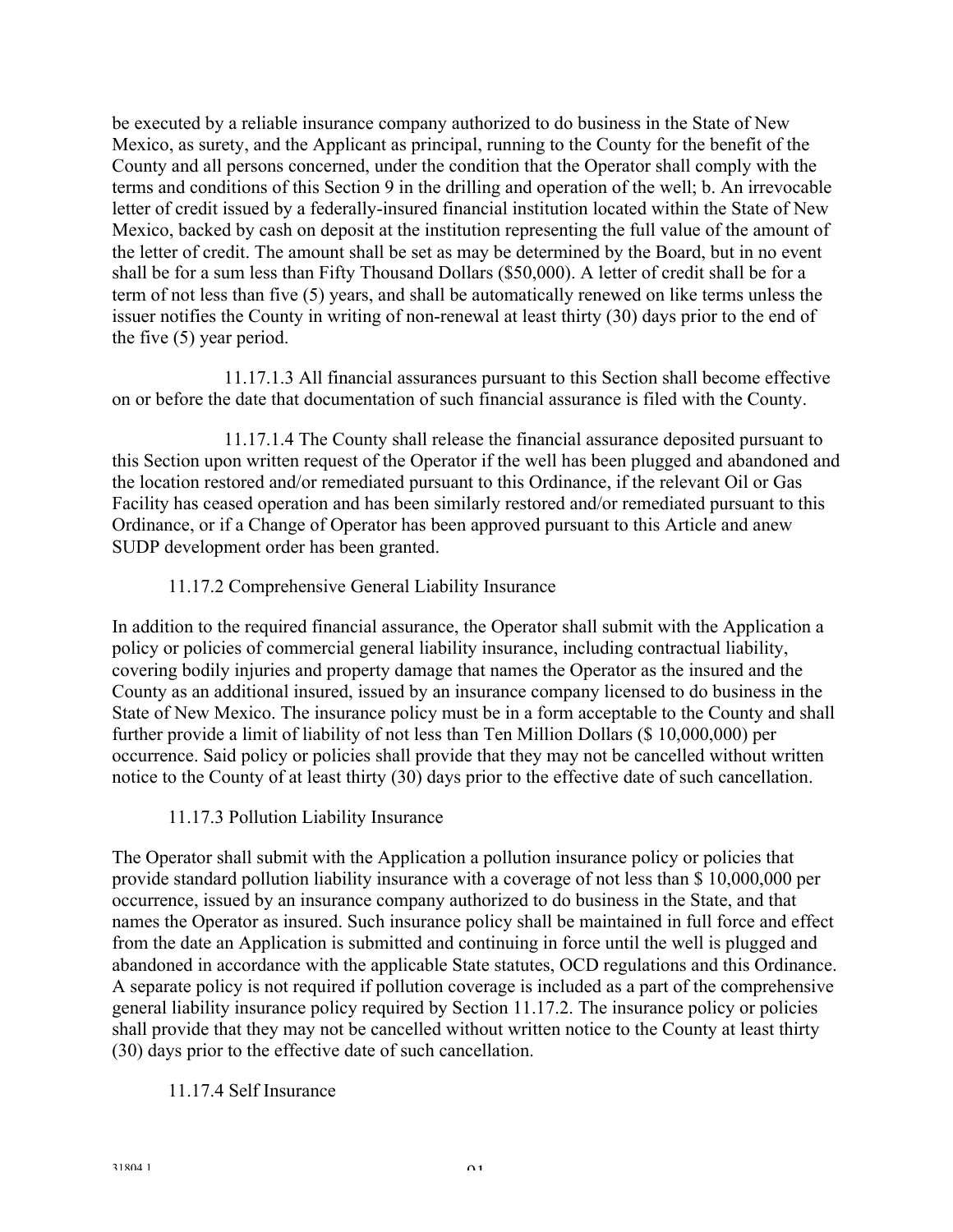An Operator offering a plan of self- insurance may provide a certificate of insurance as required by this section issued pursuant to such plan provided that such plan has been approved by the Public Regulation Commission of the State of New Mexico and the County's Risk Manager.

**11.18** Standards For Oil and Gas Facilities

 11.18.1 *General*. All drilling and other operations conducted at an Oil or Gas Facility or construction of buildings or other structures shall strictly follow the requirements of this Ordinance and the Code and shall be conducted at all times in accordance with the practices of a Reasonable and Prudent Operator.

## 11.18.2 Emergency Preparedness Plan

 11.18.2.1 Each operator of an Oil or Gas Facility is required to provide an updated Emergency Response and Preparedness Plan complying with the Application for the SUDP with the conditions and terms of the development order and development agreement granting approval of the Application for the Oil and Gas Overlay Zoning District Classification. The plan shall be filed with the Fire Chief and the Administrator and shall be updated annually or more frequently if conditions change.

11.18.2.2 The updated Emergency Response and Preparedness Plan shall consist of the following, at a minimum:

- (a) Name, address and phone number, including a 24-hour emergency number of at least two persons responsible for emergency field operations;
- (b) A facilities map showing the name, location and description of all Oil or Gas Facilities, including the size and type of all pipelines. Once as built drawings are available, they shall be provided if they deviate from the plans previously submitted. "The map shall be prepared either manually on U.S.G.8. 7.5 Minute Series maps (one inch = 2,000 feet), or digitally on the county geographic information system parcel maps. The as-built facilities map shall be held confidentially by the County's Fire Chief, and shall only be disclosed in the event of an emergency;
- (c) Copies of the Material Safety Data Sheet (MSDS) for each chemical or substance present at the Oil and Gas Facility;
- (d) A written response plan for the potential emergencies that may be associated with the operation of the facilities. This may include any or all of the following: explosions, fires, gas or water pipeline leaks or ruptures, hydrogen sulfide or other toxic gas emissions, or hazardous material vehicle accidents or spills; and
- (e) Project specific emergency preparedness plans are required for any project that involves drilling or penetrating through known zones of hydrogen sulfite gas; as determined by the County. This plan shall be coordinated with and approved by the County prior to beginning field operations.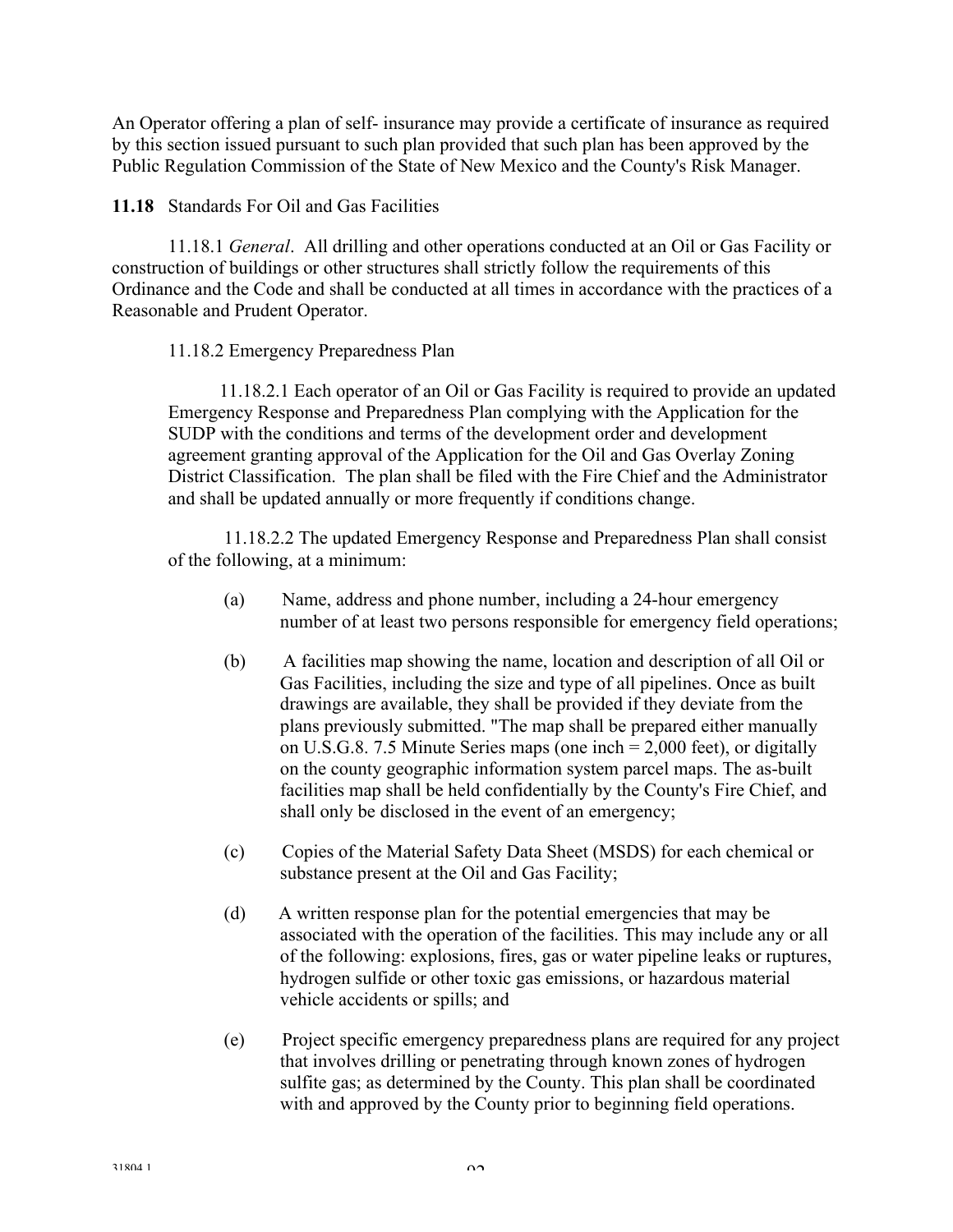#### 11.18.3 Fire Prevention

11.18.3.1 Each Oil or Gas Facility shall comply with all fire prevention requirements set forth in the Code and all other applicable County ordinances relating to fire prevention, including the County Fire Code and the Urban-Wildland Interface Code. Firefighting apparatus and supplies, as approved by the Fire Chief, and required by any applicable federal, state, or County law shall be provided by the Operator at the Operator's cost, and shall be maintained on the drilling site at all times during drilling and production operations which shall be in addition to all fire facilities operated by full time professional fire fighters as required in the Adequate Public Facilities and Services Assessment. The Operator shall be responsible for the maintenance of such equipment. The Operator shall place a sign in a conspicuous site at each well location or site to identify the Well with its name or number and the telephone numbers of the persons named in the Emergency Response and Preparedness Plan as being responsible for the site.

11.18.3.2 Required Fire Prevention Equipment

11.18.3.2.1. In addition to the requirements related to Adequate Fire Protection Facilities and Services, each Oil or Gas Facility shall maintain adequate fire fighting apparatus, equipment and supplies at the site of the facility at all times during drilling and production operations, including, but not limited to, all of the following:

 (a) During drilling operations, a minimum of four portable fire extinguishers, the size, rating, distribution and maintenance of which shall be in accordance with National Fire Protection Association (NFPA) Standard No. 10 ("Portable Fire Extinguishers) and NFPA Standard No. 30 ("Flammable Liquids Code");

 (b) Where flammable vapors may be present, precautions shall be taken to prevent ignition by eliminating or controlling sources of ignition. Sources of ignition may include open flames, lightning, smoking, cutting and welding, hot surfaces, frictional heat, sparks (static, electrical and mechanical), spontaneous ignition, chemical and physical-chemical reactions and radiant heat. NFPA Standard No. 77 ("Recommended Practice on Static Electricity") and NFPA No. 78 ("Lightning Protection Code") shall be adhered to;

11.18.3.2.2 All hazardous materials and/or special hazards at the facility shall be protected as set forth in applicable NFPA standards;

11.18.3 .2.3 Lightning protection equipment shall be provided at each facility containing crude or water storage tanks. The lightning protection equipment shall be in accordance with recommendations of the NFPA;

 11.18.3.2.4 Crude oil and water tanks shall be installed with a vent system approved by the OCD and the Oil and Gas Inspector. A flame arrestor approved by the Oil and Gas Inspector shall be installed on the vent line;

 11.18.3.2.5 Copies of the Material Safety Data Sheet (MSDS) for each chemical or substance present at the Oil or Gas Facility shall be posted in a conspicuous place at the Facility.

11.18.4 Hazard Identification and Label Protection: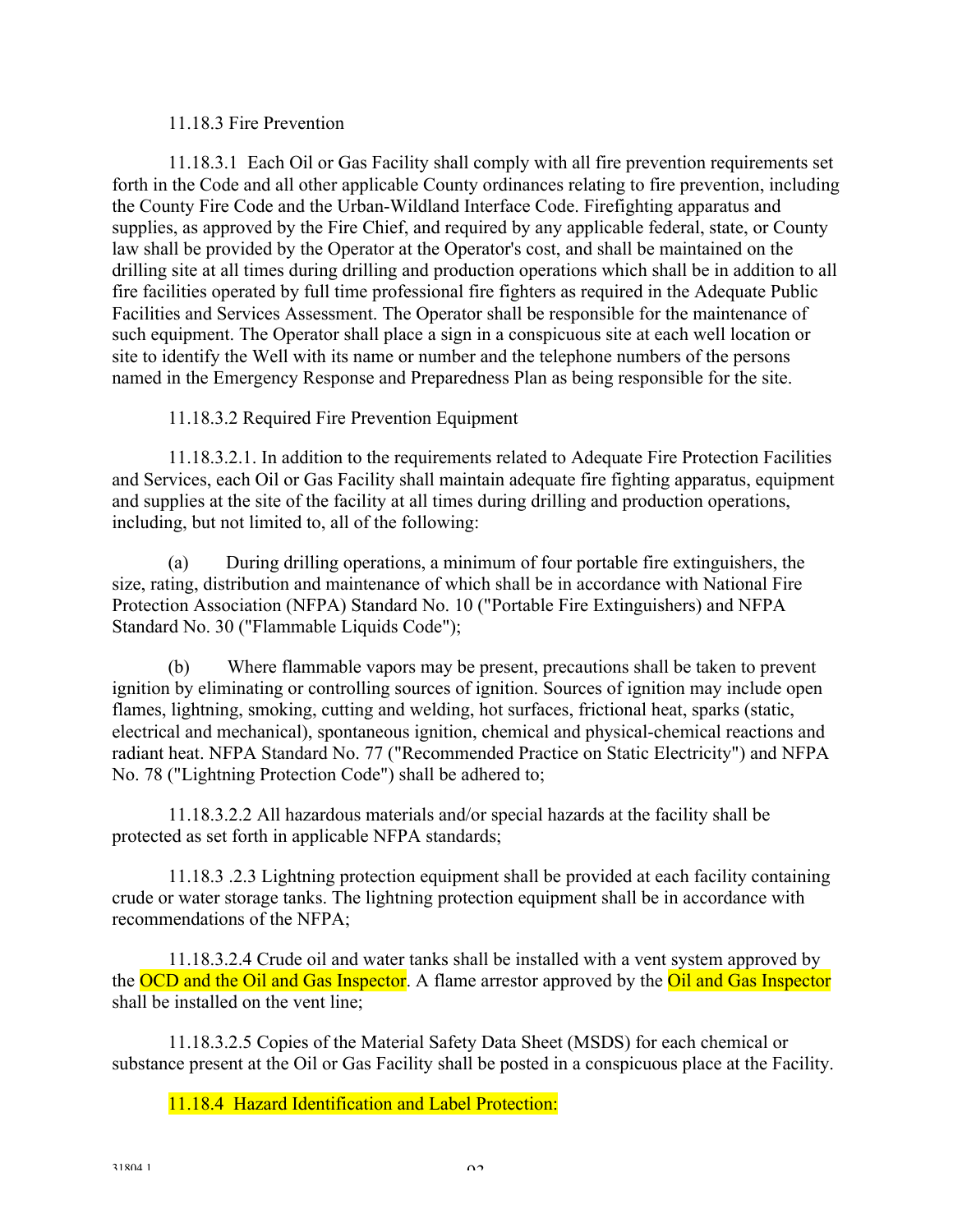11.18.4.1 Safety paint shall be used to highlight and mitigate potential hazards of the Oil and Gas Facility such as tripping hazards or protruding mechanical edges that could harm an employee or the public.

 11.18.4.2 Hazard labels shall be protected from weathering and maintained in a manner so that they will at all times be legible and eye-catching to employees and the public.

11.18.5 On-site security:

11.18.5.1 When traffic or safety is a concern, on-site security must be provided during active drilling phases.

**11.19** Appearance and Maintenance of the Site

 11.19.1 The premises upon which an Oil or Gas Facility is located shall be kept in a clean and orderly condition at all times.

 11.19.2 After a well has been completed or plugged and abandoned, the Operator shall clean the premises, complete restoration activities, remove equipment no longer being used and repair all damages to the premises:

 11.19.3 No mud, wastewater, oil, slush or other waste shall be permitted to flow off of the drill site.

 11.19.4 Suitable and adequate toilet facilities shall be made available and kept in a clean and sanitary condition during drilling operations.

 11.19.5 The premises on which the drill site is located shall at all times be kept free of debris, pools of water or other liquids, contaminated soil, weeds, brush, trash or other waste material.

11.19.6 An Oil or Gas Facility shall not be used for the storage of pipe or other equipment or materials except during the drilling or servicing of wells.

11.19.7 All above-ground production equipment shall be painted a uniform flat tan color.

 11.19.8 All topsoil removed from the surface and retained on the site shall be carefully removed and stockpiled in a manner to prevent erosion and to facilitate its reapplication to the disturbed areas during site reclamation.

 11.19.9 An Oil or Gas Facility shall not cause significant erosion or sedimentation. When possible, vegetative buffers, swales, berms or waterbars should be used to divert stormwater away from the drill site. Sediment fences or temporary retention ponds shall also be used when possible to trap drill site runoff and sediments.

**11.20** Storage Tanks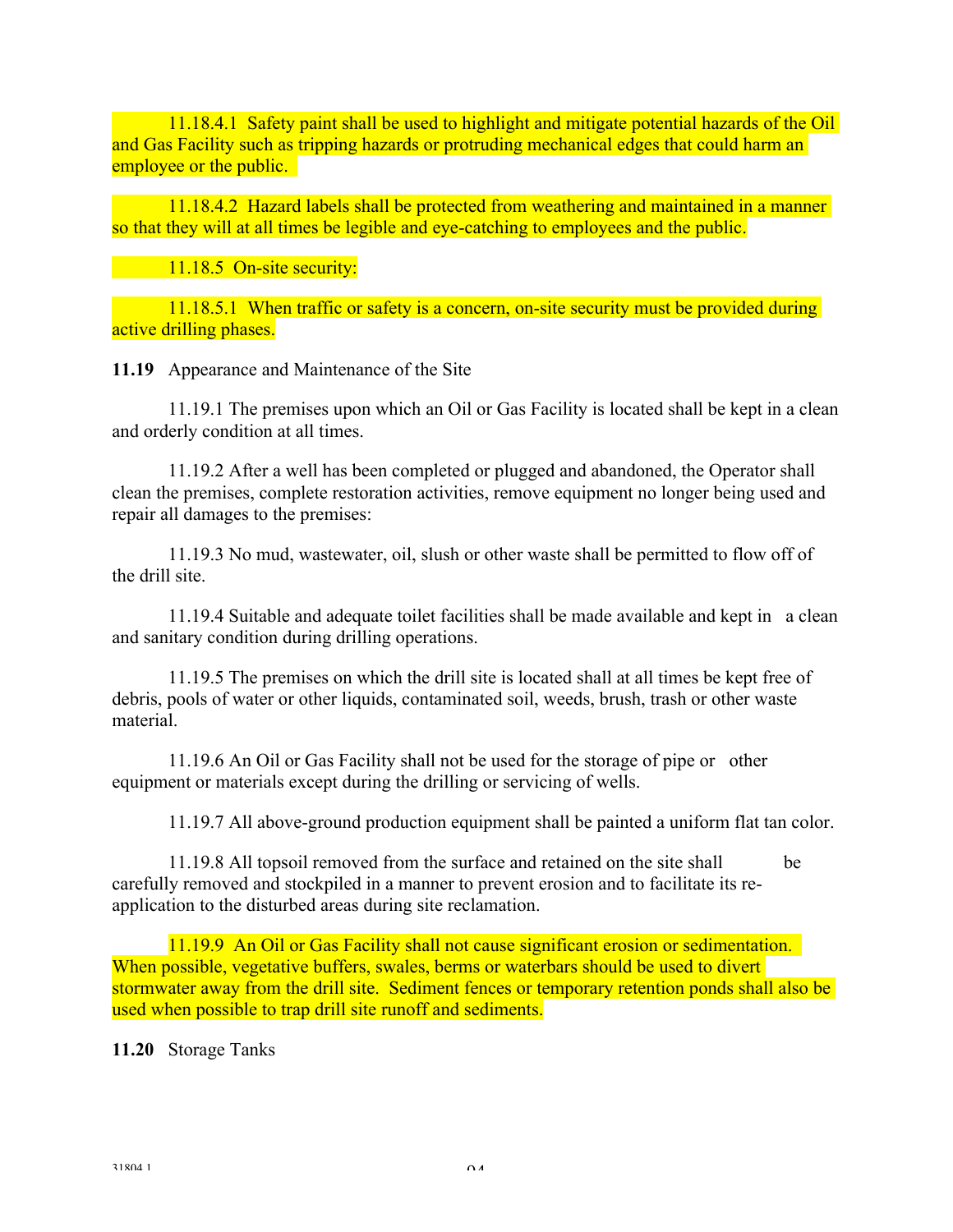Except as otherwise mandated by the OCD, tanks used for the storage of condensate, crude oil, or other liquid hydrocarbons produced by and/or used in conjunction with any Oil or Gas Facility shall conform to the American Petroleum Institute (A.P.I.) standards for such tanks. All storage tanks shall be equipped with a secondary containment system including lining with an impervious material in order to protect against leaks and spills. Each storage tank shall be equipped with a level-control device that will automatically activate a valve to close the well in the event of excess liquid accumulation in the tank.

## **11.21** Closed Loop Systems

As defined in Section 7, each site where there is a producing oil or gas well shall have a fluidcontainment system using a series of enclosed above ground tanks. Only Closed Loop Systems that meet or exceed the requirements of NMAC, 15.1-21, shall be used during the drilling or Completion of any Well. Open pits and reserve pits are prohibited under all circumstances.

## **11.22** Water Quality Protection Program

 11.22.1 The Operator shall complete a baseline water quality testing program prior to constructing and Oil or Gas Facility. At least three monitoring wells shall be constructed according to guidelines prepared by the County Hydrologist. The location of the monitoring wells shall be specified by the County Hydrologist. However, at least one of the wells shall be at the Oil or Gas Facility or, if directional drilling or horizontal drilling is utilized, at least one monitoring well shall be located at the surface location corresponding to the bottomhole location. A down gradient well or wells shall be provided. If permission to utilize property for purposes of locating a monitoring well is not provided, the Operator may use County rights-ofway or property as sites for monitoring wells. Water samples from all water wells and surface water sources within a three mile radius of the proposed Well site shall be taken and the parameters tested to establish the baseline water quality in the area. All samples shall be split with the County to enable the County to conduct independent testing. The parameters to be tested shall be specified by the Administrator and the County Hydrologist.

11.22.2 In the event a property owner refuses access to a well for purposes of locating a monitoring well, an affidavit from the Operator shall be provided that summarizes efforts to obtain water samples from the location and the obstacles encountered. If possible, the Operator shall secure the signature of the property owner confirming that property owner's decision. If access is refused as described, the Operator shall be required to drill monitoring wells in alternative locations to provide the baseline data and monitoring required by this Ordinance.

 11.22.3 At least annually thereafter, the Operator shall repeat its testing of surface and subsurface water resources to determine whether fresh waters have been degraded or polluted as a result of the operation of the Oil or Gas Facility, as compared to the baseline established during initial testing. Such results shall be provided to the Administrator.

 11.22.4 The Administrator shall have the authority to require the construction of supplemental monitoring water wells in the event degradation or pollution is suspected to physically document any degradation or pollution of an aquifer or any other fresh water bearing formation. Such construction and monitoring shall be at the expense of the Operator.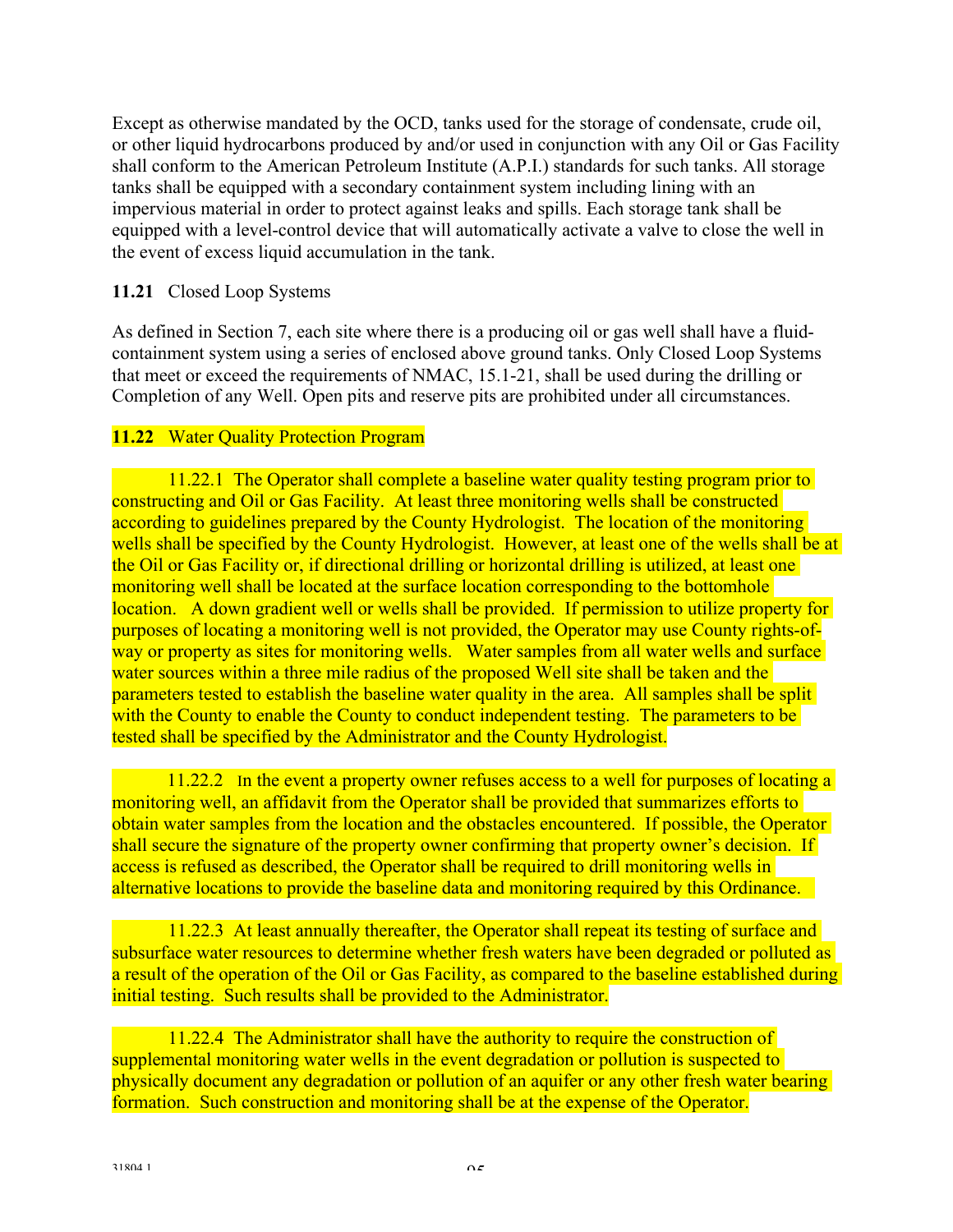11.22.5 In the event degradation or Pollution of surface or subsurface waters, the Operator shall immediately abate the degradation or Pollution, at its own expense, and cooperate and follow the directives of County, State and federal officials having jurisdiction over the incident.

#### **11.23** Noise

 11.23.1 All construction, maintenance and operations of any Oil or Gas Facility shall be conducted in a manner to minimize the noise created to the greatest extent possible.

 11.23.2 The exhaust from all engines, motors, coolers and other mechanized equipment, including compressor station fans, shall be vented in a direction away from the closest existing building units or platted subdivision lots.

 11.23.3 Production equipment shall be powered by electric motors if located within 1,320 feet of distribution voltage capable of powering production equipment. Production equipment may be powered by engines prior to the time that the Facility has access to electric power but subject to the restrictions contained in this Subsection.

 11.23.4 Drilling and production operations shall not create a sound level greater than 75 dB(a) when measured at a distance of three hundred (300) feet from the source of the sound. When an inhabited building is within 500 feet of the Facility, drilling and production operations shall not create a sound level greater than 70 dB(a) when measured at a distance of three hundred (300) feet from the source of the sound. A lower sound level shall be required where the Environmental Impact Report determines that the sound levels for a specific site requires further mitigation.

## **11.24** Light

 11.24.1 All Oil or Gas Facilities shall comply with the Code and the Night Sky Protection Act, NMSA 1978, Sections 74-12-1 et seq. (1999)(as amended) at all times, except as provided for in this Section. All lighting shall be limited to the minimum required to meet security and safety standards consistent with the practices of a reasonable and prudent operator.

 11.24.2 The Operator shall log all lighting levels and shall provide night ambient light levels prior to commencing work on the Oil or Gas Facility. Levels shall be provided during the development and operation of the Oil or Gas Facility on a daily basis.

 11.24.3 Lights shall be shut off on a drilling rig when not drilling or performing other operational, maintenance or repair functions related to the drilling rig. Lights required by the Federal Aviation Administration that are needed to alert aircraft of the rig shall not be subject to this requirement.

11.24.4 Lighting that does not comply with the Code shall not be permitted.

#### **11.25** Fracturing and Acidizing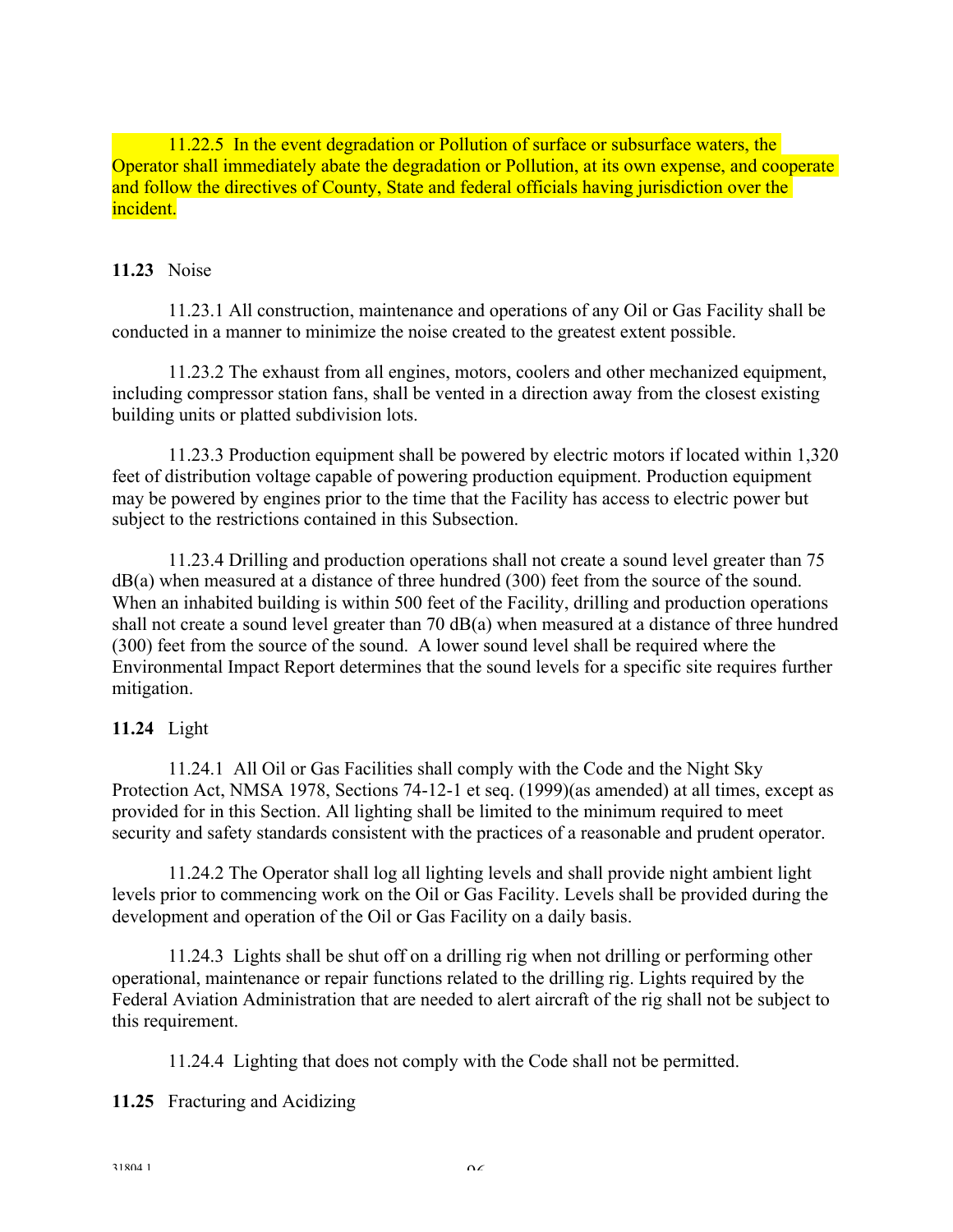11.25.1 Fracturing and acidizing of any well shall be performed in strict compliance with applicable OCD rules and the practices of a reasonable and prudent operator. Fracturing pressures shall be controlled to limit the extent to which fractures escape the zone being fractured. Fracturing operations may be monitored by the Oil and Gas Inspector to ensure compliance with these standards.

 11.25.2 All oil or gas operations, including fracturing and drilling for exploratory wells, shall be conducted only during the hours of 8:00AM to 5:00PM. Upon an Applicant's request, fracturing and exploratory well drilling may be permitted outside these hours if approved by the CDRC on a case-by-case basis. The CDRC shall take into account whether the specific land use or environmental conditions warrant such an allowance. An extended hour application shall not be granted if there are residences within — mile of the drill site. If approved for extended exploratory drilling or fracturing hours, Applicants shall at all times abide by all performance standards established in this Ordinance.

 11.25.3 Fracturing operations shall not create a sound level of greater than 80 dB(a) when measured at a distance of three hundred (300) feet from the source of the sound.

 11.25.4 Fracturing operations shall only use fresh water as the fluid component of the fracturing material. Water and sand used in fracturing operations shall not contain dissolved hydrocarbons or other toxic contaminants. The use of synthetic fracturing fluids is prohibited. Fracturing with brine is prohibited. Fresh water that meets or exceeds drinking water standards shall be used and such water shall be obtained from the County or a municipal system that supplies drinking water, or a private source, and shall comply with the Water Availability Assessment. If the County Petroleum Engineer agrees, subject to clear and convincing evidence, that use of fresh water during fracturing operations would damage the rock formation so that the oil and gas cannot be recovered, use of other fluids may be authorized so long as the exact constituents of the fluids are on the prescribed list of chemicals, minerals, or materials established by the Petroleum Engineer and approved by the Board. Fracturing pressures shall be strictly controlled as provided in the previous paragraph to the satisfaction of the County Petroleum Engineer and oil and gas inspector, a ground water monitoring program is established, and the need for the use of the specific constituents are verified by the County Petroleum Engineer and approved by a medical professional, both to be selected by the County.

11.25.5 After fracturing operations are completed, all fluids used in the operations shall be removed from the well.

 11.25.6 Pollution of the surface or any surface or subsurface fresh waters before, during and after the fracing process is prohibited.

#### **11.26** Setbacks

 11.26 .1 No Oil or Gas Facility shall be located closer than the setbacks permitted in the Board's development order approving the Overlay Zoning or the following distances to the following types of land uses; whichever is greater.

(a) Inhabited Dwelling - 750 feet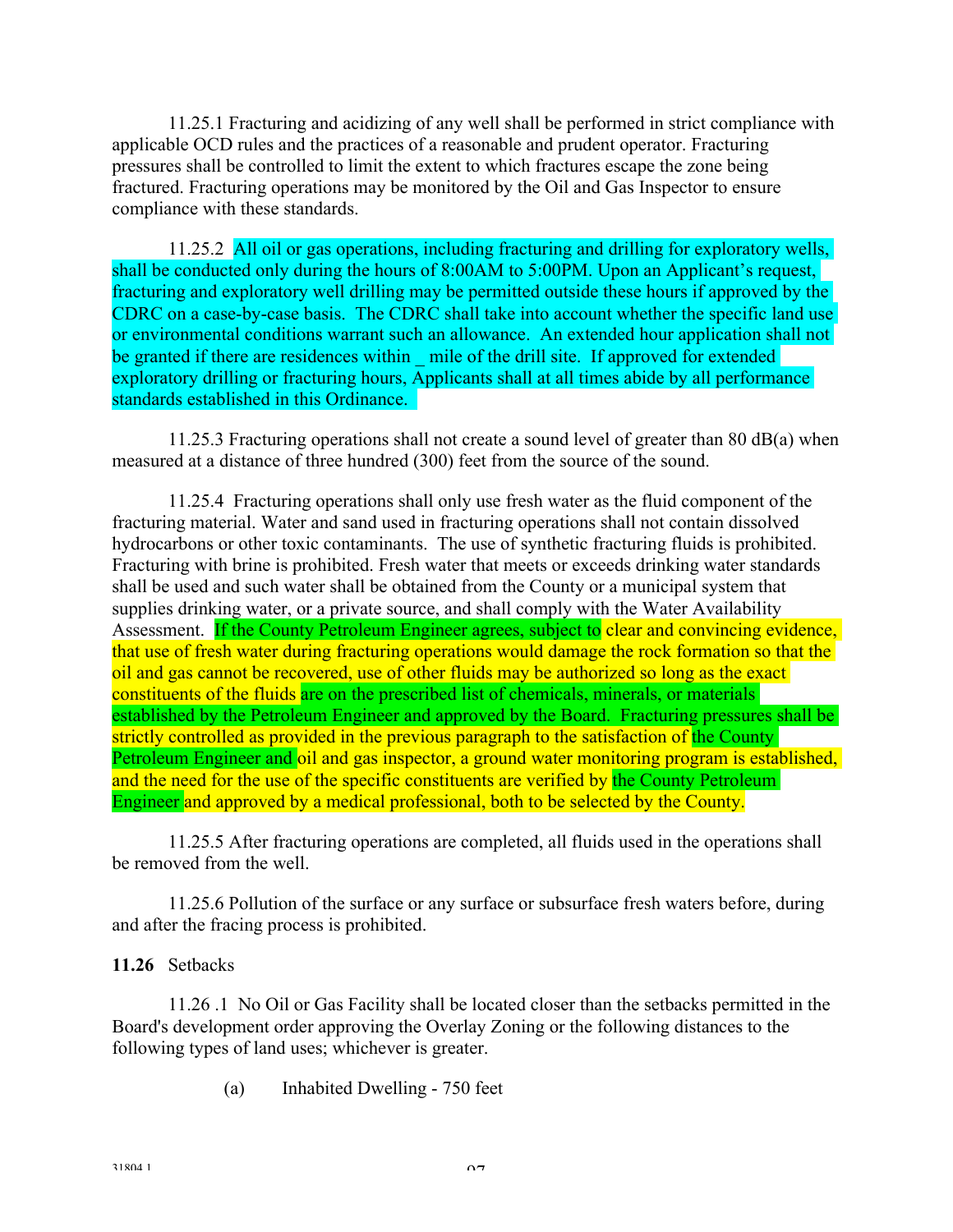- (b) Building Used as a Place of Assembly, School or Institution 750 feet
- (c) Non-residential Use or Building 400 feet
- (d) Public Road or Highway 200 feet
- (e) Lot Line for a Lot Designated for Residential Use on Approved Plat - 600 feet
- (f) Groundwater Re-charge Area, Alluvial Aquifer, Acequia, Perennial, Seasonal or Ephemeral Water Course, Creek, Arroyo, Playa Lake or Wetland as Defined by the United States Corps of Engineers- 1000 feet
- (g) 100 Year Floodplain Line as Designated by the Federal Emergency Management Agency - 500 feet
- (h) Existing Water Well Permitted by the State Engineer -750 feet
- (i) Cultural, Historic or Archeological Resource -750 feet
- (j) County Trail or Designated Open Space 200 feet

 $(k)$  Parks, trails, and recreation areas - 250 feet

 11.26.1.1 The setbacks listed above are intended to be "minimum" protections for the listed structures and resources. Individual circumstances will be taken into account throughout the Overlay Zoning and SUDP application processes. The Board of County Commissioners is ultimately responsible for deciding where drill sites may be located on an individual property. At the Board's discretion, these setbacks may be increased on a site by site basis. The Board should also pay particular attention to protecting sensitive neighboring uses such as residences when locating drill sites.

#### 11.26.2 Setback Exceptions

When an Applicant cannot locate an Oil or Gas Facility anywhere on the surface because doing so would violate the setback requirements, the Application for the SUDP shall be denied and an Application for a Beneficial Use and Value Determination shall be required in accordance with Section 12.

## **11.27** Hours of Operation

Except as provided for in Section 11.25.2, all oil or gas development or operations shall be conducted only between 8:00 AM and 5:00 PM. Upon Applicant's request, drilling (but no other activity) may be permitted up to twenty four (24) hours per day if approved by the CDRC on a case-by-case basis. The CDRC shall take into account whether the specific land use or environmental conditions warrant such an allowance. An extended hour application shall not be granted if there are residences within mile of the drill site. If approved for extended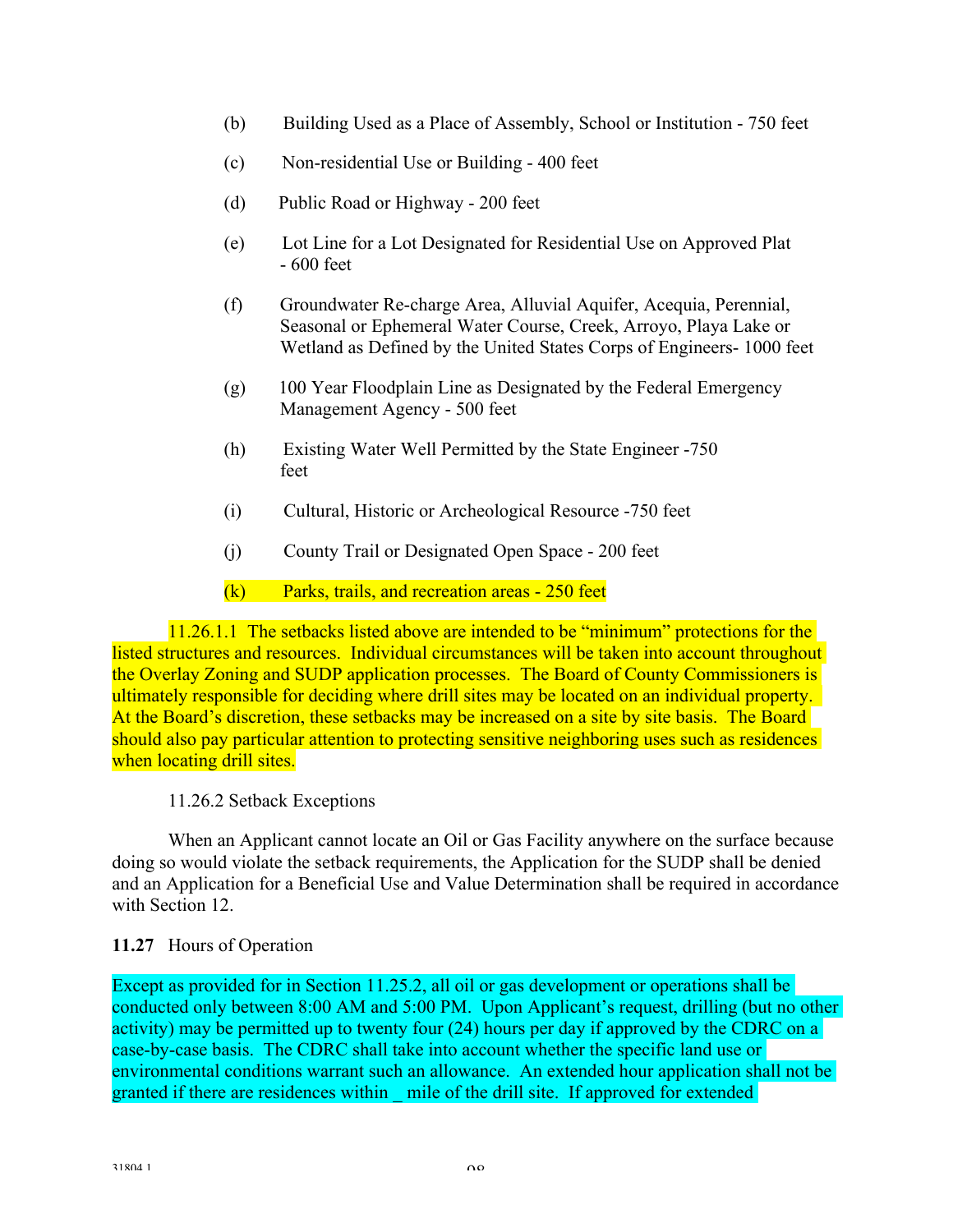exploratory drilling or fracturing hours, Applicants shall at all times abide by all performance standards established in this Ordinance. Truck deliveries of equipment and materials associated with drilling and/or production, well servicing, site preparation, and other related work conducted on the oil or gas facility shall be limited to between the hours of 8:00 AM and 5:00 PM except in cases of fires, blowouts, explosions and any other emergency or where the delivery of equipment is necessary to prevent the cessation of drilling or production.

## **11.28** Visual Impacts

The Oil or Gas Facility or Facilities shall use structures and equipment of the minimum size necessary to satisfy the functional requirement of the Facility. The Operator shall use low profile pumps and equipment to mitigate the adverse visual impacts caused by the Facility or Facilities.

## **11.29** Drill Sites

Drill site dimensions for an Oil or Gas Facility or Facilities shall be the minimum size necessary to provide a safe work area and minimize surface disturbance. The site should be oriented in a manner to reduce adverse visual impact on view corridors. Drill site size may be increased where there are multiple wells co-located on a single pad so as to provide a safe working environment.

## **11.30** Flaring of Gas

Gas shall not be flared except as necessary during drilling and workover operations, and then only as permitted by OCD regulations.

## **11.31** Landscaping and Screening

An Oil or Gas Facility or Facilities shall be sited in areas that maximize the amount of natural screening available for the Facility or Facilities. Natural screening includes, but is not limited to, the use of existing vegetation as a background, the construction of the facility or facilities near mature stands of vegetation or behind ridges or natural rock formations. Where natural screening is inadequate, as determined by the CDRC, other screening or fencing, including but not limited to trees, shrubs, grass, ground cover or flowers, bricks, rocks, walls or stones may be required. In exercising this power the CDRC shall consider the existence of any surface use agreement between the surface owner and the mineral owner, and shall comply with the landscaping requirements approved by the Board in the Overlay Zone development order.

## **11.32** Fencing

Security fencing and a locked gate for an Oil or Natural Gas Facility or Facilities shall be required where:

- (1) There are four (4) or more existing residences within 2500 feet of the facility or facilities;
- (2) There is a public or private school within 1000 feet of the facility or facilities;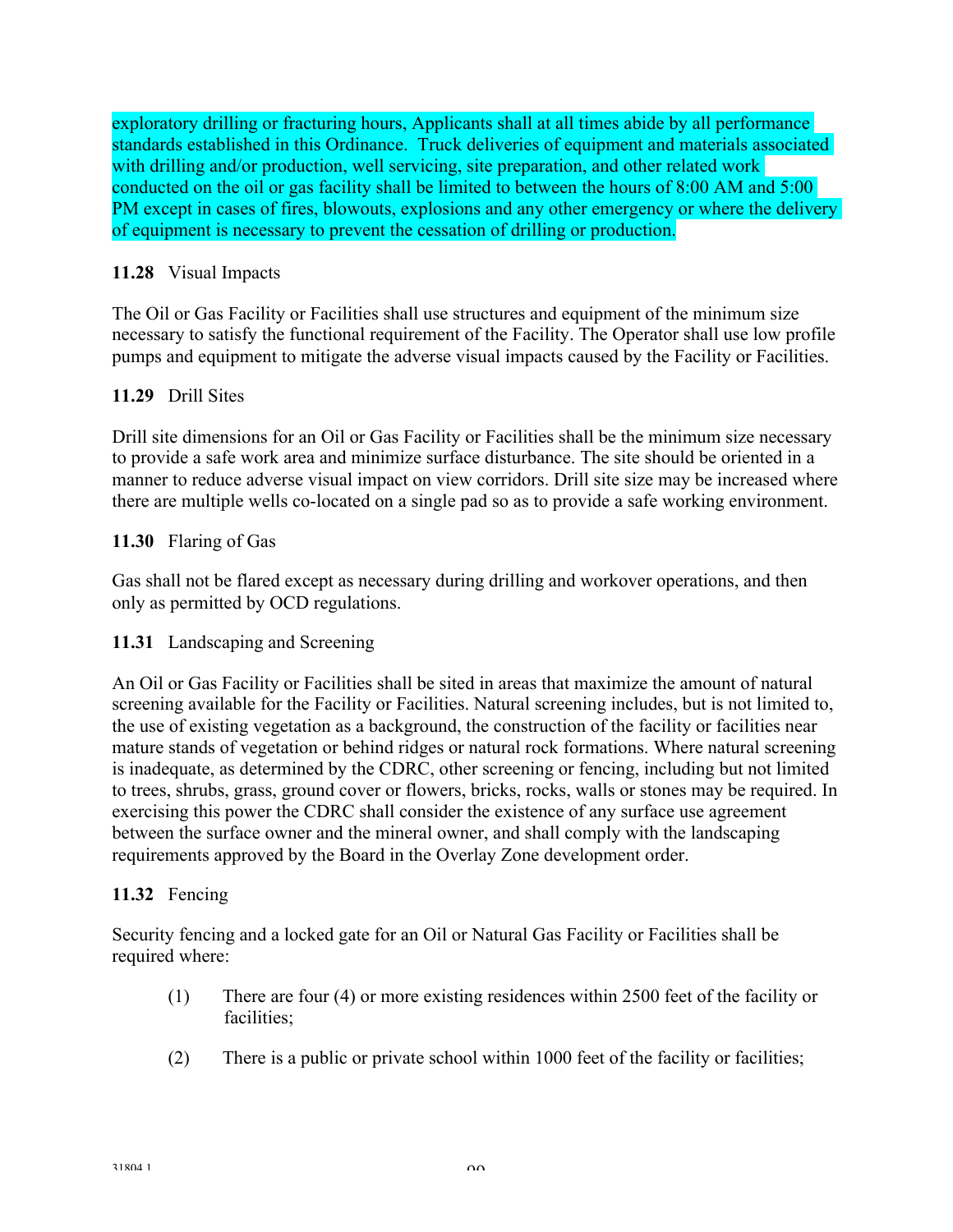- (3) There is an existing structure used for commercial purposes within 600 feet of the Facility or Facilities;
- (4) There is an existing recreational facility located within 1000 feet of the Facility or Facilities;
- (5) There is a determination by the CDRC that public safety so requires.
- **11.33** Water Quality
	- (1) The Oil or Gas Facility or Facilities shall not cause significant degradation in the quality and quantity of surface waters from the addition of non-point source pollution; as determined by the Board in the development order for the Overlay Zone.
	- (2) The Oil or Gas Facility or Facilities shall not cause degradation in the water quality of any public or private well so that any regulated groundwater standard is exceeded or cause a reduction in water pressure of any public or private water wells.
	- (3) The Oil or Gas Facility or Facilities shall not pose any significant risk, nor cause any significant degradation to subsurface water resources.
	- (4) The Operator shall maintain all safety and pollution monitoring equipment deemed necessary by the CDRC and shall inspect the equipment quarterly. The results of the monitoring and inspections shall be submitted to the' Administrator.

**11.34** Disposal of Salt Water or Other Deleterious Substances

 11.34.1 There shall be no disposal of saltwater, produced water or water containing salts or other minerals in quantities that exceed applicable ground water standards established by the Water Quality Control Commission, at the site of the Oil or Gas Facility.

 11.34.2 Drilling mud shall be disposed of by transporting the mud to an OCD-licensed disposal site. The mud may not be buried in an earthen pit on site, pumped down the well bore or down the annulus of a well, or spread on the surface of the ground at the site.

 11.34.3 Each Operator shall make sufficient provisions for the safe disposal of water containing salts or other minerals in quantities that exceed applicable ground water standards established by the Water Quality Control Commission, hydrocarbons, or other deleterious substances which may be brought to the surface. Any such disposal shall be at an OCD-approved disposal well or site. No disposal of such substances shall be permitted at the site of the Oil or Gas Facility. When a disposal well is to be used for disposal of such substances, the location of the proposed well shall be identified, the Operator shall identify the disposal well by operator, lease, well name and number, and location.

 11.34.4 In the event of any spill or leak of produced water or any deleterious substance, whatever the cause thereof, the Operator shall immediately notify the Oil and Gas Inspector. If,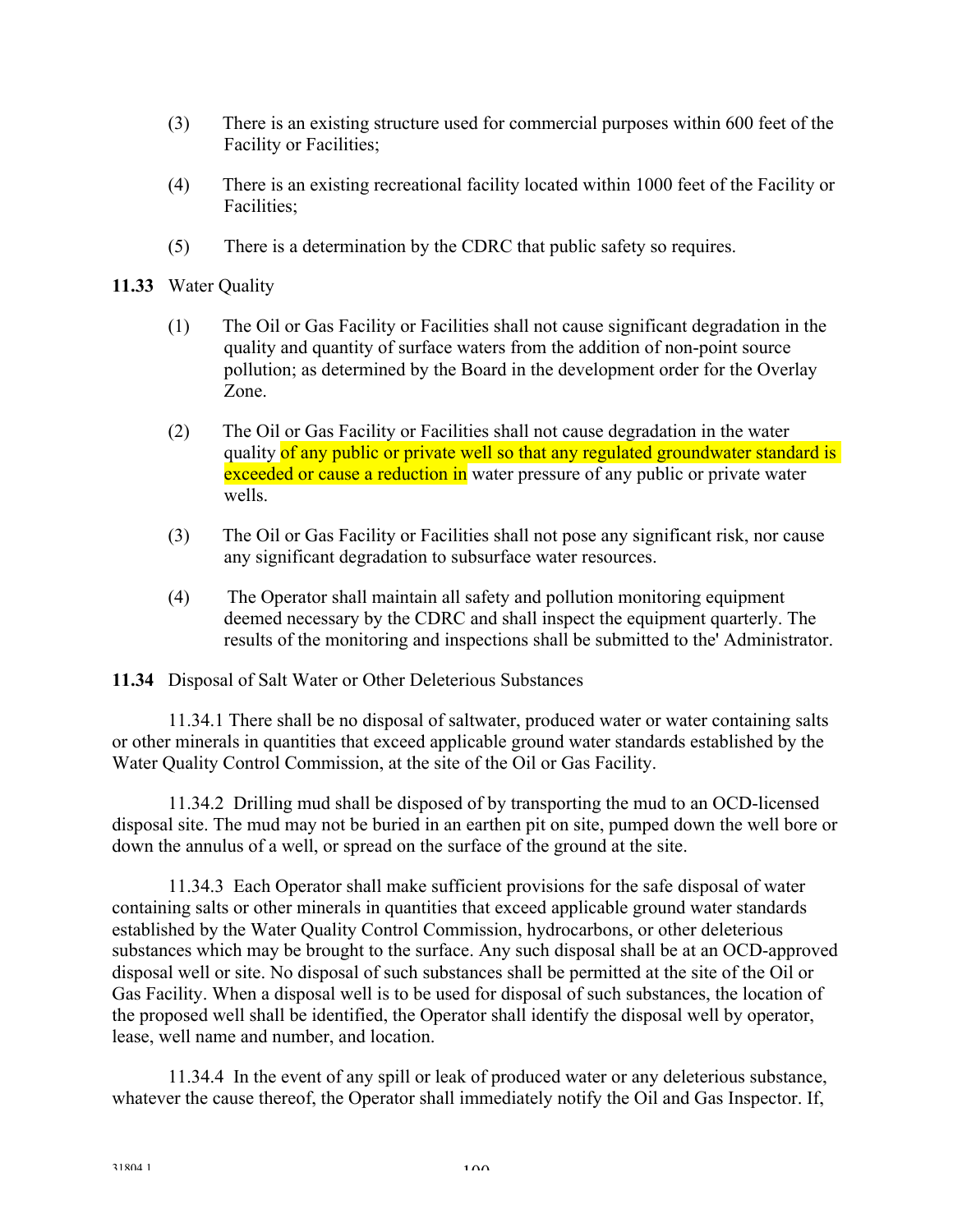in the judgment of the Inspector, such leak or spill represents a potential hazard to surface or ground water resources or the environment, the Inspector shall immediately notify OCD. The Inspector may require that the Operator strictly follow all orders issued by OCD with respect to the spill or leak, and may additionally require that the Operator conduct testing of the surface and subsurface for pollutant incursion and conduct remediation of the spill or leak as directed by OCD, the cost of which is to be paid by the Operator.

 11.34.5 All other waste shall be treated, stored and disposed of in accordance with all local, state and federal requirements.

11.34.6 Surface disposal of wastes of any kind is prohibited at a Oil or Gas Facility.

 11.34.7 No person shall deposit, drain or divert into or upon any public highway, street, alley, drainage ditch, arroyo, storm drain, sewer, gutter, creek, stream, river, lake or lagoon, any oil or liquid containing any hydrocarbons, or any drilling mud, sand, water or saltwater, or in any manner permit, by any means, any of such substances to escape from any property owned, leased or controlled by such person. All such material shall be properly disposed of at an OCDapproved facility.

**11.35** Abandonment, Plugging and Site Remediation

 11.35.1 Upon the abandonment of a well or Oil or Gas Facility or Facilities, the Operator shall comply with OCD regulations, Water Quality Control Commission regulations, or relevant federal agency regulations, in connection with the abandonment, plugging and remediation.

 11.35.2 A copy of the OCD plugging and abandonment forms shall be furnished to the County within ten (10) days of the date of submission to the OCD.

 11.35.3 No building shall subsequently be erected on or over, or restricting access to any abandoned well.

11.35.4 Within four months following abandonment, the area formerly occupied by the well or Oil or Gas Facility shall be fully restored to a safe and clean condition. Compliance with the reclamation plan submitted by the Applicant shall be required.

**11.36** Violations, Enforcement, Penalties

11.36.1 Construction, Installation or Operation of Unapproved Oil or Gas Facilities

11.36.1.1 It shall be unlawful to construct, install, or cause to be constructed or installed, any Oil or Gas Facility or Facilities without the issuance of development orders approving applications for both an Oil and Gas Overlay Zoning District Application, an SUDP and requisite Grading and Building Permits and a Certificate of Completion.

11.36.1.2 It shall be a violation of the Code to construct, install or cause to be constructed or installed, any Oil or Gas Facility in violation of the Code, or contrary to the conditions established by the development orders for the Overlay Zone or SUDP.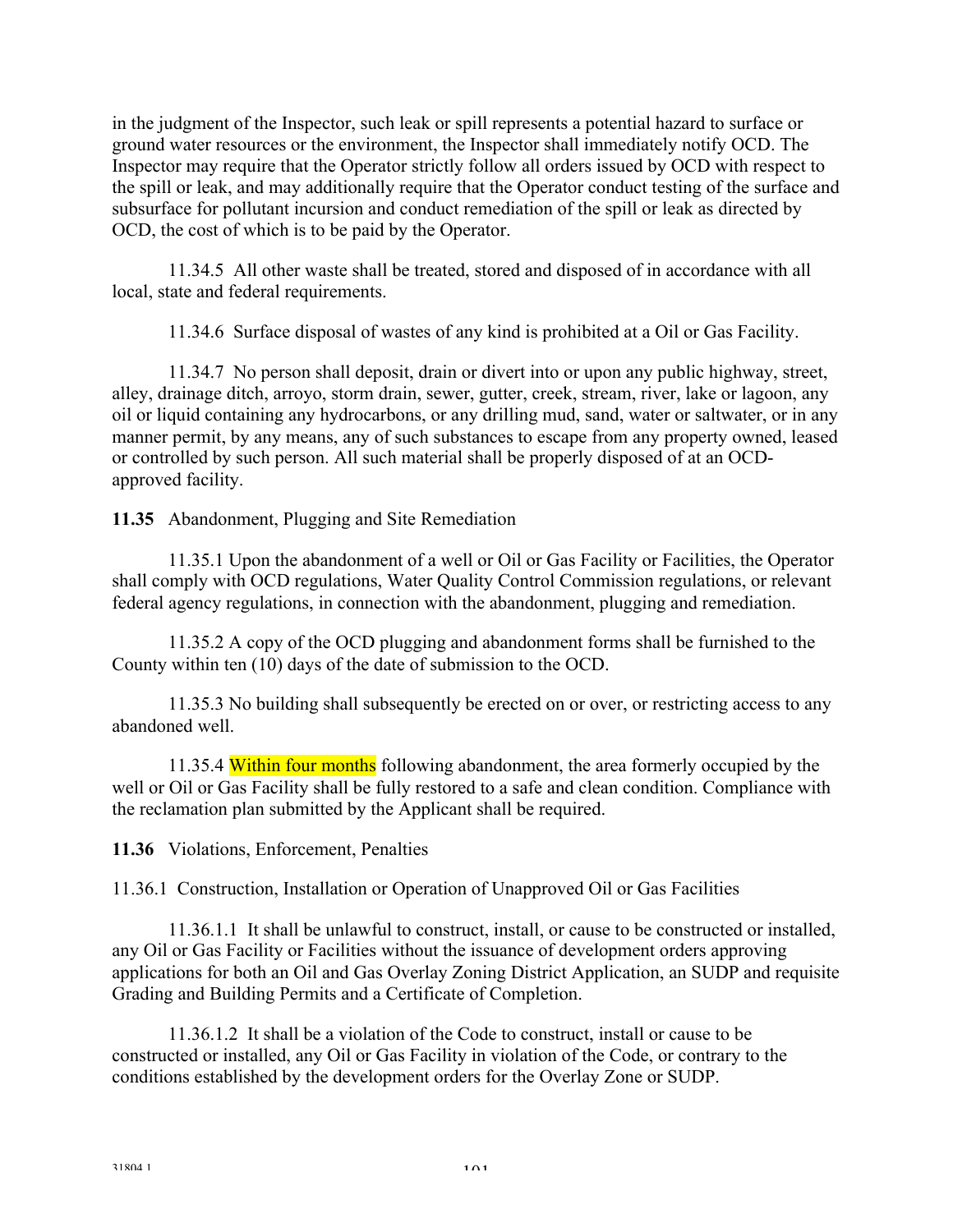11.36.2 Penalties; Permit Revocation

11.36.2.1 Any Operator, person, firm, corporation or legal entity that violates any provision of Section 11, any provision of the development orders approving an Oil and Gas Overlay Zoning District Classification a SUDP or a valid directive or order of the Administrator, shall be subject to the penalties set forth in NMSA 1978, § 4-37-3 (1993)(as amended).

11.36.2.2 The violation of each separate provision in this Section shall be considered a separate offense, and each day the violation is allowed to continue shall be considered a separate offense.

11.36.2.3 Notwithstanding any other penalty or remedy provided for in this Section, the County may, on finding a violation of provisions of this Section, revoke or suspend any Oil and Gas Overlay Zoning District Classification or SUDP governing the Oil or Natural Gas Facility or Facilities that the County finds to be violating the provisions of this Section upon the same notice and public hearing requirements applicable to the application for the Overlay Zone. The County may also revoke any development order if it is determined that the Operator provided false, misleading; deceptive or inaccurate information and/or documentation to secure issuance of the Oil and Gas Overlay Zoning Classification or Special Use and Development Permit.

11.36.2.4 An Applicant's default also constitutes a default on any existing development agreement held by the Applicant for that Oil or Gas Facility. In such event, remedies are available both under this Ordinance and under the development agreement.

11.36.3 Authority of the Administrator

 11.36.3.1 The Administrator shall have authority to issue any orders or directives required to carry out the intent and purpose of this Section. Any person's failure to comply with such an order or directive shall constitute a violation of this Ordinance.

 11.36.3.2 The Administrator shall have the authority to enter and inspect any Oil or Gas Facility or Facilities governed by Section 11 to determine its compliance with the provisions of this Section. If an Operator denies the Administrator entry, the County shall have the right to obtain an order from a court of competent jurisdiction to obtain entry, or may institute proceedings to revoke the Board and CDRC development orders pursuant to a duly noticed public hearing before the Board or CDRC respectively.

 11.36.3.3 The Administrator shall have the authority to request and receive any records, logs, reports, studies or other documents relating to the status or condition of an Oil or Gas Facility. Items that are marked "confidential" or "proprietary" shall be kept confidential to the extent permissible as provided in the New Mexico Inspection of Public Records Act, NMSA 1978, Section 14-2-1 *et seq*. Any person's failure to timely provide any such requested materials shall constitute a violation covered by Section 11.6(b).

 11.36.3.4 The Administrator shall have the authority to order immediate remedial action of he or she finds that the Operator or any. person for whom the Operator is legally responsible has not complied with the requirements of this Section, if the Administrator also finds that such noncompliance constitutes a hazard to the public health, safety or general welfare. If the persons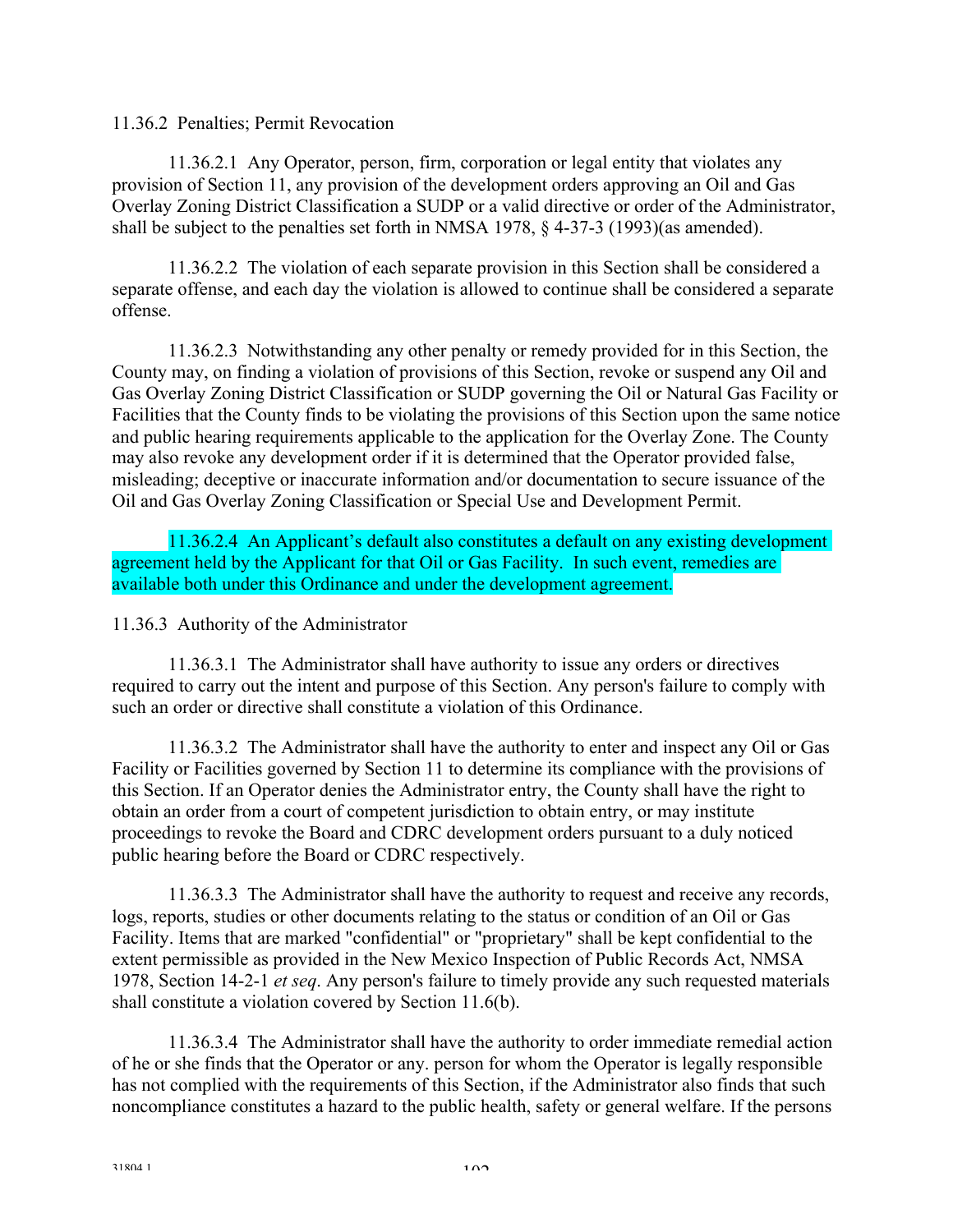responsible for noncompliance fail to take immediate steps to eliminate the hazard, or if the situation is so perilous as to constitute an imminent threat to the public health, safety or general welfare, the Administrator may order the prompt cessation of all activity at the Well site or in the entire Oil or Gas Facility, including evacuation of the premises and/or the temporary suspension of the SUDP applicable to the Facility, subject to a public hearing to be held by the CDRC within twenty (20) days after the Administrator's Order.

 11.36.3.5 In case any building, structure or other oil and gas related project is or is proposed to be erected, constructed, reconstructed, altered or used, or any land is or is proposed to be used, in violation of any provision of this Ordinance, the County, in addition to the other remedies provided by law, ordinance or resolution, may seek an injunction, mandamus, or abatement of activity or pursue other appropriate action or proceeding to prevent, enjoin, abate or remove such unlawful erection, construction, reconstruction, alteration or use.

11.36.3.6 Any person or organization, affected by any violation of this Ordinance, may sue to enjoin violations of, or compel compliance with, any provision of this Ordinance.

11.36.3.7The Administrator is hereby authorized to prepare and promulgate staff instructions for the implementation of this Ordinance and administrative rules and regulations which shall be approved by the CDRC and the Board respectively. The Administrator shall assign one staff member of the Santa Fe County Growth Management Land Use Department to supervise and manage each application for an Oil and Gas Overlay Zoning District Classification and subsequent SUDP. The assigned staff member shall be the contact point for all relevant owners, lessees and interested persons regarding the status of the application throughout the administrative process.

# **SECTION 12. BENEFICIAL USE AND VALUE DETERMINATION.**

# **SECTION 12.1. PURPOSE AND INTENT.**

**12.1.1.** The purpose of these provisions is to ensure that a denial of an Oil and Gas Overlay Zoning District Classification application or of a subsequent Special Use and Development Permit application does not result in an unconstitutional deprivation of private property.

**12.1.2.** The intent of the Board is to provide through this Section an administrative variance process to resolve any claims that the application of this Ordinance has had an unconstitutional effect on property. This Section is not intended to provide relief related to regulations or actions promulgated or undertaken by agencies other than the County. The provisions of this Section are not intended to, nor do they, create a judicial cause of action.

## **SECTION 12.2. APPLICATION; EXHAUSTION; SUFFICIENCY; AND CONTENTS OF APPLICATION.**

12.2.1. **Generally.** An application for a beneficial use and or value determination shall be made to the County by filing an application and paying an application fee as established by the Board within one year subsequent to the Board's final development order with respect to denying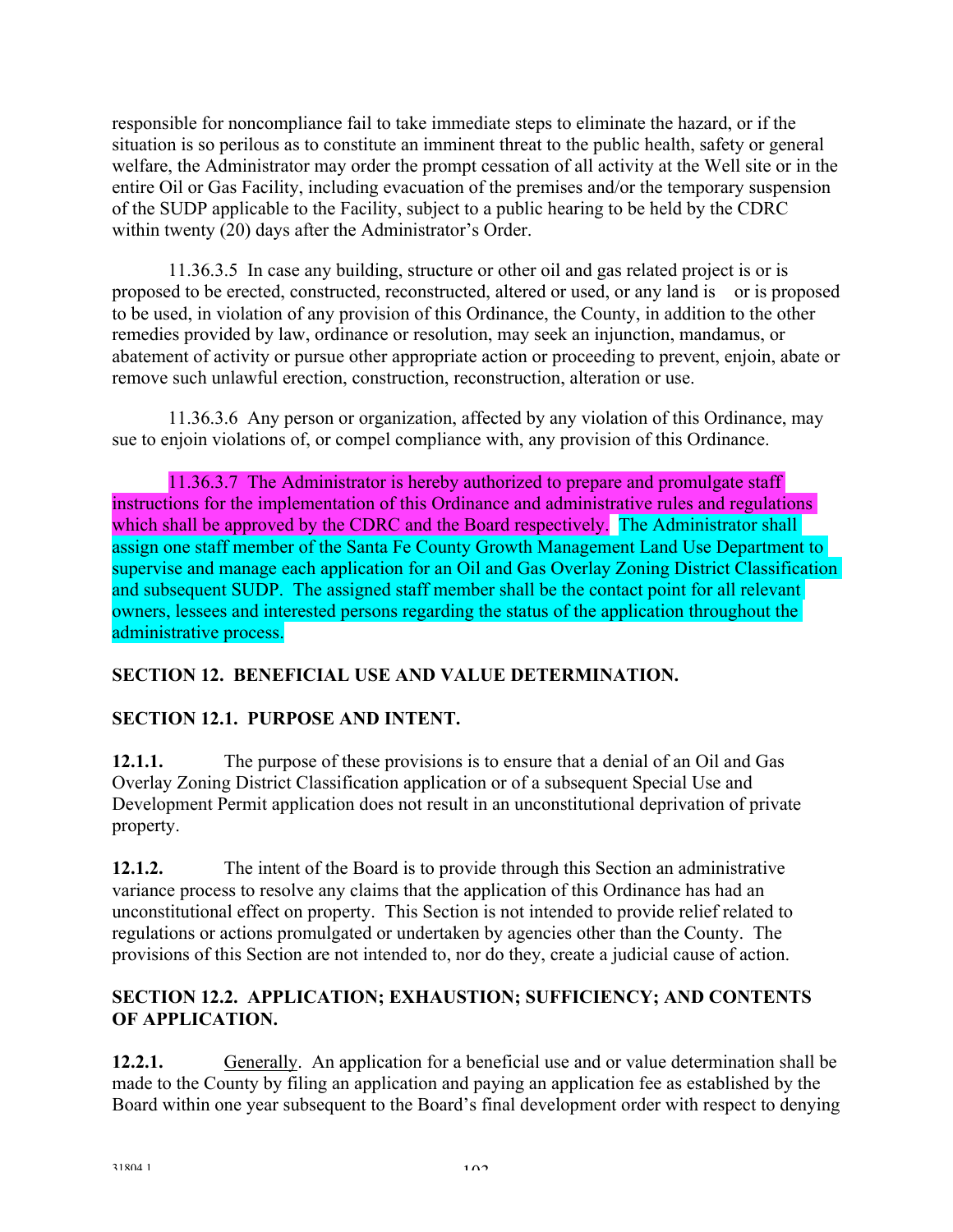or modifying an application for development approval of an Oil and Gas Overlay Zoning District Classification, or within one year from the denial or modification of an application for Special Use and Development Permit, if an Oil and Gas Overlay Zoning District Classification has previously be approved.

**12.2.2.** Contents of application. The application shall be submitted in a form established by the Administrator and shall include the following:

**12.2.2.1.** Contact information. The name, address, and telephone number of the applicant; the name, address and telephone number of the owner of the subsurface mineral estate and/or the oil and gas lessee, if applicable.

**12.2.2.2.** Legal description. A legal description and the real estate or parcel number for the subsurface and surface property in the same ownership.

**12.2.2.3.** Letter of agency. If a person other than the applicant is requesting relief pursuant to this division, a notarized letter of agency from the owner of the subsurface mineral estate and/or oil and gas lessee ("Owner") authorizing the person to represent them with respect to the application. Except as specifically provided herein, the owner or lessee will be bound by the representations, obligations, and agreements made by the owner's or lessee's agent in the course of the beneficial use and value determination process. The term "applicant" as used in this division refers to the owner or lessee, or the owner's and lessee's agent, as applicable.

**12.2.2.4.** Date of acquisition, offers to purchase, and attempts to sell. Documentation of the date of acquisition of all land acquired in the same ownership, the price incurred to acquire the property, the date and amount of any offers by any person, corporation, governmental entity, or association to acquire the property, and any attempts by the owner or lessee to sell or assign the subsurface mineral estate or oil and gas lease, or to purchase or sell transferable development rights.

**12.2.2.5.** Land development code regulation or General Plan policy. A statement describing the land development code regulation, general or area plan policy, or other final developmental order or action of the County, which the applicant believes necessitates relief under this Section, including the effective date of the land development code regulation or general or area plan policy and/or the date of the final action by the County related to the property. The application shall identify the land development code regulations or general plan or area plan policies of the County by section and number.

**12.2.2.6.** Description of land. A description of the property's physical and environmental features, total acreage, and use presently at the time of acquisition, and upon the effective date of the development order, the applicant asserts requires relief under this section.

**12.2.2.7.** Improvements to land. Evidence of any investments made to improve the property, the date the improvements were made, and the cost of the improvements.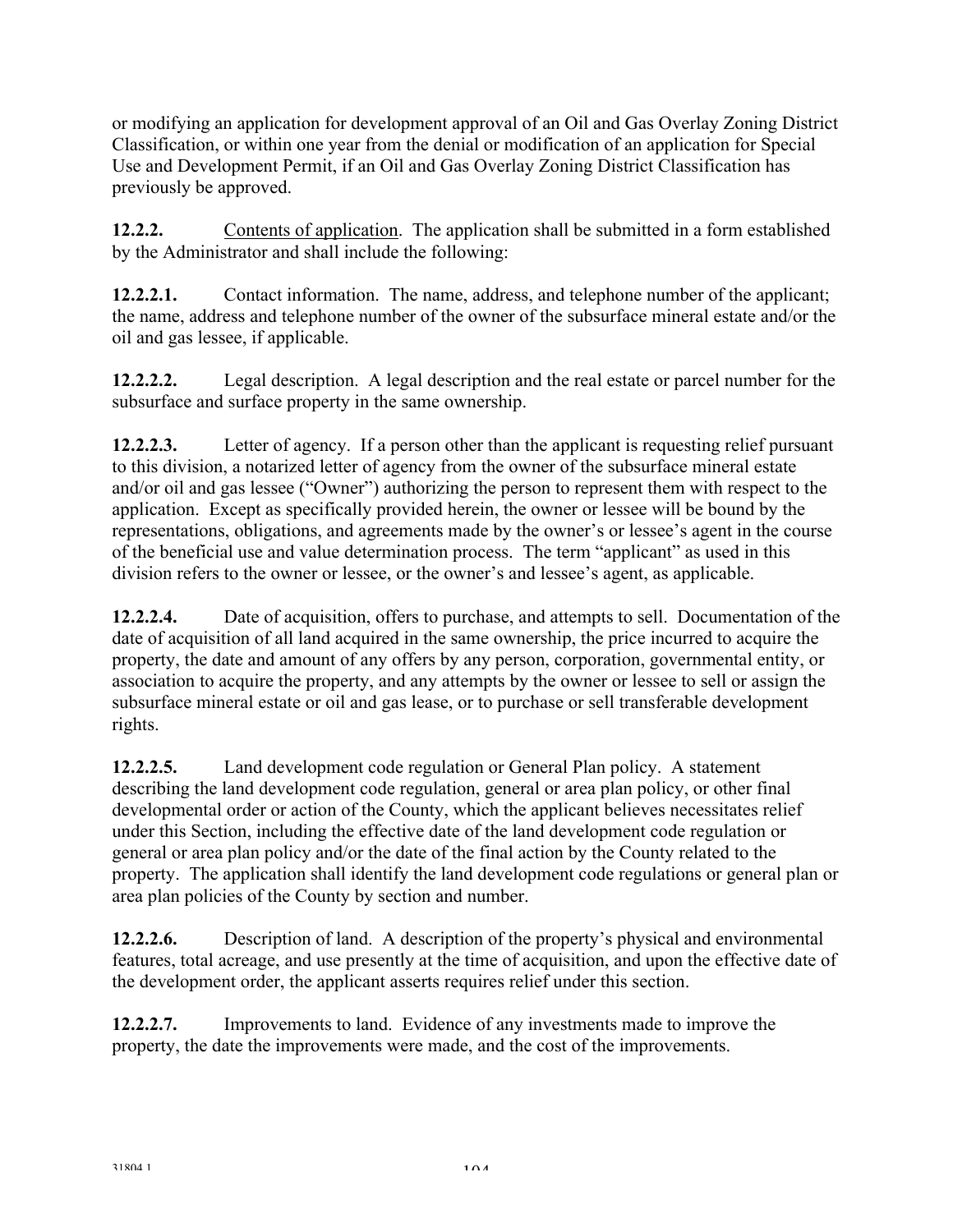**12.2.2.8.** Description of allowable uses. A description of the type and extent of land uses allowed on the surface and subsurface of property, from the time the applicant acquired the property until the date of application under this section, including allowable density, permitted and special uses, number and location of oil and gas wells, transfer of development rights permitted, opens space ratios, and other factors affecting the property's development potential.

**12.2.2.9.** Requested relief. A statement regarding the form of relief requested by the owner, pursuant to Section 9.6.2.7, Granting of Relief.

**12.2.2.10.** Maps. Maps shall be included in the application, which show the property presently, at the time of acquisition, and upon the effective date of the development order of the County the applicant asserts requires relief under this Section. Maps shall indicate the land use designation, future land use designation, aerial photography, and environmental conditions and habitat, cultural, historical or archaeological artifacts or sites on the property.

**12.2.2.11.** Previous development applications and appeals. A description of all efforts to seek approval to develop the property for oil and gas exploration, including date of application; name of the local, state, or federal agency; nature of approval, denial, or appeal sought; disposition; and the date of disposition.

**12.2.2.12.** Agency approvals. Evidence of whether the applicant has received necessary approvals from governmental agencies other than the County, which are required in order to undertake development of the property for oil and gas exploration and drilling.

**12.2.2.13.** Signature of owner and agent. The signature of landowner(s) and agent(s), attesting to the accuracy of the statements and representations made in the application.

**12.2.2.14.** Additional materials. Appraisals, studies, or evidence supporting the applicant's contention that relief under this division is appropriate, including appraisals related to any alleged diminution of all or substantially all fair market value of the property.

**12.2.2.15.** The Board's development orders and the findings on all of the assessments, plans, reports and studies required for the application for an Oil and Gas Overlay Zoning District Classification, or for the application for the Special Use and Development Permit.

## **SECTION 12.3. STANDARDS APPLICABLE TO OWNER AND OWNER'S REPRESENTATIVE.**

**12.3.1.** The owner or lessee and the owner's or lessee's representative shall file a memorandum setting forth the legal basis asserted for relief under this Section.

**12.3.2.** The signature upon the application by the owner or lessee and the owner's or lessee's representative shall constitute a certification that the owner's or lessee's representative have undertaken due diligence in the filing of the application, that to the best of their joint and individual knowledge the application is supported by good grounds under applicable laws, and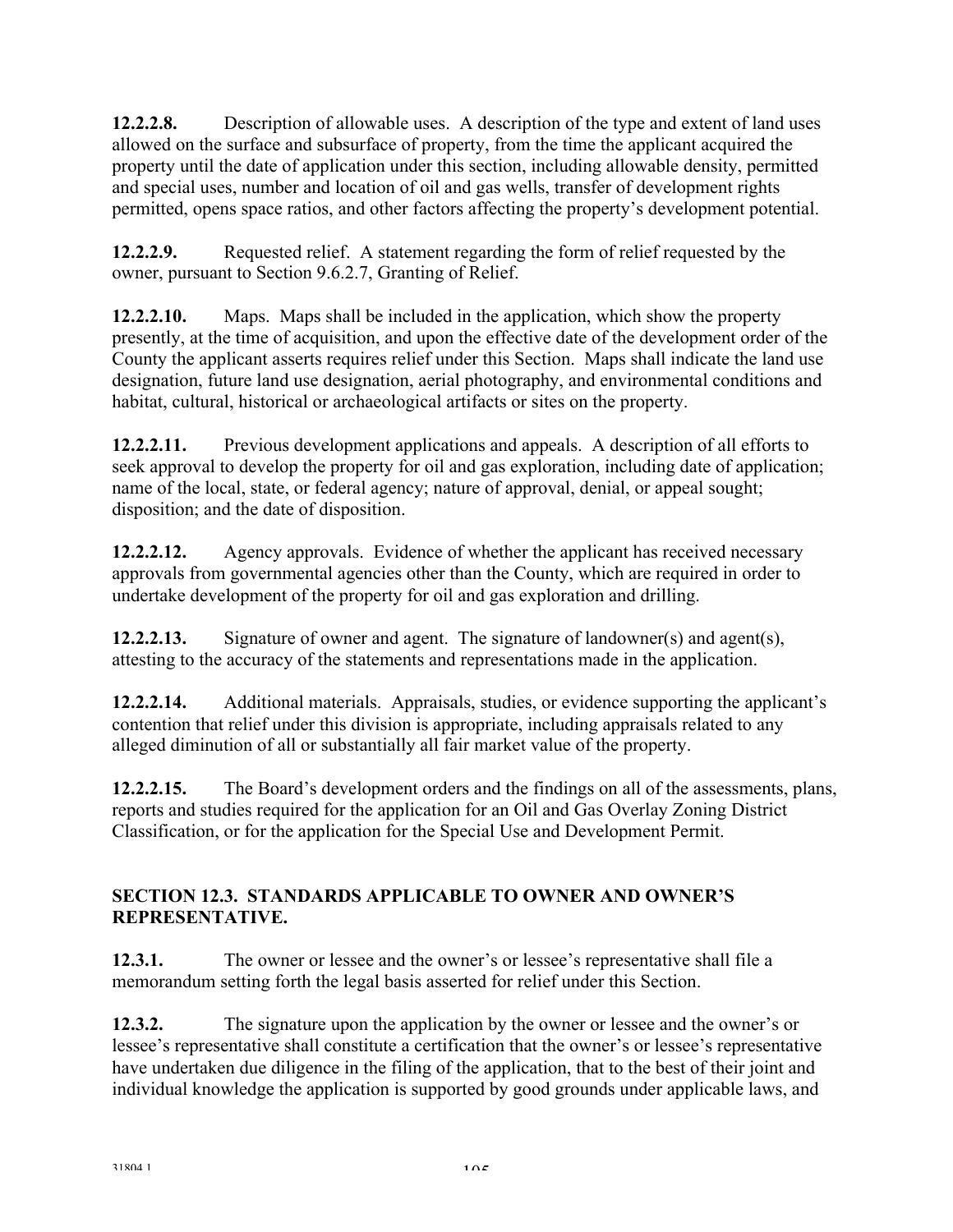that the application has been filed in good faith, consistent with the purpose and intent of this **Section** 

**12.3.3.** The owner or lessee and owner's or lessee's representative shall have a continuing obligation throughout the proceedings to correct any statement or representation found to have been incorrect when made or which becomes incorrect by virtue of changes circumstances.

**12.3.4.** If a claim for relief pursuant to this Section is based upon facts the owner or lessee or the owner's or lessee's representative knew or should have known were not correct or upon assertions of law that were frivolous, the hearing officer shall dismiss the application.

# **SECTION 12.4. DETERMINATION AND SUFFICIENCY.**

Within fifteen (15) calendar days of accepting the application, the Administrator shall determine if the application is complete and includes the materials and information listed in subsection (b)(1)-(14) above. The Hearing Officer may require the owner or lessee to provide additional information in order to hold a public hearing under this section and may conduct a public hearing on whether the application should be dismissed for failure to include information necessary to make a recommendation, based on the standards set forth in this division.

**12.4.1.** Determined insufficient. If the Administrator determines the application is not complete, a written notice shall be mailed to the applicant specifying the application's deficiencies. No further action shall be taken on the application until the deficiencies are remedied. If the applicant fails to correct the deficiencies within thirty (30) calendar days of a notice of deficiencies, the application shall be considered withdrawn.

**12.4.2.** Determined sufficient. When the application is determined to be complete, the Administrator shall notify the applicant in writing and, within thirty (30) calendar days, forward the application to the Hearing Officer to set a hearing date.

# **12.5. ACTION BY THE HEARING OFFICER.**

**12.5.1. Designation of Hearing Officer.** The Board of County Commissioners shall designate a panel of hearing officers. The Board of County Commissioners shall select a Hearing Officer from that panel for the beneficial use or value determination process.

**12.5.2.** Establishment of date for hearing and notice. The Hearing Officer shall schedule and hold a hearing on a beneficial use or value determination application within sixty (60) calendar days of receipt of the complete application from the Administrator.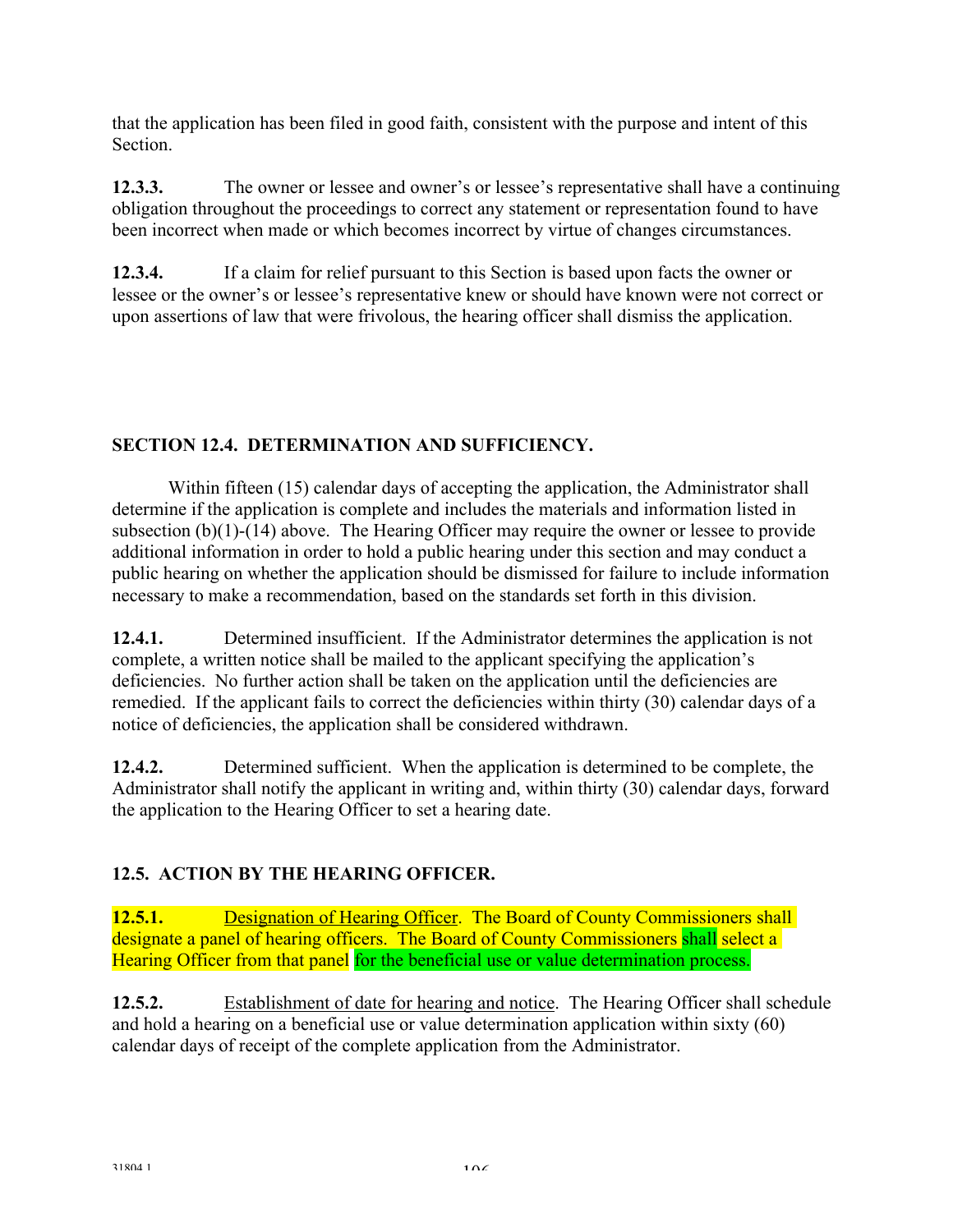**12.5.3.** Hearing. At the hearing, the mineral estate owner or oil or gas lessee or owner's or lessee's representative shall present the owner's or lessee's case and the County Attorney or County Attorney's representative shall present the County's case. The Hearing Officer may accept briefs, evidence, reports, or proposed recommendations from the parties. Interested parties other than the owner or lessee shall be permitted to intervene in the proceedings provided: the intervenor shall be an organization or association registered to receive notice under this Ordinance; any public or governmental agency; or any owner of a surface or subsurface estate or lessee of an oil and gas lease within one (1) mile of the site perimeter, or any person aggrieved or with standing to intervene.

**12.5.4.** Findings of the Hearing Officer. Within sixty (60) calendar days of the close of the hearing, the Hearing Officer shall prepare and transmit in writing to the Administrator, County Attorney, owner, lessee, and owner's and lessee's representatives, and all other represented parties, a summary of all the evidence, testimonial or documentary submitted, rulings on objections to evidence, and a written recommendation regarding the relief to be granted based on the evidence submitted and the standards set forth in Section 12.7.

**12.5.4.1.** If the Hearing Officer's recommendation is that relief is not appropriate, the recommendation shall specify the factual and legal basis for the recommendation.

**12.5.4.2.** If the Hearing Officer's recommendation is that some form of relief is appropriate, the recommendation shall:

- (a) Recommend a form of relief, pursuant to Section 12.9 ("Granting of Relief").
- (b) Indicate the basis for the recommendation, including, as applicable:
	- (1) identification of the County land development code regulation, general or area plan policy, development order or other action that resulted in the recommendation for relief;
	- (2) the date the land development code regulation, general or area plan policy, or other final action of the County affected the property so as to necessitate relief; and
	- (3) determine whether the oil and gas project proposed for the site, taking into account all of the findings and development order of the Board, constitutes an as applied public nuisance or creates adverse public nuisance effects or impacts, for which no relief can be recommended.

# **12.6. ACTION BY THE ADMINISTRATOR.**

 Based on the recommendations of the Hearing Officer, the Administrator shall prepare the item for consideration by the Board. Within thirty (30) calendar days of receipt of the recommendations of the Hearing Officer, the Administrator shall forward the Hearing Officer's recommendation to the Board to set a public hearing on the matter.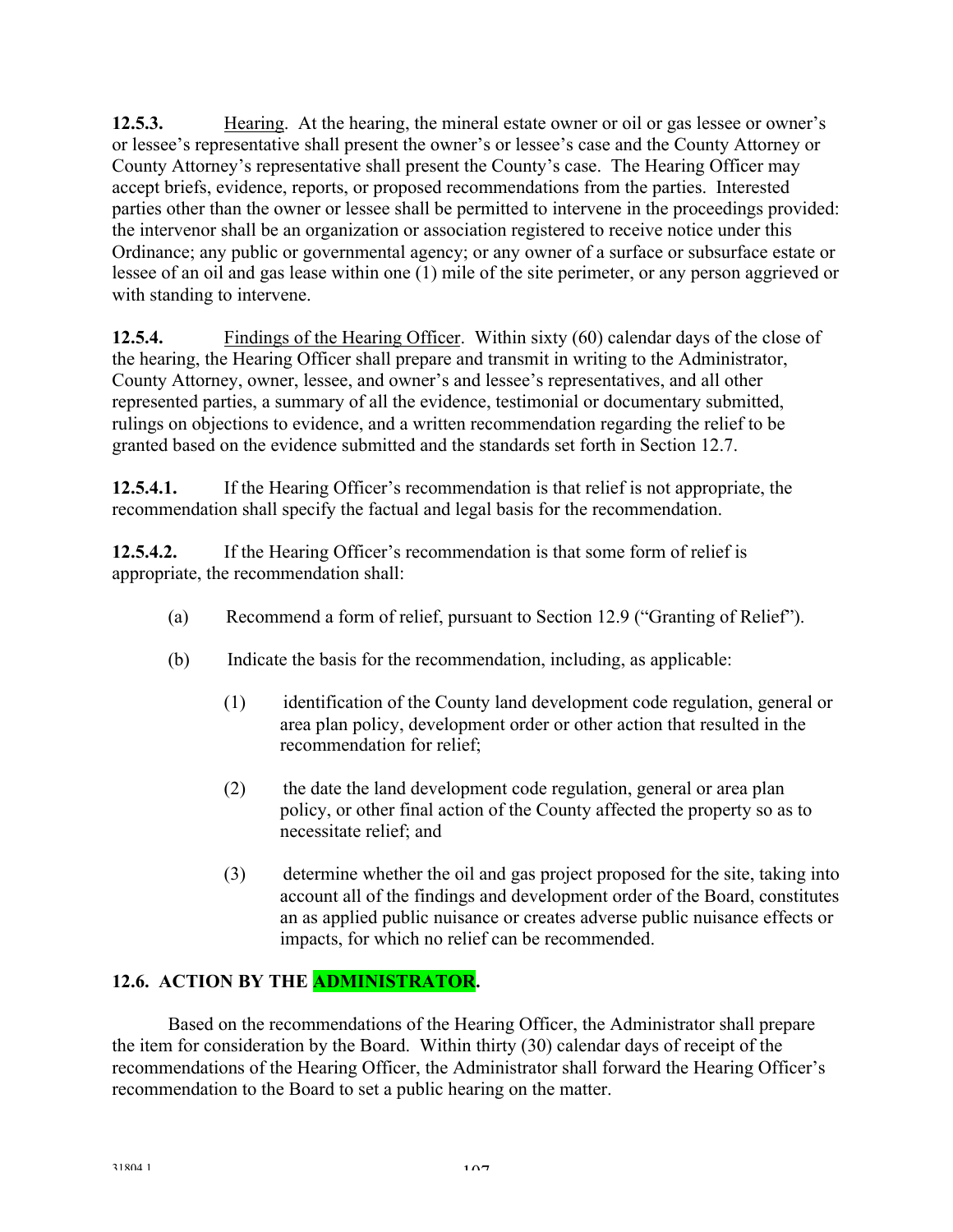## **12.7. ACTION BY THE BOARD OF COUNTY COMMISSIONERS.**

 Following receipt of the matter from the Administrator, the Board shall within thirty (30) days set the matter for a public hearing. The County shall provide the same notice as required on the Application for the Oil and Gas Overlay Zoning District Classification and the applicant and any other interested party shall be provided an opportunity to be heard prior to the decision of the Board. The recommendation of the Hearing Officer is not binding on the Board. At the hearing, the Board shall grant a development order by resolution, approving, modifying, reversing, or approving with conditions, the recommendations of the Hearing Officer, based on the standards of this Section. The development order shall:

(a) state a date, if any, upon which a development order granting relief will cease to be in effect;

(b) state that neither the Board's development order nor any process or evidence constitutes an admission of a taking of property, or other unconstitutional deprivation;

(c) direct County staff to undertake any additional steps necessary to implement the development order; and

(d) address other matters necessary to implement the purpose and intent of this section.

## **12.8. BENEFICIAL USE AND VALUE STANDARDS.**

**12.8.1.** Standard. In furtherance of the purpose and intent of this section relief under this section may be granted where a court of competent jurisdiction likely would determine that a final action by the County has caused a regulatory taking of property and a judicial finding of liability would not be precluded by a cognizable defense, including public nuisance, lack of distinct reasonable investment-backed expectations, failure to establish all or substantially all loss of economic use and value of the property in the same ownership taking into account the available property interest in transfers of development rights granted by this Ordinance, whether utilized or not, statutes of limitation, laches, or other preclusions to relief. Whether such liability, at the time of application under this section is likely to be established by a court shall be determined based on applicable statutory and case law at the time an application is considered under this Section.

**12.8.2.** Burden. The applicant shall have the burden of showing that relief under this Section is appropriate.

## **12.9. GRANTING RELIEF.**

**12.9.1.** General. If the Board determines that relief is appropriate under this division, relief may be granted, as provided in this section and consistent with the general plan, or applicable area plan.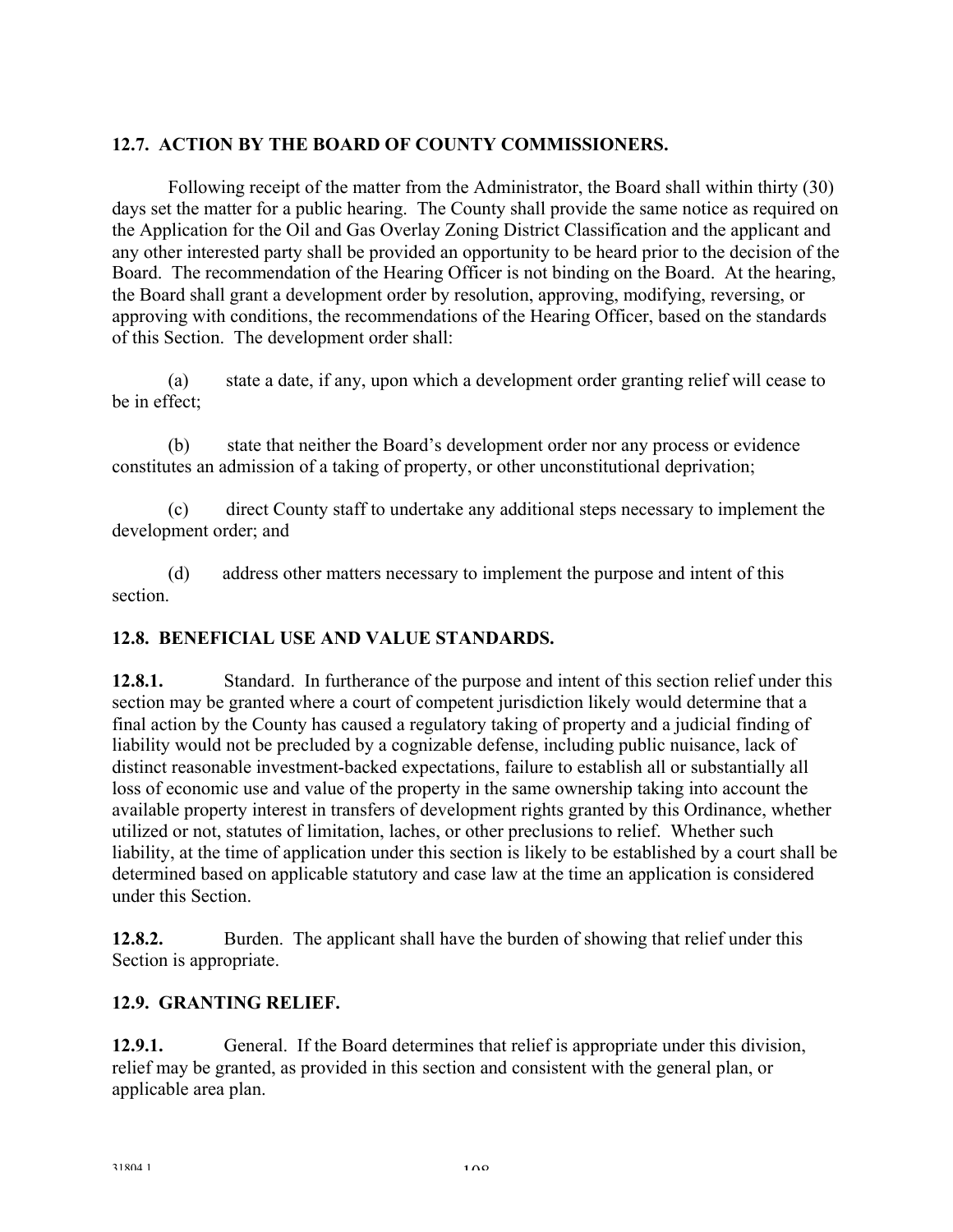**12.9.2.** Forms of relief. In order to avoid an unconstitutional result and to provide a owner with an economically viable use and value of property pursuant to this section, the Hearing Officer may recommend and the Board may allow for the minimum additional use(s), density, or relief necessary to alleviate any unconstitutional taking or deprivation as set forth in Section 12.7, including:

**12.9.2.1.** Eligibility for real property tax relief, reduction of property assessment or adequate public facility incentives;

**12.9.2.2.** Authorization of additional oil or gas well sites or further collocation of oil and gas drill sites;

**12.9.2.3.** Granting of an Overlay Zoning Oil and Gas District Classification for a future time or phase, especially where adequacy of public facilities and services require are not fully available for the entire project at the time of Overlay Zone approval;

**12.9.2.4.** Transferable development rights (TDRs);

**12.9.2.5.** Eligibility for donation of the property;

**12.9.2.6.** Repeal or amendment of the land development code regulation or general plan or area plan policy or development order applied to the subject property;

**12.9.2.7.** Any other economically beneficial use or value of the property or relief the Board determines appropriate; or

**12.9.2.8.** Any combination of the above.

**12.9.3.** Minimum increase. Relief granted pursuant to this Section shall be the minimum necessary to comply with the law.

## **SECTION 13. SEVERABILITY.**

If any provision of this Ordinance shall be held invalid or non-enforceable by any court of competent jurisdiction for any reason, the remainder of this Ordinance shall not be affected and shall be valid and enforceable to the fullest extent of the law.

### **SECTION 14. AMENDMENT OF THE SANTA FE COUNTY LAND DEVELOPMENT CODE, ARTICLE III, SECTION 5.2.**

 The definition of "Mineral" set forth in Article III, Section 5.2 of the Code, is hereby amended as follows:

Mineral – means an inanimate constituent of the earth in solid state which when extracted from the earth, is usable in its natural form or is capable of conversion into a usable form of metal or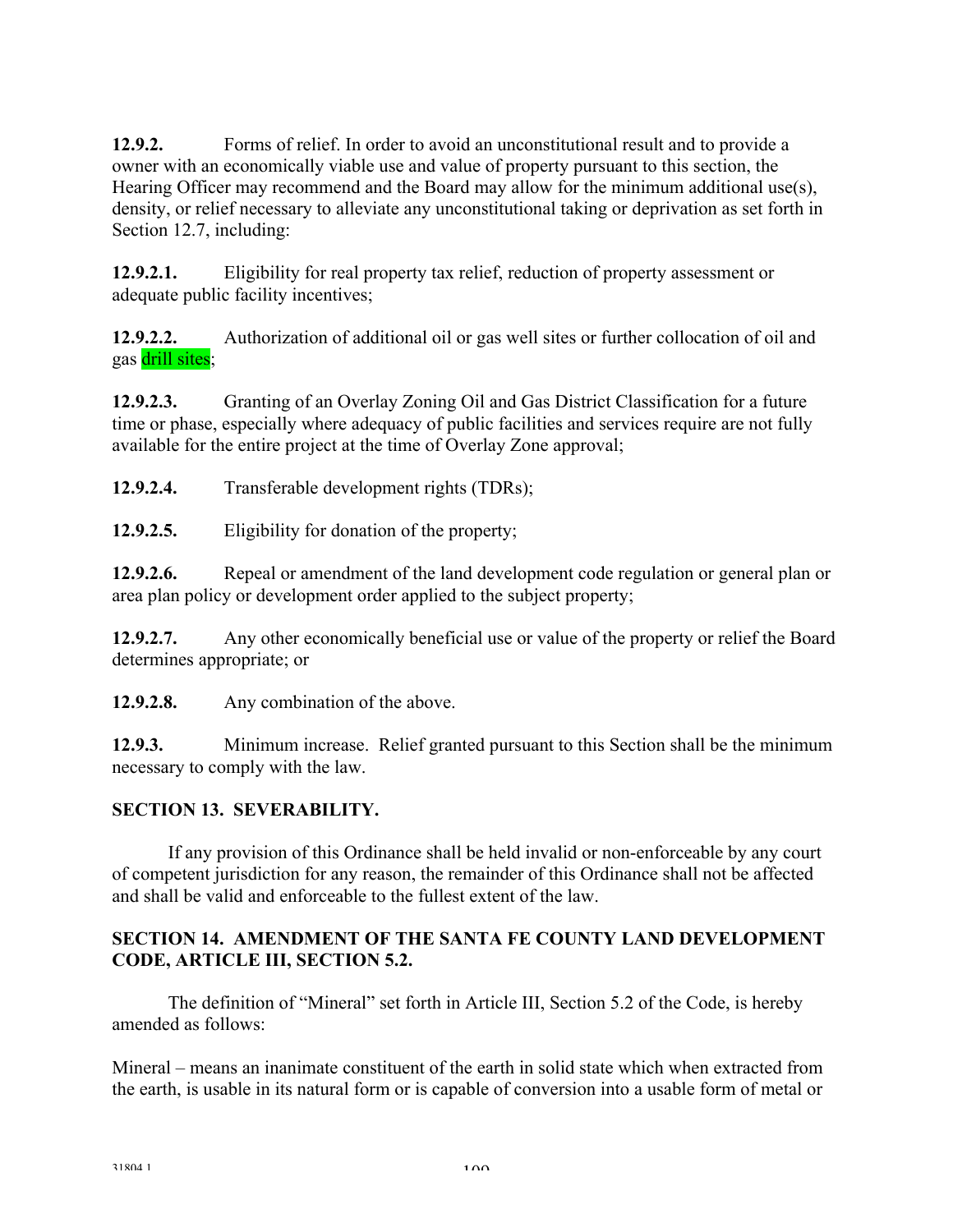metallic compound, a non-metal, a non-metallic compound, a raw material for manufacturing, but shall not include surface water, or subsurface water, sand or gravel regulated by Article XI of this Code, or oil and gas. Mineral shall include oil shale or tar sands.

#### **SECTION 15. EFFECTIVE DATE.**

 This ordinance shall become effective thirty (30) days following recordation in the Office of the County Clerk, or February 27, 2009 (the expiration of the Ordinance No. 2008-02, the Interim Emergency Development Ordinance), whichever date occurs last.

**PASSED, APPROVED AND ENACTED** this day of , 2008, by the Board of County Commissioners of Santa Fe County.

#### **THE BOARD OF COUNTY COMMISSIONERS OF SANTA FE COUNTY**

 $\overline{\text{By:}}$  . The contract of the contract of the contract of the contract of the contract of the contract of the contract of the contract of the contract of the contract of the contract of the contract of the contract of

Paul Campos, Chair

**ATTEST:**

 $\mathcal{L}_\text{max}$ Valerie Espinoza, Santa Fe County Clerk

 $\mathcal{L}_\text{max} = \mathcal{L}_\text{max} = \mathcal{L}_\text{max} = \mathcal{L}_\text{max} = \mathcal{L}_\text{max} = \mathcal{L}_\text{max} = \mathcal{L}_\text{max}$ 

**Approved As To Form:**

Stephen C. Ross, County Attorney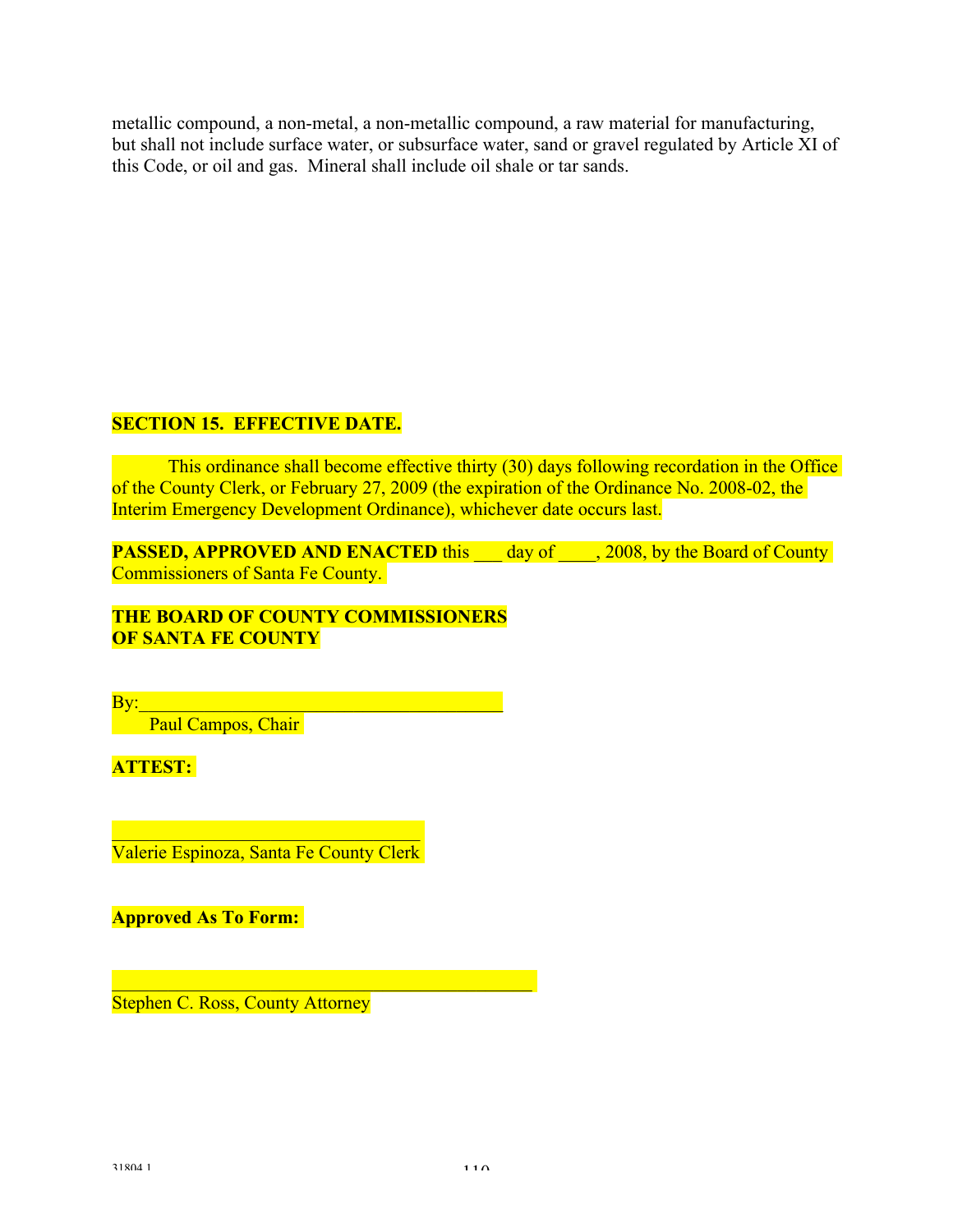# **TABLE OF CONTENTS**

| <b>CONTENT</b>                                 |                                                                                                                                                     | <b>PAGE</b>    |
|------------------------------------------------|-----------------------------------------------------------------------------------------------------------------------------------------------------|----------------|
| <b>ARTICLE 1- GENERAL</b>                      |                                                                                                                                                     |                |
|                                                | SECTION 1. SHORT TITLE                                                                                                                              | 2              |
|                                                | SECTION 2. AUTHORITY, APPLICABILITY                                                                                                                 | $\overline{2}$ |
| SECTION 3. SCOPE                               |                                                                                                                                                     | $\overline{2}$ |
|                                                | SECTION 4. STATE AND FEDERAL PREEMPTION                                                                                                             | 2              |
| SECTION 5. PURPOSE                             |                                                                                                                                                     | 3              |
| SECTION 6. FINDINGS                            |                                                                                                                                                     | 6              |
|                                                | SECTION 7. DEFINITIONS AND RULES OF INTERPRETATION                                                                                                  | 9              |
|                                                | SECTION 8. GENERAL REQUIREMENTS                                                                                                                     | 27             |
|                                                | SECTION 9. OIL AND GAS OVERLAY ZONING DISTRICT<br>CLASSIFICATION ("OIL AND GAS OVERLAY<br>ZONING DISTRICT CLASSIFICATION") OR<br>("OVERLAY ZONING") | 27             |
|                                                | SECTION 9.1 PURPOSES OF THE OIL AND GAS OVERLAY<br>ZONING DISTRICT CLASSIFICATION AND<br>SUBSEQUENT DEVELOPMENT APPROVAL<br><b>PROCESSES</b>        | 27             |
| <b>SECTION 9.2 EXEMPTIONS FOR WATER RIGHTS</b> |                                                                                                                                                     |                |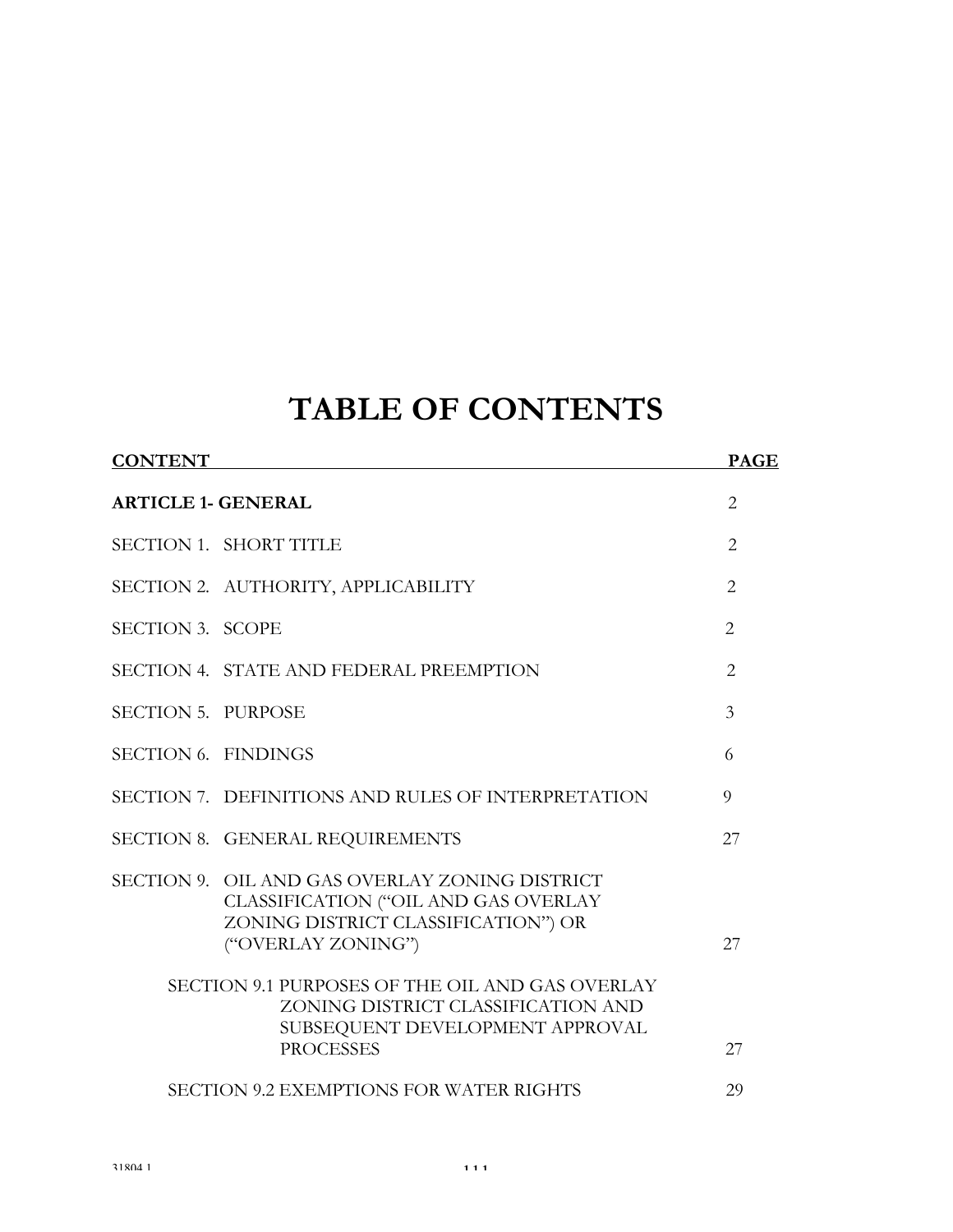|                                     | <b>SECTION 9.3 INCORPORATING GOALS</b>                                    | 29 |
|-------------------------------------|---------------------------------------------------------------------------|----|
|                                     | SECTION 9.4 APPLICATION CONSISTENCY                                       | 30 |
|                                     | SECTION 9.5 OTHER REQUIRED DEVELOPMENTAL<br><b>APPROVALS</b>              | 34 |
|                                     | SECTION 9.6 APPLICATION FOR OIL AND GAS OVERLAY<br><b>ZONING DISTRICT</b> | 35 |
|                                     | SECTION 9.7 TRANSFER OF DEVELOPMENT RIGHTS ("TDRs")                       | 75 |
|                                     | <b>SECTION 9.8 NOTICE OF PENDENCY</b>                                     | 77 |
| <b>SECTION 9.9 APPLICATION FEE</b>  |                                                                           | 78 |
| <b>SECTION 9.10 REFERRALS</b>       |                                                                           | 78 |
| <b>SECTION 9.11 PUBLIC HEARING</b>  |                                                                           | 79 |
| <b>SECTION 9.12 REVIEW CRITERIA</b> |                                                                           | 79 |
|                                     | <b>SECTION 9.13 CDRC RECOMMENDATION</b>                                   | 80 |
|                                     | SECTION 9.14 DECISION OF THE BOARD                                        | 80 |
|                                     | SECTION 9.15 CONFLICTS OF INTEREST                                        | 80 |
|                                     | SECTION 10 STATE APPLICATION FOR DRILLING PERMIT                          | 80 |
| PERMIT PROVISIONS                   | SECTION 11 OIL AND GAS SPECIAL USE AND DEVELOPMENT                        | 80 |
| <b>SECTION 11.1</b>                 | COMPLIANCE WITH ORDINANCE                                                 | 80 |
| <b>SECTION 11.2</b>                 | EFFECT OF PERMIT                                                          | 80 |
| <b>SECTION 11.3</b>                 | AMENDMENTS, SUPPLEMENTAL PERMITS                                          | 81 |
| <b>SECTION 11.4</b>                 | ANNUAL OPERATING FEE                                                      | 82 |
| <b>SECTION 11.5</b>                 | <b>ANNUAL REPORTING</b>                                                   | 82 |
| <b>SECTION 11.6</b>                 | <b>CHANGE OF OPERATOR</b>                                                 | 83 |
| <b>SECTION 11.7</b>                 | OIL AND GAS INSPECTOR                                                     | 83 |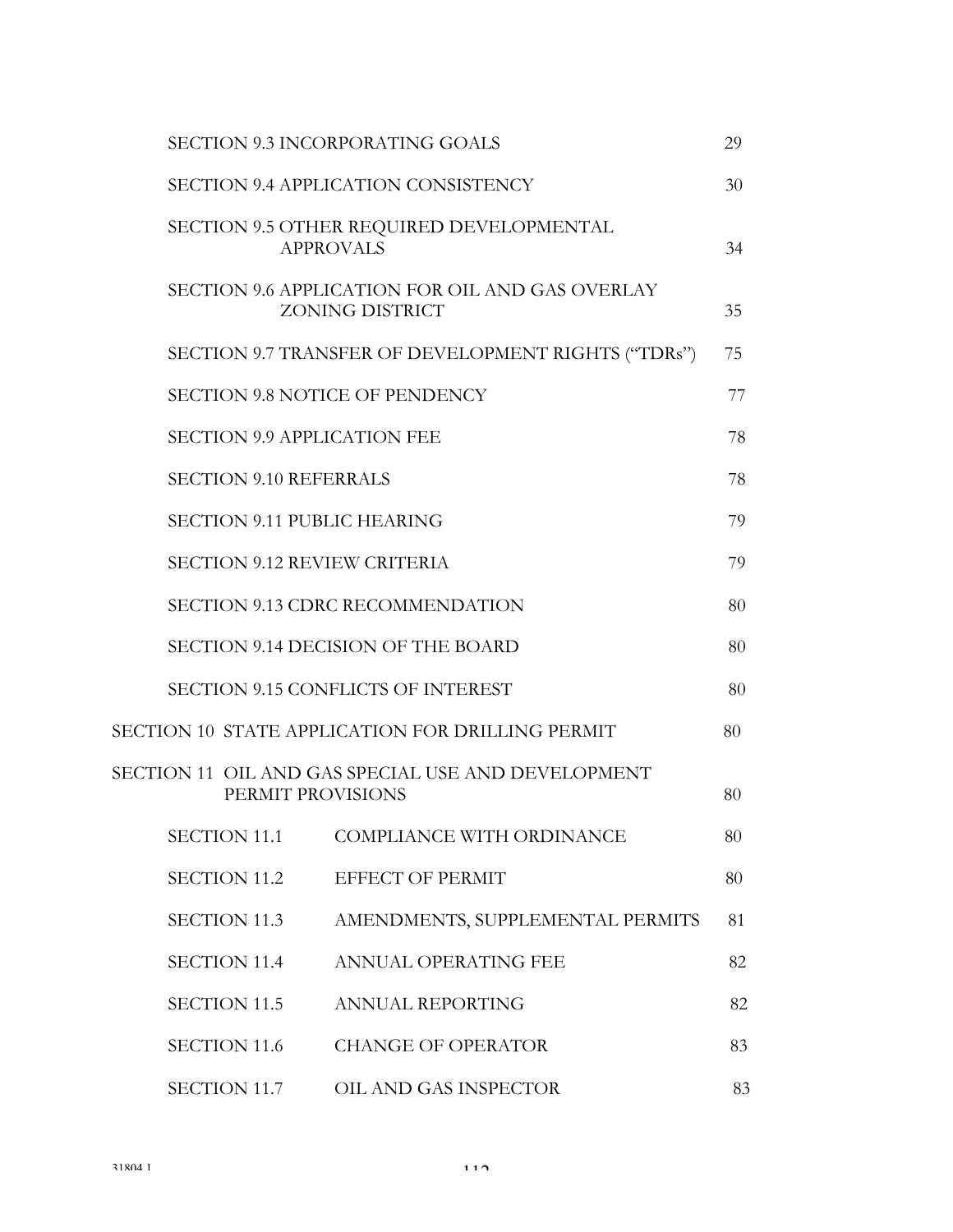| <b>SECTION 11.8</b>  | SPECIAL USE AND DEVELOPMENT PERMIT<br>APPLICATION AND REVIEW PROCESS | 83 |    |
|----------------------|----------------------------------------------------------------------|----|----|
| <b>SECTION 11.9</b>  | <b>NOTICE</b>                                                        | 86 |    |
| <b>SECTION 11.10</b> | <b>APPLICATION FEE</b>                                               | 86 |    |
| <b>SECTION 11.11</b> | <b>REFERRALS</b>                                                     | 86 |    |
| <b>SECTION 11.12</b> | <b>COMPLETENESS</b>                                                  | 87 |    |
| <b>SECTION 11.13</b> | <b>HEARING</b>                                                       | 87 |    |
| <b>SECTION 11.14</b> | <b>REVIEW CRITERIA</b>                                               |    | 87 |
| SECTION 11.15        | PLANNING COMMISSION DEV'T ORDER                                      |    | 88 |
| <b>SECTION 11.16</b> | <b>ADDITIONAL PERMITS</b>                                            |    | 88 |
| <b>SECTION 11.17</b> | <b>BONDS AND INSURANCE</b>                                           |    | 88 |
| <b>SECTION 11.18</b> | STANDARDS FOR OIL AND GAS FACILITIES                                 |    | 90 |
| <b>SECTION 11.19</b> | APPEARANCE AND MAINTENANCE OF SITE                                   |    | 92 |
| <b>SECTION 11.20</b> | <b>STORAGE TANKS</b>                                                 |    | 93 |
| <b>SECTION 11.21</b> | <b>CLOSED LOOP SYSTEMS</b>                                           |    | 93 |
| <b>SECTION 11.22</b> | WATER QUALITY PROTECTION PROGRAM                                     |    | 93 |
| <b>SECTION 11.23</b> | <b>NOISE</b>                                                         |    | 94 |
| <b>SECTION 11.24</b> | <b>LIGHT</b>                                                         |    | 94 |
| SECTION 11.25        | FRACTURING AND ACIDIZING                                             |    | 95 |
| <b>SECTION 11.26</b> | <b>SETBACKS</b>                                                      |    | 95 |
| <b>SECTION 11.27</b> | <b>HOURS OF OPERATION</b>                                            |    | 96 |
| <b>SECTION 11.28</b> | VISUAL IMPACTS                                                       |    | 97 |
| <b>SECTION 11.29</b> | <b>DRILL SITES</b>                                                   |    | 97 |
| <b>SECTION 11.30</b> | <b>FLARING OF GAS</b>                                                |    | 97 |
| <b>SECTION 11.31</b> | <b>LANDSCAPING</b>                                                   |    | 97 |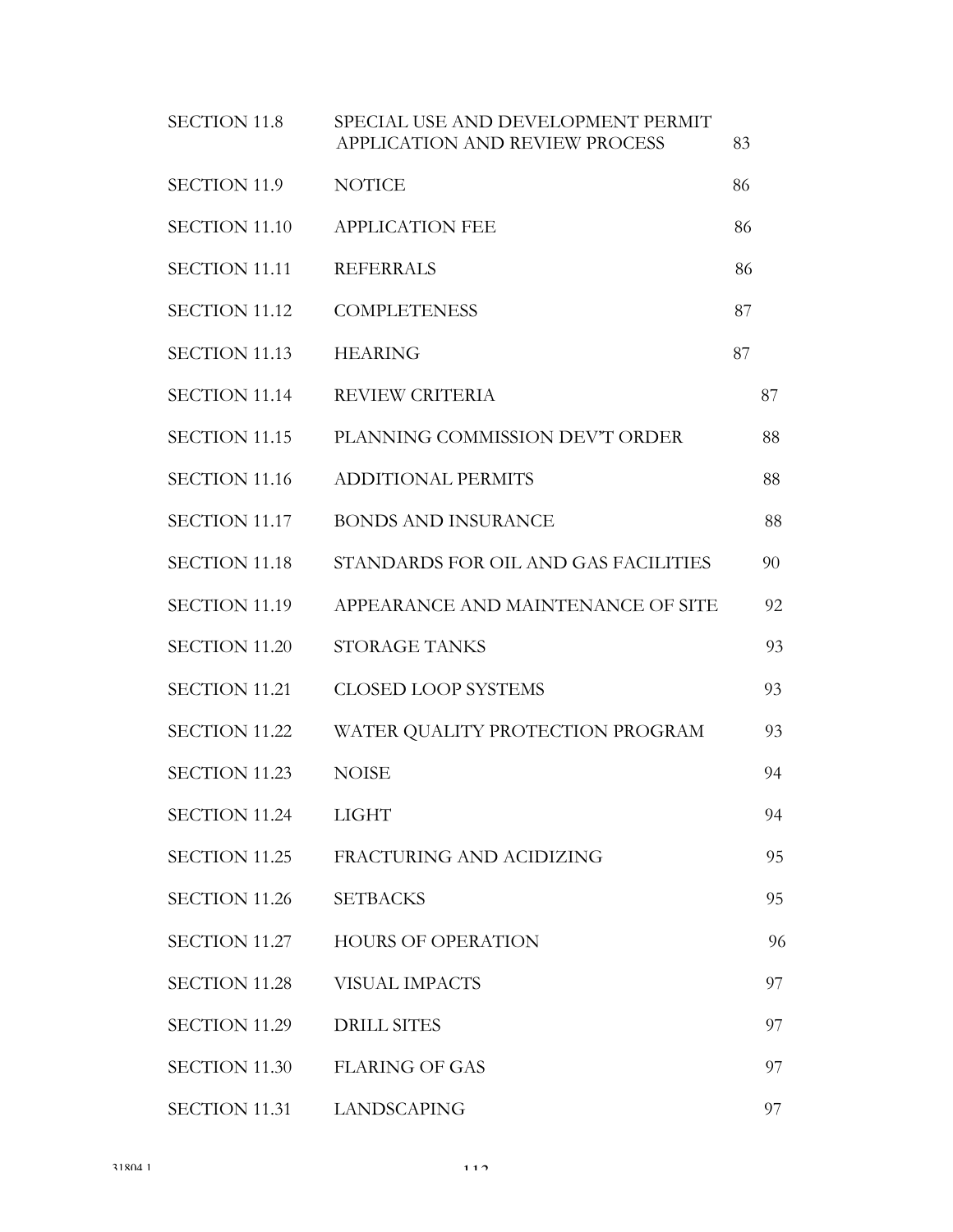|                                  | <b>SECTION 11.32</b> | <b>FENCING</b>                                                                                 | 97  |
|----------------------------------|----------------------|------------------------------------------------------------------------------------------------|-----|
|                                  | <b>SECTION 11.33</b> | WATER QUALITY                                                                                  | 98  |
|                                  | <b>SECTION 11.34</b> | DISPOSAL OF SALT WATER OR<br><b>OTHER DELETERIOUS</b><br><b>SUBSTANCES</b>                     | 98  |
|                                  | <b>SECTION 11.35</b> | ABANDONMENT, PLUGGING & REMEDIATION                                                            | 99  |
|                                  | <b>SECTION 11.36</b> | VIOLATIONS, ENFORCEMENT, PENALTIES                                                             | 99  |
|                                  |                      | SECTION 12 BENEFICIAL USE OR VALUE DETERMINATION                                               | 101 |
| <b>SECTION 12.1</b>              |                      | PURPOSE AND INTENT                                                                             | 101 |
| <b>SECTION 12.2</b>              |                      | APPLICATION; EXHAUSTION; SUFFICIENCY<br>AND CONTENTS OF APPLICATION                            | 101 |
| <b>SECTION 12.3</b>              |                      | STANDARDS APPLICABLE TO OWNER AND<br><b>OWNER'S REPRESENTATIVE</b>                             | 103 |
| <b>SECTION 12.4</b>              |                      | DETERMINATION AND SUFFICIENCY                                                                  | 104 |
| <b>SECTION 12.5</b>              |                      | <b>ACTION BY THE HEARING OFFICER</b>                                                           | 104 |
| <b>SECTION 12.6</b>              |                      | <b>ACTION BY THE ADMINISTRATOR</b>                                                             | 105 |
| <b>SECTION 12.7</b>              |                      | ACTION OF THE BOARD OF COUNTY<br><b>COMMISSIONERS</b>                                          | 105 |
| <b>SECTION 12.8</b>              |                      | BENEFICIAL USE OR VALUE STANDARDS                                                              | 106 |
| <b>SECTION 12.9</b>              |                      | <b>GRANTING OF RELIEF</b>                                                                      | 106 |
| <b>SECTION 13 SEVERABILITY</b>   |                      |                                                                                                | 107 |
|                                  |                      | SECTION 14 AMENDMENT OF THE SANTA FE COUNTY LAND<br>DEVELOPMENT CODE, ARTICLE III, SECTION 5.2 | 107 |
| <b>SECTION 15 EFFECTIVE DATE</b> |                      |                                                                                                | 108 |